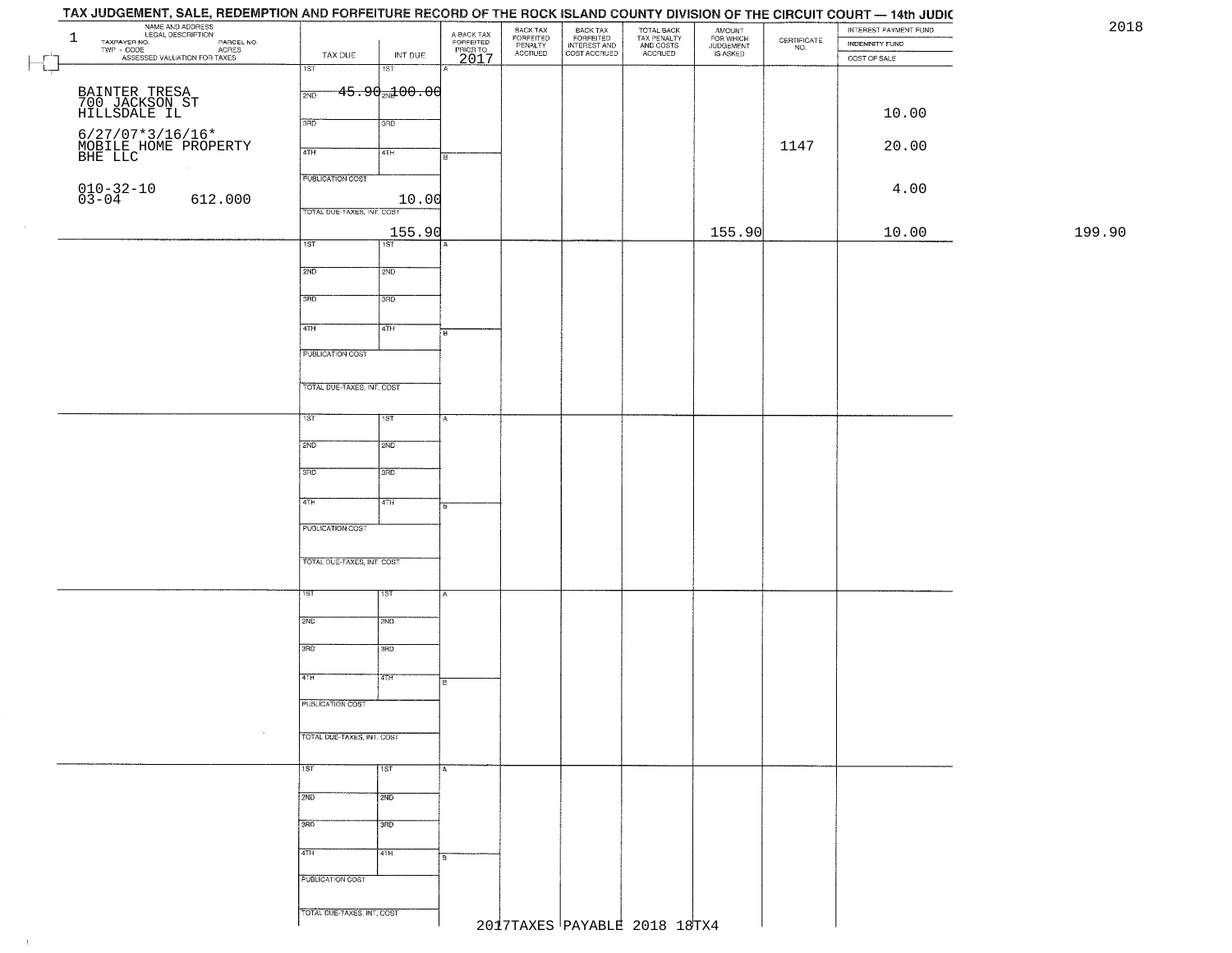|                   |                      |                         |              | TAX JUDGEMENT, SALE, REDEMPTION AND FORFEITURE RECORD OF THE ROCK ISLAND COUNTY DIVISION OF THE CIRCUIT COURT — 14th JUDICIAL CIRCUIT OF ILLINOIS<br>2018–10 10 10 10 10 10 10 10 11 10 11 10 11 10 11 10 11 10 11 10 11 10 11 10 |                                                                 |                                  |                                                             |                                                                           |
|-------------------|----------------------|-------------------------|--------------|-----------------------------------------------------------------------------------------------------------------------------------------------------------------------------------------------------------------------------------|-----------------------------------------------------------------|----------------------------------|-------------------------------------------------------------|---------------------------------------------------------------------------|
| $\mathbf{1}$      | BY WHOM<br>PURCHASED | RATE<br>%<br><b>BID</b> | DATE OF SALE | SUBSEQUENT TAXES PAID, FEES, AND TIME EXTENSION                                                                                                                                                                                   | TOTAL DUE<br>TO REDEEM<br>FROM SALE<br>LESS<br>COUNTY CLERK FEE | BY WHOM REDEEMED                 | DATE OF REDEMP-<br>TION OR DEED<br>DAY<br>YEAR<br><b>MO</b> | RECEIVED REDEMPTION<br>MONEY IN FULL                                      |
| RICO TRUSTEE<br>1 |                      | 18                      | 12/27/2018   | 02/22/2019 Time Ext & incl<br>02/26/2019 Take Notice Fee                                                                                                                                                                          | $07/30/2021$<br>20.85                                           |                                  |                                                             | $\mathcal{L}$<br>Certificate 1<br>Returned 1<br>& Cancelled<br>07/01/2020 |
|                   |                      |                         |              |                                                                                                                                                                                                                                   |                                                                 | 328.70 BEVERLY HILLSDALE RSTATES |                                                             | Karen Kinney                                                              |
|                   |                      |                         |              |                                                                                                                                                                                                                                   |                                                                 |                                  |                                                             |                                                                           |
| $\mathbf 2$       |                      |                         |              |                                                                                                                                                                                                                                   |                                                                 |                                  |                                                             | $\mathbf{2}$                                                              |
|                   |                      |                         |              |                                                                                                                                                                                                                                   |                                                                 |                                  |                                                             |                                                                           |
|                   |                      |                         |              |                                                                                                                                                                                                                                   |                                                                 |                                  |                                                             |                                                                           |
| $\mbox{3}$        |                      |                         |              |                                                                                                                                                                                                                                   |                                                                 |                                  |                                                             | 3                                                                         |
|                   |                      |                         |              |                                                                                                                                                                                                                                   |                                                                 |                                  |                                                             |                                                                           |
|                   |                      |                         |              |                                                                                                                                                                                                                                   |                                                                 |                                  |                                                             |                                                                           |
| 4                 |                      |                         |              |                                                                                                                                                                                                                                   |                                                                 |                                  |                                                             | 4                                                                         |
|                   |                      |                         |              |                                                                                                                                                                                                                                   |                                                                 |                                  |                                                             |                                                                           |
|                   |                      |                         |              |                                                                                                                                                                                                                                   |                                                                 |                                  |                                                             |                                                                           |
| 5                 |                      |                         |              |                                                                                                                                                                                                                                   |                                                                 |                                  |                                                             | 5                                                                         |
|                   |                      |                         |              |                                                                                                                                                                                                                                   |                                                                 |                                  |                                                             |                                                                           |
|                   |                      |                         |              | 2017TAXES PAYABLE 2018 18TX4                                                                                                                                                                                                      |                                                                 |                                  |                                                             |                                                                           |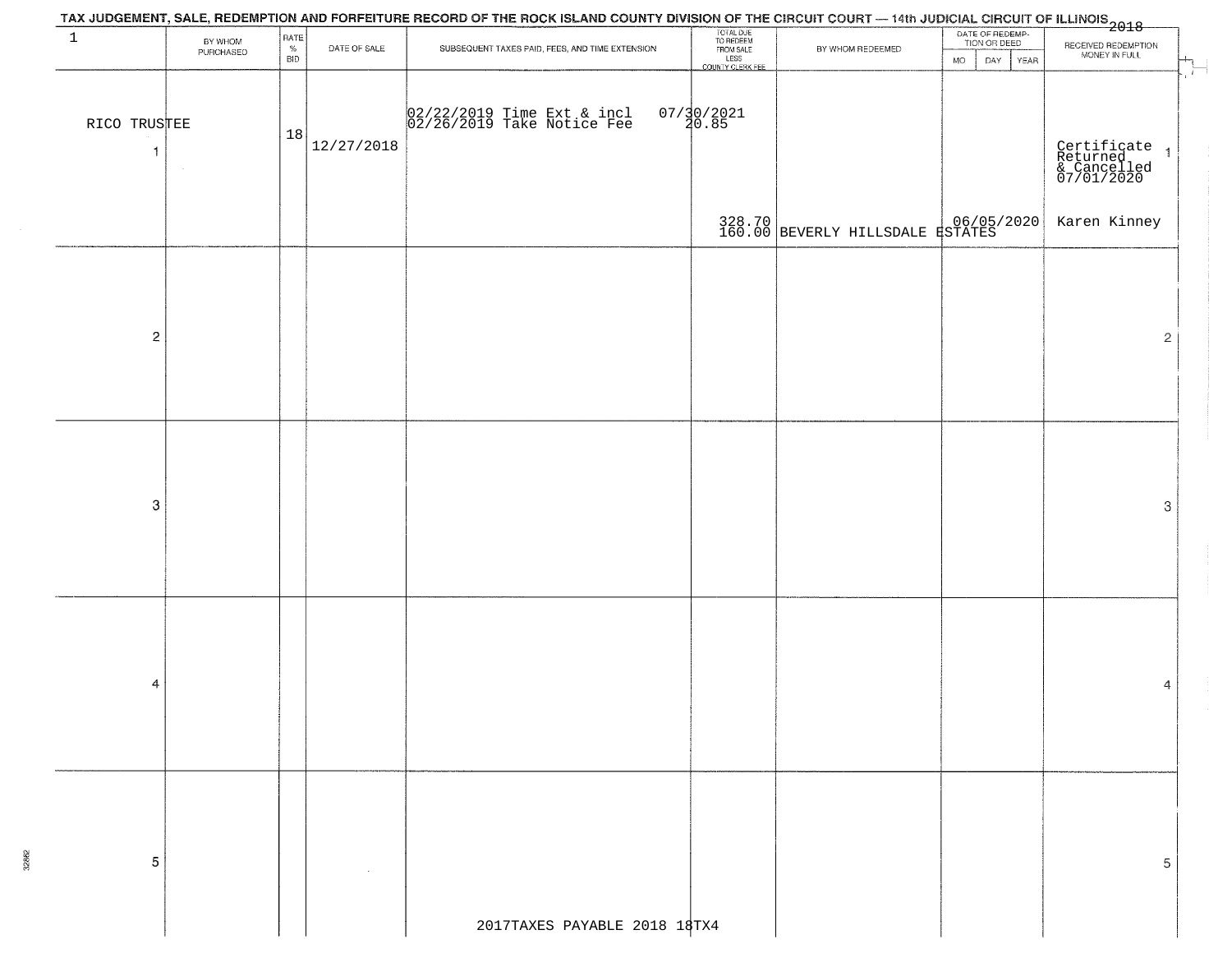## TAX JUDGEMENT, SALE, REDEMPTION AND FORFEITURE RECORD OF THE ROCK ISLAND COUNTY DIVISION OF THE CIRCUIT COURT - 14th JUDIC NAME AND ADDRESS<br>
TAXPAYER NO. COOL DESCRIPTION<br>
TWP - COOL ASSESSED VALUATION FOR TAXES<br>
ASSESSED VALUATION FOR TAXES<br>
TAX DUE INT DUE 2018BACK TAX<br>FORFEITED<br>INTEREST AND<br>COST ACCRUED TOTAL BACK<br>TAX PENALTY<br>AND COSTS AMOUNT<br>FOR WHICH<br>JUDGEMENT<br>IS ASKED INTEREST PAYMENT FUND BACK TAX FORFEITED<br>PENALTY<br>ACCRUED  $\begin{array}{c} \text{CEPTIFICATE} \\ \text{NO.} \end{array}$ INDEMNITY FUND TAX DUE INT DUE ACCRUED COST OF SALE 2017  $\Box$ गडा IST  $63.002100.00$ PHILLIPS JESSICA  $\frac{1}{200}$ 542 JACKSON HILLSDALE IL 10.00 9/21/04 05/02/14<br>MOBILE HOME PROPERTY<br>CONRADS 1 1148 20.00 **120 1148 1148 120.00 PUBLICATION COST** 015-05-15<br>03-04 840.000 10.00 4.00 TOTAL DUE-TAXES INT COST 173.00 173.00 10.00 217.00 $\overline{1ST}$ ist  $2ND$ 12ND 3RD 3RD  $\overline{47H}$ 4TH **FUBLICATION COST** TOTAL DUE-TAXES, INT. COST TST ST  $2ND$ **SMD**  $3BD$ 3RD  $4TH$  $4TH$ PUBLICATION COST TOTAL OUE-TAXES, INT. COST 2ND **T2ND** 3RD tarao 4TH īΤH PUBLICATION COST TOTAL DUE-TAXES, INT. COST 1ST 1ST  $2ND$  $\frac{1}{2ND}$ 3RD 3RD 4TH 4TH **PUBLICATION COST** TOTAL DUE-TAXES, INT. COST 2017TAXES PAYABLE 2018 18TX4

 $\pm 1$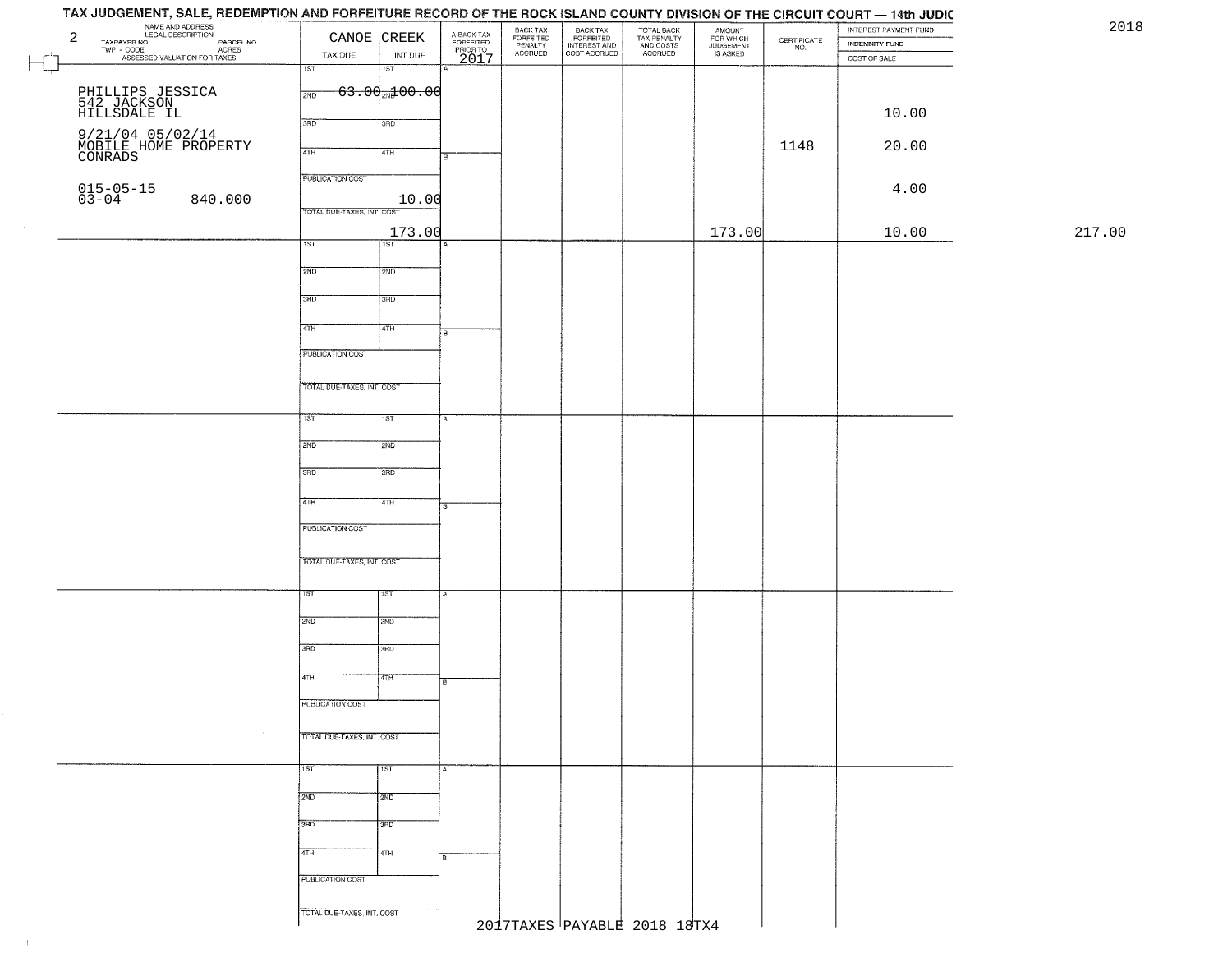|                              |           |                    |                             | TAX JUDGEMENT, SALE, REDEMPTION AND FORFEITURE RECORD OF THE ROCK ISLAND COUNTY DIVISION OF THE CIRCUIT COURT — 14th JUDICIAL CIRCUIT OF ILLINOIS<br>2018–10 10 10 10 10 10 10 10 11 10 11 10 11 10 11 10 11 10 11 10 11 10 11 10 |                                     |                  |                                 |                                                                                           |
|------------------------------|-----------|--------------------|-----------------------------|-----------------------------------------------------------------------------------------------------------------------------------------------------------------------------------------------------------------------------------|-------------------------------------|------------------|---------------------------------|-------------------------------------------------------------------------------------------|
| $\overline{a}$               | BY WHOM   | RATE               | CANOE CREEK<br>DATE OF SALE |                                                                                                                                                                                                                                   | TOTAL DUE<br>TO REDEEM<br>FROM SALE |                  | DATE OF REDEMP-<br>TION OR DEED |                                                                                           |
|                              | PURCHASED | $\%$<br><b>BID</b> |                             | SUBSEQUENT TAXES PAID, FEES, AND TIME EXTENSION                                                                                                                                                                                   | LESS<br>COUNTY CLERK FEE            | BY WHOM REDEEMED | <b>MO</b><br>DAY<br>YEAR        | RECEIVED REDEMPTION<br>MONEY IN FULL                                                      |
| RICO TRUSTEE<br>$\mathbf{1}$ |           | 18                 | 12/27/2018                  | 02/22/2019 Time Ext & incl<br>02/26/2019 Take Notice Fee<br>11/16/2019 Subs paid                                                                                                                                                  | 07/30/2021<br>140.85<br>193.00      |                  |                                 | $\mathcal{X}$<br>Certificate 1<br>Returned 1<br>& Cancelled<br>08/19/2020<br>Karen Kinney |
| $\overline{c}$               |           |                    |                             |                                                                                                                                                                                                                                   |                                     |                  |                                 | $\overline{2}$                                                                            |
| 3                            |           |                    |                             |                                                                                                                                                                                                                                   |                                     |                  |                                 | 3                                                                                         |
| 4                            |           |                    |                             |                                                                                                                                                                                                                                   |                                     |                  |                                 | 4                                                                                         |
| 5                            |           |                    |                             |                                                                                                                                                                                                                                   |                                     |                  |                                 | 5                                                                                         |
|                              |           |                    |                             | 2017TAXES PAYABLE 2018 18TX4                                                                                                                                                                                                      |                                     |                  |                                 |                                                                                           |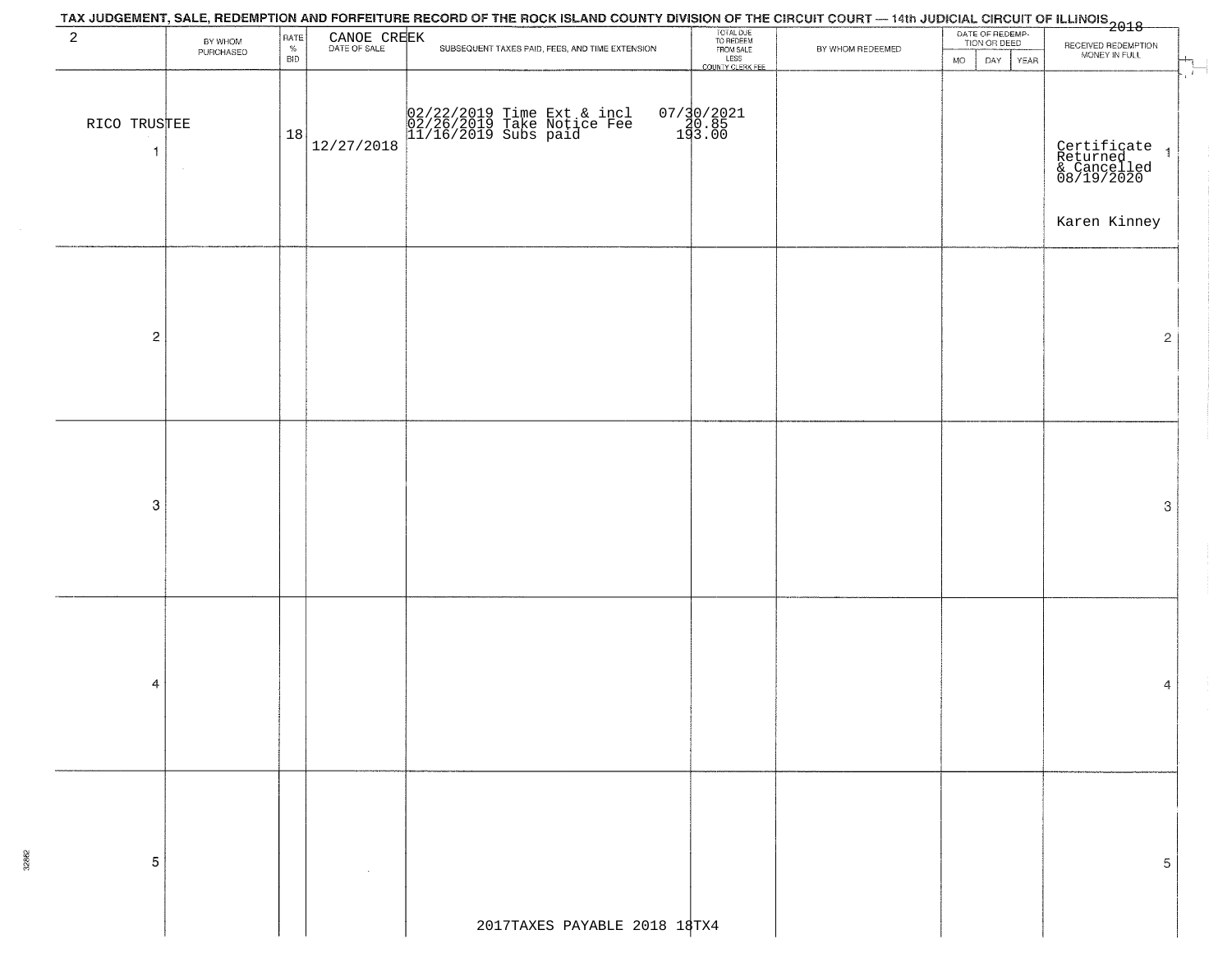| 2018   | INTEREST PAYMENT FUND | CERTIFICATE | <b>AMOUNT</b>                      | TOTAL BACK<br>TAX PENALTY<br>AND COSTS<br>ACCRUED | BACK TAX<br>FORFEITED        | BACK TAX<br>FORFEITED<br>PENALTY |                                     |                                     | HAMPTON                    | NAME AND ADDRESS<br>LEGAL DESCRIPTION                                                                     |
|--------|-----------------------|-------------|------------------------------------|---------------------------------------------------|------------------------------|----------------------------------|-------------------------------------|-------------------------------------|----------------------------|-----------------------------------------------------------------------------------------------------------|
|        | <b>INDEMNITY FUND</b> | NO.         | FOR WHICH<br>JUDGEMENT<br>IS ASKED |                                                   | INTEREST AND<br>COST ACCRUED | <b>ACCRUED</b>                   | A-BACK TAX<br>FORFEITED<br>PRIOR TO | INT DUE                             | TAX DUE                    | TAXPAYER NO.<br>PARCEL NO.<br><b>ACRES</b><br>TWP - CODE                                                  |
|        | COST OF SALE          |             |                                    |                                                   |                              |                                  | 2017                                | 15T                                 | 1ST                        | ASSESSED VALUATION FOR TAXES                                                                              |
|        |                       |             |                                    |                                                   |                              |                                  |                                     | <del>90.00<sub>20</sub>100.00</del> | 2ND                        |                                                                                                           |
|        | 10.00                 |             |                                    |                                                   |                              |                                  |                                     |                                     |                            | WARD NORMA<br>2507 214TH ST N<br>PORT BYRON IL                                                            |
|        |                       |             |                                    |                                                   |                              |                                  |                                     | 3RD                                 | 3BD                        | 2/11/03*10/06/10*7/15/14                                                                                  |
|        | 20.00                 | 1149        |                                    |                                                   |                              |                                  |                                     | 4TH                                 | 4TH                        | MOBILE HOME PROPERTY<br>FALCON FARMS                                                                      |
|        |                       |             |                                    |                                                   |                              |                                  |                                     |                                     | PUBLICATION COST           |                                                                                                           |
|        | 4.00                  |             |                                    |                                                   |                              |                                  |                                     | 10.00                               |                            | $030 - 02 - 30$<br>$06 - 06$<br>1200.000                                                                  |
|        |                       |             |                                    |                                                   |                              |                                  |                                     |                                     | TOTAL DUE-TAXES, INT. COST |                                                                                                           |
| 244.00 | 10.00                 |             | 200.00                             |                                                   |                              |                                  |                                     | 200.00<br>1ST                       | $\overline{1ST}$           |                                                                                                           |
|        |                       |             |                                    |                                                   |                              |                                  |                                     | an 00.00                            | 57.12                      |                                                                                                           |
|        |                       |             |                                    |                                                   |                              |                                  |                                     |                                     | 2ND                        | DANNER CARLOS/DONNA<br>2507 214TH ST N                                                                    |
|        | 10.00                 |             |                                    |                                                   |                              |                                  |                                     | 3RD                                 | $\overline{3BD}$           | PORT BYRON IL                                                                                             |
|        | 20.00                 | 1150        |                                    |                                                   |                              |                                  |                                     | 4TH                                 | $\overline{47H}$           | 1/31/08*10/14/08*5/19/16*<br>MOBILE HOME PROPERTY<br>FALCON FARMS                                         |
|        |                       |             |                                    |                                                   |                              |                                  |                                     |                                     |                            |                                                                                                           |
|        | 4.00                  |             |                                    |                                                   |                              |                                  |                                     |                                     | PUBLICATION COST           | $030 - 31 - 30$                                                                                           |
|        |                       |             |                                    |                                                   |                              |                                  |                                     | 10.00                               | TOTAL DUE-TAXES, INT. COST | $06 - 06$<br>952.000                                                                                      |
| 211.12 | 10.00                 |             | 167.12                             |                                                   |                              |                                  |                                     | 167.12                              |                            |                                                                                                           |
|        |                       |             |                                    |                                                   |                              |                                  |                                     | 18T                                 | ist                        |                                                                                                           |
|        |                       |             |                                    |                                                   |                              |                                  |                                     | 50.40 <sub>22</sub> 100.00          | 2ND                        | WILLIAMS ADELE<br>2507 214TH ST N                                                                         |
|        | 10.00                 |             |                                    |                                                   |                              |                                  |                                     | 3RD                                 | 3BD                        | PORT BYRON IL                                                                                             |
|        | 20.00                 | 1151        |                                    |                                                   |                              |                                  |                                     |                                     |                            | MOBILE HOME PROPERTY<br>FALCON FARMS                                                                      |
|        |                       |             |                                    |                                                   |                              |                                  |                                     | 4TH                                 | 4TH                        |                                                                                                           |
|        | 4.00                  |             |                                    |                                                   |                              |                                  |                                     |                                     | <b>PUBLICATION COST</b>    | 030-42-30<br>06-06                                                                                        |
|        |                       |             |                                    |                                                   |                              |                                  |                                     | 10.00                               | TOTAL OUE-TAXES, INT. COST | 672.000                                                                                                   |
| 204.40 | 10.00                 |             | 160.40                             |                                                   |                              |                                  |                                     | 160.40                              |                            |                                                                                                           |
|        |                       |             |                                    |                                                   |                              |                                  |                                     |                                     |                            |                                                                                                           |
|        |                       |             |                                    |                                                   |                              |                                  |                                     | 100.00                              | 91.20<br>2ND               | ANDERSON ANTHONY SCOTT<br>2507 214TH ST N                                                                 |
|        | 10.00                 |             |                                    |                                                   |                              |                                  |                                     | 3HD                                 | 3RD                        | PORT BYRON IL                                                                                             |
|        | 20.00                 | 1152        |                                    |                                                   |                              |                                  |                                     |                                     |                            | 7/23/08 *9/6/11 12/11/201<br>MOBILE HOME PROPERTY<br>FALCON FARMS                                         |
|        |                       |             |                                    |                                                   |                              |                                  |                                     | वाम                                 | 4TH                        |                                                                                                           |
|        | 4.00                  |             |                                    |                                                   |                              |                                  |                                     |                                     | PUBLICATION COST           | $030 - 60 - 30$<br>06-06                                                                                  |
|        |                       |             |                                    |                                                   |                              |                                  |                                     | 10.00                               | TOTAL DUE-TAXES, INT. COST | 1216.000                                                                                                  |
| 245.20 | 10.00                 |             | 201.20                             |                                                   |                              |                                  |                                     | 201.20                              |                            |                                                                                                           |
|        |                       |             |                                    |                                                   |                              |                                  |                                     | 1ST                                 | 1ST                        |                                                                                                           |
|        |                       |             |                                    |                                                   |                              |                                  |                                     | 69.30 100.00<br>$\overline{2ND}$    | 2ND                        | GOFORTH MATTHEW<br>2507 214TH ST N                                                                        |
|        | 10.00                 |             |                                    |                                                   |                              |                                  |                                     | 3 <sub>BD</sub>                     | 3RD                        | PORT BYRON IL                                                                                             |
|        | 20.00                 | 1153        |                                    |                                                   |                              |                                  |                                     |                                     |                            | $\begin{array}{ll} 2/21/12 * 2/28/12 \\ \text{MOBILE HOME PROPERTIES} \\ \text{FALCON FARMS} \end{array}$ |
|        |                       |             |                                    |                                                   |                              |                                  |                                     | 4TH                                 | 4TH                        |                                                                                                           |
|        | 4.00                  |             |                                    |                                                   |                              |                                  |                                     |                                     | PUBLICATION COST           | $030 - 64 - 30$<br>06-06                                                                                  |
|        |                       |             |                                    |                                                   |                              |                                  |                                     | 10.00                               |                            | 924.000                                                                                                   |
|        |                       |             |                                    |                                                   |                              |                                  |                                     |                                     | TOTAL DUE-TAXES, INT. COST |                                                                                                           |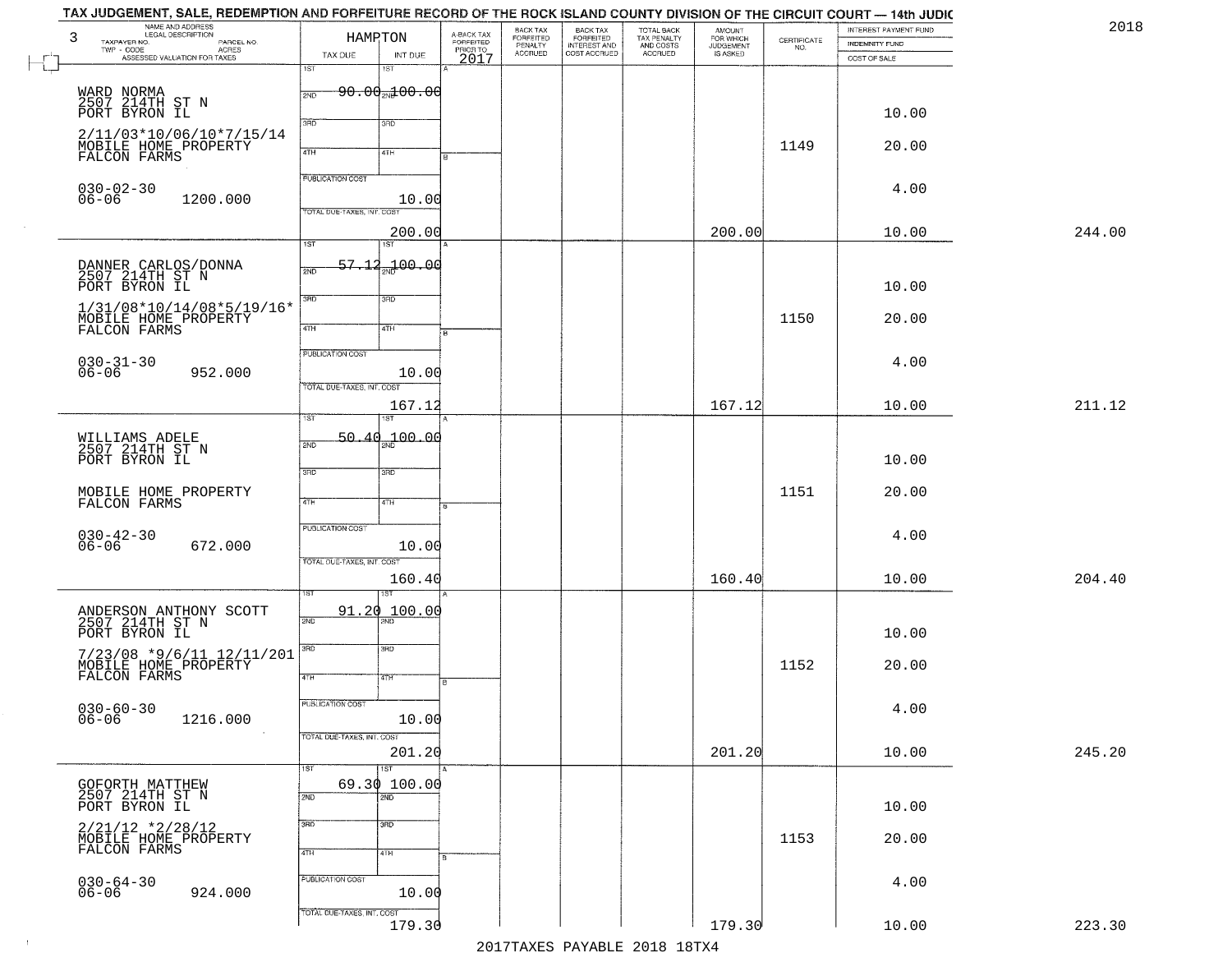| 3                 | BY WHOM<br>PURCHASED | RATE<br>$\%$     | HAMPTON<br>DATE OF SALE | TAX JUDGEMENT, SALE, REDEMPTION AND FORFEITURE RECORD OF THE ROCK ISLAND COUNTY DIVISION OF THE CIRCUIT COURT — 14th JUDICIAL CIRCUIT OF ILLINOIS 2018<br>SUBSEQUENT TAXES PAID, FEES, AND TIME EXTENSION | TOTAL DUE<br>TO REDEEM<br>FROM SALE                    | BY WHOM REDEEMED                            | DATE OF REDEMP-<br>TION OR DEED | RECEIVED REDEMPTION<br>MONEY IN FULL                                        |
|-------------------|----------------------|------------------|-------------------------|-----------------------------------------------------------------------------------------------------------------------------------------------------------------------------------------------------------|--------------------------------------------------------|---------------------------------------------|---------------------------------|-----------------------------------------------------------------------------|
| RICO TRUSTEE<br>1 | $\sim$               | <b>BID</b><br>18 | 12/27/2018              | 02/22/2019 Time Ext & incl<br>02/26/2019 Take Notice Fee                                                                                                                                                  | LESS<br><b>COUNTY CLERK FEE</b><br>07/30/2021<br>20.85 |                                             | <b>MO</b><br>DAY<br><b>YEAR</b> | Certificate<br>Returned<br>& Cancelled<br>03/03/2020                        |
|                   |                      |                  |                         |                                                                                                                                                                                                           |                                                        | 396.61<br>160.00 ANDREW SHARP               | 02/03/2020                      | Karen Kinney                                                                |
| RICO TRUSTEE<br>2 |                      | 18               | 12/27/2018              | 02/22/2019 Time Ext & incl<br>02/26/2019 Take Notice Fee                                                                                                                                                  | 07/30/2021<br>20.85                                    |                                             |                                 | Certificate<br>Returned<br>$\frac{1}{2}$ Cancelled 2<br>06/02/2020          |
|                   |                      |                  |                         |                                                                                                                                                                                                           |                                                        | 345.97<br>160.00 CARLOS DANNER              | 05/14/2020                      | Karen Kinney                                                                |
| RICO TRUSTEE<br>3 |                      | 18               | 12/27/2018              | 02/22/2019 Time Ext & incl<br>02/26/2019 Take Notice Fee                                                                                                                                                  | $07/30/2021$<br>20.85                                  |                                             |                                 | SALE IN ERROR<br>Certificate<br>Returned<br>-3<br>& Cancelled<br>02/09/2021 |
|                   |                      |                  |                         |                                                                                                                                                                                                           |                                                        |                                             |                                 | Karen Kinney                                                                |
| RICO TRUSTEE<br>4 |                      | 18               | 12/27/2018              | 02/22/2019 Time Ext & incl<br>02/26/2019 Take Notice Fee<br>11/16/2019 Subs paid                                                                                                                          | $07/\frac{30}{20}.85$<br>241.20                        |                                             |                                 | Certificate<br>Returned<br>& Cancelled 4<br>07/01/2020                      |
|                   |                      |                  |                         |                                                                                                                                                                                                           |                                                        | 646.20 06,<br>160.00 ANTHONY SCOTT ANDERSON | 06/25/2020                      | Karen Kinney                                                                |
| RICO TRUSTEE<br>5 |                      | 18               | 12/27/2018              | 02/22/2019 Time Ext & incl<br>02/26/2019 Take Notice Fee<br>11/16/2019 Subs paid                                                                                                                          | 07/30/2021<br>0.85<br>199.30                           |                                             |                                 | Certificate<br>Returned<br>& Cancelled 5<br>03/03/2020                      |
|                   |                      |                  |                         |                                                                                                                                                                                                           |                                                        | 587.95<br>160.00 ANDREYA STOUFFER           | 02/28/2020                      | Karen Kinney                                                                |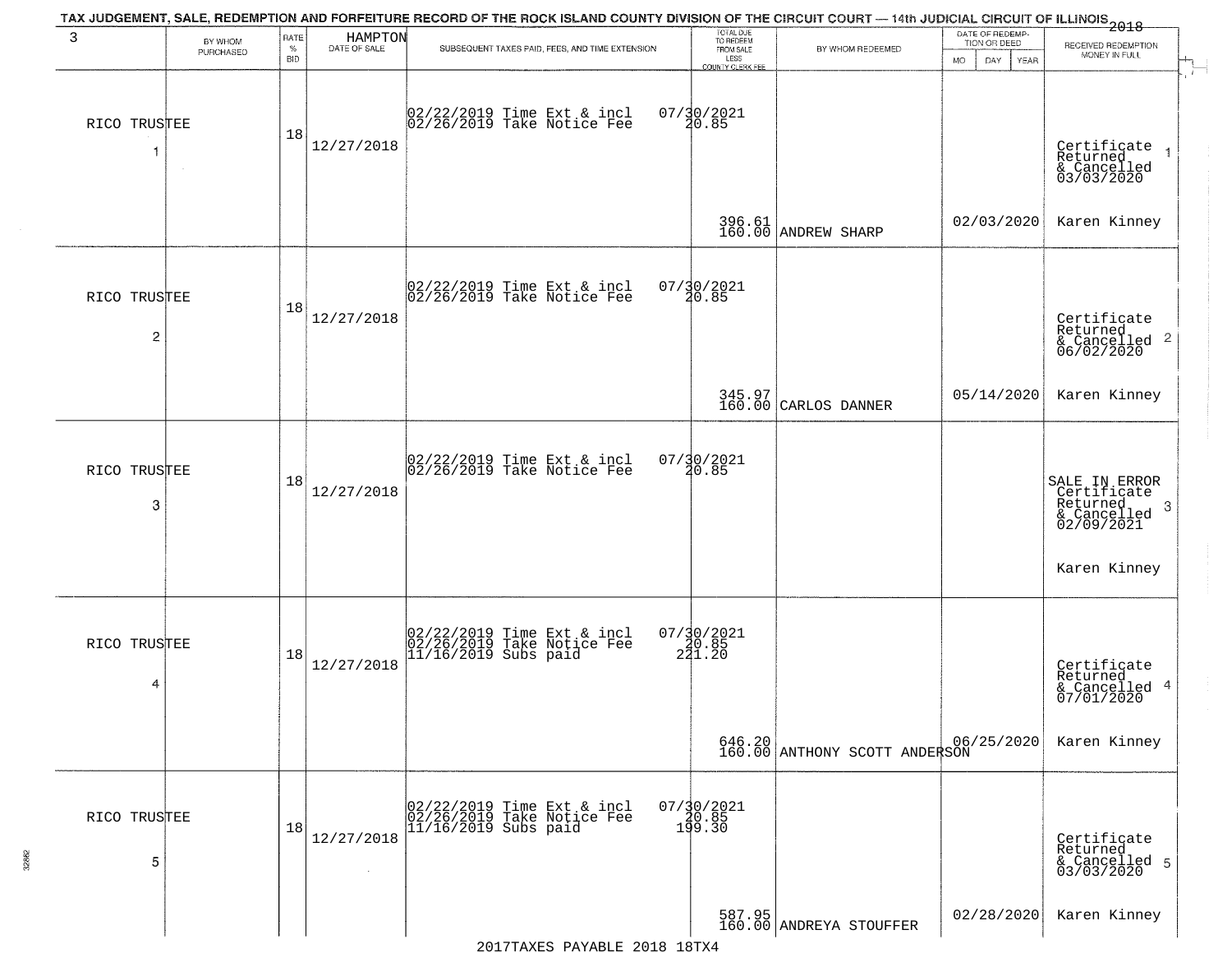| 4<br>TAXPAYER NO.                                     | NAME AND ADDRESS<br>LEGAL DESCRIPTION                                                                           |                            | HAMPTON                             |                                             | BACK TAX<br>FORFEITED<br>PENALTY | BACK TAX<br>FORFEITED<br>INTEREST AND | TOTAL BACK<br>TAX PENALTY<br>AND COSTS | AMOUNT<br>FOR WHICH<br>JUDGEMENT |                                                                 | INTEREST PAYMENT FUND                 |  |
|-------------------------------------------------------|-----------------------------------------------------------------------------------------------------------------|----------------------------|-------------------------------------|---------------------------------------------|----------------------------------|---------------------------------------|----------------------------------------|----------------------------------|-----------------------------------------------------------------|---------------------------------------|--|
| $TWP - CODE$                                          | LEGAL DESCRIPTION<br>- CODE PARCEL NO.<br>- CODE ACRES<br>- ASSESSED VALUATION FOR TAXES                        | TAX DUE                    | INT DUE                             | A-BACK TAX<br>FORFEITED<br>PRIOR TO<br>2017 | <b>ACCRUED</b>                   | COST ACCRUED                          | ACCRUED                                | IS ASKED                         | $\begin{array}{c} \text{CERTIFICATE} \\ \text{NO.} \end{array}$ | <b>INDEMNITY FUND</b><br>COST OF SALE |  |
|                                                       |                                                                                                                 | 1ST                        | 18T                                 |                                             |                                  |                                       |                                        |                                  |                                                                 |                                       |  |
|                                                       |                                                                                                                 | 2ND                        | <del>65.10<sub>20</sub>100.00</del> |                                             |                                  |                                       |                                        |                                  |                                                                 |                                       |  |
| SPARROWGROVE SARA<br>2507 214TH ST N<br>PORT BYRON IL |                                                                                                                 |                            |                                     |                                             |                                  |                                       |                                        |                                  |                                                                 |                                       |  |
|                                                       |                                                                                                                 | 370                        | 3RD                                 |                                             |                                  |                                       |                                        |                                  |                                                                 | 10.00                                 |  |
| $6/2/11$ 9/20/13                                      | MOBILE HOME PROPERTY                                                                                            |                            |                                     |                                             |                                  |                                       |                                        |                                  | 1154                                                            | 20.00                                 |  |
| FALCON FARMS                                          |                                                                                                                 | 4TH                        | 4TH                                 |                                             |                                  |                                       |                                        |                                  |                                                                 |                                       |  |
|                                                       |                                                                                                                 | <b>PUBLICATION COST</b>    |                                     |                                             |                                  |                                       |                                        |                                  |                                                                 |                                       |  |
| $030 - 65 - 30$                                       |                                                                                                                 |                            |                                     |                                             |                                  |                                       |                                        |                                  |                                                                 | 4.00                                  |  |
| $06 - 06$                                             | 868.000                                                                                                         | TOTAL DUE-TAXES, INT. COST | 10.00                               |                                             |                                  |                                       |                                        |                                  |                                                                 |                                       |  |
|                                                       |                                                                                                                 |                            | 175.10                              |                                             |                                  |                                       |                                        | 175.10                           |                                                                 | 10.00                                 |  |
|                                                       |                                                                                                                 | 1ST                        | 1ST                                 |                                             |                                  |                                       |                                        |                                  |                                                                 |                                       |  |
| RAMSEY MEGANN<br>2507 214TH ST N                      |                                                                                                                 | 2ND                        | 84.00 <sub>%</sub> 100.00           |                                             |                                  |                                       |                                        |                                  |                                                                 |                                       |  |
| PORT BYRON IL                                         |                                                                                                                 |                            |                                     |                                             |                                  |                                       |                                        |                                  |                                                                 | 10.00                                 |  |
|                                                       | 9/15/03*9/12/12*9/17/15*9                                                                                       | $\overline{3BD}$           | 3RD                                 |                                             |                                  |                                       |                                        |                                  |                                                                 |                                       |  |
|                                                       | MOBILE HOME PROPERTY<br>FALCON FARMS                                                                            |                            |                                     |                                             |                                  |                                       |                                        |                                  | 1155                                                            | 20.00                                 |  |
|                                                       |                                                                                                                 | 47H                        | 4TH                                 | $\overline{B}$                              |                                  |                                       |                                        |                                  |                                                                 |                                       |  |
| $030 - 78 - 30$                                       |                                                                                                                 | PUBLICATION COST           |                                     |                                             |                                  |                                       |                                        |                                  |                                                                 | 4.00                                  |  |
| $06 - 06$                                             | 1120.000                                                                                                        |                            | 10.00                               |                                             |                                  |                                       |                                        |                                  |                                                                 |                                       |  |
|                                                       |                                                                                                                 | TOTAL DUE-TAXES, INT. COST |                                     |                                             |                                  |                                       |                                        |                                  |                                                                 |                                       |  |
|                                                       |                                                                                                                 | īst                        | 194.00                              |                                             |                                  |                                       |                                        | 194.00                           |                                                                 | 10.00                                 |  |
|                                                       |                                                                                                                 |                            |                                     |                                             |                                  |                                       |                                        |                                  |                                                                 |                                       |  |
| MCMANIGAL SCOTT<br>2507 214TH ST N                    |                                                                                                                 | 61.05<br>2ND               | 00.04 م <del>ي</del> پ              |                                             |                                  |                                       |                                        |                                  |                                                                 |                                       |  |
| PORT BYRON IL                                         |                                                                                                                 | 3RD                        | 3 <sub>BD</sub>                     |                                             |                                  |                                       |                                        |                                  |                                                                 | 10.00                                 |  |
| $12 - 8 - 99$ $11/01/$                                |                                                                                                                 |                            |                                     |                                             |                                  |                                       |                                        |                                  |                                                                 |                                       |  |
|                                                       | MOBILE HOME PROPERTY<br>FALCON FARMS                                                                            | 4TH                        | 4TH                                 |                                             |                                  |                                       |                                        |                                  | 1156                                                            | 20.00                                 |  |
|                                                       |                                                                                                                 | PUBLICATION COST           |                                     |                                             |                                  |                                       |                                        |                                  |                                                                 |                                       |  |
| $030 - 90 - 30$<br>06-06                              | 814.000                                                                                                         |                            | 10.00                               |                                             |                                  |                                       |                                        |                                  |                                                                 | 4.00                                  |  |
|                                                       |                                                                                                                 | TOTAL OUE-TAXES, INT. COST |                                     |                                             |                                  |                                       |                                        |                                  |                                                                 |                                       |  |
|                                                       |                                                                                                                 |                            | 171.05                              |                                             |                                  |                                       |                                        | 171.05                           |                                                                 | 10.00                                 |  |
|                                                       |                                                                                                                 |                            |                                     |                                             |                                  |                                       |                                        |                                  |                                                                 |                                       |  |
|                                                       | BROWN RICKY/MELISSA<br>2507 214TH ST N                                                                          | 109.44<br>2ND              | 100.00                              |                                             |                                  |                                       |                                        |                                  |                                                                 |                                       |  |
| PORT BYRON IL                                         |                                                                                                                 |                            |                                     |                                             |                                  |                                       |                                        |                                  |                                                                 | 10.00                                 |  |
|                                                       |                                                                                                                 | 3RD                        | $\overline{3BD}$                    |                                             |                                  |                                       |                                        |                                  |                                                                 |                                       |  |
|                                                       | $\begin{array}{ll} 8/16/13*11/6/13*11/18/13* \\ \text{MOBILE HOME PROPERTY} \\ \text{FALCON FARMS} \end{array}$ | 4TH                        | वाम                                 |                                             |                                  |                                       |                                        |                                  | 1157                                                            | 20.00                                 |  |
|                                                       |                                                                                                                 |                            |                                     | в.                                          |                                  |                                       |                                        |                                  |                                                                 |                                       |  |
| $032 - 25 - 30$<br>06-06                              |                                                                                                                 | PUBLICATION COST           |                                     |                                             |                                  |                                       |                                        |                                  |                                                                 | 4.00                                  |  |
|                                                       | 1216.000                                                                                                        |                            | 10.00                               |                                             |                                  |                                       |                                        |                                  |                                                                 |                                       |  |
|                                                       |                                                                                                                 | TOTAL DUE-TAXES, INT. COST |                                     |                                             |                                  |                                       |                                        |                                  |                                                                 |                                       |  |
|                                                       |                                                                                                                 | 1ST                        | 219.44<br>1ST                       |                                             |                                  |                                       |                                        | 219.44                           |                                                                 | 10.00                                 |  |
| THURMAN RYAN                                          |                                                                                                                 |                            | 65.10 100.00                        |                                             |                                  |                                       |                                        |                                  |                                                                 |                                       |  |
| 2507 214TH ST N<br>PORT BYRON IL                      |                                                                                                                 | 2ND                        | $\overline{2ND}$                    |                                             |                                  |                                       |                                        |                                  |                                                                 | 10.00                                 |  |
|                                                       |                                                                                                                 | 3RD                        | 3HD                                 |                                             |                                  |                                       |                                        |                                  |                                                                 |                                       |  |
| $4/5/99*6/15/17*$                                     | MOBILE HOME PROPERTY                                                                                            |                            |                                     |                                             |                                  |                                       |                                        |                                  | 1158                                                            | 20.00                                 |  |
| FALCON FARMS                                          |                                                                                                                 | 4TH                        | 4TH                                 |                                             |                                  |                                       |                                        |                                  |                                                                 |                                       |  |
|                                                       |                                                                                                                 | PUBLICATION COST           |                                     |                                             |                                  |                                       |                                        |                                  |                                                                 |                                       |  |
| $032 - 70 - 30$<br>06-06                              | 868.000                                                                                                         |                            | 10.00                               |                                             |                                  |                                       |                                        |                                  |                                                                 | 4.00                                  |  |
|                                                       |                                                                                                                 | TOTAL OUE-TAXES, INT. COST |                                     |                                             |                                  |                                       |                                        |                                  |                                                                 |                                       |  |
|                                                       |                                                                                                                 |                            | 175.10                              |                                             |                                  |                                       |                                        | 175.10                           |                                                                 | 10.00                                 |  |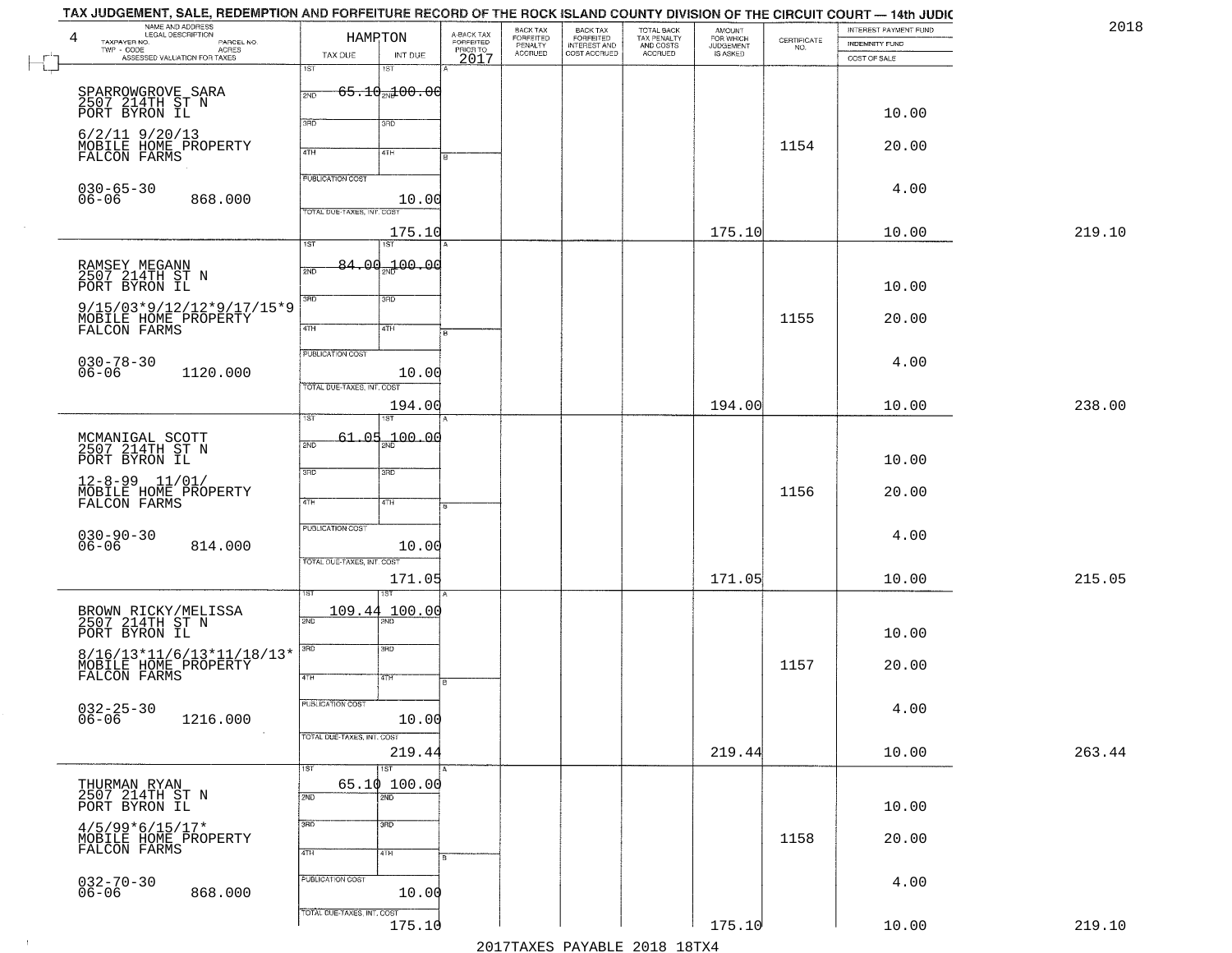|                   |                      |                            |                         | TAX JUDGEMENT, SALE, REDEMPTION AND FORFEITURE RECORD OF THE ROCK ISLAND COUNTY DIVISION OF THE CIRCUIT COURT — 14th JUDICIAL CIRCUIT OF ILLINOIS 2018 |                                                              |                                     | DATE OF REDEMP-                           |                                                                           |
|-------------------|----------------------|----------------------------|-------------------------|--------------------------------------------------------------------------------------------------------------------------------------------------------|--------------------------------------------------------------|-------------------------------------|-------------------------------------------|---------------------------------------------------------------------------|
| 4                 | BY WHOM<br>PURCHASED | RATE<br>$\%$<br><b>BID</b> | HAMPTON<br>DATE OF SALE | SUBSEQUENT TAXES PAID, FEES, AND TIME EXTENSION                                                                                                        | TOTAL DUE<br>TO REDEEM<br>FROM SALE                          | BY WHOM REDEEMED                    | TION OR DEED<br>DAY.<br>YEAR<br><b>MO</b> | RECEIVED REDEMPTION<br>MONEY IN FULL                                      |
| RICO TRUSTEE      | $\sim$               | 18                         | 12/27/2018              | 02/22/2019 Time Ext & incl<br>02/26/2019 Take Notice Fee<br>11/16/2019 Subs paid                                                                       | LESS<br>COUNTY CLERK FEE<br>$07/30/2021$<br>190.85<br>195.10 |                                     |                                           | Certificate<br>Returned<br>& Cancelled<br>10/02/2020                      |
|                   |                      |                            |                         |                                                                                                                                                        | $^{616.21}_{160.00}$                                         | SARA SPARROWGROVE                   | 09/18/2020                                | Karen Kinney                                                              |
| RICO TRUSTEE<br>2 |                      | 18                         | 12/27/2018              | 02/22/2019 Time Ext & incl<br>02/26/2019 Take Notice Fee                                                                                               | 07/30/2021<br>20.85                                          |                                     |                                           | Certificate<br>Returned<br>& Cancelled 2<br>04/15/2019                    |
|                   |                      |                            |                         |                                                                                                                                                        |                                                              | 301.69<br>160.00 MEGANN RAMSEY      | 03/15/2019                                | Karen Kinney                                                              |
| RICO TRUSTEE<br>3 |                      | 18                         | 12/27/2018              | 02/22/2019 Time Ext & incl<br>02/26/2019 Take Notice Fee<br>11/16/2019 Subs paid                                                                       | 07/30/2021<br>20.85<br>191.05                                |                                     |                                           | Certificate<br>Returned<br>3<br>& Cancelled<br>08/19/2020<br>Karen Kinney |
| RICO TRUSTEE<br>4 |                      | 18                         | 12/27/2018              | 02/22/2019 Time Ext & incl<br>02/26/2019 Take Notice Fee                                                                                               | $07/\frac{30}{20.85}$                                        |                                     |                                           | Certificate<br>Returned<br>& Cancelled 4<br>07/05/2019                    |
|                   |                      |                            |                         |                                                                                                                                                        |                                                              | $331.71$<br>160.00 CHRONOS MORTGAGE | 06/27/2019                                | Karen Kinney                                                              |
| RICO TRUSTEE<br>5 |                      | 18                         | 12/27/2018<br>$\sim$    | 02/22/2019 Time Ext & incl<br>02/26/2019 Take Notice Fee                                                                                               | $07/\frac{30}{20.85}$                                        |                                     |                                           | Certificate<br>Returned<br>& Cancelled 5<br>04/15/2019                    |
|                   |                      |                            |                         |                                                                                                                                                        |                                                              | 279.39 JENNIFER ROBERSON            | 03/28/2019                                | Karen Kinney                                                              |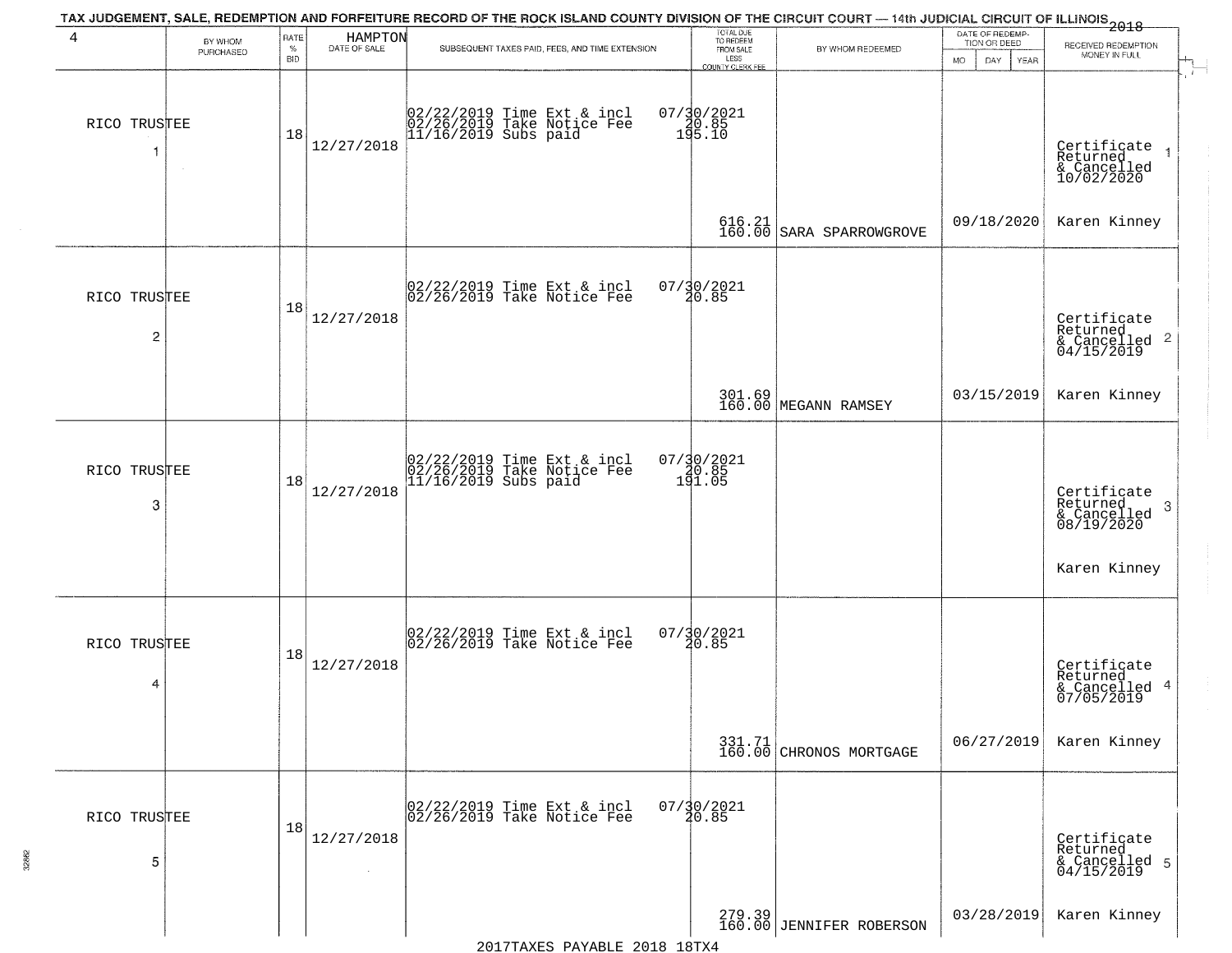| TAX JUDGEMENT, SALE, REDEMPTION AND FORFEITURE RECORD OF THE ROCK ISLAND COUNTY DIVISION OF THE CIRCUIT COURT - 14th JUDIC |                            |                            |                                     |                                  |                                                       |                                                   |                                    |                                                                 | INTEREST PAYMENT FUND | 2018   |
|----------------------------------------------------------------------------------------------------------------------------|----------------------------|----------------------------|-------------------------------------|----------------------------------|-------------------------------------------------------|---------------------------------------------------|------------------------------------|-----------------------------------------------------------------|-----------------------|--------|
| NAME AND ADDRESS<br>LEGAL DESCRIPTION<br>5<br>TAXPAYER NO.<br>PARCEL NO.                                                   |                            | HAMPTON                    | A-BACK TAX<br>FORFEITED<br>PRIOR TO | BACK TAX<br>FORFEITED<br>PENALTY | BACK TAX<br>FORFEITED<br>INTEREST AND<br>COST ACCRUED | TOTAL BACK<br>TAX PENALTY<br>AND COSTS<br>ACCRUED | <b>AMOUNT</b>                      | $\begin{array}{c} \text{CERTIFICATE} \\ \text{NO.} \end{array}$ | INDEMNITY FUND        |        |
| $TWP - CODE$<br>- CODE<br>ASSESSED VALUATION FOR TAXES                                                                     | TAX DUE                    | INT DUE                    | 2017                                | <b>ACCRUED</b>                   |                                                       |                                                   | FOR WHICH<br>JUDGEMENT<br>IS ASKED |                                                                 | COST OF SALE          |        |
|                                                                                                                            | 1ST                        | 1ST                        |                                     |                                  |                                                       |                                                   |                                    |                                                                 |                       |        |
|                                                                                                                            | 2ND                        | $-50.40$ $+00.06$          |                                     |                                  |                                                       |                                                   |                                    |                                                                 |                       |        |
| WALKER NICOLE<br>2507 214TH ST N<br>PORT BYRON IL                                                                          |                            |                            |                                     |                                  |                                                       |                                                   |                                    |                                                                 |                       |        |
|                                                                                                                            | 3RD                        | 3RD                        |                                     |                                  |                                                       |                                                   |                                    |                                                                 | 10.00                 |        |
| $5/21/03*7/22/14*4/4/16*$                                                                                                  |                            |                            |                                     |                                  |                                                       |                                                   |                                    |                                                                 |                       |        |
| MOBĪLE HOME PROPĒRTY<br>FALCON FARMS                                                                                       | 4TH                        | 4TH                        |                                     |                                  |                                                       |                                                   |                                    | 1159                                                            | 20.00                 |        |
|                                                                                                                            | <b>FUBLICATION COST</b>    |                            |                                     |                                  |                                                       |                                                   |                                    |                                                                 |                       |        |
| $032 - 82 - 30$<br>06-06                                                                                                   |                            |                            |                                     |                                  |                                                       |                                                   |                                    |                                                                 | 4.00                  |        |
| 672.000                                                                                                                    | TOTAL DUE-TAXES, INT. COST | 10.00                      |                                     |                                  |                                                       |                                                   |                                    |                                                                 |                       |        |
|                                                                                                                            |                            |                            |                                     |                                  |                                                       |                                                   |                                    |                                                                 |                       | 204.40 |
|                                                                                                                            | $\overline{1ST}$           | 160.40<br>$\overline{151}$ |                                     |                                  |                                                       |                                                   | 160.40                             |                                                                 | 10.00                 |        |
|                                                                                                                            |                            | $-168.00 - 00.00$          |                                     |                                  |                                                       |                                                   |                                    |                                                                 |                       |        |
| SEDOM MICHAEL/JENNIFER<br>2507 214TH ST N                                                                                  | 2ND                        |                            |                                     |                                  |                                                       |                                                   |                                    |                                                                 |                       |        |
| PORT BYRON IL                                                                                                              | 3RD                        | 3RD                        |                                     |                                  |                                                       |                                                   |                                    |                                                                 | 10.00                 |        |
| 10/10/07*7/3/08*05/17/12*                                                                                                  |                            |                            |                                     |                                  |                                                       |                                                   |                                    |                                                                 |                       |        |
| MOBILE HOME PROPERTY                                                                                                       | $\sqrt{47H}$               | 4TH                        | i B                                 |                                  |                                                       |                                                   |                                    | 1160                                                            | 20.00                 |        |
|                                                                                                                            |                            |                            |                                     |                                  |                                                       |                                                   |                                    |                                                                 |                       |        |
| $033 - 00 - 30$                                                                                                            | PUBLICATION COST           |                            |                                     |                                  |                                                       |                                                   |                                    |                                                                 | 4.00                  |        |
| $06 - 06$<br>2240.000                                                                                                      | TOTAL DUE-TAXES, INT. COST | 10.00                      |                                     |                                  |                                                       |                                                   |                                    |                                                                 |                       |        |
|                                                                                                                            |                            |                            |                                     |                                  |                                                       |                                                   |                                    |                                                                 |                       | 322.00 |
|                                                                                                                            | 1ST <sup>-</sup>           | 278.00<br><b>ST</b>        |                                     |                                  |                                                       |                                                   | 278.00                             |                                                                 | 10.00                 |        |
|                                                                                                                            |                            |                            |                                     |                                  |                                                       |                                                   |                                    |                                                                 |                       |        |
|                                                                                                                            | 2ND                        | 2ND                        |                                     |                                  |                                                       |                                                   |                                    |                                                                 |                       |        |
|                                                                                                                            | 3BD                        | 3RD                        |                                     |                                  |                                                       |                                                   |                                    |                                                                 |                       |        |
|                                                                                                                            |                            |                            |                                     |                                  |                                                       |                                                   |                                    |                                                                 |                       |        |
|                                                                                                                            | 4TH                        | 4TH                        |                                     |                                  |                                                       |                                                   |                                    |                                                                 |                       |        |
|                                                                                                                            | PUBLICATION COST           |                            |                                     |                                  |                                                       |                                                   |                                    |                                                                 |                       |        |
|                                                                                                                            |                            |                            |                                     |                                  |                                                       |                                                   |                                    |                                                                 |                       |        |
|                                                                                                                            | TOTAL OUE-TAXES, INT. COST |                            |                                     |                                  |                                                       |                                                   |                                    |                                                                 |                       |        |
|                                                                                                                            |                            |                            |                                     |                                  |                                                       |                                                   |                                    |                                                                 |                       |        |
|                                                                                                                            | 1ST                        | १९४                        |                                     |                                  |                                                       |                                                   |                                    |                                                                 |                       |        |
|                                                                                                                            |                            |                            |                                     |                                  |                                                       |                                                   |                                    |                                                                 |                       |        |
|                                                                                                                            | 2ND                        | 2ND                        |                                     |                                  |                                                       |                                                   |                                    |                                                                 |                       |        |
|                                                                                                                            | 3RD                        | 3BD                        |                                     |                                  |                                                       |                                                   |                                    |                                                                 |                       |        |
|                                                                                                                            |                            |                            |                                     |                                  |                                                       |                                                   |                                    |                                                                 |                       |        |
|                                                                                                                            | 4TH                        | 47H                        | в                                   |                                  |                                                       |                                                   |                                    |                                                                 |                       |        |
|                                                                                                                            | PUBLICATION COST           |                            |                                     |                                  |                                                       |                                                   |                                    |                                                                 |                       |        |
|                                                                                                                            |                            |                            |                                     |                                  |                                                       |                                                   |                                    |                                                                 |                       |        |
| $\sim$                                                                                                                     | TOTAL DUE-TAXES, INT. COST |                            |                                     |                                  |                                                       |                                                   |                                    |                                                                 |                       |        |
|                                                                                                                            |                            |                            |                                     |                                  |                                                       |                                                   |                                    |                                                                 |                       |        |
|                                                                                                                            | 1ST                        | 1ST                        |                                     |                                  |                                                       |                                                   |                                    |                                                                 |                       |        |
|                                                                                                                            |                            |                            |                                     |                                  |                                                       |                                                   |                                    |                                                                 |                       |        |
|                                                                                                                            | 2ND                        | 2ND                        |                                     |                                  |                                                       |                                                   |                                    |                                                                 |                       |        |
|                                                                                                                            | 3BD                        | 3 <sub>HD</sub>            |                                     |                                  |                                                       |                                                   |                                    |                                                                 |                       |        |
|                                                                                                                            |                            |                            |                                     |                                  |                                                       |                                                   |                                    |                                                                 |                       |        |
|                                                                                                                            | 4TH                        | 4TH                        |                                     |                                  |                                                       |                                                   |                                    |                                                                 |                       |        |
|                                                                                                                            | PUBLICATION COST           |                            |                                     |                                  |                                                       |                                                   |                                    |                                                                 |                       |        |
|                                                                                                                            |                            |                            |                                     |                                  |                                                       |                                                   |                                    |                                                                 |                       |        |
|                                                                                                                            | TOTAL DUE-TAXES, INT. COST |                            |                                     |                                  |                                                       |                                                   |                                    |                                                                 |                       |        |
|                                                                                                                            |                            |                            |                                     |                                  |                                                       | 2017TAXES PAYABLE 2018 18TX4                      |                                    |                                                                 |                       |        |

 $\sim 1$  .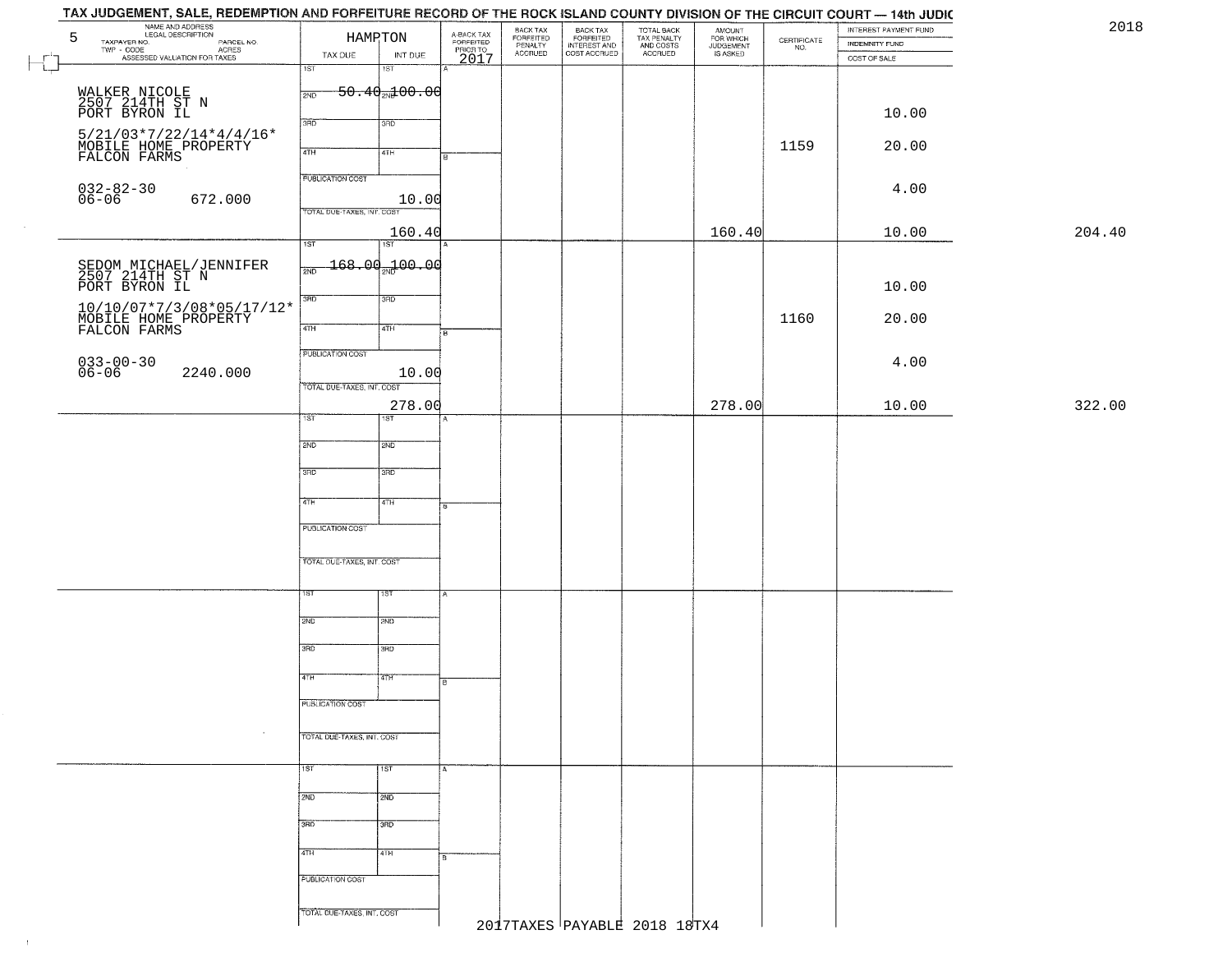|                   |                      |                            |                         | TAX JUDGEMENT, SALE, REDEMPTION AND FORFEITURE RECORD OF THE ROCK ISLAND COUNTY DIVISION OF THE CIRCUIT COURT — 14th JUDICIAL CIRCUIT OF ILLINOIS<br>2018 - The Contract of December 1999                                  |                                                                                                                |                                |                                                              |                                                                        |
|-------------------|----------------------|----------------------------|-------------------------|----------------------------------------------------------------------------------------------------------------------------------------------------------------------------------------------------------------------------|----------------------------------------------------------------------------------------------------------------|--------------------------------|--------------------------------------------------------------|------------------------------------------------------------------------|
| 5                 | BY WHOM<br>PURCHASED | RATE<br>$\%$<br><b>BID</b> | HAMPTON<br>DATE OF SALE | SUBSEQUENT TAXES PAID, FEES, AND TIME EXTENSION                                                                                                                                                                            | TOTAL DUE<br>TO REDEEM<br>FROM SALE<br>LESS<br>COUNTY CLERK FEE                                                | BY WHOM REDEEMED               | DATE OF REDEMP-<br>TION OR DEED<br><b>MO</b><br>DAY.<br>YEAR | RECEIVED REDEMPTION<br>MONEY IN FULL                                   |
| RICO TRUSTEE<br>1 |                      | 18                         | 12/27/2018              | $02/22/2019$ Time Ext & incl<br>02/26/2019 Take Notice Fee<br>00/00/00000 Publication Fee<br>02/03/2021 Take Notice Fee<br>02/11/2021 Sheriffs Fee<br>11/16/2019 Subs paid<br>11/16/2019 Subs paid<br>11/30/2020 Subs paid | $\begin{array}{r} 07/30/2021 \\ 20.85 \\ 7.46 \\ 35.00 \\ \textrm{s} \\ 19.57 \\ 180.40 \\ 195.40 \end{array}$ |                                |                                                              | $\overline{1}$<br>Certificate<br>Returned<br>& Cancelled<br>04/06/2021 |
|                   |                      |                            |                         |                                                                                                                                                                                                                            |                                                                                                                | 863.91<br>160.00 NICOLE WALKER | 03/16/2021                                                   | Karen Kinney                                                           |
| RICO TRUSTEE<br>2 |                      | 18                         | 12/27/2018              | 02/22/2019 Time Ext & incl<br>02/26/2019 Take Notice Fee                                                                                                                                                                   | $07/30/2021$<br>20.85                                                                                          |                                |                                                              | Certificate<br>Returned<br>& Cancelled <sup>2</sup><br>09/06/2019      |
|                   |                      |                            |                         |                                                                                                                                                                                                                            |                                                                                                                | 458.77<br>160.00 MICHAEL SEDAM | 08/28/2019                                                   | Karen Kinney                                                           |
|                   |                      |                            |                         |                                                                                                                                                                                                                            |                                                                                                                |                                |                                                              |                                                                        |
| -3                |                      |                            |                         |                                                                                                                                                                                                                            |                                                                                                                |                                |                                                              | 3                                                                      |
|                   |                      |                            |                         |                                                                                                                                                                                                                            |                                                                                                                |                                |                                                              |                                                                        |
| 4                 |                      |                            |                         |                                                                                                                                                                                                                            |                                                                                                                |                                |                                                              | 4                                                                      |
|                   |                      |                            |                         |                                                                                                                                                                                                                            |                                                                                                                |                                |                                                              |                                                                        |
| -5                |                      |                            |                         |                                                                                                                                                                                                                            |                                                                                                                |                                |                                                              | 5.                                                                     |
|                   |                      |                            |                         | 2017TAXES PAYABLE 2018 18TX4                                                                                                                                                                                               |                                                                                                                |                                |                                                              |                                                                        |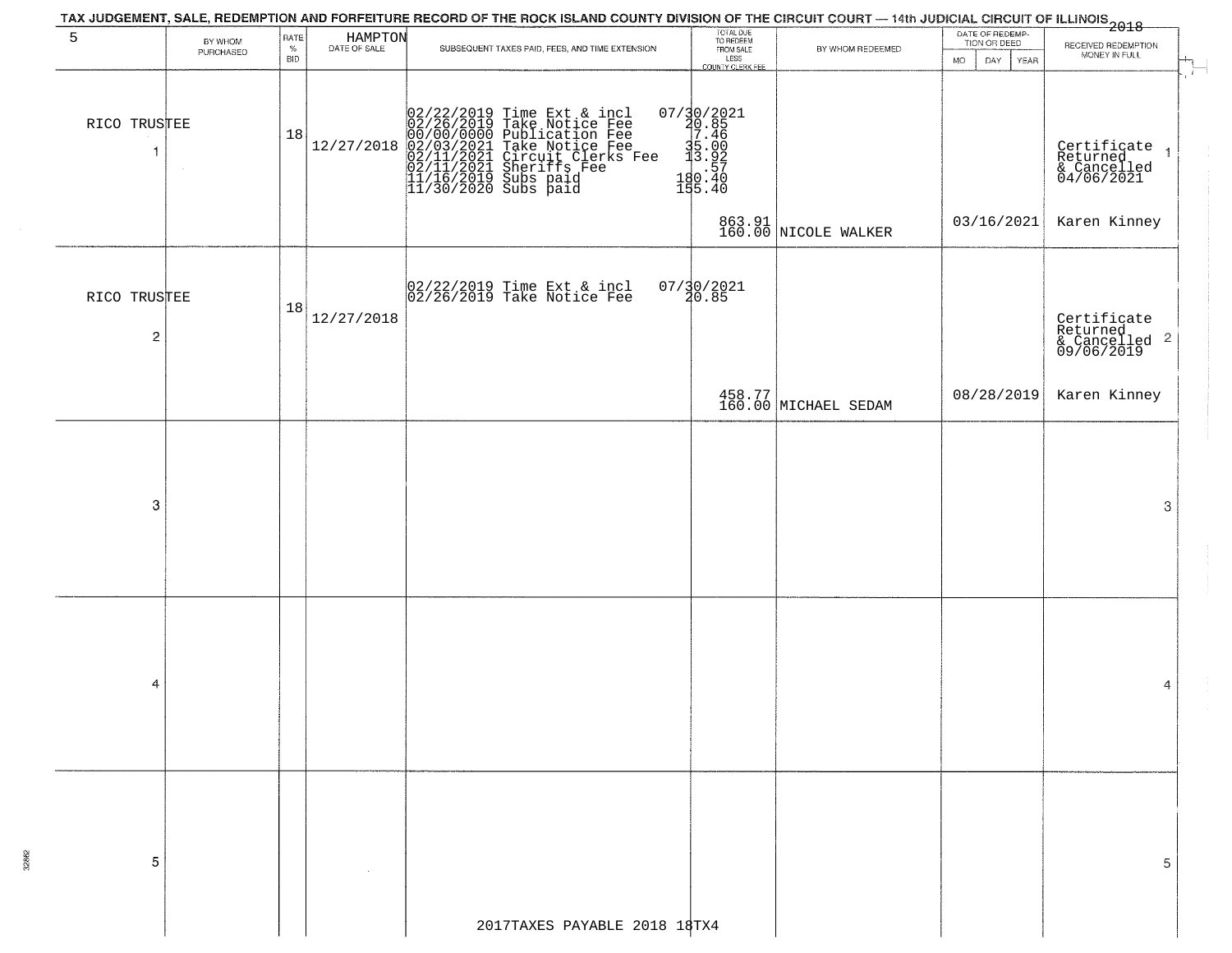| 2018   | INTEREST PAYMENT FUND |                                                                 | <b>AMOUNT</b>                      |                                                   |                                                       | BACK TAX<br>FORFEITED     |                                     |                                 | HAMRTON                    |         | 6                                                    |
|--------|-----------------------|-----------------------------------------------------------------|------------------------------------|---------------------------------------------------|-------------------------------------------------------|---------------------------|-------------------------------------|---------------------------------|----------------------------|---------|------------------------------------------------------|
|        | <b>INDEMNITY FUND</b> | $\begin{array}{c} \text{CERTIFICATE} \\ \text{NO.} \end{array}$ | FOR WHICH<br>JUDGEMENT<br>IS ASKED | TOTAL BACK<br>TAX PENALTY<br>AND COSTS<br>ACCRUED | BACK TAX<br>FORFEITED<br>INTEREST AND<br>COST ACCRUED | PENALTY<br><b>ACCRUED</b> | A-BACK TAX<br>FORFEITED<br>PRIOR TO | INT DUE                         | TAX DUE                    |         | NAME AND ADDRESS<br>NAME AND ADDRESS<br>TAXPAYER NO. |
|        | COST OF SALE          |                                                                 |                                    |                                                   |                                                       |                           | 2017                                | $\overline{181}$                | 1ST                        |         |                                                      |
|        |                       |                                                                 |                                    |                                                   |                                                       |                           |                                     |                                 |                            |         |                                                      |
|        |                       |                                                                 |                                    |                                                   |                                                       |                           |                                     | $-34.50$ <sub>21</sub> $+00.06$ | 2ND                        |         | ORTIZ LIZZET<br>1309 1ST ST<br>SILVIS IL             |
|        | 10.00                 |                                                                 |                                    |                                                   |                                                       |                           |                                     |                                 |                            |         |                                                      |
|        |                       |                                                                 |                                    |                                                   |                                                       |                           |                                     | 3RD                             | 3RD                        |         |                                                      |
|        | 20.00                 | 1161                                                            |                                    |                                                   |                                                       |                           |                                     |                                 |                            |         | 1/3/06<br>MOBILE HOME PROPERTY<br>SILVIS HEIGHTS     |
|        |                       |                                                                 |                                    |                                                   |                                                       |                           | l B                                 | 4TH                             | 4TH                        |         |                                                      |
|        |                       |                                                                 |                                    |                                                   |                                                       |                           |                                     |                                 | <b>PUBLICATION COST</b>    |         |                                                      |
|        | 4.00                  |                                                                 |                                    |                                                   |                                                       |                           |                                     |                                 |                            |         | $036 - 01 - 32$<br>06-15                             |
|        |                       |                                                                 |                                    |                                                   |                                                       |                           |                                     | 10.00                           | TOTAL DUE-TAXES, INT. COST | 460.000 |                                                      |
| 188.50 |                       |                                                                 | 144.50                             |                                                   |                                                       |                           |                                     |                                 |                            |         |                                                      |
|        | 10.00                 |                                                                 |                                    |                                                   |                                                       |                           |                                     | 144.50<br>1ST                   | 1ST                        |         |                                                      |
|        |                       |                                                                 |                                    |                                                   |                                                       |                           |                                     |                                 |                            |         |                                                      |
|        |                       |                                                                 |                                    |                                                   |                                                       |                           |                                     | <del>34.50.100.00</del>         | 2ND                        |         | FOWLER SHANNON<br>1309 1ST ST                        |
|        | 10.00                 |                                                                 |                                    |                                                   |                                                       |                           |                                     |                                 |                            |         | SILVIS IL                                            |
|        |                       |                                                                 |                                    |                                                   |                                                       |                           |                                     | 3RD                             | 3BD                        |         | $4/17/08*7/5/17*$                                    |
|        | 20.00                 | 1162                                                            |                                    |                                                   |                                                       |                           |                                     | 4TH                             | $\overline{47H}$           |         | MOBILE HOME PROPERTY<br>SILVIS HEIGHTS               |
|        |                       |                                                                 |                                    |                                                   |                                                       |                           | Fв                                  |                                 |                            |         |                                                      |
|        |                       |                                                                 |                                    |                                                   |                                                       |                           |                                     |                                 | PUBLICATION COST           |         |                                                      |
|        | 4.00                  |                                                                 |                                    |                                                   |                                                       |                           |                                     | 10.00                           |                            | 460.000 | $036 - 04 - 32$<br>06-15                             |
|        |                       |                                                                 |                                    |                                                   |                                                       |                           |                                     |                                 | TOTAL DUE-TAXES, INT. COST |         |                                                      |
| 188.50 | 10.00                 |                                                                 | 144.50                             |                                                   |                                                       |                           |                                     | 144.50                          |                            |         |                                                      |
|        |                       |                                                                 |                                    |                                                   |                                                       |                           |                                     | 1ST                             | ist.                       |         |                                                      |
|        |                       |                                                                 |                                    |                                                   |                                                       |                           |                                     | 53.10 <sub>2N</sub> 100.00      |                            |         |                                                      |
|        |                       |                                                                 |                                    |                                                   |                                                       |                           |                                     |                                 | 2ND                        |         | EGGER JENNIFER<br>1309 1ST ST                        |
|        | 10.00                 |                                                                 |                                    |                                                   |                                                       |                           |                                     | 3RD                             | 3RD                        |         | SILVIS IL                                            |
|        |                       |                                                                 |                                    |                                                   |                                                       |                           |                                     |                                 |                            |         | 4/14/06                                              |
|        | 20.00                 | 1163                                                            |                                    |                                                   |                                                       |                           |                                     | 4TH                             | 4TH                        |         | MOBILE HOME PROPERTY<br>SILVIS HEIGHTS               |
|        |                       |                                                                 |                                    |                                                   |                                                       |                           |                                     |                                 |                            |         |                                                      |
|        | 4.00                  |                                                                 |                                    |                                                   |                                                       |                           |                                     |                                 | PUBLICATION COST           |         |                                                      |
|        |                       |                                                                 |                                    |                                                   |                                                       |                           |                                     | 10.00                           |                            | 708.000 | $036 - 06 - 32$<br>06-15                             |
|        |                       |                                                                 |                                    |                                                   |                                                       |                           |                                     |                                 | TOTAL OUE-TAXES, INT. COST |         |                                                      |
| 207.10 | 10.00                 |                                                                 | 163.10                             |                                                   |                                                       |                           |                                     | 163.10                          |                            |         |                                                      |
|        |                       |                                                                 |                                    |                                                   |                                                       |                           |                                     | १९४                             | 1ST                        |         |                                                      |
|        |                       |                                                                 |                                    |                                                   |                                                       |                           |                                     |                                 |                            |         |                                                      |
|        |                       |                                                                 |                                    |                                                   |                                                       |                           |                                     | 2ND                             | 2ND                        |         |                                                      |
|        |                       |                                                                 |                                    |                                                   |                                                       |                           |                                     | 3BD                             | 3RD                        |         |                                                      |
|        |                       |                                                                 |                                    |                                                   |                                                       |                           |                                     |                                 |                            |         |                                                      |
|        |                       |                                                                 |                                    |                                                   |                                                       |                           | ाड                                  | 47H                             | 4TH                        |         |                                                      |
|        |                       |                                                                 |                                    |                                                   |                                                       |                           |                                     |                                 |                            |         |                                                      |
|        |                       |                                                                 |                                    |                                                   |                                                       |                           |                                     |                                 | <b>PUBLICATION COST</b>    |         |                                                      |
|        |                       |                                                                 |                                    |                                                   |                                                       |                           |                                     |                                 |                            |         |                                                      |
|        |                       |                                                                 |                                    |                                                   |                                                       |                           |                                     |                                 | TOTAL DUE-TAXES, INT. COST |         |                                                      |
|        |                       |                                                                 |                                    |                                                   |                                                       |                           |                                     |                                 |                            |         |                                                      |
|        |                       |                                                                 |                                    |                                                   |                                                       |                           |                                     | $\overline{1ST}$                | 1ST                        |         |                                                      |
|        |                       |                                                                 |                                    |                                                   |                                                       |                           |                                     | 2ND                             | 2ND                        |         |                                                      |
|        |                       |                                                                 |                                    |                                                   |                                                       |                           |                                     |                                 |                            |         |                                                      |
|        |                       |                                                                 |                                    |                                                   |                                                       |                           |                                     | 3 <sub>BD</sub>                 | 3RD                        |         |                                                      |
|        |                       |                                                                 |                                    |                                                   |                                                       |                           |                                     |                                 |                            |         |                                                      |
|        |                       |                                                                 |                                    |                                                   |                                                       |                           |                                     | 4TH                             | 4TH                        |         |                                                      |
|        |                       |                                                                 |                                    |                                                   |                                                       |                           |                                     |                                 |                            |         |                                                      |
|        |                       |                                                                 |                                    |                                                   |                                                       |                           |                                     |                                 | PUBLICATION COST           |         |                                                      |
|        |                       |                                                                 |                                    |                                                   |                                                       |                           |                                     |                                 |                            |         |                                                      |
|        |                       |                                                                 |                                    |                                                   |                                                       |                           |                                     |                                 | TOTAL DUE-TAXES, INT. COST |         |                                                      |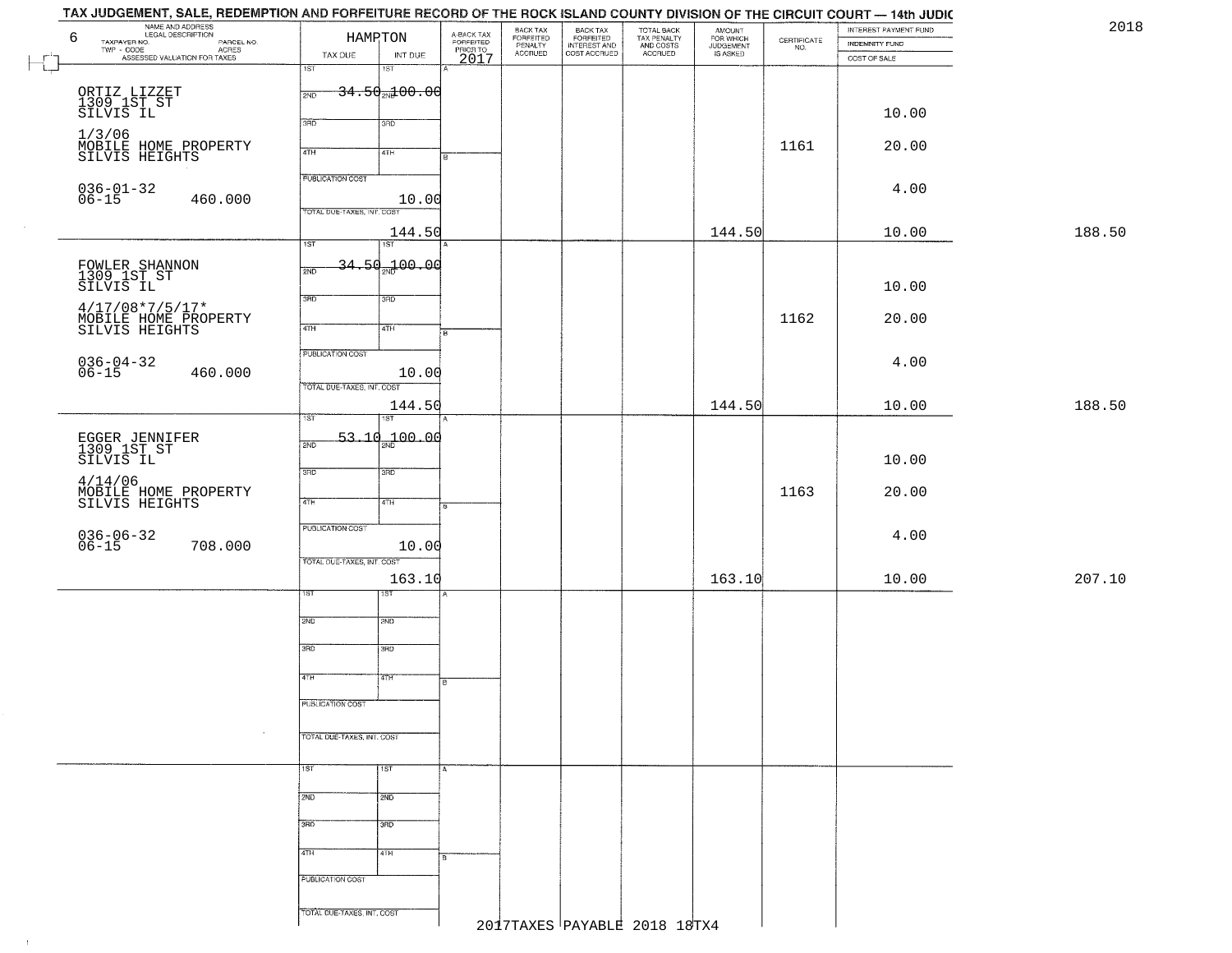|                   |                      |              |                         | TAX JUDGEMENT, SALE, REDEMPTION AND FORFEITURE RECORD OF THE ROCK ISLAND COUNTY DIVISION OF THE CIRCUIT COURT — 14th JUDICIAL CIRCUIT OF ILLINOIS 2018                                                      |                                                                                                                                                                  |                               |                                 |                                                      |
|-------------------|----------------------|--------------|-------------------------|-------------------------------------------------------------------------------------------------------------------------------------------------------------------------------------------------------------|------------------------------------------------------------------------------------------------------------------------------------------------------------------|-------------------------------|---------------------------------|------------------------------------------------------|
| 6                 | BY WHOM<br>PURCHASED | RATE<br>$\%$ | HAMPTON<br>DATE OF SALE | SUBSEQUENT TAXES PAID, FEES, AND TIME EXTENSION                                                                                                                                                             | TOTAL DUE<br>TO REDEEM<br>FROM SALE                                                                                                                              | BY WHOM REDEEMED              | DATE OF REDEMP-<br>TION OR DEED | RECEIVED REDEMPTION                                  |
|                   |                      | <b>BID</b>   |                         |                                                                                                                                                                                                             | LESS<br>COUNTY CLERK FEE                                                                                                                                         |                               | DAY.<br>YEAR<br><b>MO</b>       | MONEY IN FULL                                        |
| RICO TRUSTEE<br>1 |                      | 18           | 12/27/2018              | 02/22/2019 Time Ext & incl<br>02/26/2019 Take Notice Fee                                                                                                                                                    | 07/30/2021<br>20.85                                                                                                                                              |                               |                                 | Certificate<br>Returned<br>& Cancelled<br>04/15/2019 |
|                   |                      |              |                         |                                                                                                                                                                                                             |                                                                                                                                                                  | 243.28<br>160.00 LIZZET ORTIZ |                                 | 03/20/2019 Karen Kinney                              |
| RICO TRUSTEE<br>2 |                      | 18           | 12/27/2018              | 02/22/2019 Time Ext & incl 0<br>02/26/2019 Take Notice Fee<br>00/00/00000 Publication Fee<br>02/03/2021 Take Notice Fee<br>02/11/2021 Circuit Clerks Fee<br>02/11/2021 Sheriffs Fee<br>11/16/2019 Subs paid | $\begin{array}{r} 07 \ / \ \ 10 \ / \ \ 2021 \\ \ 20 \ . \ 85 \\ \ 17 \ . \ 46 \\ \ 35 \ . \ 00 \\ \ 27 \ . \ 84 \\ \ 14 \ . \ 49 \\ \ 164 \ . \ 50 \end{array}$ |                               |                                 | $\overline{2}$                                       |
| RICO TRUSTEE<br>3 |                      | 18           | 12/27/2018              | 02/22/2019 Time Ext & incl<br>02/26/2019 Take Notice Fee<br>00/00/00000 Publication Fee<br>02/03/2021 Take Notice Fee<br>02/11/2021 Circuit Clerks Fee<br>02/11/2021 Sheriffs Fee<br>11/16/2019 Subs paid   | $\begin{smallmatrix} 07/30/2021\\ 20.85\\ 7.46\\ 35.92\\ \vdots\\ 183.10 \end{smallmatrix}$                                                                      |                               |                                 | 3                                                    |
| 4                 |                      |              |                         |                                                                                                                                                                                                             |                                                                                                                                                                  |                               |                                 | 4                                                    |
| 5                 |                      |              |                         |                                                                                                                                                                                                             |                                                                                                                                                                  |                               |                                 | 5                                                    |
|                   |                      |              |                         |                                                                                                                                                                                                             |                                                                                                                                                                  |                               |                                 |                                                      |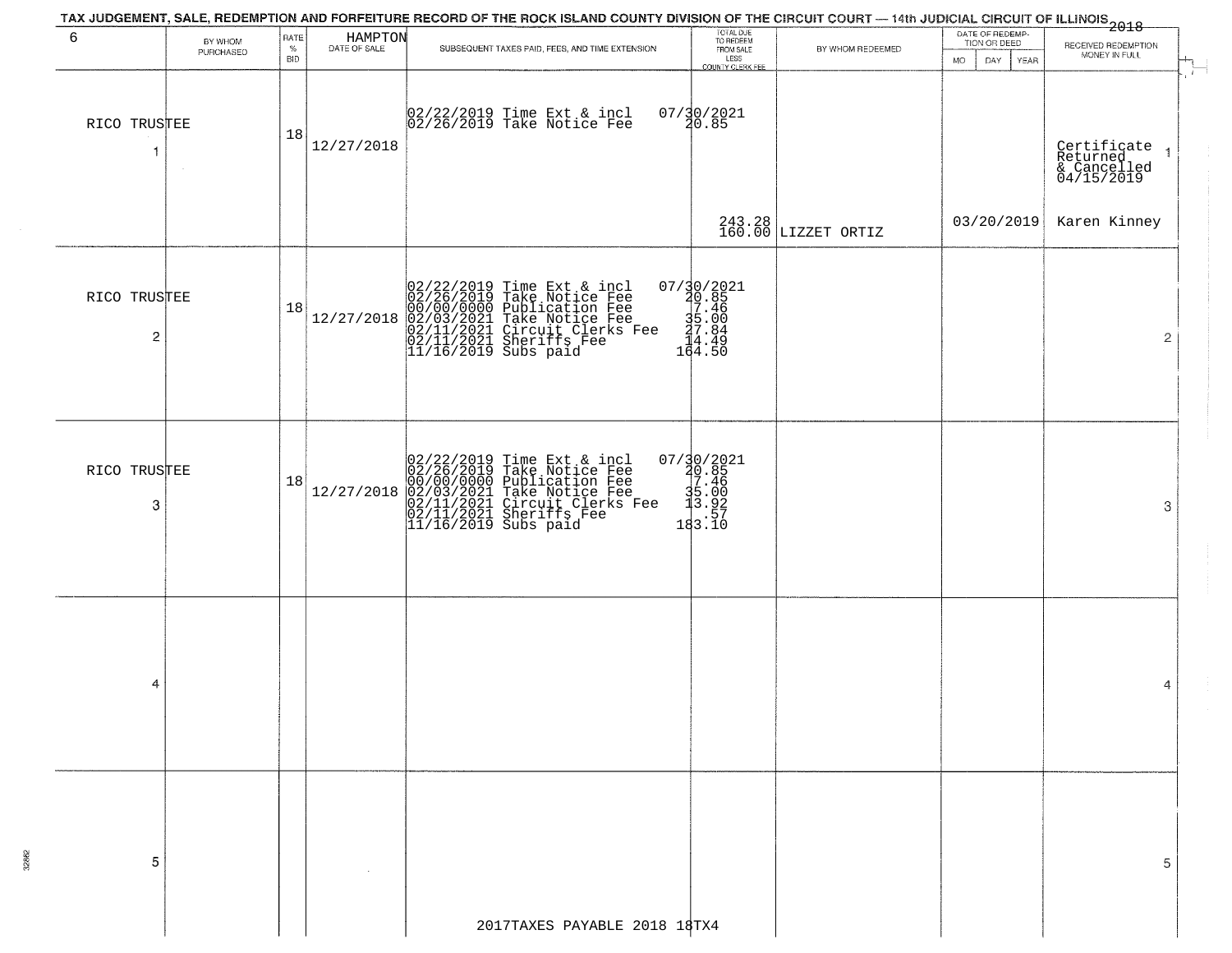|        |                                       |                                                                 |                                              |                                                   |                                                       |                                        |                                             | SOUTH MOLINE              |                            |                                                                                          | $7\phantom{.0}$                               |
|--------|---------------------------------------|-----------------------------------------------------------------|----------------------------------------------|---------------------------------------------------|-------------------------------------------------------|----------------------------------------|---------------------------------------------|---------------------------|----------------------------|------------------------------------------------------------------------------------------|-----------------------------------------------|
|        | <b>INDEMNITY FUND</b><br>COST OF SALE | $\begin{array}{c} \text{CERTIFICATE} \\ \text{NO.} \end{array}$ | AMOUNT<br>FOR WHICH<br>JUDGEMENT<br>IS ASKED | TOTAL BACK<br>TAX PENALTY<br>AND COSTS<br>ACCRUED | BACK TAX<br>FORFEITED<br>INTEREST AND<br>COST ACCRUED | FORFEITED<br>PENALTY<br><b>ACCRUED</b> | A-BACK TAX<br>FORFEITED<br>PRIOR TO<br>2017 | INT DUE                   | TAX DUE                    | LEGAL DESCRIPTION<br>- CODE PARCEL NO.<br>- CODE ACRES<br>- ASSESSED VALUATION FOR TAXES | TAXPAYER NO.<br>$\textsf{TWP} \textsf{-CODE}$ |
|        |                                       |                                                                 |                                              |                                                   |                                                       |                                        |                                             | 18T                       | 1ST                        |                                                                                          |                                               |
|        |                                       |                                                                 |                                              |                                                   |                                                       |                                        |                                             | <del>73.50 ad 00.00</del> |                            |                                                                                          | DEBROBANDER ELISE                             |
|        |                                       |                                                                 |                                              |                                                   |                                                       |                                        |                                             |                           | 2ND                        |                                                                                          | 830 IST AVE<br>EAST MOLINE IL                 |
|        | 10.00                                 |                                                                 |                                              |                                                   |                                                       |                                        |                                             | 3RD                       | 3PD                        |                                                                                          |                                               |
|        |                                       |                                                                 |                                              |                                                   |                                                       |                                        |                                             |                           |                            | 10/23/09*12/13/10*10/30/1                                                                |                                               |
|        | 20.00                                 | 1164                                                            |                                              |                                                   |                                                       |                                        |                                             | 4TH                       | 4TH                        |                                                                                          | MOBILE HOME PROPERTY<br>MISSISSIPPI           |
|        |                                       |                                                                 |                                              |                                                   |                                                       |                                        |                                             |                           | <b>PUBLICATION COST</b>    |                                                                                          |                                               |
|        | 4.00                                  |                                                                 |                                              |                                                   |                                                       |                                        |                                             |                           |                            |                                                                                          | $020 - 09 - 44$                               |
|        |                                       |                                                                 |                                              |                                                   |                                                       |                                        |                                             | 10.00                     | TOTAL DUE-TAXES, INT. COST | 980.000                                                                                  | $07 - 03$                                     |
| 227.50 | 10.00                                 |                                                                 | 183.50                                       |                                                   |                                                       |                                        |                                             | 183.50                    |                            |                                                                                          |                                               |
|        |                                       |                                                                 |                                              |                                                   |                                                       |                                        |                                             | 1ST                       | 1ST                        |                                                                                          |                                               |
|        |                                       |                                                                 |                                              |                                                   |                                                       |                                        |                                             | 00.00 <del>.4</del> مهر   | 50.<br>2ND                 |                                                                                          | NELSON STEVE<br>830 1ST AVE                   |
|        | 10.00                                 |                                                                 |                                              |                                                   |                                                       |                                        |                                             |                           |                            |                                                                                          | EAST MOLINE IL                                |
|        |                                       |                                                                 |                                              |                                                   |                                                       |                                        |                                             | 3RD                       | उन्नठ                      |                                                                                          |                                               |
|        | 20.00                                 | 1165                                                            |                                              |                                                   |                                                       |                                        |                                             |                           | $\overline{47H}$           |                                                                                          | MOBILE HOME PROPERTY<br>MISSISSIPPI           |
|        |                                       |                                                                 |                                              |                                                   |                                                       |                                        | $\overline{B}$                              | 4TH                       |                            |                                                                                          |                                               |
|        | 4.00                                  |                                                                 |                                              |                                                   |                                                       |                                        |                                             |                           | PUBLICATION COST           |                                                                                          |                                               |
|        |                                       |                                                                 |                                              |                                                   |                                                       |                                        |                                             | 10.00                     |                            | 672.000                                                                                  | $020 - 23 - 44$<br>07-03                      |
|        |                                       |                                                                 |                                              |                                                   |                                                       |                                        |                                             |                           | TOTAL DUE-TAXES, INT. COST |                                                                                          |                                               |
| 204.40 | 10.00                                 |                                                                 | 160.40                                       |                                                   |                                                       |                                        |                                             | 160.40                    | īst                        |                                                                                          |                                               |
|        |                                       |                                                                 |                                              |                                                   |                                                       |                                        |                                             |                           |                            |                                                                                          |                                               |
|        |                                       |                                                                 |                                              |                                                   |                                                       |                                        |                                             | $45.00_{\text{m}1}00.00$  | 2ND                        |                                                                                          | MCCANCE TAMMY<br>830 1ST AVE                  |
|        | 10.00                                 |                                                                 |                                              |                                                   |                                                       |                                        |                                             | 3 <sub>BD</sub>           | 3 <sub>BD</sub>            |                                                                                          | EAST MOLINE IL                                |
|        | 20.00                                 | 1166                                                            |                                              |                                                   |                                                       |                                        |                                             |                           |                            | $2/26/10$ *2/17/12*4/24/12                                                               |                                               |
|        |                                       |                                                                 |                                              |                                                   |                                                       |                                        |                                             | 4TH                       | 4TH                        |                                                                                          | MOBILE HOME PROPERTY<br>MISSISSIPPI           |
|        |                                       |                                                                 |                                              |                                                   |                                                       |                                        |                                             |                           | <b>PUBLICATION COST</b>    |                                                                                          |                                               |
|        | 4.00                                  |                                                                 |                                              |                                                   |                                                       |                                        |                                             | 10.00                     |                            | 600.000                                                                                  | $020 - 31 - 44$<br>07-03                      |
|        |                                       |                                                                 |                                              |                                                   |                                                       |                                        |                                             |                           | TOTAL OUE-TAXES, INT. COST |                                                                                          |                                               |
| 199.00 | 10.00                                 |                                                                 | 155.00                                       |                                                   |                                                       |                                        |                                             | 155.00                    |                            |                                                                                          |                                               |
|        |                                       |                                                                 |                                              |                                                   |                                                       |                                        |                                             |                           |                            |                                                                                          |                                               |
|        |                                       |                                                                 |                                              |                                                   |                                                       |                                        |                                             | 100.00                    | 64.05<br>2ND               |                                                                                          | STARK AUDREY<br>830 1ST AVE                   |
|        | 10.00                                 |                                                                 |                                              |                                                   |                                                       |                                        |                                             |                           |                            |                                                                                          | EAST MOLINE IL                                |
|        |                                       |                                                                 |                                              |                                                   |                                                       |                                        |                                             | $\overline{3BD}$          | 3RD                        |                                                                                          |                                               |
|        | 20.00                                 | 1167                                                            |                                              |                                                   |                                                       |                                        | в.                                          | वाम                       | 4TH                        | 4/6/10*10/02/12*1/4/13*9/<br>MOBILE HOME PROPERTY<br>MISSISSIPPI                         |                                               |
|        |                                       |                                                                 |                                              |                                                   |                                                       |                                        |                                             |                           |                            |                                                                                          |                                               |
|        | 4.00                                  |                                                                 |                                              |                                                   |                                                       |                                        |                                             |                           | <b>PUBLICATION COST</b>    |                                                                                          | $020 - 50 - 44$<br>07-03                      |
|        |                                       |                                                                 |                                              |                                                   |                                                       |                                        |                                             | 10.00                     | TOTAL DUE-TAXES, INT. COST | 854.000                                                                                  |                                               |
| 218.05 | 10.00                                 |                                                                 | 174.05                                       |                                                   |                                                       |                                        |                                             | 174.05                    |                            |                                                                                          |                                               |
|        |                                       |                                                                 |                                              |                                                   |                                                       |                                        |                                             | 1ST                       | 1ST                        |                                                                                          |                                               |
|        |                                       |                                                                 |                                              |                                                   |                                                       |                                        |                                             | 50.40100.00               |                            |                                                                                          | STRAUSS CHARLOTTE<br>830 1ST AVE              |
|        | 10.00                                 |                                                                 |                                              |                                                   |                                                       |                                        |                                             | $\overline{2ND}$          | 2ND                        |                                                                                          | EAST MOLINE IL                                |
|        |                                       |                                                                 |                                              |                                                   |                                                       |                                        |                                             | 3HD                       | 3RD                        |                                                                                          | 4/7/10                                        |
|        | 20.00                                 | 1168                                                            |                                              |                                                   |                                                       |                                        |                                             |                           |                            |                                                                                          | MOBILE HOME PROPERTY<br>MISSISSIPPI           |
|        |                                       |                                                                 |                                              |                                                   |                                                       |                                        |                                             | 4TH                       | 4TH                        |                                                                                          |                                               |
|        | 4.00                                  |                                                                 |                                              |                                                   |                                                       |                                        |                                             |                           | PUBLICATION COST           |                                                                                          |                                               |
|        |                                       |                                                                 |                                              |                                                   |                                                       |                                        |                                             | 10.00                     |                            | 672.000                                                                                  | $020 - 58 - 44$<br>07-03                      |
|        |                                       |                                                                 |                                              |                                                   |                                                       |                                        |                                             |                           | TOTAL DUE-TAXES, INT. COST |                                                                                          |                                               |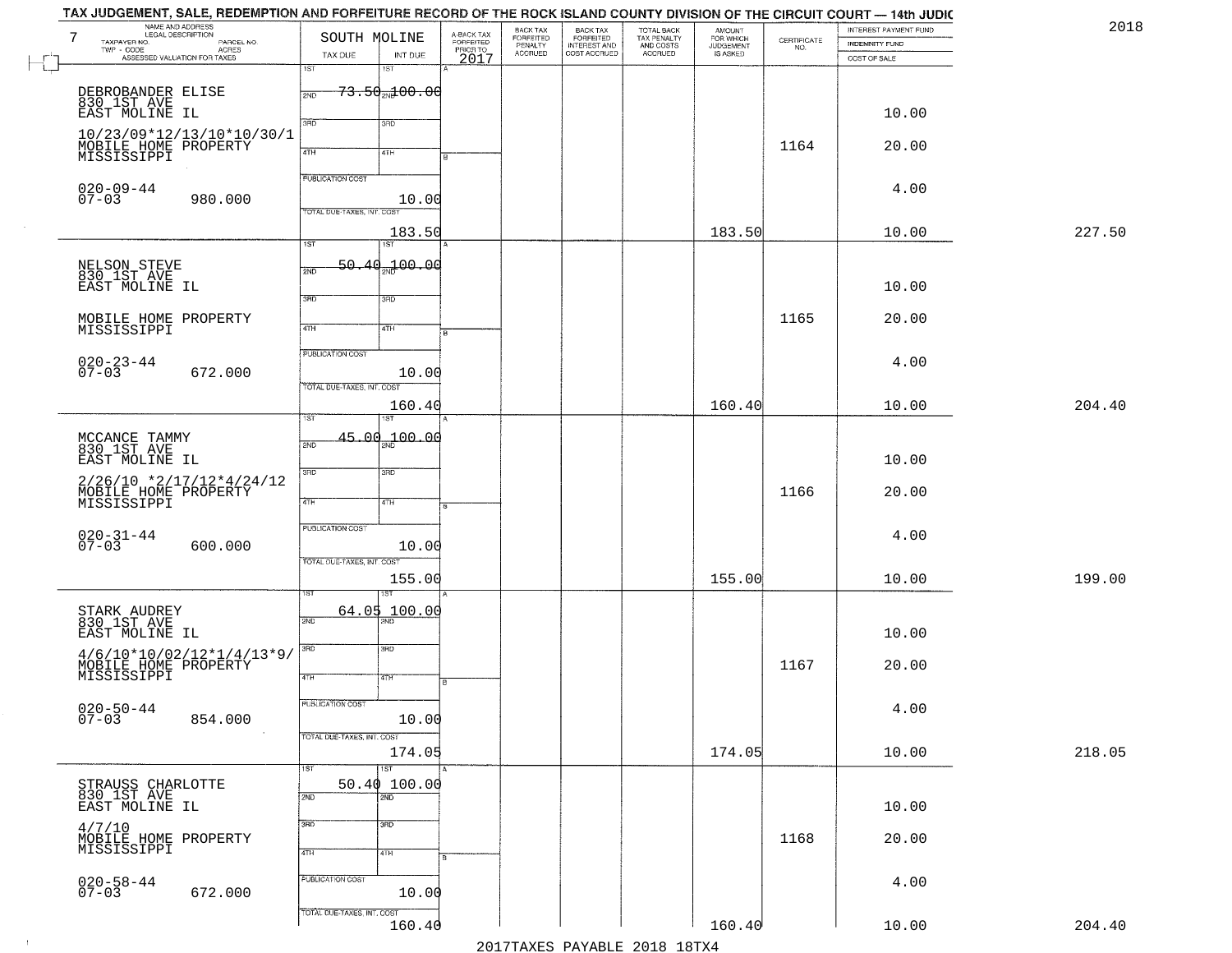| 7                              | BY WHOM   | RATE               | SOUTH MOLINE                 | TAX JUDGEMENT, SALE, REDEMPTION AND FORFEITURE RECORD OF THE ROCK ISLAND COUNTY DIVISION OF THE CIRCUIT COURT — 14th JUDICIAL CIRCUIT OF ILLINOIS 2018                                                      | TOTAL DUE<br>TO REDEEM                                 |                                      | DATE OF REDEMP-<br>TION OR DEED |                                                           |
|--------------------------------|-----------|--------------------|------------------------------|-------------------------------------------------------------------------------------------------------------------------------------------------------------------------------------------------------------|--------------------------------------------------------|--------------------------------------|---------------------------------|-----------------------------------------------------------|
|                                | PURCHASED | $\%$<br><b>BID</b> | DATE OF SALE                 | SUBSEQUENT TAXES PAID, FEES, AND TIME EXTENSION                                                                                                                                                             | FROM SALE<br>LESS<br>COUNTY CLERK FEE                  | BY WHOM REDEEMED                     | MO.<br>DAY.<br>YEAR             | RECEIVED REDEMPTION<br>MONEY IN FULL                      |
| RICO TRUSTEE<br>1              | $\sim$    | 18                 | 12/27/2018                   | 02/22/2019 Time Ext & incl<br>02/26/2019 Take Notice Fee                                                                                                                                                    | 07/30/2021<br>20.85                                    |                                      |                                 | Certificate<br>Returned<br>& Cancelled<br>09/06/2019      |
|                                |           |                    |                              |                                                                                                                                                                                                             |                                                        | $330.25$<br>160.00 ELISE DEBROBANDER | 07/29/2019                      | Karen Kinney                                              |
| RICO TRUSTEE<br>$\overline{c}$ |           | 18                 | 12/27/2018                   | 02/22/2019 Time Ext & incl<br>02/26/2019 Take Notice Fee                                                                                                                                                    | $07/\frac{30}{20.85}$                                  |                                      |                                 | Certificate<br>Returned<br>& Cancelled 2<br>04/15/2019    |
|                                |           |                    |                              |                                                                                                                                                                                                             |                                                        | 262.04<br>160.00 KELLY BARROSO       | 03/11/2019                      | Karen Kinney                                              |
| RICO TRUSTEE<br>3              |           | 18                 | 12/27/2018                   | 02/22/2019 Time Ext & incl<br>02/26/2019 Take Notice Fee                                                                                                                                                    | 07/30/2021<br>20.85                                    |                                      |                                 | Certificate<br>Returned<br>3<br>& Cancelled<br>08/19/2020 |
|                                |           |                    |                              |                                                                                                                                                                                                             |                                                        |                                      |                                 | Karen Kinney                                              |
| RICO TRUSTEE<br>4              |           | 18                 | 12/27/2018                   | $02/22/2019$ Time Ext & incl<br>02/26/2019 Take Notice Fee<br>00/00/00000 Publication Fee<br>02/11/2021 Take Notice Fee<br>02/11/2021 Circuit Clerks Fee<br>02/11/2021 Sheriffs Fee<br>06/17/2021 Subs paid | 07/30/2021<br>20.85<br>7.46<br>35.00<br>37.84<br>94.05 |                                      |                                 | 4                                                         |
| RICO TRUSTEE<br>5              |           | 18                 | 12/27/2018<br>$\sim 10^{-1}$ | 02/22/2019 Time Ext & incl<br>02/26/2019 Take Notice Fee                                                                                                                                                    | $07/\frac{30}{20.85}$                                  |                                      |                                 | Certificate<br>Returned<br>& Cancelled 5<br>08/19/2020    |
|                                |           |                    |                              | 2017TAXES PAYABLE 2018 18TX4                                                                                                                                                                                |                                                        |                                      |                                 | Karen Kinney                                              |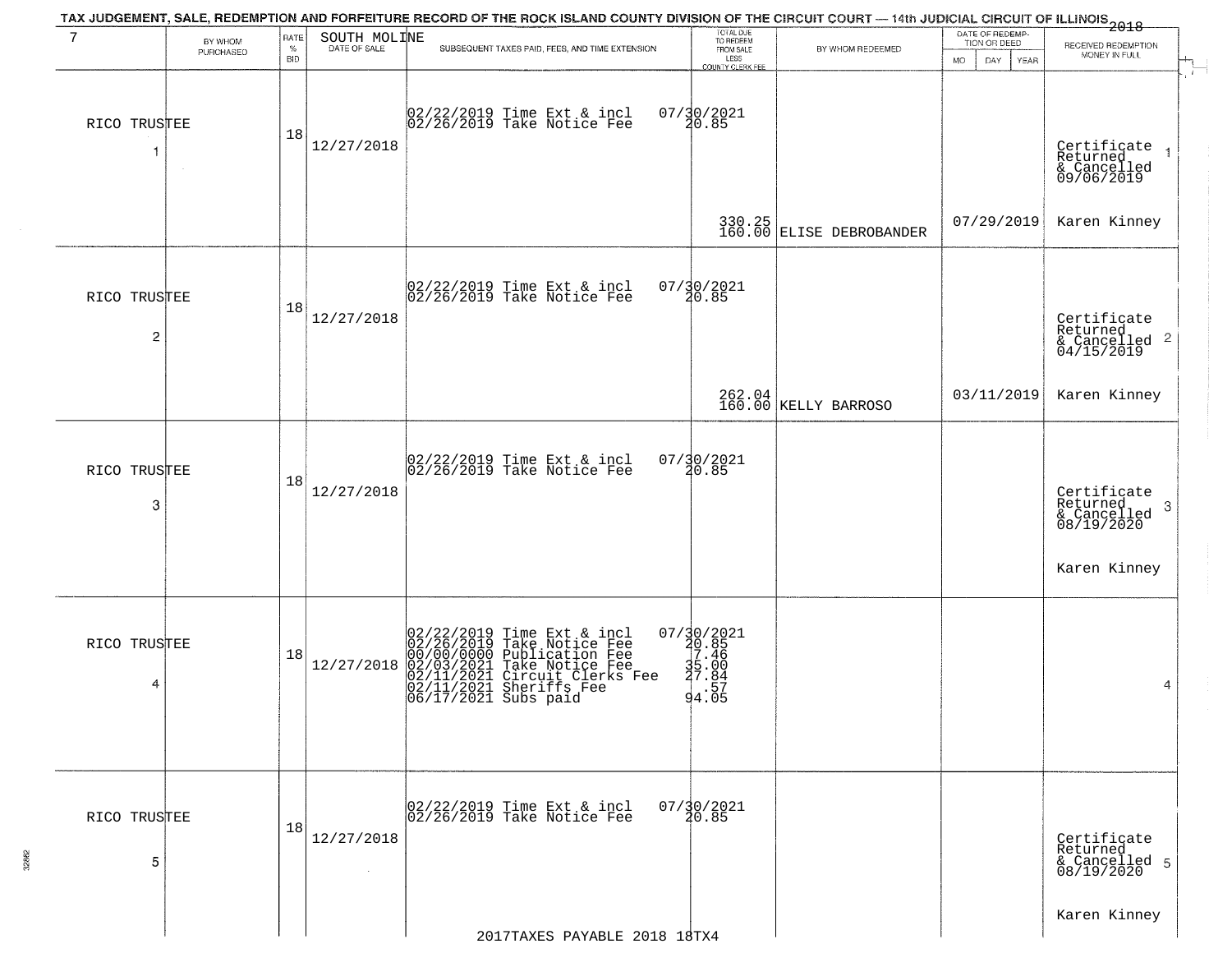|        | TAX JUDGEMENT, SALE, REDEMPTION AND FORFEITURE RECORD OF THE ROCK ISLAND COUNTY DIVISION OF THE CIRCUIT COURT — 14th JUDIC |                            |                                 |                                             |                                 |                                                       |                                                   |                                              |                                                                 |                       |        |
|--------|----------------------------------------------------------------------------------------------------------------------------|----------------------------|---------------------------------|---------------------------------------------|---------------------------------|-------------------------------------------------------|---------------------------------------------------|----------------------------------------------|-----------------------------------------------------------------|-----------------------|--------|
|        | NAME AND ADDRESS                                                                                                           |                            |                                 |                                             | BACK TAX                        | BACK TAX<br>FORFEITED<br>INTEREST AND<br>COST ACCRUED | TOTAL BACK<br>TAX PENALTY<br>AND COSTS<br>ACCRUED | AMOUNT<br>FOR WHICH<br>JUDGEMENT<br>IS ASKED |                                                                 | INTEREST PAYMENT FUND | 2018   |
|        | 8<br>PARCEL NO.                                                                                                            | SOUTH MOLINE               |                                 |                                             | FORFEITED<br>PENALTY<br>ACCRUED |                                                       |                                                   |                                              | $\begin{array}{c} \text{CERTIFICATE} \\ \text{NO.} \end{array}$ | INDEMNITY FUND        |        |
|        | TWP - CODE ASSESSED VALUATION FOR TAXES                                                                                    | TAX DUE                    | INT DUE                         | A-BACK TAX<br>FORFEITED<br>PRIOR TO<br>2017 |                                 |                                                       |                                                   |                                              |                                                                 | COST OF SALE          |        |
| ــد    |                                                                                                                            | $\overline{1ST}$           | $\overline{181}$                |                                             |                                 |                                                       |                                                   |                                              |                                                                 |                       |        |
|        |                                                                                                                            |                            | $-65.10$ <sub>2N</sub> $100.00$ |                                             |                                 |                                                       |                                                   |                                              |                                                                 |                       |        |
|        | BECKER RICHARD<br>830 1ST AVE                                                                                              | 2ND                        |                                 |                                             |                                 |                                                       |                                                   |                                              |                                                                 |                       |        |
|        | EAST MOLINE IL                                                                                                             |                            |                                 |                                             |                                 |                                                       |                                                   |                                              |                                                                 | 10.00                 |        |
|        |                                                                                                                            | 3RD                        | 3RD                             |                                             |                                 |                                                       |                                                   |                                              |                                                                 |                       |        |
|        | 11/21/2005 03/19/2013                                                                                                      |                            |                                 |                                             |                                 |                                                       |                                                   |                                              | 1169                                                            | 20.00                 |        |
|        | MOBILE HOME PROPERTY<br>MISSISSIPPI                                                                                        | 4TH                        | 4TH                             | Iв                                          |                                 |                                                       |                                                   |                                              |                                                                 |                       |        |
|        |                                                                                                                            | <b>PUBLICATION COST</b>    |                                 |                                             |                                 |                                                       |                                                   |                                              |                                                                 |                       |        |
|        |                                                                                                                            |                            |                                 |                                             |                                 |                                                       |                                                   |                                              |                                                                 | 4.00                  |        |
|        | $021 - 13 - 44$<br>07-03<br>868.000                                                                                        |                            | 10.00                           |                                             |                                 |                                                       |                                                   |                                              |                                                                 |                       |        |
|        |                                                                                                                            | TOTAL DUE-TAXES, INT. COST |                                 |                                             |                                 |                                                       |                                                   |                                              |                                                                 |                       |        |
| $\sim$ |                                                                                                                            |                            | 175.10                          |                                             |                                 |                                                       |                                                   | 175.10                                       |                                                                 | 10.00                 | 219.10 |
|        |                                                                                                                            | $\overline{1ST}$           | 1ST                             |                                             |                                 |                                                       |                                                   |                                              |                                                                 |                       |        |
|        |                                                                                                                            |                            |                                 |                                             |                                 |                                                       |                                                   |                                              |                                                                 |                       |        |
|        | JURGENSEN MELISSA<br>830 1ST AVE                                                                                           | 2ND                        | 57.60 <sub>2N</sub> 100.00      |                                             |                                 |                                                       |                                                   |                                              |                                                                 |                       |        |
|        | EAST MOLINE IL                                                                                                             |                            |                                 |                                             |                                 |                                                       |                                                   |                                              |                                                                 | 10.00                 |        |
|        | $6/17/09$ *4/28/10                                                                                                         | 3RD                        | 3RD                             |                                             |                                 |                                                       |                                                   |                                              |                                                                 |                       |        |
|        |                                                                                                                            |                            |                                 |                                             |                                 |                                                       |                                                   |                                              | 1170                                                            | 20.00                 |        |
|        | MOBILE HOME PROPERTY<br>MISSISSIPPI                                                                                        | $\sqrt{47H}$               | 4TH                             | i B                                         |                                 |                                                       |                                                   |                                              |                                                                 |                       |        |
|        |                                                                                                                            | PUBLICATION COST           |                                 |                                             |                                 |                                                       |                                                   |                                              |                                                                 |                       |        |
|        | 021-79-44<br>07-03                                                                                                         |                            |                                 |                                             |                                 |                                                       |                                                   |                                              |                                                                 | 4.00                  |        |
|        | 768.000                                                                                                                    |                            | 10.00                           |                                             |                                 |                                                       |                                                   |                                              |                                                                 |                       |        |
|        |                                                                                                                            | TOTAL DUE-TAXES, INT. COST |                                 |                                             |                                 |                                                       |                                                   |                                              |                                                                 |                       |        |
|        |                                                                                                                            |                            | 167.60                          |                                             |                                 |                                                       |                                                   | 167.60                                       |                                                                 | 10.00                 | 211.60 |
|        |                                                                                                                            | 1ST.                       | 1ST                             | А                                           |                                 |                                                       |                                                   |                                              |                                                                 |                       |        |
|        |                                                                                                                            |                            |                                 |                                             |                                 |                                                       |                                                   |                                              |                                                                 |                       |        |
|        |                                                                                                                            | 2ND                        | <b>2ND</b>                      |                                             |                                 |                                                       |                                                   |                                              |                                                                 |                       |        |
|        |                                                                                                                            |                            |                                 |                                             |                                 |                                                       |                                                   |                                              |                                                                 |                       |        |
|        |                                                                                                                            | 3RD                        | 3RD                             |                                             |                                 |                                                       |                                                   |                                              |                                                                 |                       |        |
|        |                                                                                                                            |                            |                                 |                                             |                                 |                                                       |                                                   |                                              |                                                                 |                       |        |
|        |                                                                                                                            | 4TH                        | 4TH                             | 8.                                          |                                 |                                                       |                                                   |                                              |                                                                 |                       |        |
|        |                                                                                                                            | <b>PUBLICATION COST</b>    |                                 |                                             |                                 |                                                       |                                                   |                                              |                                                                 |                       |        |
|        |                                                                                                                            |                            |                                 |                                             |                                 |                                                       |                                                   |                                              |                                                                 |                       |        |
|        |                                                                                                                            |                            |                                 |                                             |                                 |                                                       |                                                   |                                              |                                                                 |                       |        |
|        |                                                                                                                            | TOTAL OUE-TAXES, INT. COST |                                 |                                             |                                 |                                                       |                                                   |                                              |                                                                 |                       |        |
|        |                                                                                                                            |                            |                                 |                                             |                                 |                                                       |                                                   |                                              |                                                                 |                       |        |
|        |                                                                                                                            | ΙSΤ                        | 1ST                             |                                             |                                 |                                                       |                                                   |                                              |                                                                 |                       |        |
|        |                                                                                                                            |                            |                                 |                                             |                                 |                                                       |                                                   |                                              |                                                                 |                       |        |
|        |                                                                                                                            | 2ND                        | 2ND                             |                                             |                                 |                                                       |                                                   |                                              |                                                                 |                       |        |
|        |                                                                                                                            |                            |                                 |                                             |                                 |                                                       |                                                   |                                              |                                                                 |                       |        |
|        |                                                                                                                            | 3RD                        | 3BD                             |                                             |                                 |                                                       |                                                   |                                              |                                                                 |                       |        |
|        |                                                                                                                            |                            |                                 |                                             |                                 |                                                       |                                                   |                                              |                                                                 |                       |        |
|        |                                                                                                                            | 4TH                        | 47H                             | B                                           |                                 |                                                       |                                                   |                                              |                                                                 |                       |        |
|        |                                                                                                                            |                            |                                 |                                             |                                 |                                                       |                                                   |                                              |                                                                 |                       |        |
|        |                                                                                                                            | <b>PUBLICATION COST</b>    |                                 |                                             |                                 |                                                       |                                                   |                                              |                                                                 |                       |        |
|        |                                                                                                                            |                            |                                 |                                             |                                 |                                                       |                                                   |                                              |                                                                 |                       |        |
|        |                                                                                                                            | TOTAL DUE-TAXES, INT. COST |                                 |                                             |                                 |                                                       |                                                   |                                              |                                                                 |                       |        |
|        |                                                                                                                            |                            |                                 |                                             |                                 |                                                       |                                                   |                                              |                                                                 |                       |        |
|        |                                                                                                                            | 1ST                        | $\overline{1ST}$                | A                                           |                                 |                                                       |                                                   |                                              |                                                                 |                       |        |
|        |                                                                                                                            |                            |                                 |                                             |                                 |                                                       |                                                   |                                              |                                                                 |                       |        |
|        |                                                                                                                            | 2ND                        | 2ND                             |                                             |                                 |                                                       |                                                   |                                              |                                                                 |                       |        |
|        |                                                                                                                            |                            |                                 |                                             |                                 |                                                       |                                                   |                                              |                                                                 |                       |        |
|        |                                                                                                                            | 3RD                        | 3RD                             |                                             |                                 |                                                       |                                                   |                                              |                                                                 |                       |        |
|        |                                                                                                                            |                            |                                 |                                             |                                 |                                                       |                                                   |                                              |                                                                 |                       |        |
|        |                                                                                                                            | 4TH                        | 4TH                             | в                                           |                                 |                                                       |                                                   |                                              |                                                                 |                       |        |
|        |                                                                                                                            |                            |                                 |                                             |                                 |                                                       |                                                   |                                              |                                                                 |                       |        |
|        |                                                                                                                            | PUBLICATION COST           |                                 |                                             |                                 |                                                       |                                                   |                                              |                                                                 |                       |        |
|        |                                                                                                                            |                            |                                 |                                             |                                 |                                                       |                                                   |                                              |                                                                 |                       |        |
|        |                                                                                                                            | TOTAL DUE-TAXES, INT. COST |                                 |                                             |                                 |                                                       |                                                   |                                              |                                                                 |                       |        |
|        |                                                                                                                            |                            |                                 |                                             |                                 |                                                       | 2017TAXES PAYABLE 2018 18TX4                      |                                              |                                                                 |                       |        |
|        |                                                                                                                            |                            |                                 |                                             |                                 |                                                       |                                                   |                                              |                                                                 |                       |        |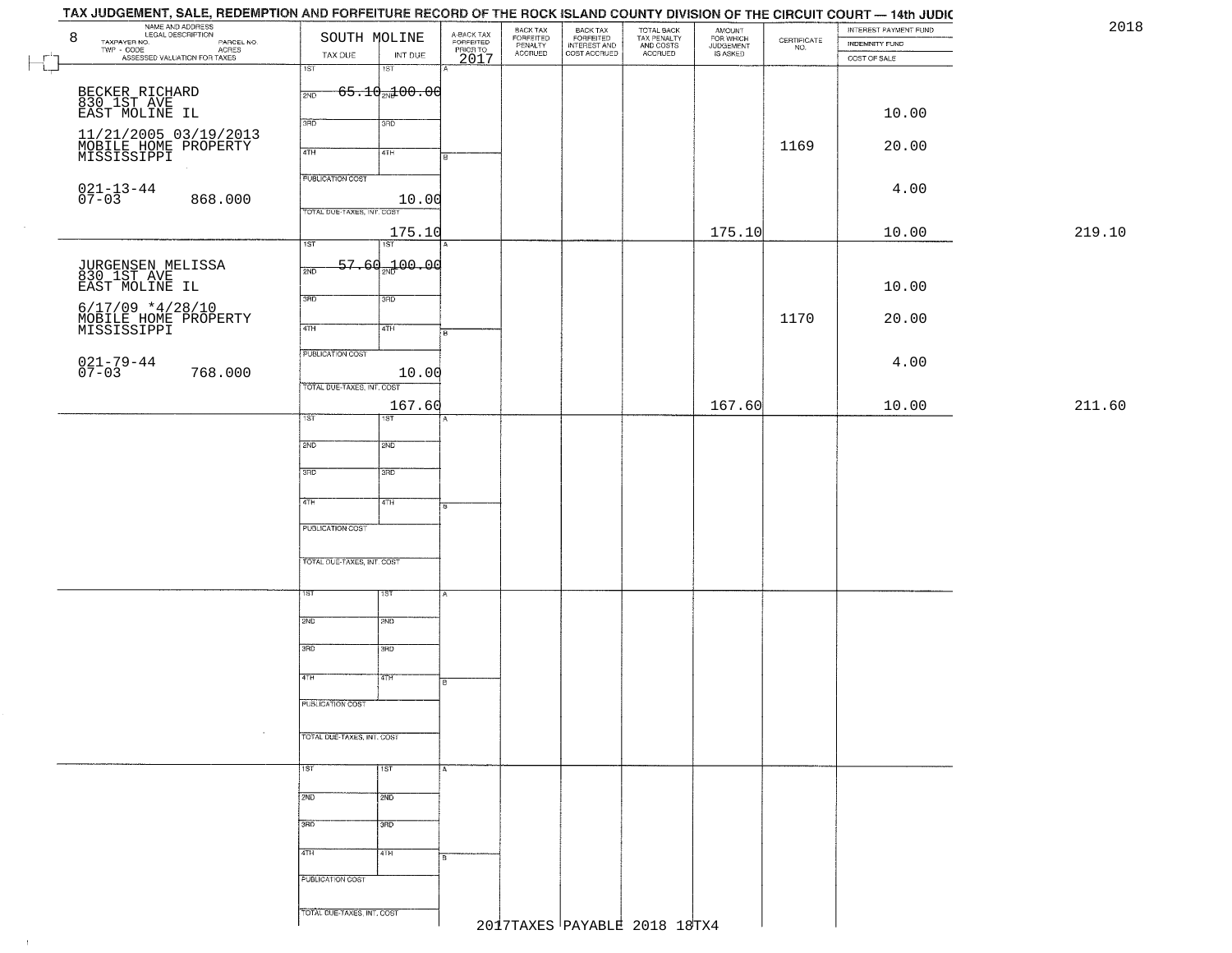|                                |                      |                            |              | TAX JUDGEMENT, SALE, REDEMPTION AND FORFEITURE RECORD OF THE ROCK ISLAND COUNTY DIVISION OF THE CIRCUIT COURT — 14th JUDICIAL CIRCUIT OF ILLINOIS<br>1 2018 |                                                                 |                  |                                                             |                                                                                                                           |
|--------------------------------|----------------------|----------------------------|--------------|-------------------------------------------------------------------------------------------------------------------------------------------------------------|-----------------------------------------------------------------|------------------|-------------------------------------------------------------|---------------------------------------------------------------------------------------------------------------------------|
| 8                              | BY WHOM<br>PURCHASED | RATE<br>$\%$<br><b>BID</b> | SOUTH MOLINE | SUBSEQUENT TAXES PAID, FEES, AND TIME EXTENSION                                                                                                             | TOTAL DUE<br>TO REDEEM<br>FROM SALE<br>LESS<br>COUNTY CLERK FEE | BY WHOM REDEEMED | DATE OF REDEMP-<br>TION OR DEED<br><b>MO</b><br>DAY<br>YEAR | RECEIVED REDEMPTION<br>MONEY IN FULL<br>$\begin{array}{c} \mathbf{H}_{\text{max}} \\ \mathbf{H}_{\text{max}} \end{array}$ |
| RICO TRUSTEE<br>$\overline{1}$ |                      | 18                         | 12/27/2018   | 02/22/2019 Time Ext & incl<br>02/26/2019 Take Notice Fee                                                                                                    | $07/30/2021$<br>20.85                                           |                  |                                                             | Certificate<br>Returned 1<br>& Cancelled<br>08/19/2020<br>Karen Kinney                                                    |
| RICO TRUSTEE<br>$\sqrt{2}$     |                      | 18                         | 12/27/2018   | $\begin{array}{c}  02/22/2019 \text{ Time Ext} & \text{incl} \\  02/26/2019 \text{ Take Notice Fee} \end{array}$                                            | $07/30/2021$<br>$30.85$                                         |                  |                                                             | ADMIN SALE IN ERROR<br>Certificate<br>Returned<br>& Cancelled 2<br>07/25/2019<br>Karen Kinney                             |
|                                |                      |                            |              |                                                                                                                                                             |                                                                 |                  |                                                             |                                                                                                                           |
| 3                              |                      |                            |              |                                                                                                                                                             |                                                                 |                  |                                                             | 3                                                                                                                         |
| 4                              |                      |                            |              |                                                                                                                                                             |                                                                 |                  |                                                             | 4                                                                                                                         |
| 5                              |                      |                            |              |                                                                                                                                                             |                                                                 |                  |                                                             | 5                                                                                                                         |
|                                |                      |                            |              | 2017TAXES PAYABLE 2018 18TX4                                                                                                                                |                                                                 |                  |                                                             |                                                                                                                           |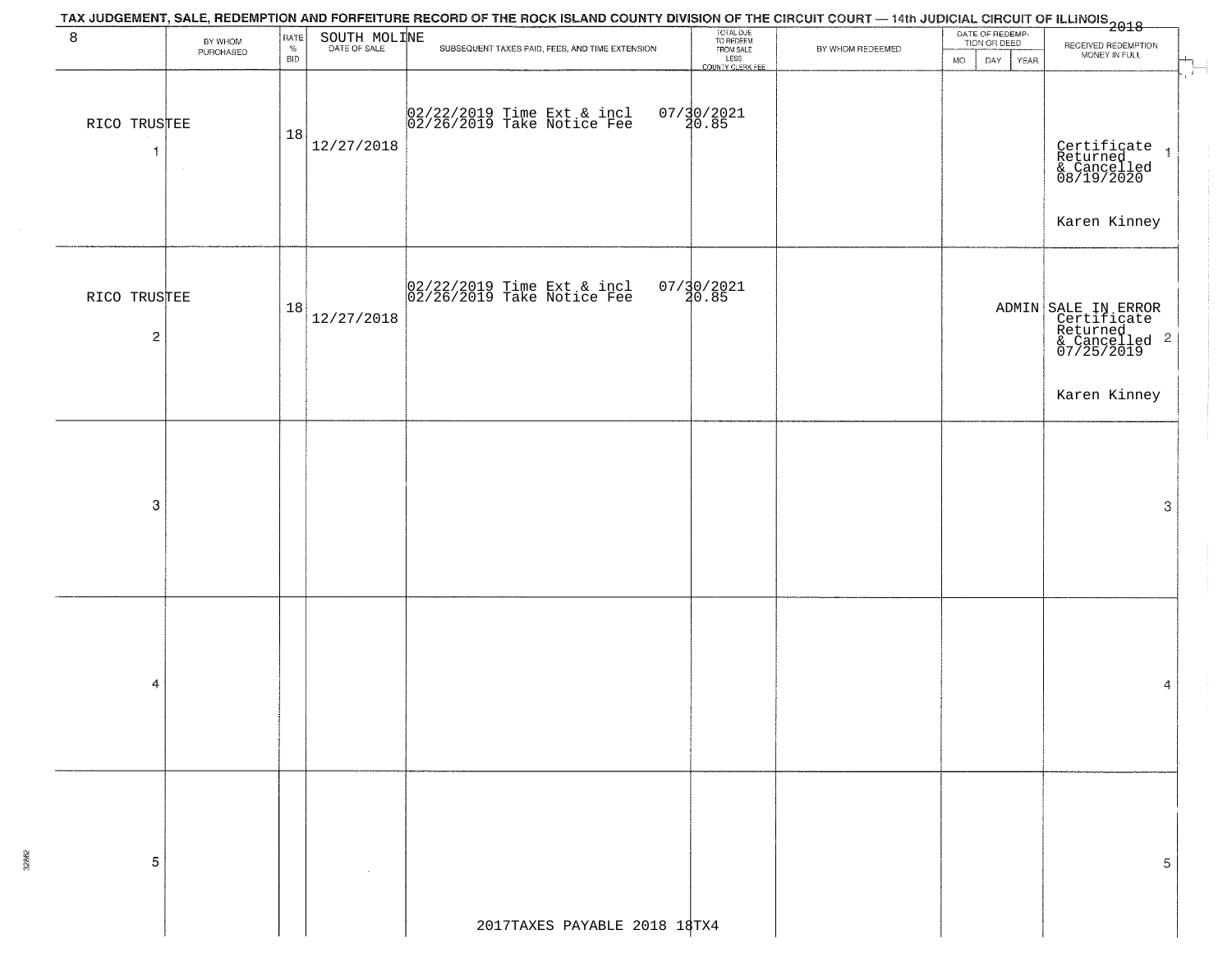| 9        | TAX JUDGEMENT, SALE, REDEMPTION AND FORFEITURE RECORD OF THE ROCK ISLAND COUNTY DIVISION OF THE CIRCUIT COURT — 14th JUDIC<br>NAME AND ADDRESS<br>LEGAL DESCRIPTION<br>TAXPAYER NO.<br>PARCEL NO. | SOUTH MOLINE                                          |                                                 | A-BACK TAX<br>FORFEITED<br>PRIOR TO<br>2017 | BACK TAX<br>FORFEITED<br>PENALTY | BACK TAX<br>FORFEITED<br>INTEREST AND | TOTAL BACK<br>TAX PENALTY<br>AND COSTS | AMOUNT<br>FOR WHICH<br>JUDGEMENT | $\begin{array}{c} \text{CERTIFICATE} \\ \text{NO.} \end{array}$ | INTEREST PAYMENT FUND<br><b>INDEMNITY FUND</b> | 2018   |
|----------|---------------------------------------------------------------------------------------------------------------------------------------------------------------------------------------------------|-------------------------------------------------------|-------------------------------------------------|---------------------------------------------|----------------------------------|---------------------------------------|----------------------------------------|----------------------------------|-----------------------------------------------------------------|------------------------------------------------|--------|
| <b>L</b> | ACRES<br>$TWP - CODE$<br>ASSESSED VALUATION FOR TAXES                                                                                                                                             | TAX DUE<br>1ST                                        | INT DUE<br>1ST                                  |                                             | <b>ACCRUED</b>                   | COST ACCRUED                          | <b>ACCRUED</b>                         | IS ASKED                         |                                                                 | COST OF SALE                                   |        |
|          | NICHOLS PIPER<br>1040 AVENUE OF THE CITIES<br>EAST MOLINE IL                                                                                                                                      | 2ND<br>3RD                                            | −41.25 <sub>2N</sub> 100.00<br>3RD              |                                             |                                  |                                       |                                        |                                  |                                                                 | 10.00                                          |        |
|          | $3 - 16 - 01 * 7 / 11 / 13$<br>MOBILE HOME PROPERTY<br>MITCHELL                                                                                                                                   | 4TH                                                   | 41H                                             |                                             |                                  |                                       |                                        |                                  | 1171                                                            | 20.00                                          |        |
|          | $030 - 10 - 45$<br>$07 - 03$<br>550.000                                                                                                                                                           | PUBLICATION COST<br>TOTAL DUE-TAXES, INT. COST        | 10.00                                           |                                             |                                  |                                       |                                        |                                  |                                                                 | 4.00                                           |        |
|          |                                                                                                                                                                                                   | 1ST                                                   | 151.25<br>1ST                                   |                                             |                                  |                                       |                                        | 151.25                           |                                                                 | 10.00                                          | 195.25 |
|          | MLEKUSH ROBIN<br>1040 AVENUE OF THE CITIES<br>EAST MOLINE IL                                                                                                                                      | 2ND                                                   | 50.40 <sub>37</sub> 100.00                      |                                             |                                  |                                       |                                        |                                  |                                                                 | 10.00                                          |        |
|          | $3 - 30 - 99$<br>MOBILE HOME PROPERTY<br>MITCHELL                                                                                                                                                 | 3BD<br>$\overline{47H}$                               | 3RD<br>4TH                                      |                                             |                                  |                                       |                                        |                                  | 1172                                                            | 20.00                                          |        |
|          | $030 - 38 - 45$<br>07-03<br>672.000                                                                                                                                                               | PUBLICATION COST<br>TOTAL DUE-TAXES, INT. COST        | 10.00                                           |                                             |                                  |                                       |                                        |                                  |                                                                 | 4.00                                           |        |
|          |                                                                                                                                                                                                   | isT                                                   | 160.40<br>1ST                                   |                                             |                                  |                                       |                                        | 160.40                           |                                                                 | 10.00                                          | 204.40 |
|          | GAFFNEY JESSICA<br>1040 AVENUE OF THE CITIES<br>EAST MOLINE IL                                                                                                                                    | 2ND<br>3BD                                            | $45.00 + 00.00$<br>3BD                          |                                             |                                  |                                       |                                        |                                  |                                                                 | 10.00                                          |        |
|          | $5/11/09$ *8/24/09 6/27/12<br>MOBILE HOME PROPERTY<br>MITCHELL                                                                                                                                    | 4TH                                                   | 4TH                                             |                                             |                                  |                                       |                                        |                                  | 1173                                                            | 20.00                                          |        |
|          | $030 - 47 - 45$<br>07-03<br>600.000                                                                                                                                                               | <b>PUBLICATION COST</b><br>TOTAL OUE-TAXES, INT. COST | 10.00                                           |                                             |                                  |                                       |                                        |                                  |                                                                 | 4.00                                           |        |
|          |                                                                                                                                                                                                   |                                                       | 155.00<br>1ST                                   |                                             |                                  |                                       |                                        | 155.00                           |                                                                 | 10.00                                          | 199.00 |
|          | MITCHELL MHP<br>1040 AVENUE OF THE CITIES<br>EAST MOLINE IL                                                                                                                                       | 54.00                                                 | 100.00                                          |                                             |                                  |                                       |                                        |                                  |                                                                 | 10.00                                          |        |
|          | 10/3/07<br>MOBILE HOME PROPERTY<br>MITCHELL                                                                                                                                                       | 3RD<br>4TH                                            | 3BD<br>4TH                                      | ۱B.                                         |                                  |                                       |                                        |                                  | 1174                                                            | 20.00                                          |        |
|          | $030 - 72 - 45$<br>07-03<br>720.000                                                                                                                                                               | PUBLICATION COST<br>TOTAL DUE-TAXES, INT. COST        | 10.00                                           |                                             |                                  |                                       |                                        |                                  |                                                                 | 4.00                                           |        |
|          |                                                                                                                                                                                                   |                                                       | 164.00                                          |                                             |                                  |                                       |                                        | 164.00                           |                                                                 | 10.00                                          | 208.00 |
|          | DUBIL NICK<br>1040 AVENUE OF THE CITIES TO                                                                                                                                                        | 1ST                                                   | $\overline{\text{1ST}}$<br>30.75 100.00<br>2ND. |                                             |                                  |                                       |                                        |                                  |                                                                 | 10.00                                          |        |
|          | 12-8-00<br>MOBILE HOME PROPERTY<br>MITCHELL                                                                                                                                                       | 3RD<br>4TH                                            | 3BD<br>4TH                                      |                                             |                                  |                                       |                                        |                                  | 1175                                                            | 20.00                                          |        |
|          | $031 - 03 - 45$<br>07-03<br>410.000                                                                                                                                                               | PUBLICATION COST                                      | 10.00                                           |                                             |                                  |                                       |                                        |                                  |                                                                 | 4.00                                           |        |
|          |                                                                                                                                                                                                   | TOTAL DUE-TAXES, INT. COST                            | 140.75                                          |                                             |                                  |                                       |                                        | 140.75                           |                                                                 | 10.00                                          | 184.75 |
|          |                                                                                                                                                                                                   |                                                       |                                                 |                                             |                                  |                                       | 2017 THAYES DAVARIE 2010 19TYA         |                                  |                                                                 |                                                |        |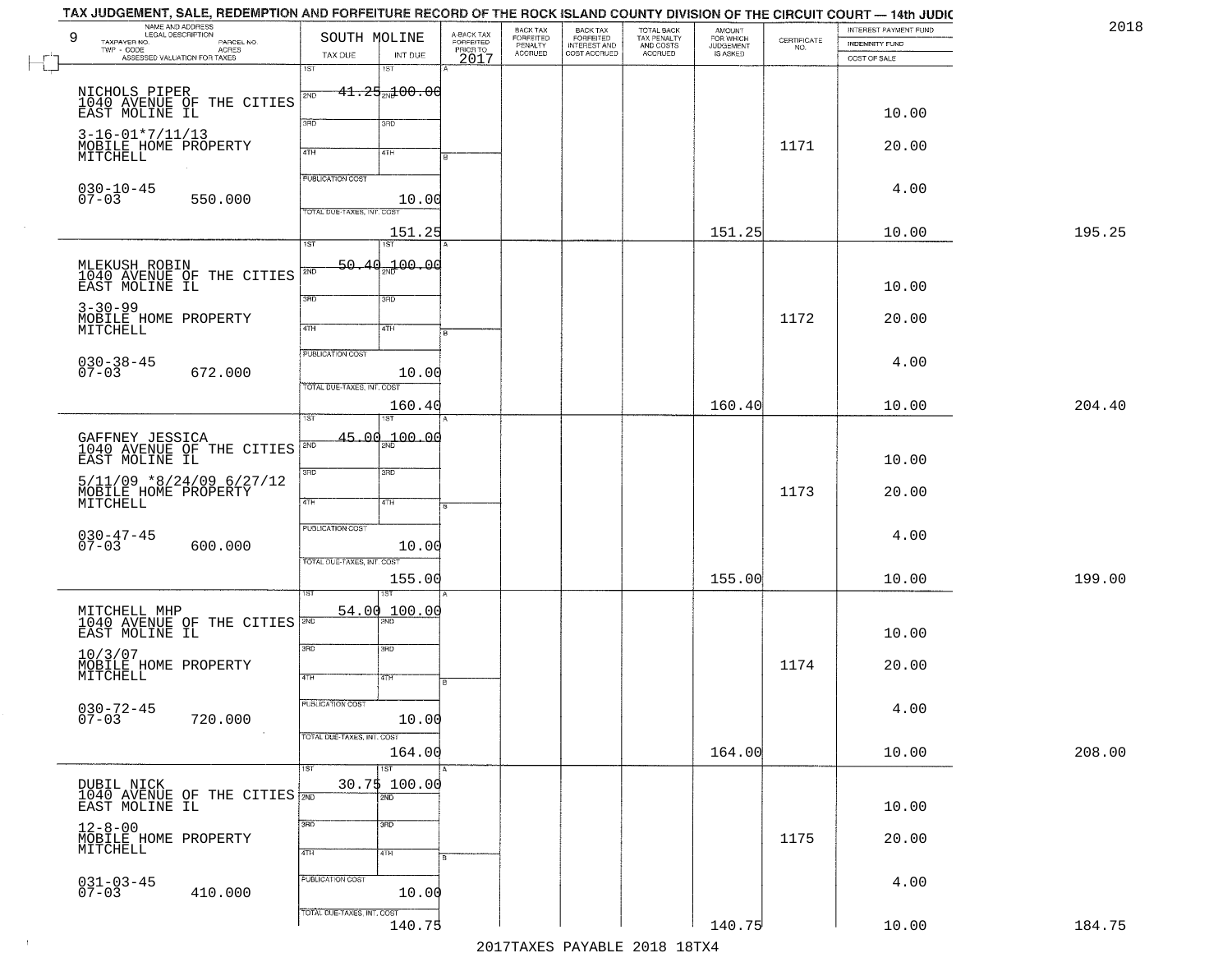| 9                 | BY WHOM<br>PURCHASED | RATE<br>$\%$<br><b>BID</b> | SOUTH MOLINE         | TAX JUDGEMENT, SALE, REDEMPTION AND FORFEITURE RECORD OF THE ROCK ISLAND COUNTY DIVISION OF THE CIRCUIT COURT — 14th JUDICIAL CIRCUIT OF ILLINOIS 2018<br>SUBSEQUENT TAXES PAID, FEES, AND TIME EXTENSION                                            | TOTAL DUE<br>TO REDEEM<br>FROM SALE<br>LESS<br>COUNTY CLERK FEE                                                         | BY WHOM REDEEMED               | DATE OF REDEMP-<br>TION OR DEED<br>DAY<br><b>MO</b><br><b>YEAR</b> | RECEIVED REDEMPTION<br>MONEY IN FULL                                                                          |
|-------------------|----------------------|----------------------------|----------------------|------------------------------------------------------------------------------------------------------------------------------------------------------------------------------------------------------------------------------------------------------|-------------------------------------------------------------------------------------------------------------------------|--------------------------------|--------------------------------------------------------------------|---------------------------------------------------------------------------------------------------------------|
| RICO TRUSTEE<br>1 |                      | 18                         | 12/27/2018           | 02/22/2019 Time Ext & incl<br>02/26/2019 Take Notice Fee<br>00/00/000 Publication Fee<br>02/01/2021 Take Notice Fee<br>02/11/2021 Circuit Clerks Fee<br>02/11/2021 Subs paid<br>06/17/2021 Subs paid<br>11/16/2019 Subs paid<br>11/30/2020 Subs paid | $\begin{smallmatrix} 07/30/2021\\ 20.85\\ 7.46\\ 35.00\\ -2.538\\ -1.255\\ 11.255\\ 14.225 \end{smallmatrix}$<br>146.25 |                                |                                                                    | 1                                                                                                             |
| RICO TRUSTEE<br>2 |                      | 18                         | 12/27/2018           | 02/22/2019 Time Ext & incl<br>02/26/2019 Take Notice Fee<br>11/16/2019 Subs paid                                                                                                                                                                     | $07/30/2021$<br>$30.85$<br>$180.40$                                                                                     |                                |                                                                    | Certificate<br>Returned<br>& Cancelled 2<br>02/05/2020                                                        |
|                   |                      |                            |                      |                                                                                                                                                                                                                                                      |                                                                                                                         | 537.68<br>160.00 ROBIN MLEKUSH | 01/14/2020                                                         | Karen Kinney                                                                                                  |
| RICO TRUSTEE<br>3 |                      | 18                         | 12/27/2018           | 02/22/2019 Time Ext & incl<br>02/26/2019 Take Notice Fee                                                                                                                                                                                             | 07/30/2021<br>20.85                                                                                                     |                                |                                                                    | ADMIN SALE IN ERROR<br>Certificate<br>Returned<br>-3<br>& Cancelled<br>07/25/2019                             |
| RICO TRUSTEE<br>4 |                      | 18                         | 12/27/2018           | 02/22/2019 Time Ext & incl<br>02/26/2019 Take Notice Fee                                                                                                                                                                                             | 07/30/2021<br>20.85                                                                                                     |                                |                                                                    | Karen Kinney<br>ADMIN SALE IN ERROR<br>Certificate<br>Returned<br>& Cancelled 4<br>07/25/2019<br>Karen Kinney |
| RICO TRUSTEE<br>5 |                      | 18                         | 12/27/2018<br>$\sim$ | 02/22/2019 Time Ext & incl<br>02/26/2019 Take Notice Fee                                                                                                                                                                                             | $07/\frac{30}{20}.85$                                                                                                   |                                |                                                                    | ADMIN SALE IN ERROR<br>Certificate<br>Returned<br>& Cancelled 5<br>07/25/2019                                 |
|                   |                      |                            |                      | 2017TAXES PAYABLE 2018 18TX4                                                                                                                                                                                                                         |                                                                                                                         |                                |                                                                    | Karen Kinney                                                                                                  |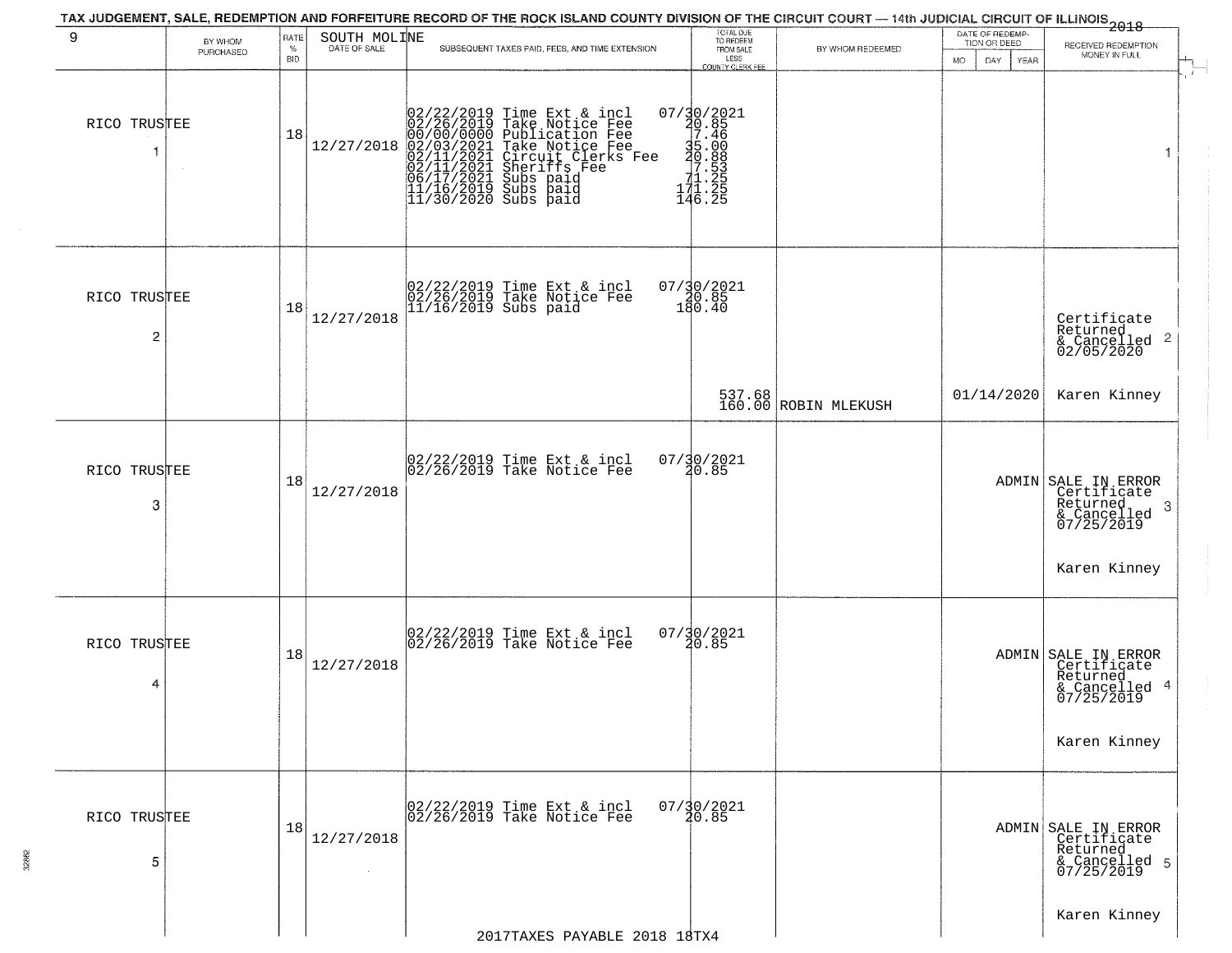|        | INTEREST PAYMENT FUND<br><b>INDEMNITY FUND</b><br>COST OF SALE | $\begin{array}{c} \text{CERTIFICATE} \\ \text{NO.} \end{array}$ | <b>AMOUNT</b><br>FOR WHICH<br>JUDGEMENT<br>IS ASKED | TOTAL BACK<br>TAX PENALTY<br>AND COSTS<br>ACCRUED | BACK TAX<br>FORFEITED<br>INTEREST AND<br>COST ACCRUED | BACK TAX<br>FORFEITED<br>PENALTY<br>ACCRUED | A-BACK TAX<br>FORFEITED<br>PRIOR TO<br>2017 | INT DUE                                | SOUTH MOLINE<br>TAX DUE    | NAME AND ADDRESS<br>LEGAL DESCRIPTION<br>TAXPAYER NO.<br>PARCEL NO.<br>TWP - CODE<br>ASSESSED VALUATION FOR TAXES | 10 |
|--------|----------------------------------------------------------------|-----------------------------------------------------------------|-----------------------------------------------------|---------------------------------------------------|-------------------------------------------------------|---------------------------------------------|---------------------------------------------|----------------------------------------|----------------------------|-------------------------------------------------------------------------------------------------------------------|----|
|        |                                                                |                                                                 |                                                     |                                                   |                                                       |                                             |                                             | 18T                                    | 1ST                        |                                                                                                                   |    |
|        |                                                                |                                                                 |                                                     |                                                   |                                                       |                                             |                                             | <del>55.44<sub>20</sub>100.00</del>    | 2ND                        | JOHNSON JOSEPH<br>3339 42ND AVE                                                                                   |    |
|        | 10.00                                                          |                                                                 |                                                     |                                                   |                                                       |                                             |                                             |                                        | 3BD                        | MOLINE IL                                                                                                         |    |
|        |                                                                |                                                                 |                                                     |                                                   |                                                       |                                             |                                             | 3RD                                    |                            | 8/18/03                                                                                                           |    |
|        | 20.00                                                          | 1176                                                            |                                                     |                                                   |                                                       |                                             |                                             | 4TH                                    | 4TH                        | MOBILE HOME PROPERTY<br><b>CLOVERLEAF</b>                                                                         |    |
|        | 4.00                                                           |                                                                 |                                                     |                                                   |                                                       |                                             |                                             |                                        | <b>PUBLICATION COST</b>    | $040 - 05 - 46$                                                                                                   |    |
|        |                                                                |                                                                 |                                                     |                                                   |                                                       |                                             |                                             | 10.00                                  |                            | $07 - 05$<br>924.000                                                                                              |    |
| 209.44 | 10.00                                                          |                                                                 | 165.44                                              |                                                   |                                                       |                                             |                                             |                                        | TOTAL DUE-TAXES, INT. COS  |                                                                                                                   |    |
|        |                                                                |                                                                 |                                                     |                                                   |                                                       |                                             |                                             | 165.44<br>1ST                          | $\overline{1ST}$           |                                                                                                                   |    |
|        |                                                                |                                                                 |                                                     |                                                   |                                                       |                                             |                                             | 69.30.100.00                           | 2ND                        | COOLEY BREANNA<br>3336 42ND AVE                                                                                   |    |
|        | 10.00                                                          |                                                                 |                                                     |                                                   |                                                       |                                             |                                             |                                        |                            | MOLINE IL                                                                                                         |    |
|        | 20.00                                                          | 1177                                                            |                                                     |                                                   |                                                       |                                             |                                             | 3RD                                    | 3BD                        | $8/31/09$ *4/20/11                                                                                                |    |
|        |                                                                |                                                                 |                                                     |                                                   |                                                       |                                             |                                             | 4TH                                    | $\sqrt{47H}$               | MOBILE HOME PROPERTY<br>CLOVERLEAF                                                                                |    |
|        | 4.00                                                           |                                                                 |                                                     |                                                   |                                                       |                                             |                                             |                                        | PUBLICATION COST           |                                                                                                                   |    |
|        |                                                                |                                                                 |                                                     |                                                   |                                                       |                                             |                                             | 10.00                                  |                            | $040 - 10 - 46$<br>07-05<br>924.000                                                                               |    |
| 223.30 | 10.00                                                          |                                                                 | 179.30                                              |                                                   |                                                       |                                             |                                             | 179.30                                 | TOTAL DUE-TAXES, INT. COST |                                                                                                                   |    |
|        |                                                                |                                                                 |                                                     |                                                   |                                                       |                                             |                                             |                                        | īst                        |                                                                                                                   |    |
|        |                                                                |                                                                 |                                                     |                                                   |                                                       |                                             |                                             | <del>73.5</del> 0 <sub>2N</sub> 100.00 | 2ND                        | SINGLETON DANIELA<br>3343 44TH AVE                                                                                |    |
|        | 10.00                                                          |                                                                 |                                                     |                                                   |                                                       |                                             |                                             |                                        |                            | MOLINE IL                                                                                                         |    |
|        | 20.00                                                          | 1178                                                            |                                                     |                                                   |                                                       |                                             |                                             | 3 <sub>3</sub>                         | 3RD                        | $6/25/09*10/21/10*8/13/14$<br>MOBILE HOME PROPERTY                                                                |    |
|        |                                                                |                                                                 |                                                     |                                                   |                                                       |                                             |                                             | 4TH                                    | 4TH                        | CLOVERLEAF                                                                                                        |    |
|        | 4.00                                                           |                                                                 |                                                     |                                                   |                                                       |                                             |                                             |                                        | PUBLICATION COST           |                                                                                                                   |    |
|        |                                                                |                                                                 |                                                     |                                                   |                                                       |                                             |                                             | 10.00                                  |                            | 040-36-46<br>07-05<br>980.000                                                                                     |    |
| 227.50 | 10.00                                                          |                                                                 | 183.50                                              |                                                   |                                                       |                                             |                                             | 183.50                                 | TOTAL OUE-TAXES, INT. COST |                                                                                                                   |    |
|        |                                                                |                                                                 |                                                     |                                                   |                                                       |                                             |                                             |                                        |                            |                                                                                                                   |    |
|        |                                                                |                                                                 |                                                     |                                                   |                                                       |                                             |                                             | 69.30 100.00                           | 2ND                        | PAPPAS ARNOLD<br>3342 45TH AVENUE A                                                                               |    |
|        | 10.00                                                          |                                                                 |                                                     |                                                   |                                                       |                                             |                                             |                                        |                            | MOLINE IL                                                                                                         |    |
|        | 20.00                                                          | 1179                                                            |                                                     |                                                   |                                                       |                                             |                                             | 3BD                                    | 3RD                        | 3/18/14                                                                                                           |    |
|        |                                                                |                                                                 |                                                     |                                                   |                                                       |                                             | в                                           | 47H                                    | 4TH                        | MOBILE HOME PROPERTY<br>CLOVERLEAF                                                                                |    |
|        | 4.00                                                           |                                                                 |                                                     |                                                   |                                                       |                                             |                                             |                                        | <b>PUBLICATION COST</b>    | $040 - 59 - 46$                                                                                                   |    |
|        |                                                                |                                                                 |                                                     |                                                   |                                                       |                                             |                                             | 10.00                                  |                            | $07 - 05$<br>924.000                                                                                              |    |
| 223.30 | 10.00                                                          |                                                                 | 179.30                                              |                                                   |                                                       |                                             |                                             | 179.30                                 | TOTAL DUE-TAXES, INT. COST | $\sim 100$                                                                                                        |    |
|        |                                                                |                                                                 |                                                     |                                                   |                                                       |                                             |                                             | $\overline{151}$                       | 1ST                        |                                                                                                                   |    |
|        |                                                                |                                                                 |                                                     |                                                   |                                                       |                                             |                                             | 73.50 100.00<br>2ND                    | 2ND                        | HILLYER LINDSAY<br>3338 45TH AVENUE A                                                                             |    |
|        | 10.00                                                          |                                                                 |                                                     |                                                   |                                                       |                                             |                                             |                                        |                            | MOLINE IL                                                                                                         |    |
|        | 20.00                                                          | 1180                                                            |                                                     |                                                   |                                                       |                                             |                                             | 3 <sub>BD</sub>                        | 3RD                        | $1/9/03$ * $4/30/0$ $3/04/14$                                                                                     |    |
|        |                                                                |                                                                 |                                                     |                                                   |                                                       |                                             |                                             | 4TH                                    | 4TH                        | MOBILE HOME PROPERTY                                                                                              |    |
|        | 4.00                                                           |                                                                 |                                                     |                                                   |                                                       |                                             |                                             |                                        | PUBLICATION COST           |                                                                                                                   |    |
|        |                                                                |                                                                 |                                                     |                                                   |                                                       |                                             |                                             | 10.00                                  |                            | $040 - 61 - 46$<br>07-05<br>980.000                                                                               |    |
|        |                                                                |                                                                 |                                                     |                                                   |                                                       |                                             |                                             |                                        | TOTAL DUE-TAXES, INT. COST |                                                                                                                   |    |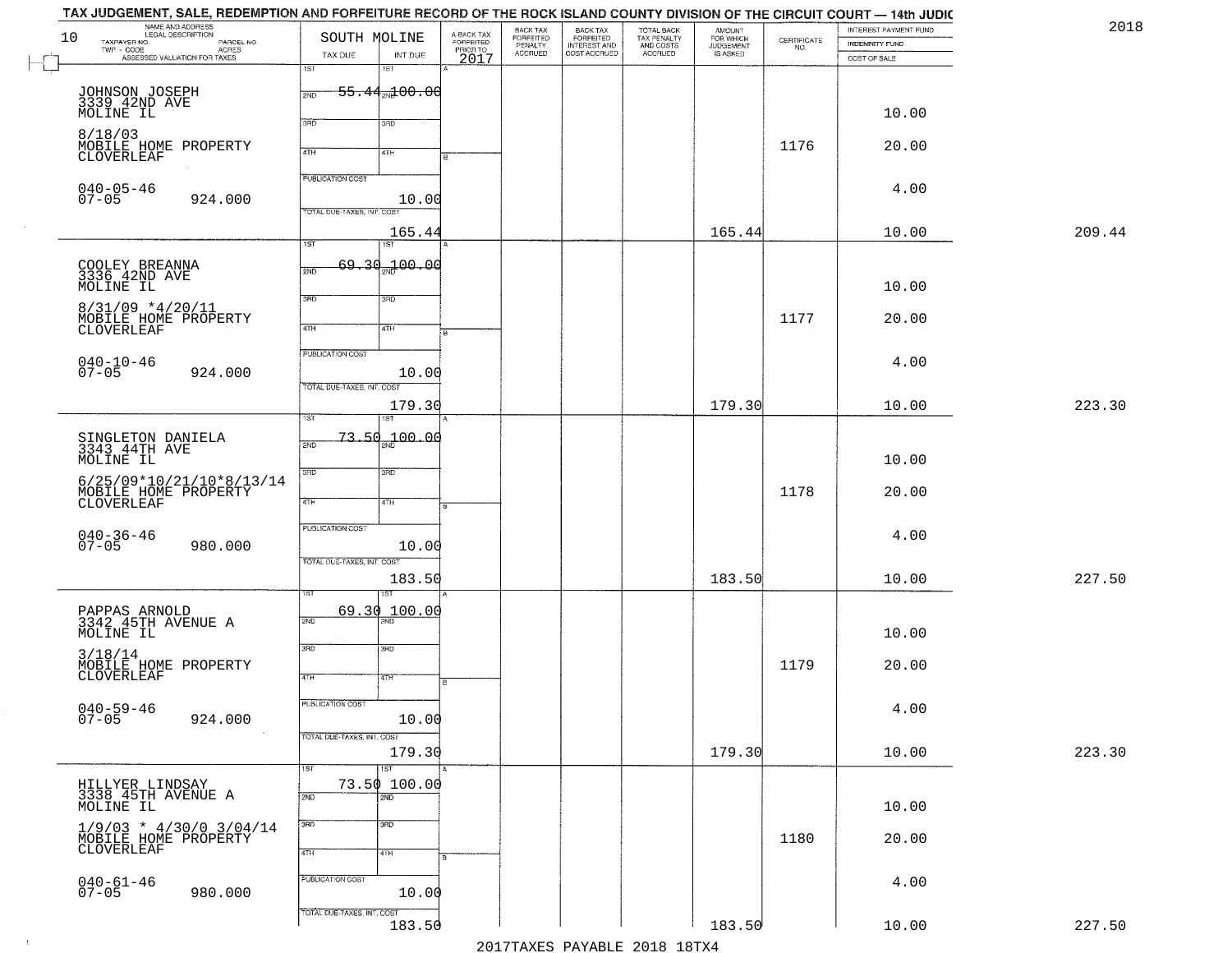| 10                             |                      | RATE       |                      | TAX JUDGEMENT, SALE, REDEMPTION AND FORFEITURE RECORD OF THE ROCK ISLAND COUNTY DIVISION OF THE CIRCUIT COURT — 14th JUDICIAL CIRCUIT OF ILLINOIS<br>2018 - The Contemporary of the Circuit County of the Circuit County of the                                                                                                                         | TOTAL DUE<br>TO REDEEM                                                   |                                                                     | DATE OF REDEMP-  |                                                           |
|--------------------------------|----------------------|------------|----------------------|---------------------------------------------------------------------------------------------------------------------------------------------------------------------------------------------------------------------------------------------------------------------------------------------------------------------------------------------------------|--------------------------------------------------------------------------|---------------------------------------------------------------------|------------------|-----------------------------------------------------------|
|                                | BY WHOM<br>PURCHASED | $\%$       | SOUTH MOLINE         | SUBSEQUENT TAXES PAID, FEES, AND TIME EXTENSION                                                                                                                                                                                                                                                                                                         | FROM SALE                                                                | BY WHOM REDEEMED                                                    | TION OR DEED     | RECEIVED REDEMPTION<br>MONEY IN FULL                      |
|                                |                      | <b>BID</b> |                      |                                                                                                                                                                                                                                                                                                                                                         | LESS<br>COUNTY CLERK FEE                                                 |                                                                     | <b>MO</b><br>DAY | YEAR<br>$\overline{1}$                                    |
| RICO TRUSTEE                   | $\sim$               | 18         | 12/27/2018           | 02/22/2019 Time Ext & incl<br>02/26/2019 Take Notice Fee<br>11/16/2019 Subs paid                                                                                                                                                                                                                                                                        | $07/30/2021$<br>180.85<br>185.44                                         |                                                                     |                  | Certificate<br>Returned<br>& Cancelled<br>08/19/2020      |
|                                |                      |            |                      |                                                                                                                                                                                                                                                                                                                                                         |                                                                          |                                                                     |                  | Karen Kinney                                              |
| RICO TRUSTEE<br>$\overline{c}$ |                      | 18         |                      | $[02/22/2019 \text{ Time Ext & incl} \newline [02/26/2019 \text{ Take Notice Free} \newline 00/00/00000 \text{ Publication Free} \newline 12/27/2018 \text{ [02/03/2021 \text{ Take Notice Free} \newline 02/11/2021 \text{ Sheriffs} \newline 02/11/2021 \text{ Sheriffs} \newline 11/16/2019 \text{ Subs paid} \newline 11/30/2020 \text{ Subs paid}$ | 07/30/2021<br>20.85<br>7.46<br>$\frac{35.00}{40.88}$<br>199.30<br>174.30 |                                                                     |                  | Certificate<br>Returned<br>& Cancelled 2<br>04/06/2021    |
|                                |                      |            |                      |                                                                                                                                                                                                                                                                                                                                                         |                                                                          | 951.38<br>160.00 BREANNA COOLEY                                     | 03/30/2021       | Karen Kinney                                              |
| RICO TRUSTEE<br>3              |                      | 18         | 12/27/2018           | $02/22/2019$ Time Ext & incl<br>02/26/2019 Take Notice Fee<br>00/00/00000 Publication Fee<br>02/03/2021 Take Notice Fee<br>02/11/2021 Circuit Clerks Fee<br>02/11/2021 Sheriffs Fee                                                                                                                                                                     | 07/30/2021<br>20.85<br>7.46<br>35.00<br>3.92<br>.57                      |                                                                     |                  | Certificate<br>Returned<br>3<br>& Cancelled<br>04/06/2021 |
|                                |                      |            |                      |                                                                                                                                                                                                                                                                                                                                                         |                                                                          | $\begin{array}{c c} 510.05 \\ 160.00 \end{array}$ DANIELA SINGLETON | 03/25/2021       | Karen Kinney                                              |
| RICO TRUSTEE<br>4              |                      | 18         | 12/27/2018           | 02/22/2019 Time Ext & incl<br>02/26/2019 Take Notice Fee                                                                                                                                                                                                                                                                                                | $07/\frac{3}{2}0/\frac{2021}{85}$                                        |                                                                     |                  | Certificate<br>Returned<br>& Cancelled 4<br>07/05/2019    |
|                                |                      |            |                      |                                                                                                                                                                                                                                                                                                                                                         |                                                                          | $\begin{array}{c} 284.34 \\ 160.00 \end{array}$ CHRONOS MORTGAGE    | 06/27/2019       | Karen Kinney                                              |
| RICO TRUSTEE<br>5              |                      | 18         | 12/27/2018<br>$\sim$ | 02/22/2019 Time Ext & incl<br>02/26/2019 Take Notice Fee                                                                                                                                                                                                                                                                                                | $07/\frac{30}{20.85}$                                                    |                                                                     |                  | Certificate<br>Returned<br>& Cancelled 5<br>04/15/2019    |
|                                |                      |            |                      |                                                                                                                                                                                                                                                                                                                                                         |                                                                          | 289.30<br>160.00 LINDSAY HILLYER                                    | 03/04/2019       | Karen Kinney                                              |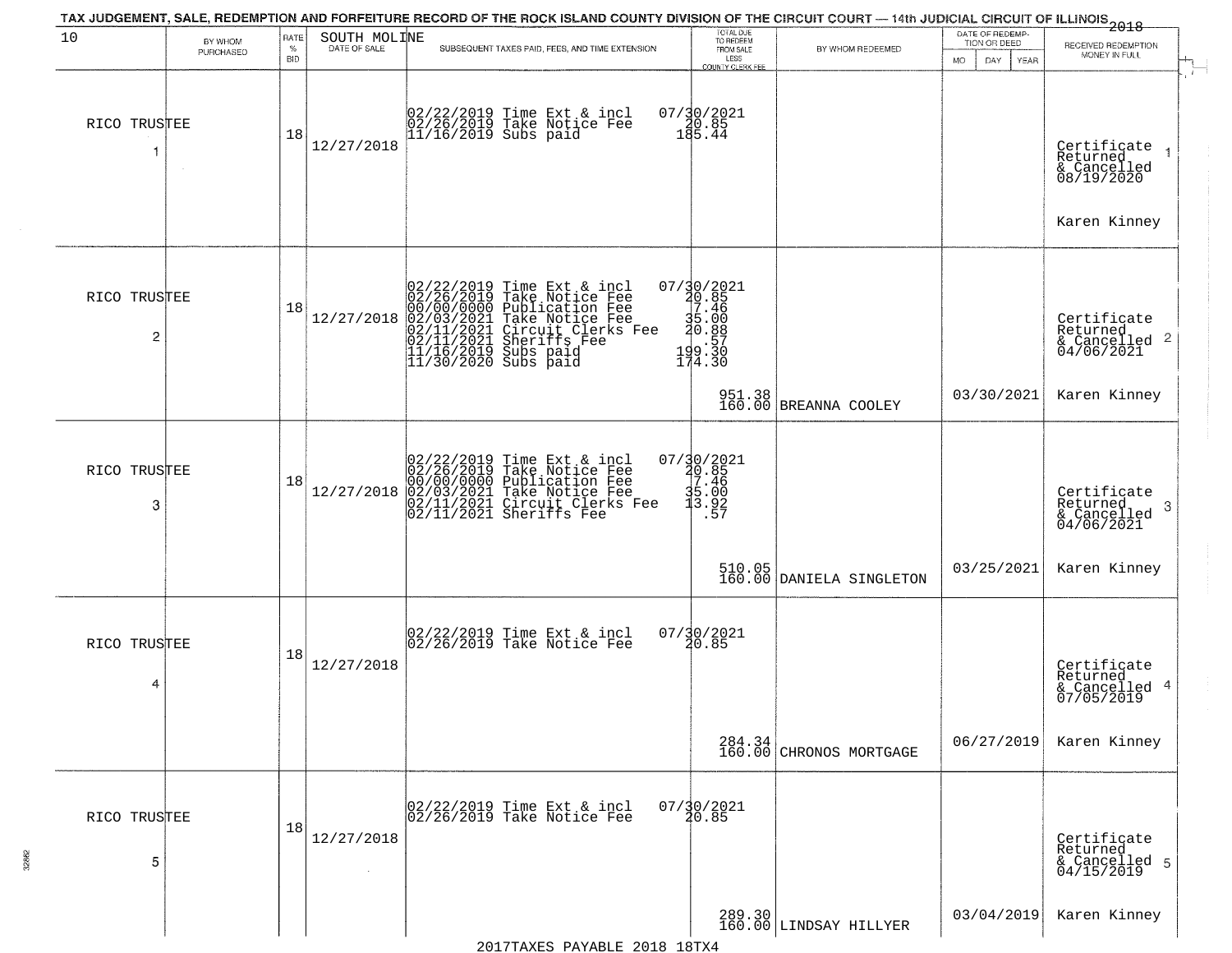| 11 | NAME AND ADDRESS<br>LEGAL DESCRIPTION<br>TAXPAYER NO.                                                                | SOUTH MOLINE                                          |                     |                                             | BACK TAX<br>FORFEITED<br>PENALTY | BACK TAX<br>FORFEITED<br>INTEREST AND | TOTAL BACK<br>TAX PENALTY<br>AND COSTS | AMOUNT<br>FOR WHICH<br>JUDGEMENT |                                                                 | INTEREST PAYMENT FUND |  |
|----|----------------------------------------------------------------------------------------------------------------------|-------------------------------------------------------|---------------------|---------------------------------------------|----------------------------------|---------------------------------------|----------------------------------------|----------------------------------|-----------------------------------------------------------------|-----------------------|--|
|    | LEGAL DESCRIPTION<br>- CODE ACRES<br>- CODE ACRES<br>- ASSESSED VALUATION FOR TAXES<br>$\textsf{TWP} \textsf{-CODE}$ | TAX DUE                                               | INT DUE             | A-BACK TAX<br>FORFEITED<br>PRIOR TO<br>2017 | <b>ACCRUED</b>                   | COST ACCRUED                          | ACCRUED                                | IS ASKED                         | $\begin{array}{c} \text{CERTIFICATE} \\ \text{NO.} \end{array}$ | <b>INDEMNITY FUND</b> |  |
|    |                                                                                                                      | 1ST                                                   | 18T                 |                                             |                                  |                                       |                                        |                                  |                                                                 | COST OF SALE          |  |
|    |                                                                                                                      | $\frac{1}{200} - 1.28 - 70$ <sub>2N</sub> $\pm$ 00.00 |                     |                                             |                                  |                                       |                                        |                                  |                                                                 |                       |  |
|    | KING LIBNA<br>4717 34TH ST                                                                                           |                                                       |                     |                                             |                                  |                                       |                                        |                                  |                                                                 |                       |  |
|    | MOLINE IL                                                                                                            | 3RD                                                   | 3RD                 |                                             |                                  |                                       |                                        |                                  |                                                                 | 10.00                 |  |
|    | 2/1/96*12/21/15*7/26/17*<br>MOBILE HOME PROPERTY                                                                     |                                                       |                     |                                             |                                  |                                       |                                        |                                  | 1181                                                            | 20.00                 |  |
|    | CLOVERLEAF                                                                                                           | 4TH                                                   | 4TH                 |                                             |                                  |                                       |                                        |                                  |                                                                 |                       |  |
|    |                                                                                                                      | <b>PUBLICATION COST</b>                               |                     |                                             |                                  |                                       |                                        |                                  |                                                                 |                       |  |
|    | $040 - 91 - 46$<br>$07 - 05$<br>1716.000                                                                             |                                                       | 10.00               |                                             |                                  |                                       |                                        |                                  |                                                                 | 4.00                  |  |
|    |                                                                                                                      | TOTAL DUE-TAXES, INT. COST                            |                     |                                             |                                  |                                       |                                        |                                  |                                                                 |                       |  |
|    |                                                                                                                      |                                                       | 238.70              |                                             |                                  |                                       |                                        | 238.70                           |                                                                 | 10.00                 |  |
|    |                                                                                                                      | 1ST                                                   | 1ST <sup></sup>     |                                             |                                  |                                       |                                        |                                  |                                                                 |                       |  |
|    | CUMMINGS MARK/ELIZABETH<br>3412 47TH AVENUE A                                                                        | 109.44<br>2ND                                         | 00.00 ل             |                                             |                                  |                                       |                                        |                                  |                                                                 |                       |  |
|    | MOLINE IL                                                                                                            |                                                       |                     |                                             |                                  |                                       |                                        |                                  |                                                                 | 10.00                 |  |
|    | 11/15/10*2/14/11*08/28/12                                                                                            | 3BD                                                   | 3RD                 |                                             |                                  |                                       |                                        |                                  |                                                                 |                       |  |
|    | MOBILE HOME PROPERTY<br>CLOVERLEAF                                                                                   | $\sqrt{4}$                                            | 4TH                 |                                             |                                  |                                       |                                        |                                  | 1182                                                            | 20.00                 |  |
|    |                                                                                                                      |                                                       |                     | $\overline{B}$                              |                                  |                                       |                                        |                                  |                                                                 |                       |  |
|    | $041 - 01 - 46$<br>07-05                                                                                             | PUBLICATION COST                                      |                     |                                             |                                  |                                       |                                        |                                  |                                                                 | 4.00                  |  |
|    | 1216.000                                                                                                             | TOTAL DUE-TAXES, INT. COST                            | 10.00               |                                             |                                  |                                       |                                        |                                  |                                                                 |                       |  |
|    |                                                                                                                      |                                                       | 219.44              |                                             |                                  |                                       |                                        | 219.44                           |                                                                 | 10.00                 |  |
|    |                                                                                                                      | īst                                                   |                     |                                             |                                  |                                       |                                        |                                  |                                                                 |                       |  |
|    |                                                                                                                      | 69.30<br>2ND                                          | 700.00              |                                             |                                  |                                       |                                        |                                  |                                                                 |                       |  |
|    | ADAMS KELLI<br>3406 45TH AVENUE A<br>MOLINE IL                                                                       |                                                       |                     |                                             |                                  |                                       |                                        |                                  |                                                                 | 10.00                 |  |
|    | 1/28/10*12/2/10*1/10/14                                                                                              | 3RD                                                   | 3 <sub>BD</sub>     |                                             |                                  |                                       |                                        |                                  |                                                                 |                       |  |
|    | MOBILE HOME PROPERTY                                                                                                 |                                                       |                     |                                             |                                  |                                       |                                        |                                  | 1183                                                            | 20.00                 |  |
|    |                                                                                                                      | 4TH                                                   | 4TH                 |                                             |                                  |                                       |                                        |                                  |                                                                 |                       |  |
|    |                                                                                                                      | <b>PUBLICATION COST</b>                               |                     |                                             |                                  |                                       |                                        |                                  |                                                                 | 4.00                  |  |
|    | $041 - 40 - 46$<br>07-05<br>924.000                                                                                  |                                                       | 10.00               |                                             |                                  |                                       |                                        |                                  |                                                                 |                       |  |
|    |                                                                                                                      | TOTAL OUE-TAXES, INT. COST                            |                     |                                             |                                  |                                       |                                        |                                  |                                                                 |                       |  |
|    |                                                                                                                      |                                                       | 179.30              |                                             |                                  |                                       |                                        | 179.30                           |                                                                 | 10.00                 |  |
|    |                                                                                                                      | 69.30                                                 | 100.00              |                                             |                                  |                                       |                                        |                                  |                                                                 |                       |  |
|    | ANDEKIN CHRISTOPHER<br>3414 44TH AVE<br>MOLINE IL                                                                    | 2ND                                                   |                     |                                             |                                  |                                       |                                        |                                  |                                                                 | 10.00                 |  |
|    |                                                                                                                      | 3RD                                                   | $\overline{3BD}$    |                                             |                                  |                                       |                                        |                                  |                                                                 |                       |  |
|    | 8/11/03 *3/2/11*10/2/15<br>MOBILE HOME PROPERTY<br>CLOVERLEAF                                                        |                                                       |                     |                                             |                                  |                                       |                                        |                                  | 1184                                                            | 20.00                 |  |
|    |                                                                                                                      | 4TH                                                   | वाम                 | в.                                          |                                  |                                       |                                        |                                  |                                                                 |                       |  |
|    |                                                                                                                      | <b>PUBLICATION COST</b>                               |                     |                                             |                                  |                                       |                                        |                                  |                                                                 | 4.00                  |  |
|    | $041 - 75 - 46$<br>07-05<br>924.000                                                                                  |                                                       | 10.00               |                                             |                                  |                                       |                                        |                                  |                                                                 |                       |  |
|    |                                                                                                                      | TOTAL DUE-TAXES, INT. COST                            |                     |                                             |                                  |                                       |                                        |                                  |                                                                 |                       |  |
|    |                                                                                                                      |                                                       | 179.30              |                                             |                                  |                                       |                                        | 179.30                           |                                                                 | 10.00                 |  |
|    | CATTERTON NINA                                                                                                       | 1ST                                                   | 1ST<br>84.00 100.00 |                                             |                                  |                                       |                                        |                                  |                                                                 |                       |  |
|    | 3414 42ND AVENUE A                                                                                                   | 2ND                                                   | $\overline{2ND}$    |                                             |                                  |                                       |                                        |                                  |                                                                 |                       |  |
|    | MOLINE IL                                                                                                            | 3RD                                                   | 3HD                 |                                             |                                  |                                       |                                        |                                  |                                                                 | 10.00                 |  |
|    | $10/11/05*1/8/16*$<br>MOBILE HOME PROPERTY                                                                           |                                                       |                     |                                             |                                  |                                       |                                        |                                  | 1185                                                            | 20.00                 |  |
|    | CLOVERLEAF                                                                                                           | 4TH                                                   | 4TH                 |                                             |                                  |                                       |                                        |                                  |                                                                 |                       |  |
|    |                                                                                                                      | PUBLICATION COST                                      |                     |                                             |                                  |                                       |                                        |                                  |                                                                 |                       |  |
|    | $041 - 91 - 46$<br>07-05<br>1120.000                                                                                 |                                                       | 10.00               |                                             |                                  |                                       |                                        |                                  |                                                                 | 4.00                  |  |
|    |                                                                                                                      | TOTAL DUE-TAXES, INT. COST                            |                     |                                             |                                  |                                       |                                        |                                  |                                                                 |                       |  |
|    |                                                                                                                      |                                                       | 194.00              |                                             |                                  |                                       |                                        | 194.00                           |                                                                 | 10.00                 |  |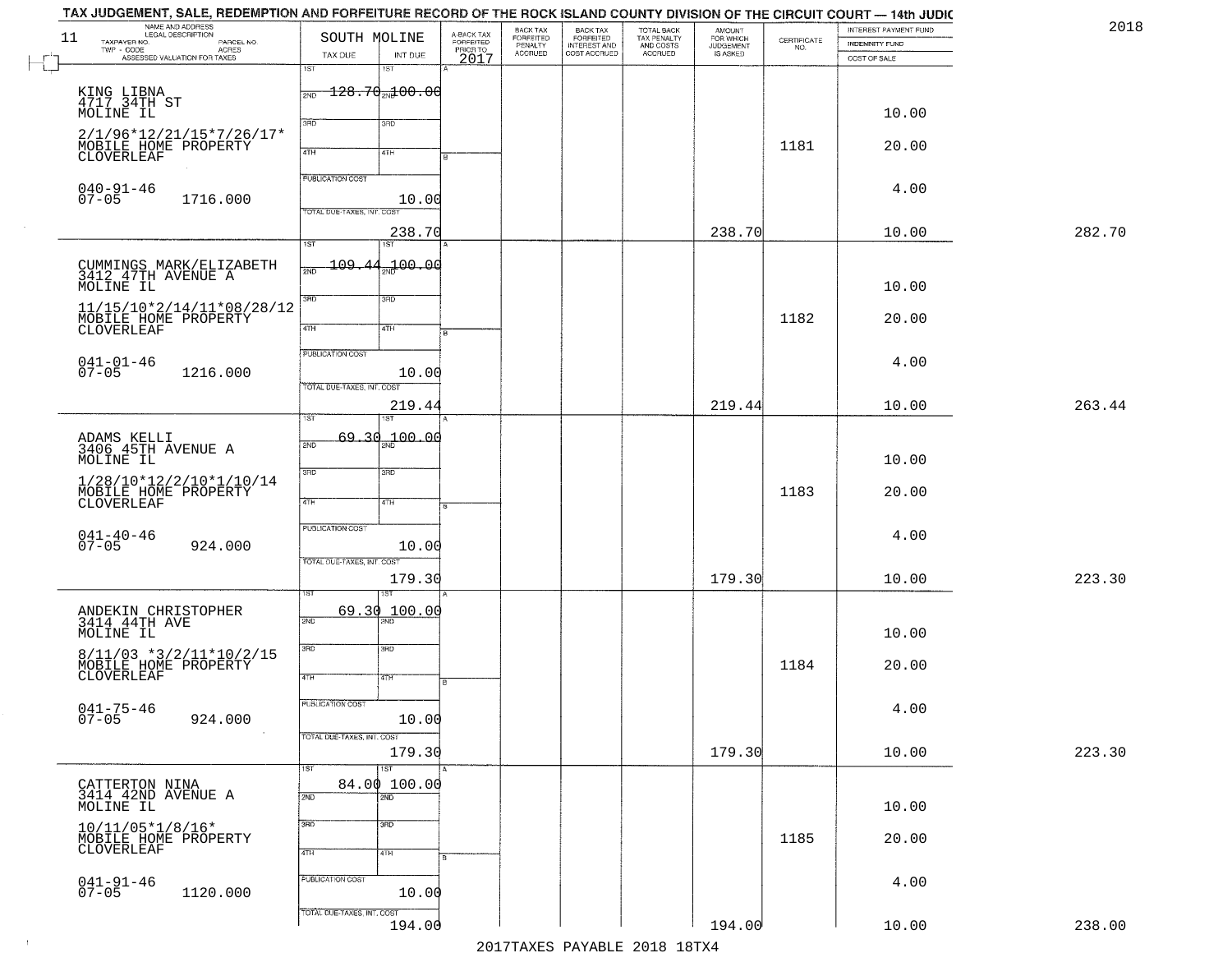|                   |                      |                     |              | TAX JUDGEMENT, SALE, REDEMPTION AND FORFEITURE RECORD OF THE ROCK ISLAND COUNTY DIVISION OF THE CIRCUIT COURT — 14th JUDICIAL CIRCUIT OF ILLINOIS 2018                                                                                                   |                                                                                                   |                                  |                                                        |                                                                    |
|-------------------|----------------------|---------------------|--------------|----------------------------------------------------------------------------------------------------------------------------------------------------------------------------------------------------------------------------------------------------------|---------------------------------------------------------------------------------------------------|----------------------------------|--------------------------------------------------------|--------------------------------------------------------------------|
| 11                | BY WHOM<br>PURCHASED | RATE<br>$\%$<br>BID | SOUTH MOLINE | SUBSEQUENT TAXES PAID, FEES, AND TIME EXTENSION                                                                                                                                                                                                          | TOTAL DUE<br>TO REDEEM<br>FROM SALE<br>LESS<br>COUNTY CLERK FEE                                   | BY WHOM REDEEMED                 | DATE OF REDEMP-<br>TION OR DEED<br>MO.<br>DAY.<br>YEAR | RECEIVED REDEMPTION<br>MONEY IN FULL                               |
| RICO TRUSTEE<br>1 |                      | 18                  |              | $[02/22/2019 \text{ Time Ext & incl} \brack 02/26/2019 \text{ Take Notice } \text{Fee} \brack 11/16/2019 \text{ Subs paid} \brack 11/30/2020 \text{ Subs paid}$                                                                                          | 07/30/2021<br>$\begin{array}{c} 230.85 \\ 258.70 \\ 233.70 \end{array}$                           |                                  |                                                        | Certificate<br>Returned<br>& Cancelled<br>02/10/2021               |
|                   |                      |                     |              |                                                                                                                                                                                                                                                          |                                                                                                   | $1,140.51$ LIBNA KING            | 01/25/2021                                             | Karen Kinney                                                       |
| RICO TRUSTEE<br>2 |                      | 18                  | 12/27/2018   | 02/22/2019 Time Ext & incl<br>02/26/2019 Take Notice Fee<br>11/16/2019 Subs paid                                                                                                                                                                         | $07/30/2021$<br>20.85<br>239.44                                                                   |                                  |                                                        | Certificate<br>Returned<br>$\frac{1}{2}$ Cancelled 2<br>06/02/2020 |
|                   |                      |                     |              |                                                                                                                                                                                                                                                          |                                                                                                   | 694.72<br>160.00 COVIUS MORTGAGE | 05/18/2020                                             | Karen Kinney                                                       |
| RICO TRUSTEE<br>3 |                      | 18                  | 12/27/2018   | 02/22/2019 Time Ext & incl<br>02/26/2019 Take Notice Fee                                                                                                                                                                                                 | 07/30/2021<br>20.85                                                                               |                                  |                                                        | Certifiçate<br>Returned<br>3<br>& Cancelled<br>03/08/2019          |
|                   |                      |                     |              |                                                                                                                                                                                                                                                          |                                                                                                   | 284.34<br>160.00 KELLI ADAMS     | 02/28/2019                                             | Karen Kinney                                                       |
| RICO TRUSTEE<br>4 |                      | 18                  | 12/27/2018   | 02/22/2019 Time Ext & incl<br>02/26/2019 Take Notice Fee<br>00/00/0000 Publication Fee<br>02/03/2021 Take Notice Fee<br>02/11/2021 Circuit Clerks Fee<br>02/11/2021 Sheriffs Fee<br>06/17/2021 Subs paid<br>11/16/2019 Subs paid<br>11/30/2020 Subs paid | $07/30/2021$<br>20.85<br>17.46<br>$\frac{35.00}{3.92}$<br>$\frac{5.00}{5.44}$<br>199.30<br>160.44 |                                  |                                                        | 4                                                                  |
| RICO TRUSTEE<br>5 |                      | 18                  | 12/27/2018   | 02/22/2019 Time Ext & incl<br>02/26/2019 Take Notice Fee<br>00/00/0000 Publication Fee<br>02/03/2021 Take Notice Fee<br>02/11/2021 Circuit Clerks Fee<br>02/11/2021 Sheriffs Fee<br>06/17/2021 Subs paid                                                 | $07/30/2021$<br>$40.85$<br>$17.46$<br>$\begin{array}{c} 35.00 \\ 13.92 \\ -57.20 \end{array}$     |                                  |                                                        | Certificate<br>Returned<br>& Cancelled 5<br>07/12/2021             |
|                   |                      |                     |              | $0.017$ mavn $0.01$<br>0010                                                                                                                                                                                                                              |                                                                                                   | 638.86<br>160.00 NINA CATTERTON  | 06/23/2021                                             | Karen Kinney                                                       |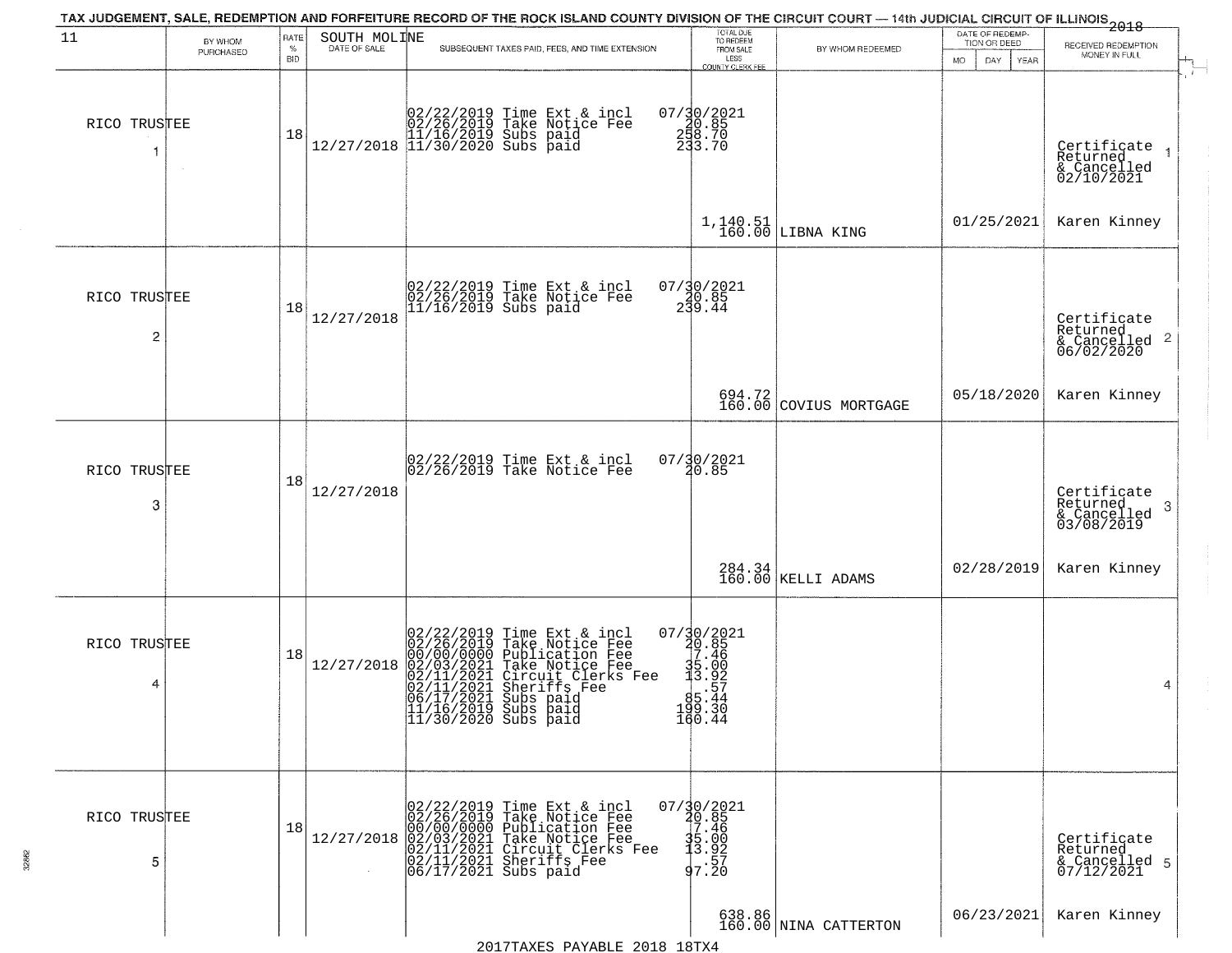| 2018   | INTEREST PAYMENT FUND<br><b>INDEMNITY FUND</b> | $\begin{array}{c} \text{CERTIFICATE} \\ \text{NO.} \end{array}$ | AMOUNT<br>FOR WHICH<br>JUDGEMENT<br>IS ASKED | TOTAL BACK<br>TAX PENALTY<br>AND COSTS | BACK TAX<br>FORFEITED<br>INTEREST AND | BACK TAX<br>FORFEITED<br>PENALTY | A-BACK TAX<br>FORFEITED<br>PRIOR TO<br>2017 |                                                 | SOUTH MOLINE                                          | TAX JUDGEMENT, SALE, REDEMPTION AND FORFEITURE RECORD OF THE ROCK ISLAND COUNTY DIVISION OF THE CIRCUIT COURT — 14th JUDIC<br>NAME AND ADDRESS<br>LEGAL DESCRIPTION | 12<br>TAXPAYER NO.                            |
|--------|------------------------------------------------|-----------------------------------------------------------------|----------------------------------------------|----------------------------------------|---------------------------------------|----------------------------------|---------------------------------------------|-------------------------------------------------|-------------------------------------------------------|---------------------------------------------------------------------------------------------------------------------------------------------------------------------|-----------------------------------------------|
|        | COST OF SALE                                   |                                                                 |                                              | ACCRUED                                | COST ACCRUED                          | <b>ACCRUED</b>                   |                                             | INT DUE<br>1ST                                  | TAX DUE<br>1ST                                        | LEGAL DESCRIPTION<br>- CODE PARCEL NO.<br>- CODE ACRES<br>- ASSESSED VALUATION FOR TAXES                                                                            | $\textsf{TWP} \textsf{-}\textsf{CODE}$        |
|        | 10.00                                          |                                                                 |                                              |                                        |                                       |                                  |                                             | <del>58.80<sub>20</sub>100.00</del>             | 2ND                                                   | GRIMES MISTY<br>3406 42ND AVENUE A                                                                                                                                  | MOLINE IL                                     |
|        | 20.00                                          | 1186                                                            |                                              |                                        |                                       |                                  |                                             | 3RD<br>41H                                      | 370<br>4TH                                            | MOBILE HOME PROPERTY                                                                                                                                                | $3/6/07$ *3/4/10<br>CLOVERLEAF                |
|        | 4.00                                           |                                                                 |                                              |                                        |                                       |                                  |                                             | 10.00                                           | PUBLICATION COST<br>TOTAL DUE-TAXES, INT. COST        | 980.000                                                                                                                                                             | $041 - 95 - 46$<br>07-05                      |
| 212.80 | 10.00                                          |                                                                 | 168.80                                       |                                        |                                       |                                  |                                             | 168.80<br>1ST                                   | 1ST                                                   |                                                                                                                                                                     |                                               |
|        | 10.00                                          |                                                                 |                                              |                                        |                                       |                                  |                                             | <del>91.20<sub>30</sub>1</del> 00.00            | 2ND                                                   | MARTINEZ O/MENDOZA CESAR<br>3419 42ND AVENUE A                                                                                                                      | MOLINE IL                                     |
|        | 20.00                                          | 1187                                                            |                                              |                                        |                                       |                                  |                                             | 3RD<br>4TH                                      | 3BD<br>$\sqrt{4}$                                     | $4/10/96*5/4/99*1/6/17*$<br>MOBILE HOME PROPERTY                                                                                                                    | CLOVERLEAF                                    |
|        | 4.00                                           |                                                                 |                                              |                                        |                                       |                                  |                                             | 10.00                                           | PUBLICATION COST                                      | 1216.000                                                                                                                                                            | $042 - 07 - 46$<br>07-05                      |
| 245.20 | 10.00                                          |                                                                 | 201.20                                       |                                        |                                       |                                  |                                             | 201.20                                          | TOTAL DUE-TAXES, INT. COST                            |                                                                                                                                                                     |                                               |
|        | 10.00                                          |                                                                 |                                              |                                        |                                       |                                  |                                             | $-100.00$                                       | TST<br>69.30<br>2ND                                   |                                                                                                                                                                     | AIKMAN KRISTINA<br>3418 42ND AVE<br>MOLINE IL |
|        | 20.00                                          | 1188                                                            |                                              |                                        |                                       |                                  |                                             | 3RD<br>4TH                                      | 3RD<br>4TH                                            | $10/3/08$ *7/29/10<br>MOBILE HOME PROPERTY<br>CLOVERLEAF                                                                                                            |                                               |
|        | 4.00                                           |                                                                 |                                              |                                        |                                       |                                  |                                             | 10.00                                           | <b>PUBLICATION COST</b><br>TOTAL OUE-TAXES, INT. COST | 924.000                                                                                                                                                             | $042 - 15 - 46$<br>07-05                      |
| 223.30 | 10.00                                          |                                                                 | 179.30                                       |                                        |                                       |                                  |                                             | 179.30                                          |                                                       |                                                                                                                                                                     |                                               |
|        | 10.00                                          |                                                                 |                                              |                                        |                                       |                                  |                                             | 100.00<br>2ND                                   | 69.30<br>2ND                                          |                                                                                                                                                                     | FOWLER MYKEL<br>3512 45TH AVE<br>MOLINE IL    |
|        | 20.00                                          | 1189                                                            |                                              |                                        |                                       |                                  | ۱B.                                         | 3BD<br>4TH                                      | 3RD<br>4TH                                            | MOBILE HOME PROPERTY                                                                                                                                                | $8/11/11*6/24/16*$<br>CLOVERLEAF              |
|        | 4.00                                           |                                                                 |                                              |                                        |                                       |                                  |                                             | 10.00                                           | PUBLICATION COST<br>TOTAL DUE-TAXES, INT. COST        | 924.000                                                                                                                                                             | $043 - 06 - 46$<br>07-05                      |
| 223.30 | 10.00                                          |                                                                 | 179.30                                       |                                        |                                       |                                  |                                             | 179.30                                          |                                                       |                                                                                                                                                                     |                                               |
|        | 10.00                                          |                                                                 |                                              |                                        |                                       |                                  |                                             | $\overline{\text{1ST}}$<br>66.83 100.00<br>2ND. | 1ST<br>2ND                                            |                                                                                                                                                                     | COLVIN MONICA<br>4406 36TH ST<br>MOLINE IL    |
|        | 20.00                                          | 1190                                                            |                                              |                                        |                                       |                                  |                                             | 3BD<br>4TH                                      | 3RD<br>4TH                                            | MOBILE HOME PROPERTY                                                                                                                                                | $7/9/14*3/2/16$<br>CLOVERLEAF                 |
|        | 4.00                                           |                                                                 |                                              |                                        |                                       |                                  |                                             | 10.00                                           | PUBLICATION COST                                      | 891.000                                                                                                                                                             | $043 - 44 - 46$<br>07-05                      |
| 220.83 | 10.00                                          |                                                                 | 176.83                                       |                                        |                                       |                                  |                                             | 176.83                                          | TOTAL DUE-TAXES, INT. COST                            |                                                                                                                                                                     |                                               |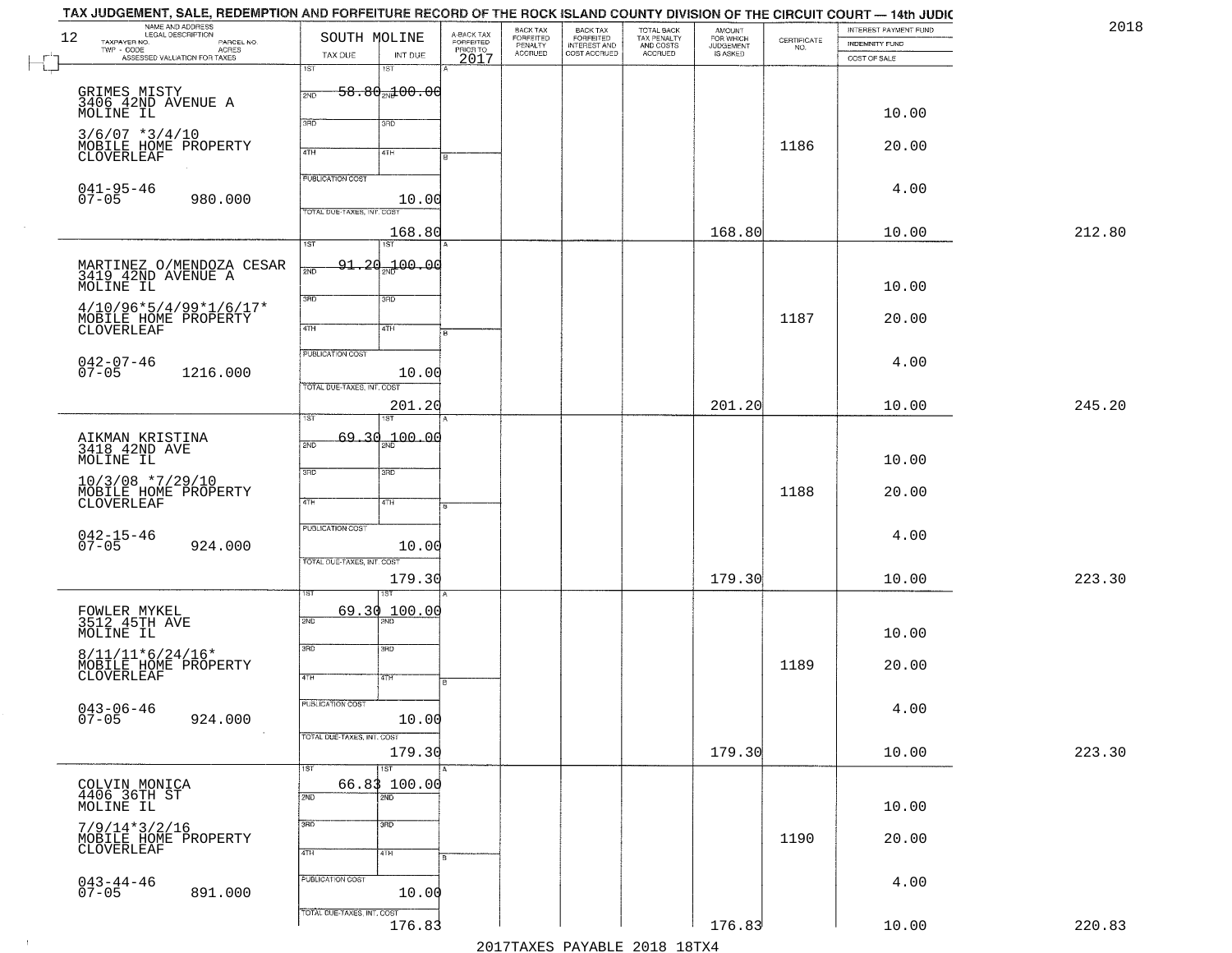| 12                | BY WHOM<br>PURCHASED | RATE<br>℅<br><b>BID</b> | SOUTH MOLINE<br>DATE OF SALE | TAX JUDGEMENT, SALE, REDEMPTION AND FORFEITURE RECORD OF THE ROCK ISLAND COUNTY DIVISION OF THE CIRCUIT COURT — 14th JUDICIAL CIRCUIT OF ILLINOIS 2018<br>SUBSEQUENT TAXES PAID, FEES, AND TIME EXTENSION                                                                                                                                                                                   | TOTAL DUE<br>TO REDEEM<br>FROM SALE                                                                                                   | BY WHOM REDEEMED              | DATE OF REDEMP-<br>TION OR DEED | RECEIVED REDEMPTION<br>MONEY IN FULL                                                              |
|-------------------|----------------------|-------------------------|------------------------------|---------------------------------------------------------------------------------------------------------------------------------------------------------------------------------------------------------------------------------------------------------------------------------------------------------------------------------------------------------------------------------------------|---------------------------------------------------------------------------------------------------------------------------------------|-------------------------------|---------------------------------|---------------------------------------------------------------------------------------------------|
| RICO TRUSTEE      |                      | 18                      | 12/27/2018                   | 02/22/2019 Time Ext & incl<br>02/26/2019 Take Notice Fee<br>00/00/00000 Publication Fee<br>02/11/2021 Take Notice Fee<br>02/11/2021 Circuit Clerks Fee<br>02/11/2021 Sheriffs Fee<br>11/16/2019 Subs paid                                                                                                                                                                                   | LESS<br>COUNTY CLERK FEE<br>07/30/2021<br>10.85<br>7.46<br>15.00<br>20.88<br>188:80                                                   |                               | MO.<br>DAY.<br>YEAR             | $\mathbf{1}$                                                                                      |
| RICO TRUSTEE<br>2 |                      | 18                      | 12/27/2018                   | 02/22/2019 Time Ext & incl<br>02/26/2019 Take Notice Fee<br>00/00/000 Publication Fee<br>02/01/2021 Take Notice Fee<br>02/11/2021 Circuit Clerks Fee<br>02/11/2021 Subs paid<br>06/17/2021 Subs paid<br>11/16/2019 Subs paid<br>11/30/2020 Subs paid                                                                                                                                        | 07/30/2021<br>$\frac{20.85}{7.46}$<br>$\frac{35.000}{20.887}$<br>221.20<br>196.20                                                     |                               |                                 | $\overline{2}$                                                                                    |
| RICO TRUSTEE<br>3 |                      | 18                      | 12/27/2018                   | 02/22/2019 Time Ext & incl<br>02/26/2019 Take Notice Fee                                                                                                                                                                                                                                                                                                                                    | 07/30/2021<br>20.85                                                                                                                   |                               |                                 | ADMIN SALE IN ERROR<br>Certificate<br>Returned<br>-3<br>& Cancelled<br>07/25/2019<br>Karen Kinney |
| RICO TRUSTEE      |                      | 18                      | 12/27/2018                   | 02/22/2019 Time Ext & incl<br>02/26/2019 Take Notice Fee<br>00/00/0000 Publication Fee<br>02/03/2021 Take Notice Fee<br>02/11/2021 Circuit Clerks Fee<br>02/11/2021 Sheriffs Fee<br>11/30/2020 Subs paid                                                                                                                                                                                    | $07/30/2021$<br>20.85<br>17.46<br>$\begin{array}{r} 35.00 \\ 13.92 \\ -174.30 \end{array}$                                            | 697.29<br>160.00 MYKEL FOWLER | 03/17/2021                      | Certificate<br>Returned<br>& Cancelled 4<br>04/06/2021<br>Karen Kinney                            |
| RICO TRUSTEE<br>5 |                      | 18                      |                              | $\begin{array}{ c c c c c } \hline &02/22/2019 &\mbox{Time Ext &\&~incl}& 0 \\ \hline &02/26/2019 &\mbox{Take Notice Free}}{00/00/0000} &\mbox{ Publication Free}} \\ \hline &12/27/2018 &02/03/2021 &\mbox{Take Notice Free}}{02/11/2021} &\mbox{Chreuits Checke} &\mbox{Free}} \\ \hline &02/11/2021 &\mbox{Sheerifs Free}} &\mbox{See}\\ \hline &06/17/2021 &\mbox{Subs paid}}{11/16/20$ | $07/\frac{30}{20}.85$<br>10.85<br>7.46<br>$\begin{array}{r} 1.7600 \\ 1.76002 \\ -1.86002 \\ -1.86003 \\ 1.7100 \\ -1.83 \end{array}$ | $1,082.10$ MONICA COLVIN      | 07/28/2021                      | Certificate<br>Returned<br>& Cancelled 5<br>08/05/2021<br>Karen Kinney                            |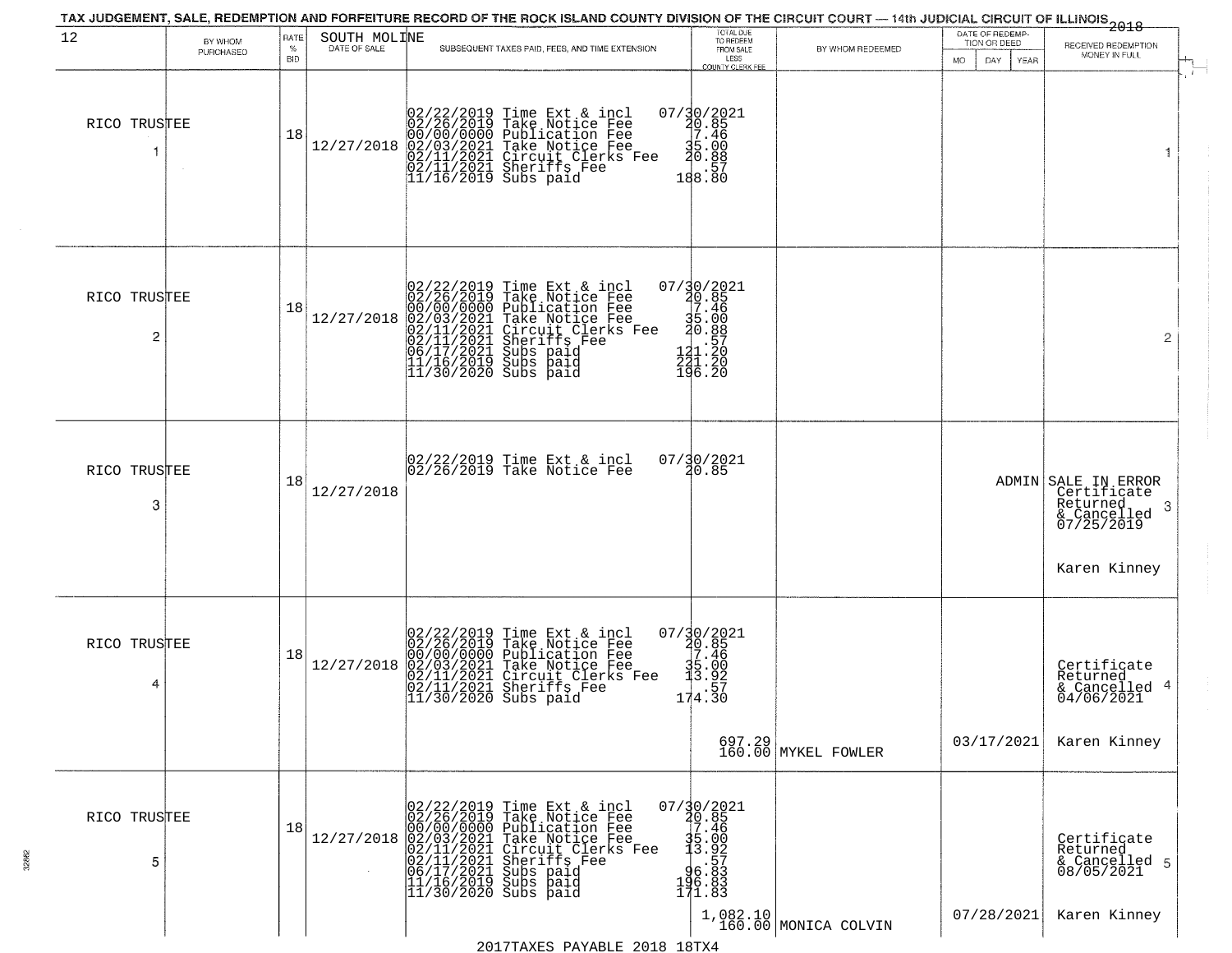| TAX JUDGEMENT, SALE, REDEMPTION AND FORFEITURE RECORD OF THE ROCK ISLAND COUNTY DIVISION OF THE CIRCUIT COURT — 14th JUDIC<br>NAME AND ADDRESS<br>LEGAL DESCRIPTION |                                      |                         | BACK TAX                        |                                                       |                                                   | <b>AMOUNT</b>                      |                                                                 | INTEREST PAYMENT FUND | 2018   |
|---------------------------------------------------------------------------------------------------------------------------------------------------------------------|--------------------------------------|-------------------------|---------------------------------|-------------------------------------------------------|---------------------------------------------------|------------------------------------|-----------------------------------------------------------------|-----------------------|--------|
| 13<br>TAXPAYER NO.<br>PARCEL NO.<br>TWP - CODE<br>- CODE ACRES<br>ASSESSED VALUATION FOR TAXES                                                                      | <b>BLACKHAWK</b>                     | A-BACK TAX<br>FORFEITED | FORFEITED<br>PENALTY<br>ACCRUED | BACK TAX<br>FORFEITED<br>INTEREST AND<br>COST ACCRUED | TOTAL BACK<br>TAX PENALTY<br>AND COSTS<br>ACCRUED | FOR WHICH<br>JUDGEMENT<br>IS ASKED | $\begin{array}{c} \text{CEPTIFICATE} \\ \text{NO.} \end{array}$ | <b>INDEMNITY FUND</b> |        |
|                                                                                                                                                                     | TAX DUE<br>INT DUE<br>1ST<br>1ST     | PRIOR TO<br>2017        |                                 |                                                       |                                                   |                                    |                                                                 | COST OF SALE          |        |
| TRUE ABIGAL<br>5111 78TH AVE                                                                                                                                        | $69.30_{20}100.00$<br>2ND            |                         |                                 |                                                       |                                                   |                                    |                                                                 |                       |        |
| MILAN IL                                                                                                                                                            |                                      |                         |                                 |                                                       |                                                   |                                    |                                                                 | 10.00                 |        |
|                                                                                                                                                                     | 3RD<br>3RD                           |                         |                                 |                                                       |                                                   |                                    |                                                                 |                       |        |
| MOBILE HOME PROPERTY<br>AIRVIEW                                                                                                                                     | 4TH<br>4TH                           |                         |                                 |                                                       |                                                   |                                    | 1191                                                            | 20.00                 |        |
| $050 - 09 - 60$                                                                                                                                                     | <b>PUBLICATION COST</b>              |                         |                                 |                                                       |                                                   |                                    |                                                                 | 4.00                  |        |
| $11 - 01$<br>924.000                                                                                                                                                | 10.00<br>TOTAL DUE-TAXES, INT. COST  |                         |                                 |                                                       |                                                   |                                    |                                                                 |                       |        |
|                                                                                                                                                                     | 179.30                               |                         |                                 |                                                       |                                                   | 179.30                             |                                                                 | 10.00                 | 223.30 |
|                                                                                                                                                                     | $\overline{1ST}$<br>$\overline{1ST}$ |                         |                                 |                                                       |                                                   |                                    |                                                                 |                       |        |
| WITTE JESSICA<br>5111 78TH AVE                                                                                                                                      | 69.30<br>2ND 00.00<br>2ND            |                         |                                 |                                                       |                                                   |                                    |                                                                 |                       |        |
| MILAN IL                                                                                                                                                            | 3RD<br>3RD                           |                         |                                 |                                                       |                                                   |                                    |                                                                 | 10.00                 |        |
| 4/7/2000*07/09/2012<br>MOBILE HOME PROPERTY                                                                                                                         | $\sqrt{4}$<br>4TH                    |                         |                                 |                                                       |                                                   |                                    | 1192                                                            | 20.00                 |        |
| AIRVIEW                                                                                                                                                             |                                      |                         |                                 |                                                       |                                                   |                                    |                                                                 |                       |        |
| $050 - 48 - 60$<br>11-01<br>924.000                                                                                                                                 | PUBLICATION COST<br>10.00            |                         |                                 |                                                       |                                                   |                                    |                                                                 | 4.00                  |        |
|                                                                                                                                                                     | TOTAL DUE-TAXES, INT. COST           |                         |                                 |                                                       |                                                   |                                    |                                                                 |                       |        |
|                                                                                                                                                                     | 179.30<br>1ST<br>ST                  |                         |                                 |                                                       |                                                   | 179.30                             |                                                                 | 10.00                 | 223.30 |
| JOINER WILLIS H<br>5112 N FAIRMOUNT ST                                                                                                                              | 96.00 <sub>»</sub> 100.00<br>2ND     |                         |                                 |                                                       |                                                   |                                    |                                                                 |                       |        |
| DAVENPORT IA                                                                                                                                                        |                                      |                         |                                 |                                                       |                                                   |                                    |                                                                 | 10.00                 |        |
|                                                                                                                                                                     | 3RD<br>3BD                           |                         |                                 |                                                       |                                                   |                                    | 1193                                                            | 20.00                 |        |
| MOBILE HOME PROPERTY<br>AIRVIEW                                                                                                                                     | 4TH<br>4TH                           |                         |                                 |                                                       |                                                   |                                    |                                                                 |                       |        |
|                                                                                                                                                                     | <b>PUBLICATION COST</b>              |                         |                                 |                                                       |                                                   |                                    |                                                                 | 4.00                  |        |
| $050 - 91 - 60$<br>11-01<br>1280.000                                                                                                                                | 10.00<br>TOTAL OUE-TAXES, INT. COST  |                         |                                 |                                                       |                                                   |                                    |                                                                 |                       |        |
|                                                                                                                                                                     | 206.00                               |                         |                                 |                                                       |                                                   | 206.00                             |                                                                 | 10.00                 | 250.00 |
|                                                                                                                                                                     |                                      |                         |                                 |                                                       |                                                   |                                    |                                                                 |                       |        |
| HORTON KEITH/BAK JASON<br>5111 78TH AVE                                                                                                                             | 69.30<br>100.00<br>2ND               |                         |                                 |                                                       |                                                   |                                    |                                                                 |                       |        |
| MILAN IL<br>MOVED FROM WOODLAND 7-28-                                                                                                                               | 3 <sub>BD</sub><br>3RD               |                         |                                 |                                                       |                                                   |                                    |                                                                 | 10.00                 |        |
| MOBILE HOME PROPERTY<br>AIRVIEW                                                                                                                                     | 4TH<br>4TH                           |                         |                                 |                                                       |                                                   |                                    | 1194                                                            | 20.00                 |        |
|                                                                                                                                                                     |                                      |                         |                                 |                                                       |                                                   |                                    |                                                                 |                       |        |
| $051 - 08 - 60$<br>11-01<br>924.000                                                                                                                                 | PUBLICATION COST<br>10.00            |                         |                                 |                                                       |                                                   |                                    |                                                                 | 4.00                  |        |
|                                                                                                                                                                     | TOTAL DUE-TAXES, INT. COST           |                         |                                 |                                                       |                                                   |                                    |                                                                 |                       |        |
|                                                                                                                                                                     | 179.30<br>$\overline{1}$ ST<br>1ST   |                         |                                 |                                                       |                                                   | 179.30                             |                                                                 | 10.00                 | 223.30 |
| PLOOG DALE<br>5111 78TH AVE                                                                                                                                         | 73.50 100.00                         |                         |                                 |                                                       |                                                   |                                    |                                                                 |                       |        |
| MILAN IL                                                                                                                                                            | 2ND<br>2ND                           |                         |                                 |                                                       |                                                   |                                    |                                                                 | 10.00                 |        |
| $12/26/03$ *3/7/12                                                                                                                                                  | 3RD<br>3 <sub>BD</sub>               |                         |                                 |                                                       |                                                   |                                    | 1195                                                            | 20.00                 |        |
| MOBILE HOME PROPERTY<br>AIRVIEW                                                                                                                                     | 4TH<br>4TH                           |                         |                                 |                                                       |                                                   |                                    |                                                                 |                       |        |
| $051 - 09 - 60$<br>11-01                                                                                                                                            | PUBLICATION COST                     |                         |                                 |                                                       |                                                   |                                    |                                                                 | 4.00                  |        |
| 980.000                                                                                                                                                             | 10.00                                |                         |                                 |                                                       |                                                   |                                    |                                                                 |                       |        |
|                                                                                                                                                                     | TOTAL DUE-TAXES, INT. COST<br>183.50 |                         |                                 |                                                       |                                                   | 183.50                             |                                                                 | 10.00                 | 227.50 |
|                                                                                                                                                                     |                                      |                         |                                 |                                                       | 2017 THAVEC DAVARIE 2010 19TVA                    |                                    |                                                                 |                       |        |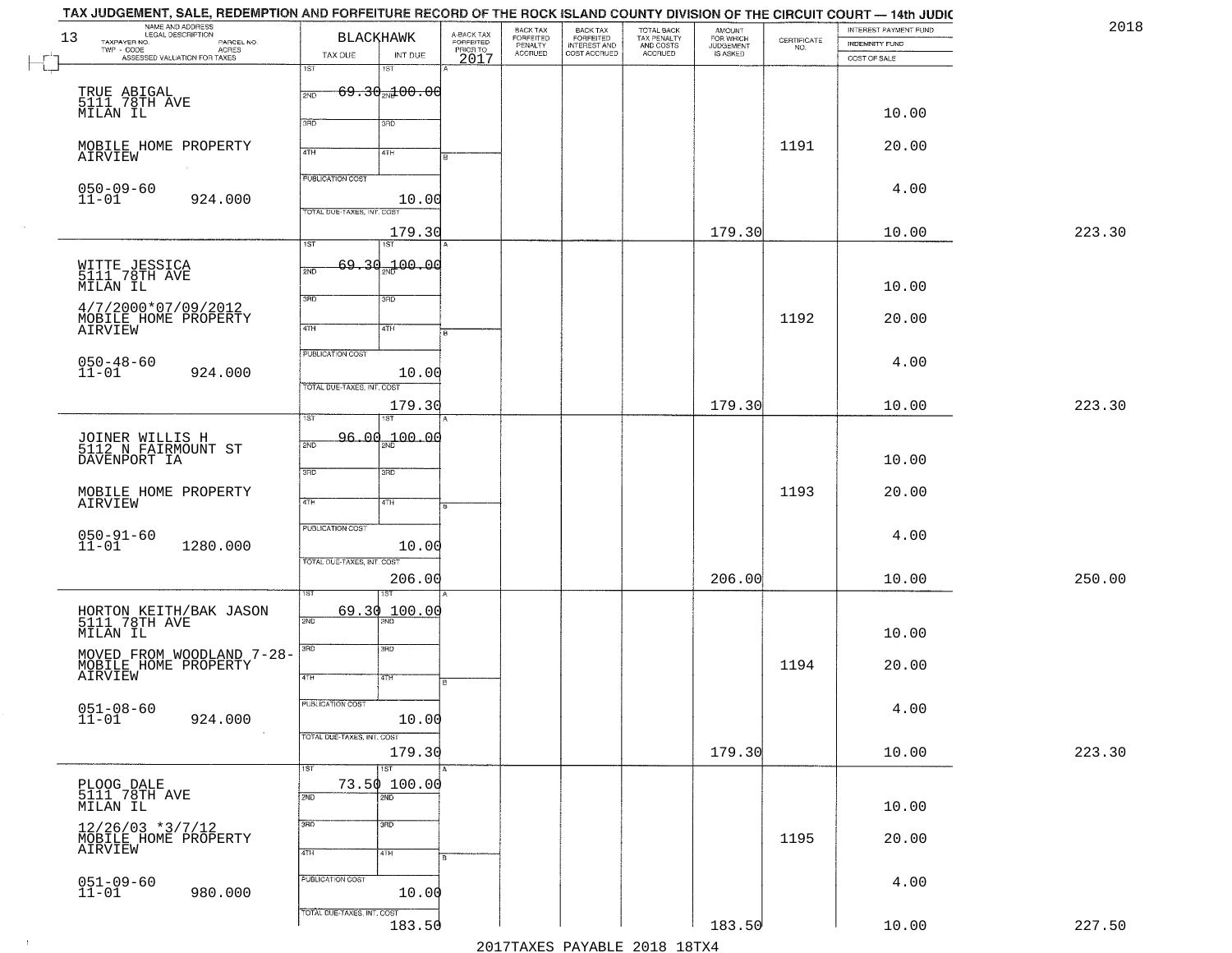| 13                             | BY WHOM   | RATE               | <b>BLACKHAWK</b> |                                                                                                                                                                                                                                                                                                                                                                              | TOTAL DUE<br>TO REDEEM                                                                           |                                                                                            | DATE OF REDEMP-<br>TION OR DEED | --------------<br>2018                                                    |
|--------------------------------|-----------|--------------------|------------------|------------------------------------------------------------------------------------------------------------------------------------------------------------------------------------------------------------------------------------------------------------------------------------------------------------------------------------------------------------------------------|--------------------------------------------------------------------------------------------------|--------------------------------------------------------------------------------------------|---------------------------------|---------------------------------------------------------------------------|
|                                | PURCHASED | $\%$<br><b>BID</b> | DATE OF SALE     | SUBSEQUENT TAXES PAID, FEES, AND TIME EXTENSION                                                                                                                                                                                                                                                                                                                              | FROM SALE<br>LESS                                                                                | BY WHOM REDEEMED                                                                           | <b>MO</b><br>DAY<br>YEAR        | RECEIVED REDEMPTION<br>MONEY IN FULL                                      |
| RICO TRUSTEE                   |           | 18                 |                  | 02/22/2019 Time Ext & incl<br>02/26/2019 Take Notice Fee<br>00/00/0000 Publication Fee<br>00/00/0000 Publication Fee<br>12/27/2018 02/03/2021 Take Notice Fee<br>02/11/2021 Circuit Clerks Fee<br>02/11/2021 Circuit Clerks Fee<br>02/11/2021 Subs paid<br>06/17/2021 Subs paid<br>11/16/2019 Subs paid<br>11/30/2020 Subs paid                                              | COUNTY CLERK FEE<br>07/30/2021<br>20.85<br>27.46<br>35:00<br>30.883<br>70.530<br>99.30<br>174.30 |                                                                                            |                                 | $\mathbf{r}$<br>1                                                         |
| RICO TRUSTEE<br>$\overline{c}$ |           | 18                 | 12/27/2018       |                                                                                                                                                                                                                                                                                                                                                                              | 263.49<br>160.00                                                                                 | JESSICA BIRMINGHAM                                                                         | 01/25/2019                      | Certificate<br>Returned<br>& Cancelled 2<br>03/08/2019<br>Karen Kinney    |
| RICO TRUSTEE<br>3              |           | 18                 | 12/27/2018       |                                                                                                                                                                                                                                                                                                                                                                              |                                                                                                  |                                                                                            |                                 | Certificate<br>Returned<br>3<br>& Cancelled<br>03/08/2019<br>Karen Kinney |
| RICO TRUSTEE<br>4              |           | 18                 | 12/27/2018       | 02/22/2019 Time Ext & incl<br>02/26/2019 Take Notice Fee<br>00/00/0000 Publication Fee<br>02/03/2021 Take Notice Fee<br>02/11/2021 Circuit Clerks Fee<br>02/11/2021 Subs paid<br>06/17/2021 Subs paid<br>11/16/2019 Subs paid<br>11/16/2019 Subs paid                                                                                                                        | 07/30/2021<br>20.85<br>7.46<br>35.00<br>30.89<br>99.57<br>199.30<br>174.30                       | 295.00 01/25/2019<br>160.00 LINDA HILL/KRISTINA BESSE<br>$1,102.79$ KEITH HORTON/JASON BAK | 07/23/2021                      | Certificate<br>Returned<br>& Cancelled 4<br>08/05/2021<br>Karen Kinney    |
| RICO TRUSTEE<br>5              |           | 18                 |                  | $12/27/2018 \begin{array}{l} 02/22/2019 \text{ Time Ext & incl} \\ 02/26/2019 \text{ Take Notice Free} \\ 00/00/00000 \text{ Publication Free} \\ 02/03/2021 \text{ Take Notice Free} \\ 022/11/2021 \text{ Sheriffs Free} \\ 022/11/2021 \text{ Sheriffs See} \\ 11/16/2019 \text{ Subs paid} \\ 11/30/2020 \text{ Subs paid} \end{array}$<br>2017 TAYES DAVARIE 2018 18TYA | 07/30/2021<br>20.85<br>35.46<br>35.00<br>30.88<br>203.553<br>203.550<br>178.50                   | 976.23<br>160.00 DALE PLOOG                                                                | 03/19/2021                      | Certificate<br>Returned<br>& Cancelled 5<br>04/06/2021<br>Karen Kinney    |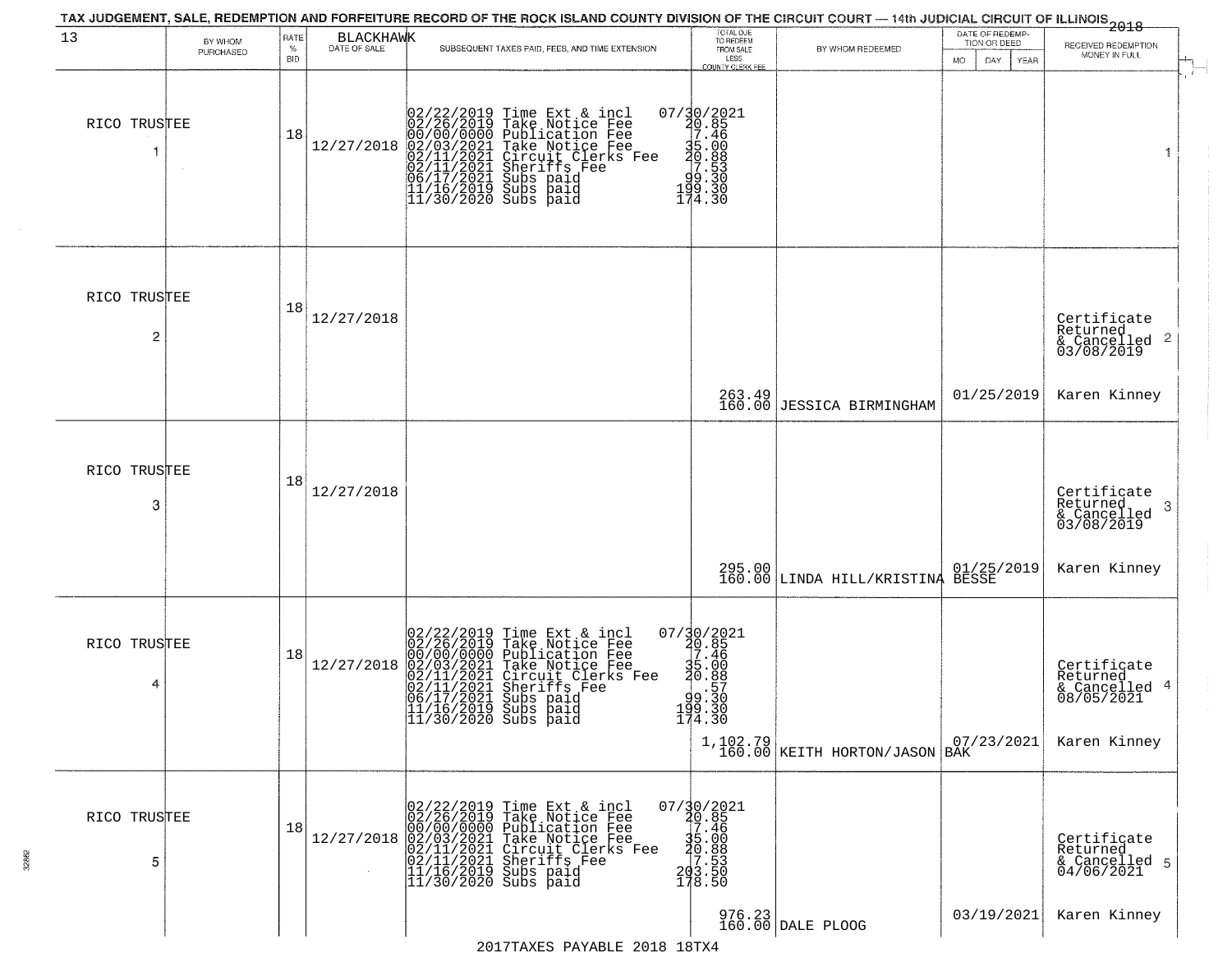| 14 | NAME AND ADDRESS<br>LEGAL DESCRIPTION<br>TAXPAYER NO. PARCEL NO.<br>TWP - CODE ASSESSED VALUATION FOR TAXES |                            | <b>BLACKHAWK</b>           | A-BACK TAX<br>FORFEITED<br>PRIOR TO | BACK TAX<br>FORFEITED<br>PENALTY | BACK TAX<br>FORFEITED<br>INTEREST AND<br>COST ACCRUED | TOTAL BACK<br>TAX PENALTY<br>AND COSTS<br>ACCRUED | AMOUNT<br>FOR WHICH<br>JUDGEMENT<br>IS ASKED | $\begin{array}{c} \text{CERTIFICATE} \\ \text{NO.} \end{array}$ | INTEREST PAYMENT FUND                     | 2018   |
|----|-------------------------------------------------------------------------------------------------------------|----------------------------|----------------------------|-------------------------------------|----------------------------------|-------------------------------------------------------|---------------------------------------------------|----------------------------------------------|-----------------------------------------------------------------|-------------------------------------------|--------|
|    |                                                                                                             | TAX DUE                    | INT DUE                    |                                     | <b>ACCRUED</b>                   |                                                       |                                                   |                                              |                                                                 | INDEMNITY FUND<br>$\texttt{COST OF SALE}$ |        |
|    |                                                                                                             | $\overline{1ST}$           | 1ST                        | 2017                                |                                  |                                                       |                                                   |                                              |                                                                 |                                           |        |
|    |                                                                                                             |                            | $-55.44$ and $00.00$       |                                     |                                  |                                                       |                                                   |                                              |                                                                 |                                           |        |
|    | SCHRINER LINDA<br>5111 78TH AVE<br>MILAN IL                                                                 | 2ND                        |                            |                                     |                                  |                                                       |                                                   |                                              |                                                                 |                                           |        |
|    |                                                                                                             | 3RD                        | 3RD                        |                                     |                                  |                                                       |                                                   |                                              |                                                                 | 10.00                                     |        |
|    |                                                                                                             |                            |                            |                                     |                                  |                                                       |                                                   |                                              |                                                                 |                                           |        |
|    | MOBILE HOME PROPERTY<br>AIRVIEW                                                                             | 4TH                        | 4TH                        |                                     |                                  |                                                       |                                                   |                                              | 1196                                                            | 20.00                                     |        |
|    |                                                                                                             |                            |                            |                                     |                                  |                                                       |                                                   |                                              |                                                                 |                                           |        |
|    |                                                                                                             | <b>PUBLICATION COST</b>    |                            |                                     |                                  |                                                       |                                                   |                                              |                                                                 | 4.00                                      |        |
|    | $051 - 14 - 60$<br>11-01<br>924.000                                                                         |                            | 10.00                      |                                     |                                  |                                                       |                                                   |                                              |                                                                 |                                           |        |
|    |                                                                                                             | TOTAL DUE-TAXES, INT. COST |                            |                                     |                                  |                                                       |                                                   |                                              |                                                                 |                                           |        |
|    |                                                                                                             | 1ST                        | 165.44<br>$\overline{1ST}$ |                                     |                                  |                                                       |                                                   | 165.44                                       |                                                                 | 10.00                                     | 209.44 |
|    |                                                                                                             |                            |                            |                                     |                                  |                                                       |                                                   |                                              |                                                                 |                                           |        |
|    |                                                                                                             | 2ND                        | 2ND                        |                                     |                                  |                                                       |                                                   |                                              |                                                                 |                                           |        |
|    |                                                                                                             |                            |                            |                                     |                                  |                                                       |                                                   |                                              |                                                                 |                                           |        |
|    |                                                                                                             | 3RD                        | 3RD                        |                                     |                                  |                                                       |                                                   |                                              |                                                                 |                                           |        |
|    |                                                                                                             | $\overline{47H}$           | 4TH                        |                                     |                                  |                                                       |                                                   |                                              |                                                                 |                                           |        |
|    |                                                                                                             |                            |                            | Fв                                  |                                  |                                                       |                                                   |                                              |                                                                 |                                           |        |
|    |                                                                                                             | PUBLICATION COST           |                            |                                     |                                  |                                                       |                                                   |                                              |                                                                 |                                           |        |
|    |                                                                                                             |                            |                            |                                     |                                  |                                                       |                                                   |                                              |                                                                 |                                           |        |
|    |                                                                                                             | TOTAL DUE-TAXES, INT. COST |                            |                                     |                                  |                                                       |                                                   |                                              |                                                                 |                                           |        |
|    |                                                                                                             |                            |                            |                                     |                                  |                                                       |                                                   |                                              |                                                                 |                                           |        |
|    |                                                                                                             | 1ST                        | 1ST                        |                                     |                                  |                                                       |                                                   |                                              |                                                                 |                                           |        |
|    |                                                                                                             | 2ND                        | 2ND                        |                                     |                                  |                                                       |                                                   |                                              |                                                                 |                                           |        |
|    |                                                                                                             |                            |                            |                                     |                                  |                                                       |                                                   |                                              |                                                                 |                                           |        |
|    |                                                                                                             | 3RD                        | 3RD                        |                                     |                                  |                                                       |                                                   |                                              |                                                                 |                                           |        |
|    |                                                                                                             |                            |                            |                                     |                                  |                                                       |                                                   |                                              |                                                                 |                                           |        |
|    |                                                                                                             | 4TH                        | 4TH                        |                                     |                                  |                                                       |                                                   |                                              |                                                                 |                                           |        |
|    |                                                                                                             | PUBLICATION COST           |                            |                                     |                                  |                                                       |                                                   |                                              |                                                                 |                                           |        |
|    |                                                                                                             |                            |                            |                                     |                                  |                                                       |                                                   |                                              |                                                                 |                                           |        |
|    |                                                                                                             | TOTAL OUE-TAXES, INT. COST |                            |                                     |                                  |                                                       |                                                   |                                              |                                                                 |                                           |        |
|    |                                                                                                             |                            |                            |                                     |                                  |                                                       |                                                   |                                              |                                                                 |                                           |        |
|    |                                                                                                             | 1ST                        | १९४                        |                                     |                                  |                                                       |                                                   |                                              |                                                                 |                                           |        |
|    |                                                                                                             |                            |                            |                                     |                                  |                                                       |                                                   |                                              |                                                                 |                                           |        |
|    |                                                                                                             | 2ND                        | 2ND                        |                                     |                                  |                                                       |                                                   |                                              |                                                                 |                                           |        |
|    |                                                                                                             | 3RD                        | 3BD                        |                                     |                                  |                                                       |                                                   |                                              |                                                                 |                                           |        |
|    |                                                                                                             |                            |                            |                                     |                                  |                                                       |                                                   |                                              |                                                                 |                                           |        |
|    |                                                                                                             | 4TH                        | <b>ATH</b>                 | ╔                                   |                                  |                                                       |                                                   |                                              |                                                                 |                                           |        |
|    |                                                                                                             | PUBLICATION COST           |                            |                                     |                                  |                                                       |                                                   |                                              |                                                                 |                                           |        |
|    |                                                                                                             |                            |                            |                                     |                                  |                                                       |                                                   |                                              |                                                                 |                                           |        |
|    |                                                                                                             | TOTAL DUE-TAXES, INT. COST |                            |                                     |                                  |                                                       |                                                   |                                              |                                                                 |                                           |        |
|    |                                                                                                             |                            |                            |                                     |                                  |                                                       |                                                   |                                              |                                                                 |                                           |        |
|    |                                                                                                             | १ङा                        | 1ST                        |                                     |                                  |                                                       |                                                   |                                              |                                                                 |                                           |        |
|    |                                                                                                             |                            |                            |                                     |                                  |                                                       |                                                   |                                              |                                                                 |                                           |        |
|    |                                                                                                             | 2ND                        | 2ND                        |                                     |                                  |                                                       |                                                   |                                              |                                                                 |                                           |        |
|    |                                                                                                             | 3RD                        | 3RD                        |                                     |                                  |                                                       |                                                   |                                              |                                                                 |                                           |        |
|    |                                                                                                             |                            |                            |                                     |                                  |                                                       |                                                   |                                              |                                                                 |                                           |        |
|    |                                                                                                             | 4TH                        | 4TH                        |                                     |                                  |                                                       |                                                   |                                              |                                                                 |                                           |        |
|    |                                                                                                             |                            |                            |                                     |                                  |                                                       |                                                   |                                              |                                                                 |                                           |        |
|    |                                                                                                             | PUBLICATION COST           |                            |                                     |                                  |                                                       |                                                   |                                              |                                                                 |                                           |        |
|    |                                                                                                             |                            |                            |                                     |                                  |                                                       |                                                   |                                              |                                                                 |                                           |        |
|    |                                                                                                             | TOTAL DUE-TAXES, INT. COST |                            |                                     |                                  |                                                       | 2017TAXES PAYABLE 2018 18TX4                      |                                              |                                                                 |                                           |        |
|    |                                                                                                             |                            |                            |                                     |                                  |                                                       |                                                   |                                              |                                                                 |                                           |        |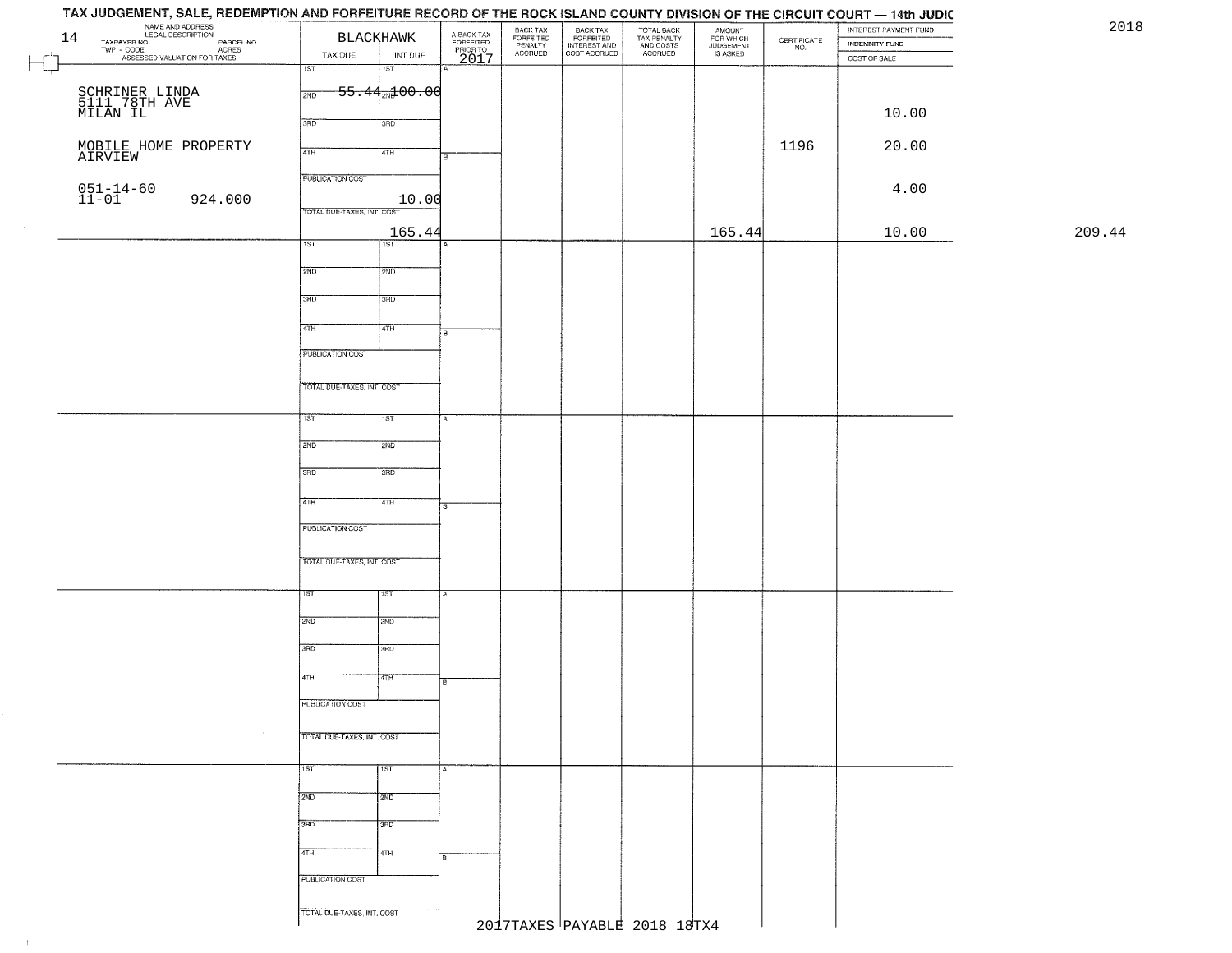|                              | TAX JUDGEMENT, SALE, REDEMPTION AND FORFEITURE RECORD OF THE ROCK ISLAND COUNTY DIVISION OF THE CIRCUIT COURT — 14th JUDICIAL CIRCUIT OF ILLINOIS 2018<br>DATE OF REDEMP-<br>TION OR DEED<br>RATE<br>BY WHOM<br>SUBSEQUENT TAXES PAID, FEES, AND TIME EXTENSION |                    |                           |  |                                                                                                                                                                                                   |                                                                                                              |                                |                           |                                                             |  |  |  |  |  |
|------------------------------|-----------------------------------------------------------------------------------------------------------------------------------------------------------------------------------------------------------------------------------------------------------------|--------------------|---------------------------|--|---------------------------------------------------------------------------------------------------------------------------------------------------------------------------------------------------|--------------------------------------------------------------------------------------------------------------|--------------------------------|---------------------------|-------------------------------------------------------------|--|--|--|--|--|
| 14                           | PURCHASED                                                                                                                                                                                                                                                       | $\%$<br><b>BID</b> | BLACKHAWK<br>DATE OF SALE |  |                                                                                                                                                                                                   | TOTAL DUE<br>TO REDEEM<br>FROM SALE<br>LESS<br>COUNTY CLERK FEE                                              | BY WHOM REDEEMED               | MO.<br>DAY<br><b>YEAR</b> | RECEIVED REDEMPTION<br>MONEY IN FULL                        |  |  |  |  |  |
| RICO TRUSTEE<br>$\mathbf{1}$ |                                                                                                                                                                                                                                                                 | 18                 | 12/27/2018                |  | 02/22/2019 Time Ext & incl<br>02/26/2019 Take Notice Fee<br>00/00/00/000 Publication Fee<br>02/03/2021 Take Notice Fee<br>02/11/2021 Sheriffs Fee<br>11/16/2019 Subs paid<br>11/30/2020 Subs paid | $\begin{smallmatrix} 07/30/2021\\ 20.85\\ 7.46\\ 35.00\\ 20.88\\ \vdots\\ 199.30\\ 174.30 \end{smallmatrix}$ |                                |                           | - 1<br>Certificate<br>Returned<br>& Cancelled<br>04/06/2021 |  |  |  |  |  |
|                              |                                                                                                                                                                                                                                                                 |                    |                           |  |                                                                                                                                                                                                   |                                                                                                              | 925.05<br>160.00 REBECCA PERRY | 03/05/2021                | Karen Kinney                                                |  |  |  |  |  |
| $\overline{c}$               |                                                                                                                                                                                                                                                                 |                    |                           |  |                                                                                                                                                                                                   |                                                                                                              |                                |                           | 2                                                           |  |  |  |  |  |
| 3                            |                                                                                                                                                                                                                                                                 |                    |                           |  |                                                                                                                                                                                                   |                                                                                                              |                                |                           | 3                                                           |  |  |  |  |  |
| 4                            |                                                                                                                                                                                                                                                                 |                    |                           |  |                                                                                                                                                                                                   |                                                                                                              |                                |                           | 4                                                           |  |  |  |  |  |
| 5                            |                                                                                                                                                                                                                                                                 |                    |                           |  |                                                                                                                                                                                                   |                                                                                                              |                                |                           | 5                                                           |  |  |  |  |  |
|                              |                                                                                                                                                                                                                                                                 |                    |                           |  | 2017TAXES PAYABLE 2018 18TX4                                                                                                                                                                      |                                                                                                              |                                |                           |                                                             |  |  |  |  |  |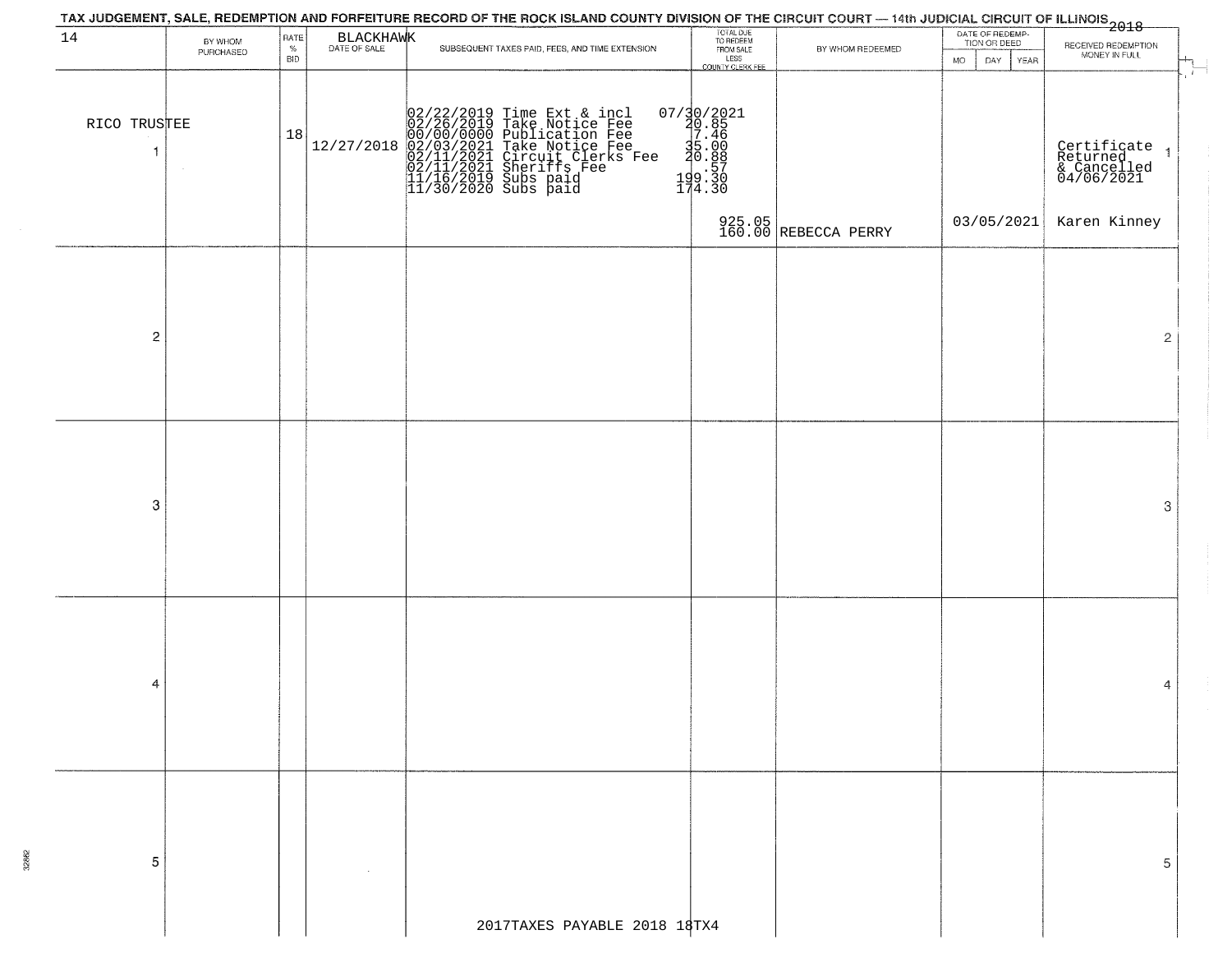|        | INTEREST PAYMENT FUND<br>INDEMNITY FUND | $\begin{array}{c} \text{CERTIFICATE} \\ \text{NO.} \end{array}$ | AMOUNT<br>FOR WHICH<br>JUDGEMENT<br>IS ASKED | TOTAL BACK<br>TAX PENALTY<br>AND COSTS<br>ACCRUED | BACK TAX<br>FORFEITED<br>INTEREST AND<br>COST ACCRUED | BACK TAX                        | A-BACK TAX<br>FORFEITED<br>PRIOR TO<br>2017 | <b>BLACKHAWK</b>   |                            | NAME AND ADDRESS<br>LEGAL DESCRIPTION<br>TAXPAYER NO.<br>15                      |
|--------|-----------------------------------------|-----------------------------------------------------------------|----------------------------------------------|---------------------------------------------------|-------------------------------------------------------|---------------------------------|---------------------------------------------|--------------------|----------------------------|----------------------------------------------------------------------------------|
|        | COST OF SALE                            |                                                                 |                                              |                                                   |                                                       | FORFEITED<br>PENALTY<br>ACCRUED |                                             | INT DUE            | TAX DUE                    | LEGAL DESCRIPTION PARCEL NO.<br>TWP - CODE AGRES<br>ASSESSED VALUATION FOR TAXES |
|        |                                         |                                                                 |                                              |                                                   |                                                       |                                 |                                             | $\overline{1ST}$   | $\overline{1ST}$           |                                                                                  |
|        |                                         |                                                                 |                                              |                                                   |                                                       |                                 |                                             | $56.25 + 00.00$    | 2ND                        |                                                                                  |
|        |                                         |                                                                 |                                              |                                                   |                                                       |                                 |                                             |                    |                            | ADAMS BRIAN/SAMANTHA<br>648 10TH AVE W<br>MILAN IL                               |
|        | 10.00                                   |                                                                 |                                              |                                                   |                                                       |                                 |                                             | 3RD                | 3BD                        |                                                                                  |
|        | 20.00                                   | 1197                                                            |                                              |                                                   |                                                       |                                 |                                             |                    |                            |                                                                                  |
|        |                                         |                                                                 |                                              |                                                   |                                                       |                                 | $\overline{B}$                              | 4TH                | 4TH                        | 11/1/05*7/24/07*12/14/15<br>MOBILE HOME PROPERTY<br>SHADY LANE                   |
|        |                                         |                                                                 |                                              |                                                   |                                                       |                                 |                                             |                    | <b>PUBLICATION COST</b>    |                                                                                  |
|        | 4.00                                    |                                                                 |                                              |                                                   |                                                       |                                 |                                             | 10.00              |                            | $065 - 04 - 63$<br>11-06<br>750.000                                              |
|        |                                         |                                                                 |                                              |                                                   |                                                       |                                 |                                             |                    | TOTAL DUE-TAXES, INT. COST |                                                                                  |
| 210.25 | 10.00                                   |                                                                 | 166.25                                       |                                                   |                                                       |                                 |                                             | 166.25             |                            |                                                                                  |
|        |                                         |                                                                 |                                              |                                                   |                                                       |                                 |                                             | 75T                | 1ST                        |                                                                                  |
|        |                                         |                                                                 |                                              |                                                   |                                                       |                                 |                                             | $41.40_{20}$ 00.00 | 2ND                        |                                                                                  |
|        | 10.00                                   |                                                                 |                                              |                                                   |                                                       |                                 |                                             |                    |                            | CRUMMY KEN<br>648 10TH AVE W<br>MILAN IL                                         |
|        |                                         |                                                                 |                                              |                                                   |                                                       |                                 |                                             | 3RD                | 3RD                        |                                                                                  |
|        | 20.00                                   | 1198                                                            |                                              |                                                   |                                                       |                                 |                                             |                    |                            | MOBILE HOME PROPERTY<br>SHADY LANE                                               |
|        |                                         |                                                                 |                                              |                                                   |                                                       |                                 | i B                                         | 4TH                | $\sqrt{47H}$               |                                                                                  |
|        |                                         |                                                                 |                                              |                                                   |                                                       |                                 |                                             |                    | PUBLICATION COST           |                                                                                  |
|        | 4.00                                    |                                                                 |                                              |                                                   |                                                       |                                 |                                             | 10.00              |                            | $067 - 01 - 63$<br>11-06<br>552.000                                              |
|        |                                         |                                                                 |                                              |                                                   |                                                       |                                 |                                             |                    | TOTAL DUE-TAXES, INT. COST |                                                                                  |
| 195.40 | 10.00                                   |                                                                 | 151.40                                       |                                                   |                                                       |                                 |                                             | 151.40             |                            |                                                                                  |
|        |                                         |                                                                 |                                              |                                                   |                                                       |                                 |                                             | 1ST                | 1ST.                       |                                                                                  |
|        |                                         |                                                                 |                                              |                                                   |                                                       |                                 |                                             | 2ND                | 2ND                        |                                                                                  |
|        |                                         |                                                                 |                                              |                                                   |                                                       |                                 |                                             |                    |                            |                                                                                  |
|        |                                         |                                                                 |                                              |                                                   |                                                       |                                 |                                             | 3BD                | 3RD                        |                                                                                  |
|        |                                         |                                                                 |                                              |                                                   |                                                       |                                 |                                             | 4TH                | 4TH                        |                                                                                  |
|        |                                         |                                                                 |                                              |                                                   |                                                       |                                 | F                                           |                    |                            |                                                                                  |
|        |                                         |                                                                 |                                              |                                                   |                                                       |                                 |                                             |                    | <b>PUBLICATION COST</b>    |                                                                                  |
|        |                                         |                                                                 |                                              |                                                   |                                                       |                                 |                                             |                    |                            |                                                                                  |
|        |                                         |                                                                 |                                              |                                                   |                                                       |                                 |                                             |                    | TOTAL OUE-TAXES, INT. COST |                                                                                  |
|        |                                         |                                                                 |                                              |                                                   |                                                       |                                 |                                             | १९४                | 1ST                        |                                                                                  |
|        |                                         |                                                                 |                                              |                                                   |                                                       |                                 |                                             |                    |                            |                                                                                  |
|        |                                         |                                                                 |                                              |                                                   |                                                       |                                 |                                             | 2ND                | 2ND                        |                                                                                  |
|        |                                         |                                                                 |                                              |                                                   |                                                       |                                 |                                             | 3BD                | 3BD                        |                                                                                  |
|        |                                         |                                                                 |                                              |                                                   |                                                       |                                 |                                             |                    |                            |                                                                                  |
|        |                                         |                                                                 |                                              |                                                   |                                                       |                                 | B.                                          | 47H                | 4TH                        |                                                                                  |
|        |                                         |                                                                 |                                              |                                                   |                                                       |                                 |                                             |                    | PUBLICATION COST           |                                                                                  |
|        |                                         |                                                                 |                                              |                                                   |                                                       |                                 |                                             |                    |                            |                                                                                  |
|        |                                         |                                                                 |                                              |                                                   |                                                       |                                 |                                             |                    | TOTAL DUE-TAXES, INT. COST | $\cdot$                                                                          |
|        |                                         |                                                                 |                                              |                                                   |                                                       |                                 |                                             |                    |                            |                                                                                  |
|        |                                         |                                                                 |                                              |                                                   |                                                       |                                 | A                                           | 1ST                | 115T                       |                                                                                  |
|        |                                         |                                                                 |                                              |                                                   |                                                       |                                 |                                             |                    |                            |                                                                                  |
|        |                                         |                                                                 |                                              |                                                   |                                                       |                                 |                                             | 2ND                | 2ND                        |                                                                                  |
|        |                                         |                                                                 |                                              |                                                   |                                                       |                                 |                                             | 3BD                | 3BD                        |                                                                                  |
|        |                                         |                                                                 |                                              |                                                   |                                                       |                                 |                                             |                    |                            |                                                                                  |
|        |                                         |                                                                 |                                              |                                                   |                                                       |                                 | в.                                          | 4TH                | 4TH                        |                                                                                  |
|        |                                         |                                                                 |                                              |                                                   |                                                       |                                 |                                             |                    | PUBLICATION COST           |                                                                                  |
|        |                                         |                                                                 |                                              |                                                   |                                                       |                                 |                                             |                    |                            |                                                                                  |
|        |                                         |                                                                 |                                              |                                                   |                                                       |                                 |                                             |                    |                            |                                                                                  |

 $\sim 4\%$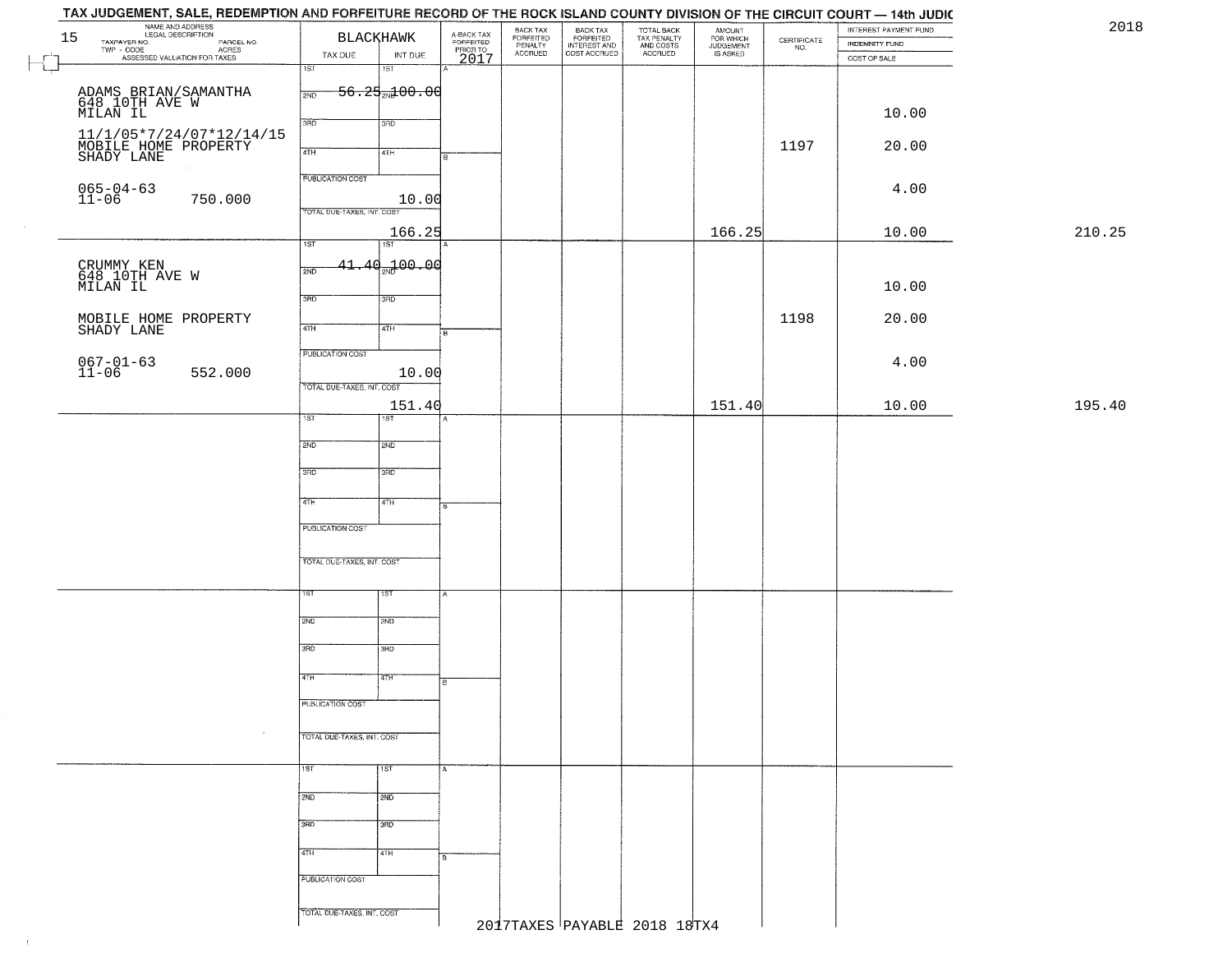|                                | TAX JUDGEMENT, SALE, REDEMPTION AND FORFEITURE RECORD OF THE ROCK ISLAND COUNTY DIVISION OF THE CIRCUIT COURT — 14th JUDICIAL CIRCUIT OF ILLINOIS<br>2018 - The Contract of December 1999<br>TOTAL DUE<br>TO REDEEM<br>DATE OF REDEMP-<br>BLACKHAWK<br>RATE<br>BY WHOM<br>TION OR DEED<br>RECEIVED REDEMPTION<br>$\%$ |            |            |                                                                                                                                                                                                                           |                                                                                             |                                  |                           |                                                                      |  |  |  |  |  |  |
|--------------------------------|-----------------------------------------------------------------------------------------------------------------------------------------------------------------------------------------------------------------------------------------------------------------------------------------------------------------------|------------|------------|---------------------------------------------------------------------------------------------------------------------------------------------------------------------------------------------------------------------------|---------------------------------------------------------------------------------------------|----------------------------------|---------------------------|----------------------------------------------------------------------|--|--|--|--|--|--|
| 15                             | PURCHASED                                                                                                                                                                                                                                                                                                             | <b>BID</b> |            | SUBSEQUENT TAXES PAID, FEES, AND TIME EXTENSION                                                                                                                                                                           | FROM SALE<br>LESS<br>COUNTY CLERK FEE                                                       | BY WHOM REDEEMED                 | <b>MO</b><br>DAY.<br>YEAR | MONEY IN FULL                                                        |  |  |  |  |  |  |
| RICO TRUSTEE<br>-1             |                                                                                                                                                                                                                                                                                                                       | 18         | 12/27/2018 | 02/22/2019 Time Ext & incl<br>02/26/2019 Take Notice Fee<br>00/00/00/000 Publication Fee<br>02/03/2021 Take Notice Fee<br>02/11/2021 Sheriffs Fee<br>11/16/2019 Subs paid<br>11/16/2019 Subs paid<br>11/30/2020 Subs paid | $\begin{smallmatrix}07/30/2021\\20.85\\7.46\\35.00\\14.496\\18.28\end{smallmatrix}$ e 11.00 |                                  |                           | $\vdash$<br>Certificate 1<br>Returned 1<br>& Cancelled<br>04/06/2021 |  |  |  |  |  |  |
|                                |                                                                                                                                                                                                                                                                                                                       |            |            |                                                                                                                                                                                                                           |                                                                                             | 930.59<br>160.00 DAVID KEMPEN    | 03/08/2021                | Karen Kinney                                                         |  |  |  |  |  |  |
| RICO TRUSTEE<br>$\overline{c}$ |                                                                                                                                                                                                                                                                                                                       | 18         | 12/27/2018 | $ 02/22/2019$ Time Ext & incl<br>$ 02/26/2019$ Take Notice Fee                                                                                                                                                            | $07/30/2021$<br>$30.85$                                                                     |                                  |                           | Certificate<br>Returned<br>& Cancelled <sup>2</sup><br>11/15/2019    |  |  |  |  |  |  |
|                                |                                                                                                                                                                                                                                                                                                                       |            |            |                                                                                                                                                                                                                           |                                                                                             | 286.59<br>160.00 COLONA HOMES LC | 10/11/2019                | Karen Kinney                                                         |  |  |  |  |  |  |
| 3                              |                                                                                                                                                                                                                                                                                                                       |            |            |                                                                                                                                                                                                                           |                                                                                             |                                  |                           | 3                                                                    |  |  |  |  |  |  |
| 4                              |                                                                                                                                                                                                                                                                                                                       |            |            |                                                                                                                                                                                                                           |                                                                                             |                                  |                           | 4                                                                    |  |  |  |  |  |  |
| 5                              |                                                                                                                                                                                                                                                                                                                       |            |            |                                                                                                                                                                                                                           |                                                                                             |                                  |                           | 5                                                                    |  |  |  |  |  |  |
|                                |                                                                                                                                                                                                                                                                                                                       |            |            | 2017TAXES PAYABLE 2018 18TX4                                                                                                                                                                                              |                                                                                             |                                  |                           |                                                                      |  |  |  |  |  |  |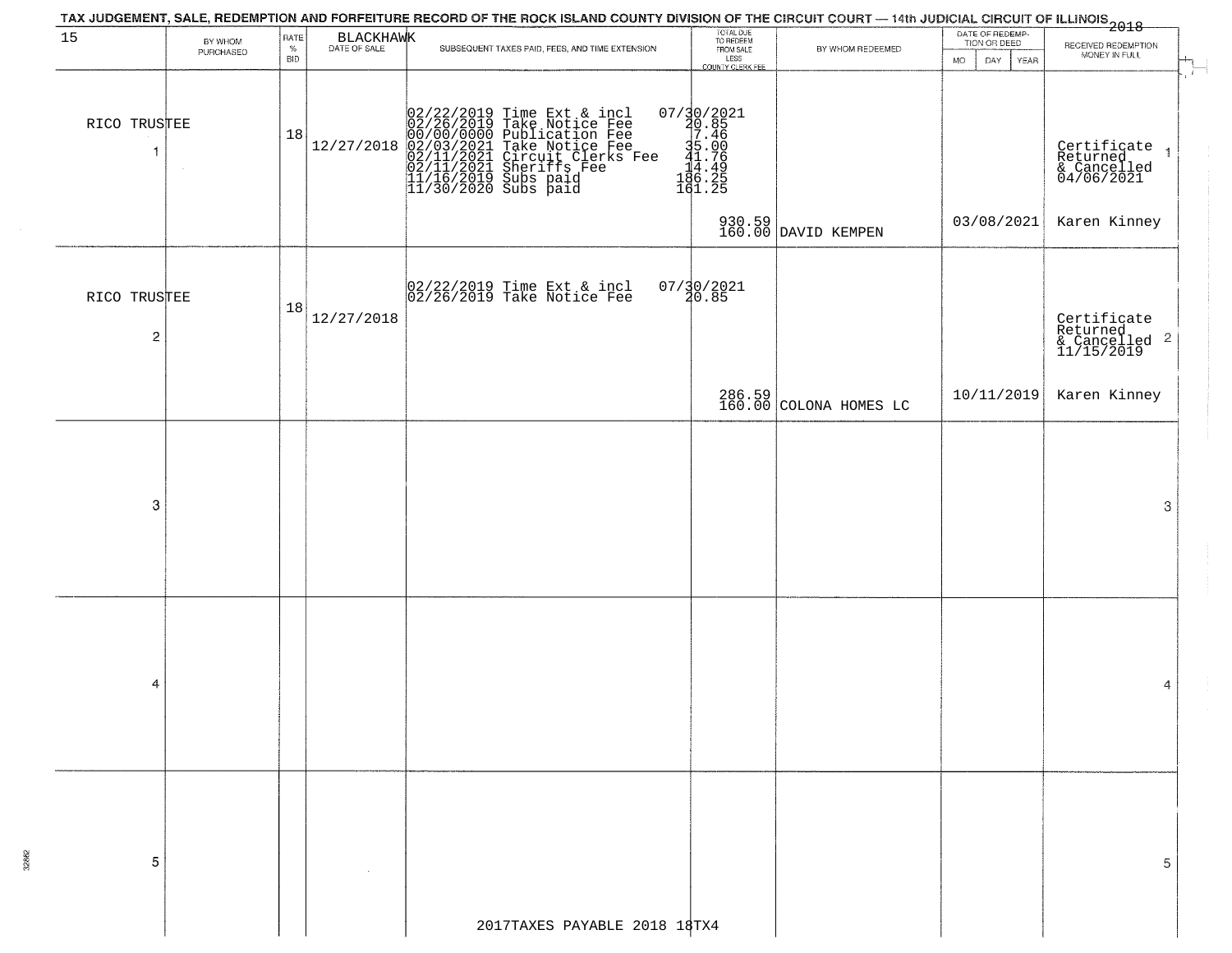| 2018   | INTEREST PAYMENT FUND<br><b>INDEMNITY FUND</b> | $\begin{array}{c} \text{CERTIFICATE} \\ \text{NO.} \end{array}$ | AMOUNT<br>FOR WHICH<br>JUDGEMENT<br>IS ASKED | TOTAL BACK<br>TAX PENALTY<br>AND COSTS | BACK TAX<br>FORFEITED<br>INTEREST AND | BACK TAX<br>FORFEITED<br>PENALTY | A-BACK TAX<br>FORFEITED<br>PRIOR TO<br>2017 | <b>BLACKHAWK</b>                    |                                    | NAME AND ADDRESS<br>LEGAL DESCRIPTION<br>TAXPAYER NO.                                                                       | 16        |
|--------|------------------------------------------------|-----------------------------------------------------------------|----------------------------------------------|----------------------------------------|---------------------------------------|----------------------------------|---------------------------------------------|-------------------------------------|------------------------------------|-----------------------------------------------------------------------------------------------------------------------------|-----------|
|        | COST OF SALE                                   |                                                                 |                                              | ACCRUED                                | COST ACCRUED                          | <b>ACCRUED</b>                   |                                             | INT DUE<br>1ST                      | TAX DUE<br>1ST                     | LEGAL DESCRIPTION<br>- CODE ACRES<br>- CODE ACRES<br>ASSESSED VALUATION FOR TAXES<br>$\textsf{TWP} \textsf{-}\textsf{CODE}$ | $\perp$   |
|        | 10.00                                          |                                                                 |                                              |                                        |                                       |                                  |                                             | <del>70.35<sub>20</sub>100.00</del> | 2ND                                | ACKERLAND JOE<br>404 16TH AVE E<br>MILAN IL                                                                                 |           |
|        | 20.00                                          | 1199                                                            |                                              |                                        |                                       |                                  |                                             | 3RD<br>41H                          | 370<br>4TH                         | $3/18/10$ *10/29/10<br>MOBILE HOME PROPERTY<br>HIGH CLIFF                                                                   |           |
|        | 4.00                                           |                                                                 |                                              |                                        |                                       |                                  |                                             | 10.00                               | PUBLICATION COST                   | $093 - 05 - 65$<br>938.000                                                                                                  | $11 - 06$ |
| 224.35 | 10.00                                          |                                                                 | 180.35                                       |                                        |                                       |                                  |                                             | 180.35<br>1ST                       | TOTAL DUE-TAXES, INT. COST<br>1ST  |                                                                                                                             |           |
|        | 10.00                                          |                                                                 |                                              |                                        |                                       |                                  |                                             | <del>94.08<sub>20</sub>100.00</del> | 2ND                                | NELSON WAYNE/DENISE<br>306 16TH AVE E<br>MILAN IL                                                                           |           |
|        | 20.00                                          | 1200                                                            |                                              |                                        |                                       |                                  |                                             | 3RD<br>4TH                          | 3BD<br>$\sqrt{4}$                  | $4 - 25 - 9505/30/14$<br>MOBILE HOME PROPERTY<br>HIGH CLIFF                                                                 |           |
|        | 4.00                                           |                                                                 |                                              |                                        |                                       |                                  |                                             | 10.00                               | PUBLICATION COST                   | $093 - 08 - 65$<br>11-06<br>1568.000                                                                                        |           |
| 248.08 | 10.00                                          |                                                                 | 204.08                                       |                                        |                                       |                                  |                                             | 204.08                              | TOTAL DUE-TAXES, INT. COST<br>TST. |                                                                                                                             |           |
|        | 10.00                                          |                                                                 |                                              |                                        |                                       |                                  |                                             | 100.00                              | 73.50<br>2ND                       | DEPOVER REBECCA<br>302 16TH AVE E<br>MILAN IL                                                                               |           |
|        | 20.00                                          | 1201                                                            |                                              |                                        |                                       |                                  |                                             | 3RD<br>4TH                          | 3RD<br>4TH                         | $3/8/10*7/14/10*8/2/13*$<br>MOBILE HOME PROPERTY<br>HIGH CLIFF                                                              |           |
|        | 4.00                                           |                                                                 |                                              |                                        |                                       |                                  |                                             | 10.00                               | <b>PUBLICATION COST</b>            | $093 - 10 - 65$<br>11-06<br>980.000                                                                                         |           |
| 227.50 | 10.00                                          |                                                                 | 183.50                                       |                                        |                                       |                                  |                                             | 183.50                              | TOTAL OUE-TAXES, INT. COST         |                                                                                                                             |           |
|        | 10.00                                          |                                                                 |                                              |                                        |                                       |                                  |                                             | 100.00                              | 55.44<br>2ND                       | DIBARI PEGGY<br>202 16TH AVE E<br>MĪLAN IL                                                                                  |           |
|        | 20.00                                          | 1202                                                            |                                              |                                        |                                       |                                  | R                                           | 3BD<br>4TH                          | 3RD<br>4TH                         | $2 - 16 - 96$<br>MOBILE HOME PROPERTY<br>HIGH CLIFF                                                                         |           |
|        | 4.00                                           |                                                                 |                                              |                                        |                                       |                                  |                                             | 10.00                               | PUBLICATION COST                   | $093 - 15 - 65$<br>11-06<br>924.000                                                                                         |           |
| 209.44 | 10.00                                          |                                                                 | 165.44                                       |                                        |                                       |                                  |                                             | 165.44<br><b>IST</b>                | TOTAL DUE-TAXES, INT. COST<br>1ST  |                                                                                                                             |           |
|        | 10.00                                          |                                                                 |                                              |                                        |                                       |                                  |                                             | 69.30 100.00<br>$\overline{2ND}$    | 2ND                                | ADDY TRACEY D<br>405 17TH AVE E<br>MILAN IL                                                                                 |           |
|        | 20.00                                          | 1203                                                            |                                              |                                        |                                       |                                  |                                             | 3BD<br>4TH                          | 3RD<br>4TH                         | $7/23/15*$<br>MOBILE HOME PROPERTY<br>HIGH CLIFF                                                                            |           |
|        | 4.00                                           |                                                                 |                                              |                                        |                                       |                                  |                                             | 10.00                               | PUBLICATION COST                   | $093 - 24 - 65$<br>11-06<br>924.000                                                                                         |           |
| 223.30 | 10.00                                          |                                                                 | 179.30                                       |                                        |                                       |                                  |                                             | 179.30                              | TOTAL DUE-TAXES, INT. COST         |                                                                                                                             |           |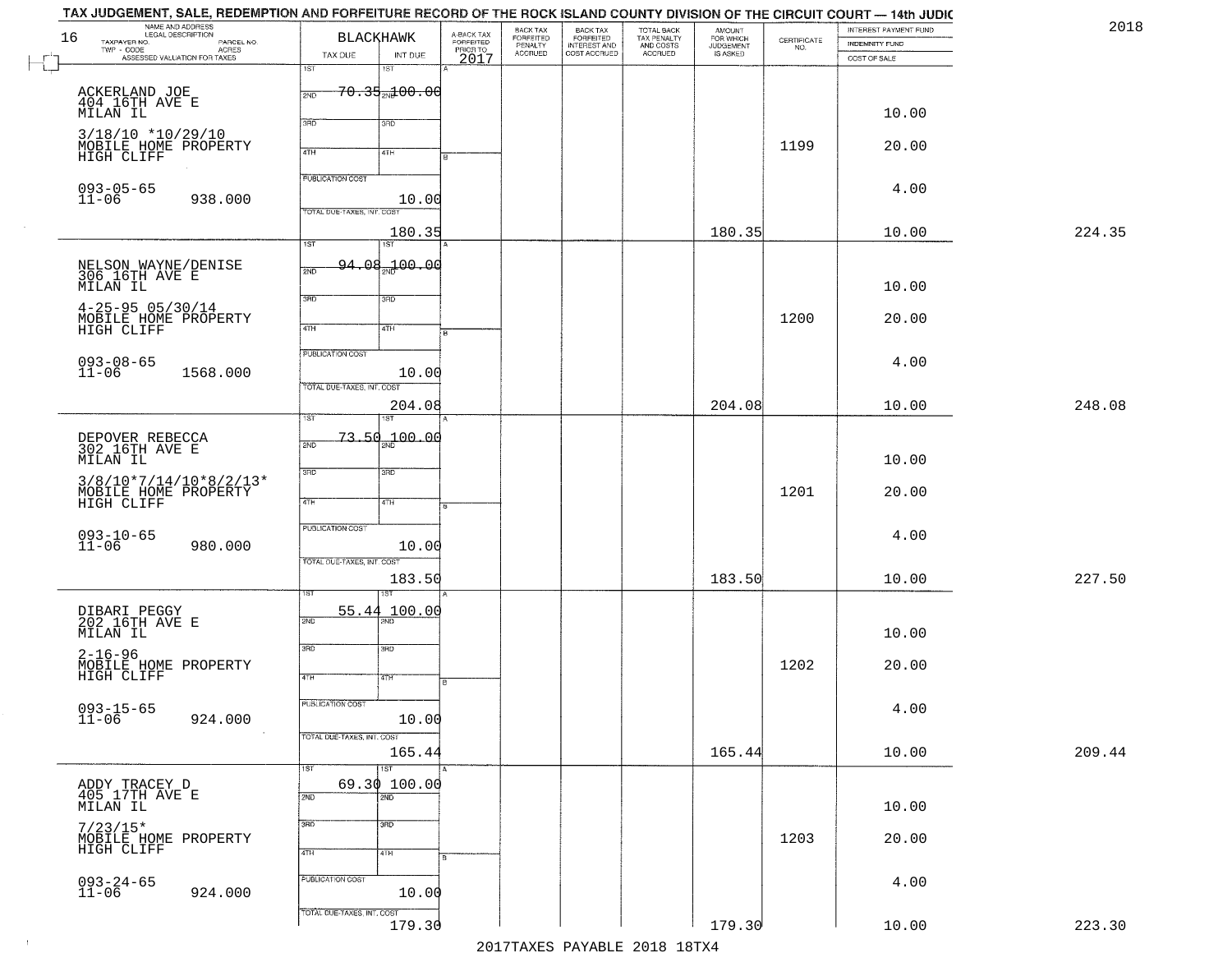| 16                             | BY WHOM   | RATE               | <b>BLACKHAWK</b> |                                                                                                                                                                                                                                                          | TOTAL DUE<br>TO REDEEM                                                                                                     |                                 | DATE OF REDEMP-<br>TION OR DEED | .<br>2018<br>RECEIVED REDEMPTION                                                       |
|--------------------------------|-----------|--------------------|------------------|----------------------------------------------------------------------------------------------------------------------------------------------------------------------------------------------------------------------------------------------------------|----------------------------------------------------------------------------------------------------------------------------|---------------------------------|---------------------------------|----------------------------------------------------------------------------------------|
|                                | PURCHASED | $\%$<br><b>BID</b> | DATE OF SALE     | SUBSEQUENT TAXES PAID, FEES, AND TIME EXTENSION                                                                                                                                                                                                          | FROM SALE<br>LESS<br><b>COUNTY CLERK FEE</b>                                                                               | BY WHOM REDEEMED                | <b>MO</b><br>DAY<br>YEAR        | MONEY IN FULL                                                                          |
| RICO TRUSTEE                   |           | 18                 | 12/27/2018       | 02/22/2019 Time Ext & incl<br>02/26/2019 Take Notice Fee                                                                                                                                                                                                 | 07/30/2021<br>20.85                                                                                                        |                                 |                                 | $\mathbf{r}$<br>Certificate 1<br>Returned<br>& Cancelled<br>07/25/2019<br>Karen Kinney |
| RICO TRUSTEE<br>$\overline{c}$ |           | 18                 | 12/27/2018       | $02/22/2019$ Time Ext & incl<br>02/26/2019 Take Notice Fee<br>00/00/0000 Publication Fee<br>02/03/2021 Take Notice Fee<br>02/11/2021 Circuit Clerks Fee<br>02/11/2021 Sheriffs Fee<br>11/30/2020 Subs paid                                               | 07/30/2021<br>20.85<br>30.85<br>35.46<br>30.88<br>8.83                                                                     |                                 | 03/08/2021                      | Certificate<br>Returned<br>$\frac{1}{6}$ Cancelled 2<br>04/06/2021<br>Karen Kinney     |
|                                |           |                    |                  |                                                                                                                                                                                                                                                          |                                                                                                                            | 622.00 BUMPERS                  |                                 |                                                                                        |
| RICO TRUSTEE<br>3              |           | 18                 | 12/27/2018       | 02/22/2019 Time Ext & incl<br>02/26/2019 Take Notice Fee<br>00/00/000 Publication Fee<br>02/01/2021 Take Notice Fee<br>02/11/2021 Circuit Clerks Fee<br>02/11/2021 Subs paid<br>06/17/2021 Subs paid<br>11/16/2019 Subs paid<br>11/16/2019 Subs paid<br> | $\begin{smallmatrix}07/30/2021\\20.85\\7.46\\7.46\\19.50\\10.7\\10.84\\10.53\\10.50\\203.50\\247.80\end{smallmatrix}$      |                                 |                                 | 3                                                                                      |
| RICO TRUSTEE<br>4              |           | 18                 | 12/27/2018       | 02/22/2019 Time Ext & incl<br>02/26/2019 Take Notice Fee<br>00/00/0000 Publication Fee<br>02/01/2021 Take Notice Fee<br>02/11/2021 Circuit Clerks Fee<br>02/11/2021 Subs paid<br>06/17/2021 Subs paid<br>11/16/2019 Subs paid<br>11/16/2019 Subs paid    | $\begin{smallmatrix} 07/30/2021\\ 20.85\\ 7.46\\ 15.90\\ 15.923\\ -15.923\\ -19.530\\ 165.44\\ 174.30\\ \end{smallmatrix}$ |                                 |                                 | $\overline{4}$                                                                         |
| RICO TRUSTEE<br>5              |           | 18                 | 12/27/2018       | 02/22/2019 Time Ext & incl<br>02/26/2019 Take Notice Fee                                                                                                                                                                                                 | $07/\frac{30}{20.85}$                                                                                                      |                                 |                                 | Certificate<br>Returned<br>& Cancelled 5<br>09/06/2019                                 |
|                                |           |                    |                  |                                                                                                                                                                                                                                                          |                                                                                                                            | 324.54<br>160.00 DANIELLE CLARK | 08/21/2019                      | Karen Kinney                                                                           |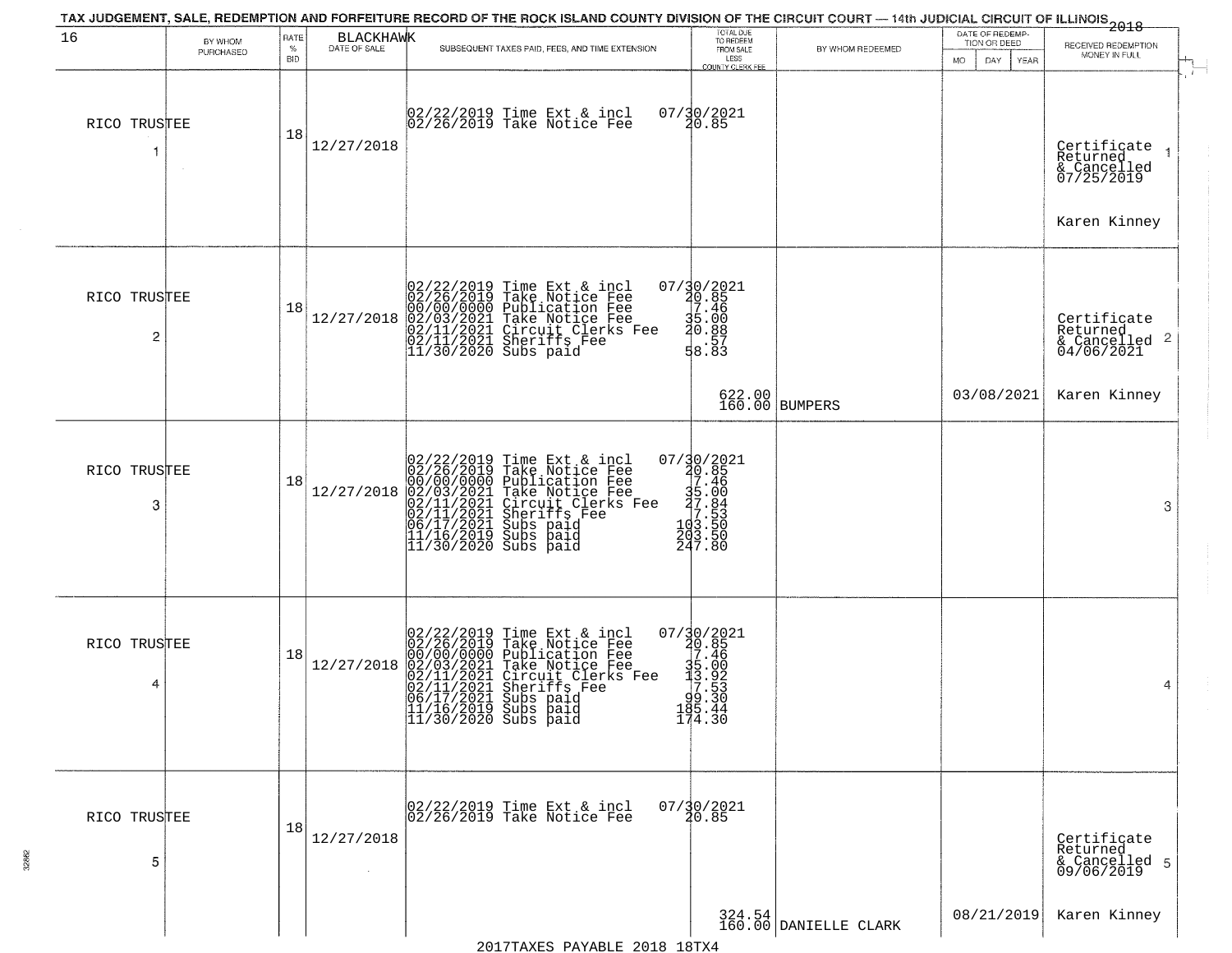| TAX JUDGEMENT, SALE, REDEMPTION AND FORFEITURE RECORD OF THE ROCK ISLAND COUNTY DIVISION OF THE CIRCUIT COURT — 14th JUDIC |                               |         |                         |                       |                                                       |                                                   |                                    |                                                                |                       |        |
|----------------------------------------------------------------------------------------------------------------------------|-------------------------------|---------|-------------------------|-----------------------|-------------------------------------------------------|---------------------------------------------------|------------------------------------|----------------------------------------------------------------|-----------------------|--------|
| NAME AND ADDRESS<br>LEGAL DESCRIPTION<br>17                                                                                | <b>BLACKHAWK</b>              |         | A-BACK TAX<br>FORFEITED | BACK TAX<br>FORFEITED |                                                       |                                                   | <b>AMOUNT</b>                      |                                                                | INTEREST PAYMENT FUND | 2018   |
| TAXPAYER NO.<br>PARCEL NO.<br>TWP - CODE<br>- CODE ACRES<br>ASSESSED VALUATION FOR TAXES                                   | TAX DUE                       | INT DUE |                         | PENALTY<br>ACCRUED    | BACK TAX<br>FORFEITED<br>INTEREST AND<br>COST ACCRUED | TOTAL BACK<br>TAX PENALTY<br>AND COSTS<br>ACCRUED | FOR WHICH<br>JUDGEMENT<br>IS ASKED | $\begin{array}{c} \text{GETIFICATE} \\ \text{NO.} \end{array}$ | <b>INDEMNITY FUND</b> |        |
|                                                                                                                            | 1ST<br>1ST                    |         | PRIOR TO<br>2017        |                       |                                                       |                                                   |                                    |                                                                | COST OF SALE          |        |
|                                                                                                                            |                               |         |                         |                       |                                                       |                                                   |                                    |                                                                |                       |        |
| MHPI HOMES<br>3000 S SCOTT ST<br>DES PLAINES IL                                                                            | $50.40$ and $00.00$<br>2ND    |         |                         |                       |                                                       |                                                   |                                    |                                                                |                       |        |
|                                                                                                                            |                               |         |                         |                       |                                                       |                                                   |                                    |                                                                | 10.00                 |        |
|                                                                                                                            | 3RD<br>3RD                    |         |                         |                       |                                                       |                                                   |                                    |                                                                |                       |        |
| 4/18/06<br>MOBILE HOME PROPERTY                                                                                            |                               |         |                         |                       |                                                       |                                                   |                                    | 1204                                                           | 20.00                 |        |
| HIGH CLIFF                                                                                                                 | 4TH<br>4TH                    |         |                         |                       |                                                       |                                                   |                                    |                                                                |                       |        |
|                                                                                                                            | <b>PUBLICATION COST</b>       |         |                         |                       |                                                       |                                                   |                                    |                                                                |                       |        |
|                                                                                                                            |                               |         |                         |                       |                                                       |                                                   |                                    |                                                                | 4.00                  |        |
| $093 - 32 - 65$<br>11-06<br>672.000                                                                                        |                               | 10.00   |                         |                       |                                                       |                                                   |                                    |                                                                |                       |        |
|                                                                                                                            | TOTAL DUE-TAXES, INT. COST    |         |                         |                       |                                                       |                                                   |                                    |                                                                |                       |        |
|                                                                                                                            |                               | 160.40  |                         |                       |                                                       |                                                   | 160.40                             |                                                                | 10.00                 | 204.40 |
|                                                                                                                            | $\overline{1ST}$<br>1ST       |         |                         |                       |                                                       |                                                   |                                    |                                                                |                       |        |
| WILSON CARL<br>306 17TH AVE E                                                                                              | 50.40<br>2ND                  | 200.00  |                         |                       |                                                       |                                                   |                                    |                                                                |                       |        |
| MILAN IL                                                                                                                   |                               |         |                         |                       |                                                       |                                                   |                                    |                                                                | 10.00                 |        |
|                                                                                                                            | 3RD<br>3RD                    |         |                         |                       |                                                       |                                                   |                                    |                                                                |                       |        |
| MOBILE HOME PROPERTY                                                                                                       |                               |         |                         |                       |                                                       |                                                   |                                    | 1205                                                           | 20.00                 |        |
| HIGH CLIFF                                                                                                                 | $\overline{47H}$<br>4TH       |         |                         |                       |                                                       |                                                   |                                    |                                                                |                       |        |
|                                                                                                                            | PUBLICATION COST              |         |                         |                       |                                                       |                                                   |                                    |                                                                |                       |        |
| $093 - 37 - 65$<br>11-06                                                                                                   |                               |         |                         |                       |                                                       |                                                   |                                    |                                                                | 4.00                  |        |
| 672.000                                                                                                                    | TOTAL DUE-TAXES, INT. COST    | 10.00   |                         |                       |                                                       |                                                   |                                    |                                                                |                       |        |
|                                                                                                                            |                               |         |                         |                       |                                                       |                                                   |                                    |                                                                |                       |        |
|                                                                                                                            | 1ST<br>ST                     | 160.40  |                         |                       |                                                       |                                                   | 160.40                             |                                                                | 10.00                 | 204.40 |
|                                                                                                                            |                               |         |                         |                       |                                                       |                                                   |                                    |                                                                |                       |        |
| BIRD BILL<br>300 17TH AVE E                                                                                                | $-72.00_{20}$ $-00.00$<br>2ND |         |                         |                       |                                                       |                                                   |                                    |                                                                |                       |        |
| MILAN IL                                                                                                                   |                               |         |                         |                       |                                                       |                                                   |                                    |                                                                | 10.00                 |        |
| $3/22/04*9/24/04$                                                                                                          | 3RD<br>3BD                    |         |                         |                       |                                                       |                                                   |                                    |                                                                |                       |        |
| MOBILE HOME PROPERTY                                                                                                       |                               |         |                         |                       |                                                       |                                                   |                                    | 1206                                                           | 20.00                 |        |
| HIGH CLIFF                                                                                                                 | 4TH<br>4TH                    |         |                         |                       |                                                       |                                                   |                                    |                                                                |                       |        |
|                                                                                                                            | <b>PUBLICATION COST</b>       |         |                         |                       |                                                       |                                                   |                                    |                                                                |                       |        |
| $093 - 40 - 65$<br>11-06<br>1200.000                                                                                       |                               | 10.00   |                         |                       |                                                       |                                                   |                                    |                                                                | 4.00                  |        |
|                                                                                                                            | TOTAL OUE-TAXES, INT. COST    |         |                         |                       |                                                       |                                                   |                                    |                                                                |                       |        |
|                                                                                                                            |                               | 182.00  |                         |                       |                                                       |                                                   | 182.00                             |                                                                | 10.00                 | 226.00 |
|                                                                                                                            | ख़                            |         |                         |                       |                                                       |                                                   |                                    |                                                                |                       |        |
|                                                                                                                            | 69.30                         | 100.00  |                         |                       |                                                       |                                                   |                                    |                                                                |                       |        |
| GAGLIARDO K/TEBBEN R<br>307 18TH AVE E                                                                                     | 2ND                           |         |                         |                       |                                                       |                                                   |                                    |                                                                |                       |        |
| MILAN IL                                                                                                                   |                               |         |                         |                       |                                                       |                                                   |                                    |                                                                | 10.00                 |        |
| $6/17/16*$                                                                                                                 | 3RD<br>3RD                    |         |                         |                       |                                                       |                                                   |                                    |                                                                |                       |        |
| MOBILE HOME PROPERTY<br>HIGH CLIFF                                                                                         |                               |         |                         |                       |                                                       |                                                   |                                    | 1207                                                           | 20.00                 |        |
|                                                                                                                            | 4TH<br>4TH                    |         |                         |                       |                                                       |                                                   |                                    |                                                                |                       |        |
|                                                                                                                            | PUBLICATION COST              |         |                         |                       |                                                       |                                                   |                                    |                                                                |                       |        |
| 093-44-65<br>11-06<br>924.000                                                                                              |                               | 10.00   |                         |                       |                                                       |                                                   |                                    |                                                                | 4.00                  |        |
|                                                                                                                            | TOTAL DUE-TAXES, INT. COST    |         |                         |                       |                                                       |                                                   |                                    |                                                                |                       |        |
|                                                                                                                            |                               | 179.30  |                         |                       |                                                       |                                                   | 179.30                             |                                                                | 10.00                 | 223.30 |
|                                                                                                                            | 1ST<br>1ST                    |         |                         |                       |                                                       |                                                   |                                    |                                                                |                       |        |
|                                                                                                                            | 108.00 100.00                 |         |                         |                       |                                                       |                                                   |                                    |                                                                |                       |        |
| SANDERS KELLY<br>1705 5TH ST E                                                                                             | $\overline{2ND}$<br>2ND       |         |                         |                       |                                                       |                                                   |                                    |                                                                |                       |        |
| MILAN IL                                                                                                                   |                               |         |                         |                       |                                                       |                                                   |                                    |                                                                | 10.00                 |        |
| 6/13/05                                                                                                                    | 3RD<br>$\overline{3}$ RD      |         |                         |                       |                                                       |                                                   |                                    |                                                                |                       |        |
| MOBILE HOME PROPERTY<br>HIGH CLIFF                                                                                         | 4TH                           |         |                         |                       |                                                       |                                                   |                                    | 1208                                                           | 20.00                 |        |
|                                                                                                                            | 4TH                           |         |                         |                       |                                                       |                                                   |                                    |                                                                |                       |        |
|                                                                                                                            | PUBLICATION COST              |         |                         |                       |                                                       |                                                   |                                    |                                                                | 4.00                  |        |
| $093 - 61 - 65$<br>11-06<br>1440.000                                                                                       |                               | 10.00   |                         |                       |                                                       |                                                   |                                    |                                                                |                       |        |
|                                                                                                                            | TOTAL DUE-TAXES, INT. COST    |         |                         |                       |                                                       |                                                   |                                    |                                                                |                       |        |
|                                                                                                                            |                               | 218.00  |                         |                       |                                                       |                                                   | 218.00                             |                                                                | 10.00                 | 262.00 |
|                                                                                                                            |                               |         |                         |                       |                                                       | 2017 THAVEC DAVARIE 2010 19TVA                    |                                    |                                                                |                       |        |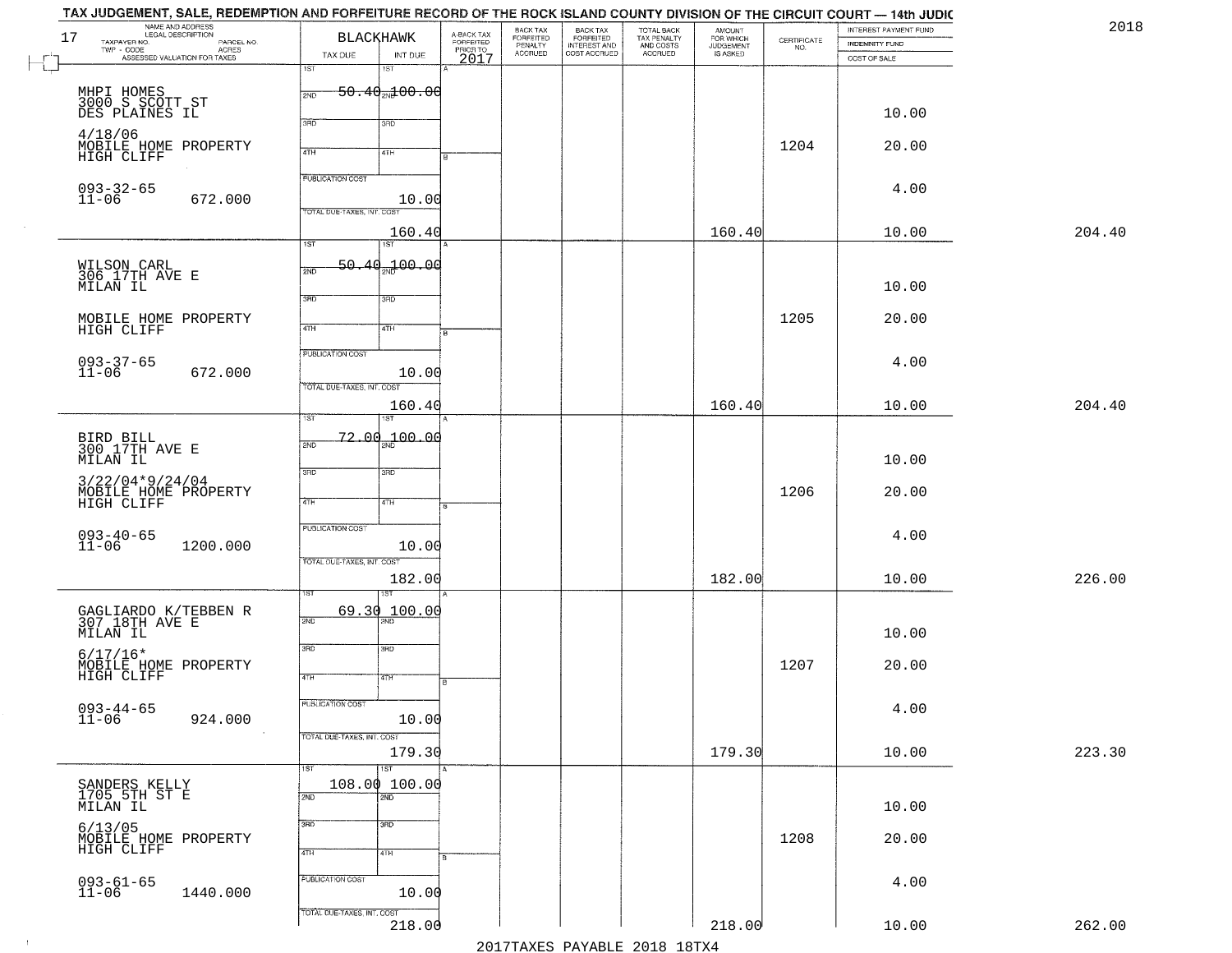| 17                | BY WHOM<br>PURCHASED | RATE<br>$\%$<br><b>BID</b> | BLACKHAWK  | TAX JUDGEMENT, SALE, REDEMPTION AND FORFEITURE RECORD OF THE ROCK ISLAND COUNTY DIVISION OF THE CIRCUIT COURT — 14th JUDICIAL CIRCUIT OF ILLINOIS 2018<br>SUBSEQUENT TAXES PAID, FEES, AND TIME EXTENSION                         | TOTAL DUE<br>TO REDEEM<br>FROM SALE<br>LESS<br>COUNTY CLERK FEE                | BY WHOM REDEEMED               | DATE OF REDEMP-<br>TION OR DEED<br>DAY<br><b>MO</b><br><b>YEAR</b> | RECEIVED REDEMPTION<br>MONEY IN FULL                                                          |
|-------------------|----------------------|----------------------------|------------|-----------------------------------------------------------------------------------------------------------------------------------------------------------------------------------------------------------------------------------|--------------------------------------------------------------------------------|--------------------------------|--------------------------------------------------------------------|-----------------------------------------------------------------------------------------------|
| RICO TRUSTEE<br>1 |                      | 18                         |            | $[02/22/2019 \text{ Time Ext & incl} \brack 02/26/2019 \text{ Take Notice Free} \brack 02/03/2021 \text{ Take Notice Free} \brack 12/27/2018 \begin{bmatrix} 05/20/2021 \text{ Publication} \end{bmatrix}$                        | $07/30/2021$<br>$30.85$<br>$5.00$<br>7.46                                      |                                |                                                                    | SALE IN ERROR<br>Certificate<br>Returned<br>& Cancelled<br>05/21/2021<br>Karen Kinney         |
| RICO TRUSTEE<br>2 |                      | 18                         | 12/27/2018 | 02/22/2019 Time Ext & incl<br>02/26/2019 Take Notice Fee                                                                                                                                                                          | 07/30/2021<br>20.85                                                            |                                |                                                                    | ADMIN SALE IN ERROR<br>Certificate<br>Returned<br>& Cancelled 2<br>07/25/2019<br>Karen Kinney |
| RICO TRUSTEE<br>3 |                      | 18                         | 12/27/2018 | 02/22/2019 Time Ext & incl<br>02/26/2019 Take Notice Fee                                                                                                                                                                          | 07/30/2021<br>20.85                                                            |                                |                                                                    | Certificate<br>Returned<br>-3<br>& Cancelled<br>11/15/2019                                    |
|                   |                      |                            |            |                                                                                                                                                                                                                                   |                                                                                | 328.21<br>160.00 BILL BIRD     | 10/10/2019                                                         | Karen Kinney                                                                                  |
| RICO TRUSTEE<br>4 |                      | 18                         | 12/27/2018 | 02/22/2019 Time Ext & incl<br>02/26/2019 Take Notice Fee<br>00/00/00000 Publication Fee<br>02/11/2021 Take Notice Fee<br>02/11/2021 Circuit Clerks Fee<br>02/11/2021 Sheriffs Fee<br>11/16/2019 Subs paid<br>11/30/2020 Subs paid | 07/30/2021<br>20.85<br>35.46<br>35.46<br>36.008<br>34.489<br>194.330<br>174.30 |                                |                                                                    | Certificate<br>Returned<br>& Cancelled 4<br>05/04/2021                                        |
|                   |                      |                            |            |                                                                                                                                                                                                                                   |                                                                                | 965.30<br>160.00 ANDREA PHIPPS | 04/29/2021                                                         | Karen Kinney                                                                                  |
| RICO TRUSTEE<br>5 |                      | 18                         | 12/27/2018 | 02/22/2019 Time Ext & incl<br>02/26/2019 Take Notice Fee                                                                                                                                                                          | $07/\frac{30}{20.85}$                                                          |                                |                                                                    | ADMIN SALE IN ERROR<br>Certificate<br>Returned<br>& Cancelled 5<br>07/25/2019                 |
|                   |                      |                            |            | 2017TAXES PAYABLE 2018 18TX4                                                                                                                                                                                                      |                                                                                |                                |                                                                    | Karen Kinney                                                                                  |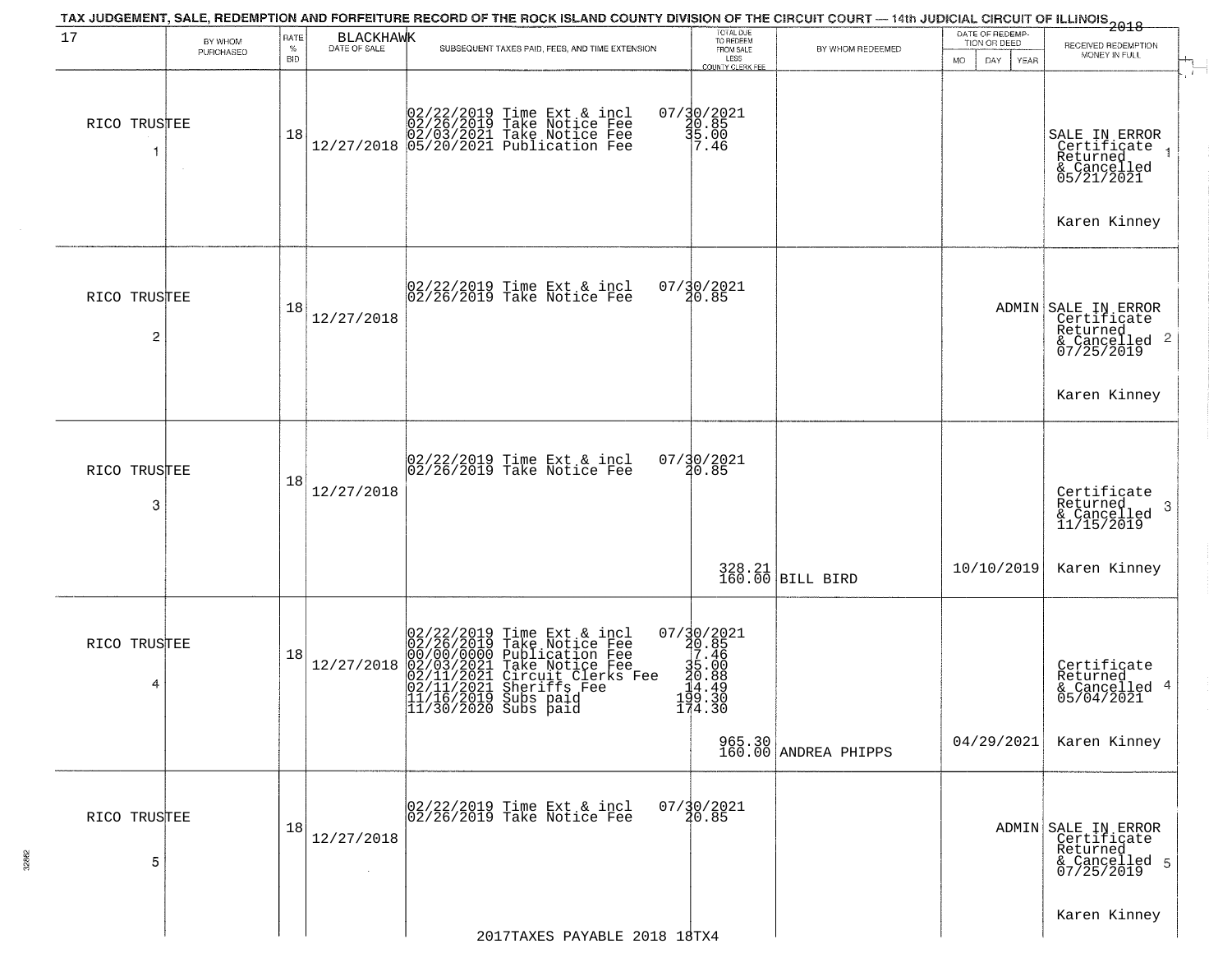| 18<br>TAXPAYER NO.                       | NAME AND ADDRESS<br>LEGAL DESCRIPTION<br>PARCEL NO.                                                                                                                               | BLACKHAWK                                             |                                          | A-BACK TAX<br>FORFEITED<br>PRIOR TO<br>2017 | BACK TAX<br>FORFEITED<br>PENALTY<br>ACCRUED | BACK TAX<br>FORFEITED<br>INTEREST AND<br>COST ACCRUED | TOTAL BACK<br>TAX PENALTY<br>AND COSTS<br>ACCRUED | <b>AMOUNT</b><br>FOR WHICH<br>JUDGEMENT<br>IS ASKED | $\begin{array}{c} \text{CERTIFICATE} \\ \text{NO.} \end{array}$ | INTEREST PAYMENT FUND<br>INDEMNITY FUND | 2018   |
|------------------------------------------|-----------------------------------------------------------------------------------------------------------------------------------------------------------------------------------|-------------------------------------------------------|------------------------------------------|---------------------------------------------|---------------------------------------------|-------------------------------------------------------|---------------------------------------------------|-----------------------------------------------------|-----------------------------------------------------------------|-----------------------------------------|--------|
|                                          | TWP - CODE<br>ASSESSED VALUATION FOR TAXES                                                                                                                                        | TAX DUE<br>1ST                                        | INT DUE<br>1ST                           |                                             |                                             |                                                       |                                                   |                                                     |                                                                 | COST OF SALE                            |        |
| MILAN IL                                 | SUMMERS JEREMY/SARA<br>1707 5TH ST E                                                                                                                                              | 2ND<br>3RD                                            | $88.20$ al $00.00$                       |                                             |                                             |                                                       |                                                   |                                                     |                                                                 | 10.00                                   |        |
| HIGH CLIFF                               | $6/30/06*4/1/13*7/14/17*$<br>MOBILE HOME PROPERTY                                                                                                                                 | 4TH                                                   | 3RD<br>4TH                               |                                             |                                             |                                                       |                                                   |                                                     | 1209                                                            | 20.00                                   |        |
| 093-62-65<br>11-06                       | 1176.000                                                                                                                                                                          | <b>PUBLICATION COST</b><br>TOTAL DUE-TAXES, INT. COST | 10.00                                    |                                             |                                             |                                                       |                                                   |                                                     |                                                                 | 4.00                                    |        |
|                                          |                                                                                                                                                                                   | $\overline{1ST}$                                      | 198.20<br>1ST                            |                                             |                                             |                                                       |                                                   | 198.20                                              |                                                                 | 10.00                                   | 242.20 |
| GRAY AMANDA<br>1814 3RD ST E<br>MILAN IL |                                                                                                                                                                                   | 100.8d<br>2ND                                         | 00.00 <del>س</del>                       |                                             |                                             |                                                       |                                                   |                                                     |                                                                 | 10.00                                   |        |
| 7/13/05<br>HIGH CLIFF                    | MOBILE HOME PROPERTY                                                                                                                                                              | 3BD<br>47H                                            | 3RD<br>4TH                               |                                             |                                             |                                                       |                                                   |                                                     | 1210                                                            | 20.00                                   |        |
| $093 - 98 - 65$<br>11-06                 | 1344.000                                                                                                                                                                          | PUBLICATION COST                                      | 10.00                                    |                                             |                                             |                                                       |                                                   |                                                     |                                                                 | 4.00                                    |        |
|                                          |                                                                                                                                                                                   | TOTAL DUE-TAXES, INT. COST                            | 210.80                                   |                                             |                                             |                                                       |                                                   | 210.80                                              |                                                                 | 10.00                                   | 254.80 |
| MILAN IL                                 | FIELDS MICHAEL<br>1805 2ND ST E                                                                                                                                                   | ist<br>2ND                                            | 69.30 <sub>an</sub> 100.00               |                                             |                                             |                                                       |                                                   |                                                     |                                                                 | 10.00                                   |        |
|                                          | 3/31/95*5/15/13*10/14/16*<br>MOBILE HOME PROPERTY<br>HIGH CLIFF                                                                                                                   | 3 <sub>BD</sub><br>4TH                                | 3 <sub>BD</sub><br>4TH                   |                                             |                                             |                                                       |                                                   |                                                     | 1211                                                            | 20.00                                   |        |
| $094 - 03 - 65$<br>11-06                 | 924.000                                                                                                                                                                           | <b>PUBLICATION COST</b><br>TOTAL OUE-TAXES, INT. COST | 10.00                                    |                                             |                                             |                                                       |                                                   |                                                     |                                                                 | 4.00                                    |        |
|                                          |                                                                                                                                                                                   |                                                       | 179.30                                   |                                             |                                             |                                                       |                                                   | 179.30                                              |                                                                 | 10.00                                   | 223.30 |
| MILAN IL                                 | CANCILLIERE JOSEPH<br>1806 2ND ST E                                                                                                                                               | 73.50<br>2ND                                          | ख़<br>100.00                             |                                             |                                             |                                                       |                                                   |                                                     |                                                                 | 10.00                                   |        |
|                                          | $\begin{array}{lll} 11/18/05{*}2/24/11{*}5/15/13{*} \\ {\tt MOBILE}\hspace{0.05in} {\tt HOME}\hspace{0.05in} {\tt FROPERTY} \\ {\tt HIGH}\hspace{0.05in} {\tt CLIFF} \end{array}$ | 3RD<br>4TH                                            | $\overline{3BD}$<br>4TH                  |                                             |                                             |                                                       |                                                   |                                                     | 1212                                                            | 20.00                                   |        |
| $094 - 04 - 65$<br>11-06                 | 980.000<br>$\sim 100$                                                                                                                                                             | PUBLICATION COST                                      | 10.00                                    |                                             |                                             |                                                       |                                                   |                                                     |                                                                 | 4.00                                    |        |
|                                          |                                                                                                                                                                                   | TOTAL DUE-TAXES, INT. COST                            | 183.50                                   |                                             |                                             |                                                       |                                                   | 183.50                                              |                                                                 | 10.00                                   | 227.50 |
| MILAN IL                                 | NATARELLI ANTHONY<br>1813 3RD ST E                                                                                                                                                | 1ST<br>2ND                                            | 1ST<br>100.80 100.00<br>$\overline{2ND}$ |                                             |                                             |                                                       |                                                   |                                                     |                                                                 | 10.00                                   |        |
| HIGH CLIFF                               | $5 - 5 - 95 * 12 / 26 / 14$<br>MOBILE HOME PROPERTY                                                                                                                               | 3RD<br>4TH                                            | 3 <sub>BD</sub><br>4TH                   |                                             |                                             |                                                       |                                                   |                                                     | 1213                                                            | 20.00                                   |        |
| $094 - 17 - 65$<br>11-06                 | 1344.000                                                                                                                                                                          | PUBLICATION COST                                      | 10.00                                    |                                             |                                             |                                                       |                                                   |                                                     |                                                                 | 4.00                                    |        |
|                                          |                                                                                                                                                                                   | TOTAL DUE-TAXES, INT. COST                            | 210.80                                   |                                             |                                             |                                                       |                                                   | 210.80                                              |                                                                 | 10.00                                   | 254.80 |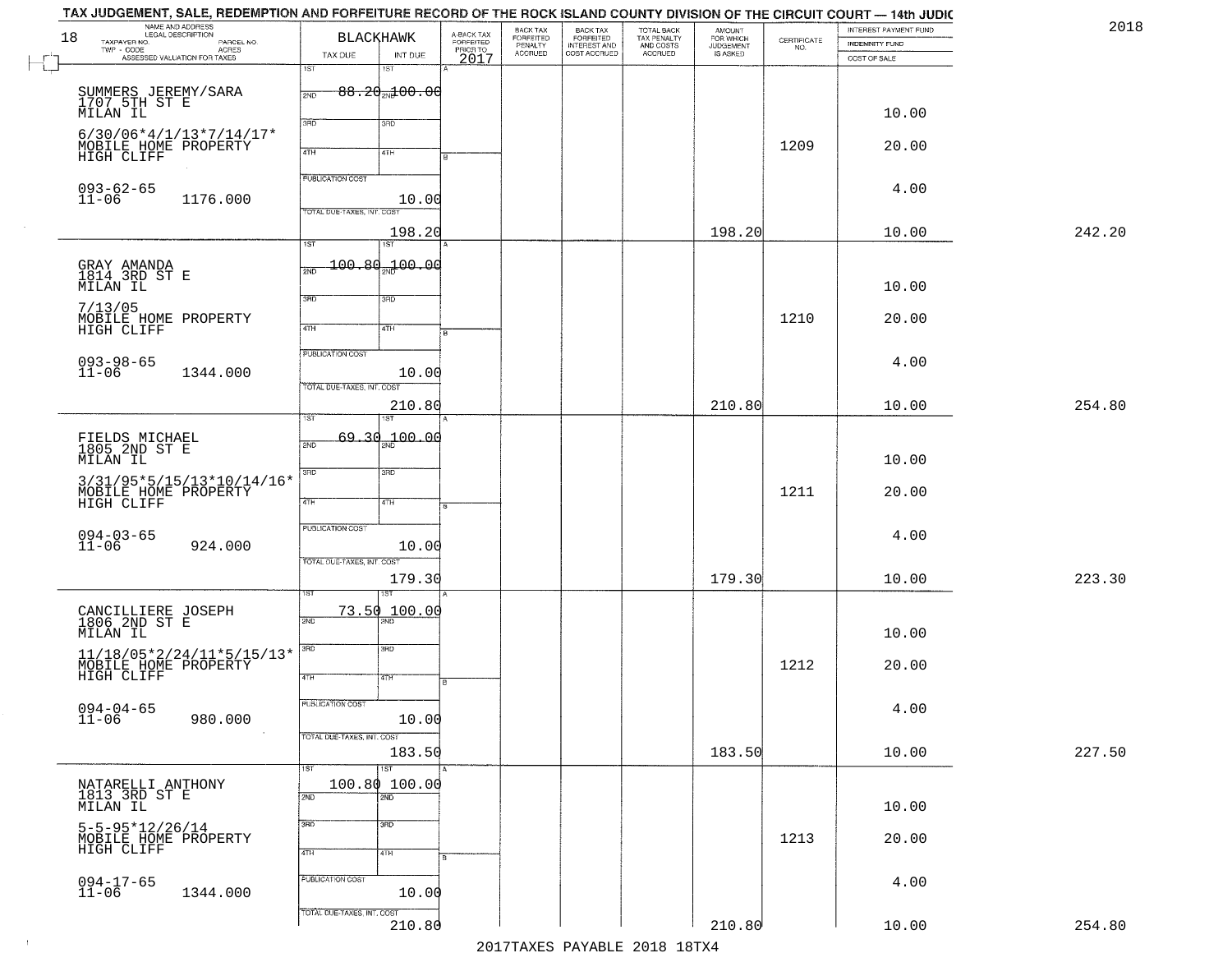| 18                | BY WHOM<br>PURCHASED | RATE<br>$\%$<br><b>BID</b> | BLACKHAWK  | SUBSEQUENT TAXES PAID, FEES, AND TIME EXTENSION                                                                                                                                                                                                          | TOTAL DUE<br>TO REDEEM<br>FROM SALE<br>LESS<br><b>COUNTY CLERK FEE</b>                                     | BY WHOM REDEEMED                      | DATE OF REDEMP-<br>TION OR DEED<br>MO.<br>DAY.<br>YEAR | $-2018$<br>RECEIVED REDEMPTION<br>MONEY IN FULL                    |            |
|-------------------|----------------------|----------------------------|------------|----------------------------------------------------------------------------------------------------------------------------------------------------------------------------------------------------------------------------------------------------------|------------------------------------------------------------------------------------------------------------|---------------------------------------|--------------------------------------------------------|--------------------------------------------------------------------|------------|
| RICO TRUSTEE<br>1 |                      | 18                         | 12/27/2018 | 02/22/2019<br>02/26/2019<br>00/00/0000<br>02/03/2021<br>02/11/2021<br>02/11/2021<br>11/16/2019<br>11/30/2020<br>Time Ext & incl<br>Take Notice Fee<br>Publication Fee<br>Take Notice Fee<br>Chrouit Clerks Fee<br>Sheriffs Fee<br>Subs paid<br>Subs paid | 07/30/2021<br>20.85<br>27.46<br>$\frac{35.00}{4.80}$<br>218.20<br>193.20                                   |                                       |                                                        | Certificate<br>Returned<br>& Cancelled<br>07/12/2021               | $\ddot{r}$ |
|                   |                      |                            |            |                                                                                                                                                                                                                                                          |                                                                                                            | $1,045.81$ DIEDRA HUGHES              | 06/09/2021                                             | Karen Kinney                                                       |            |
| RICO TRUSTEE<br>2 |                      | 18                         | 12/27/2018 | 02/22/2019 Time Ext & incl<br>02/26/2019 Take Notice Fee<br>11/16/2019 Subs paid                                                                                                                                                                         | $07/30/2021$<br>20.85<br>230.80                                                                            |                                       |                                                        | Certificate<br>Returned<br>$\frac{1}{6}$ Cancelled 2<br>05/01/2020 |            |
|                   |                      |                            |            |                                                                                                                                                                                                                                                          |                                                                                                            | 671.74<br>160.00 WILLIAM/AUDRA SILVIA | 04/06/2020                                             | Karen Kinney                                                       |            |
| RICO TRUSTEE<br>3 |                      | 18                         | 12/27/2018 | 02/22/2019 Time Ext & incl<br>02/26/2019 Take Notice Fee<br>00/00/00000 Publication Fee<br>02/03/2021 Take Notice Fee<br>02/11/2021 Sheriffs Fee<br>11/16/2019 Subs paid<br>11/16/2019 Subs paid<br>11/30/2020 Subs paid                                 | $\begin{smallmatrix} 07/30/2021\\ 40.85\\ 7.46\\ 15.00\\ 15.02\\ 19.53\\ 199.30\\ 99.30 \end{smallmatrix}$ |                                       |                                                        | 3                                                                  |            |
| RICO TRUSTEE<br>4 |                      | 18                         | 12/27/2018 | 02/22/2019 Time Ext & incl<br>02/26/2019 Take Notice Fee<br>00/00/000 Publication Fee<br>02/03/2021 Take Notice Fee<br>02/11/2021 Circuit Clerks Fee<br>02/11/2021 Subs paid<br>06/17/2021 Subs paid<br>11/16/2019 Subs paid<br>11/30/2020 Subs paid     | 07/30/2021<br>20.85<br>7.46<br>35.00<br>20.88<br>20.88<br>103.50<br>$\frac{203.50}{178.50}$                |                                       |                                                        | 4                                                                  |            |
| RICO TRUSTEE<br>5 |                      | 18                         | 12/27/2018 | 02/22/2019 Time Ext & incl<br>02/26/2019 Take Notice Fee<br>11/16/2019 Subs paid                                                                                                                                                                         | $07/\frac{3}{20}.85$<br>230.80                                                                             |                                       |                                                        | Certificate<br>Returned<br>& Cancelled 5<br>04/02/2020             |            |
|                   |                      |                            |            | DAVADID OO10 10m                                                                                                                                                                                                                                         |                                                                                                            | $671.74$ DUSTIN PAXTON                | 03/02/2020                                             | Karen Kinney                                                       |            |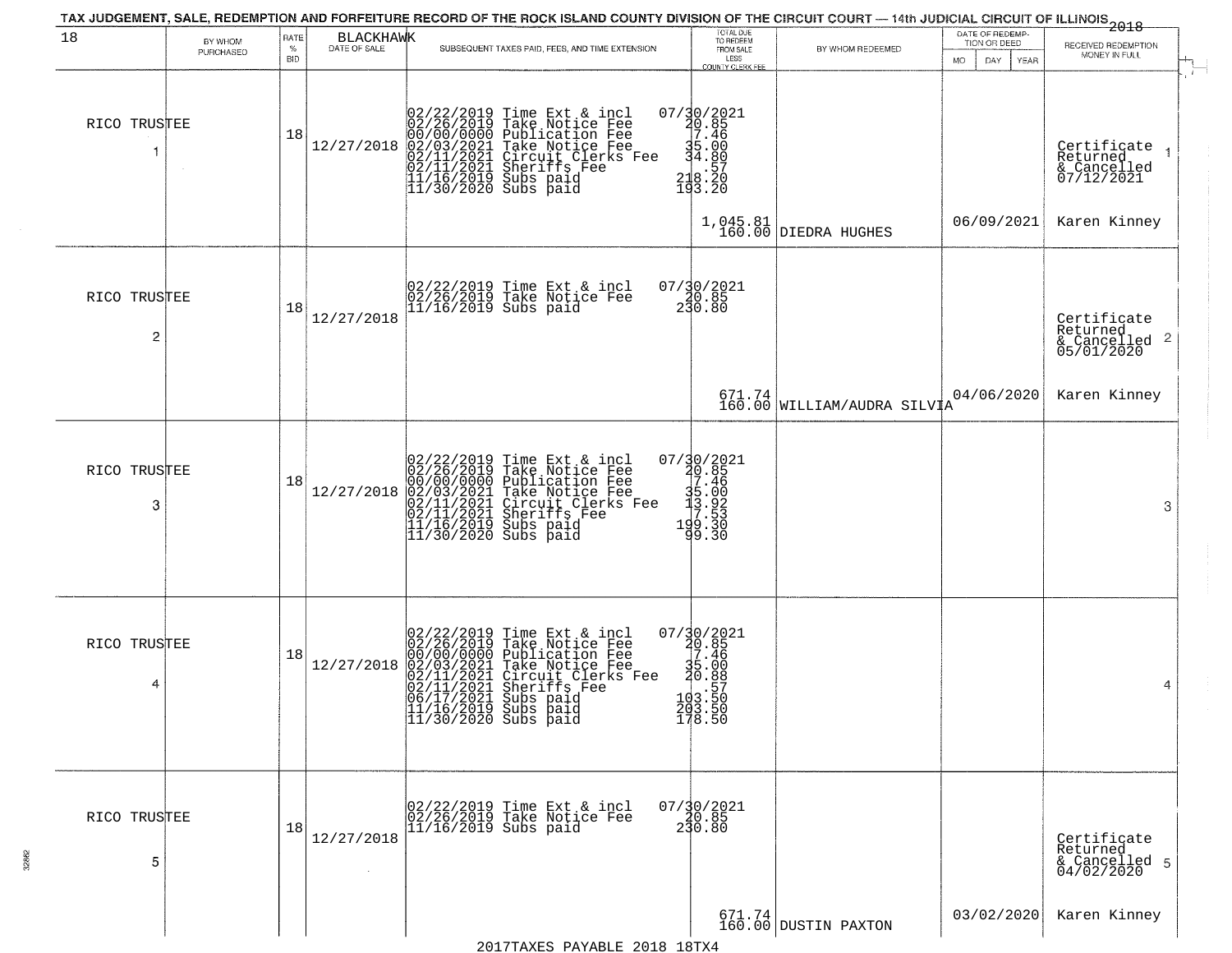| 19 | TAX JUDGEMENT, SALE, REDEMPTION AND FORFEITURE RECORD OF THE ROCK ISLAND COUNTY DIVISION OF THE CIRCUIT COURT — 14th JUDIC<br>NAME AND ADDRESS<br>LEGAL DESCRIPTION<br>TAXPAYER NO.<br>PARCEL NO.<br>TWP - CODE<br>ASSESSED VALUATION FOR TAXES | BLACKHAWK                                              | A-BACK TAX<br>FORFEITED<br>PRIOR TO<br>2017 | BACK TAX<br>FORFEITED<br>PENALTY<br>ACCRUED | BACK TAX<br>FORFEITED<br>INTEREST AND<br>COST ACCRUED | TOTAL BACK<br>TAX PENALTY<br>AND COSTS<br>ACCRUED | <b>AMOUNT</b><br>FOR WHICH<br>JUDGEMENT<br>IS ASKED | $\begin{array}{c} \text{CERTIFICATE} \\ \text{NO.} \end{array}$ | INTEREST PAYMENT FUND<br><b>INDEMNITY FUND</b> | 2018   |
|----|-------------------------------------------------------------------------------------------------------------------------------------------------------------------------------------------------------------------------------------------------|--------------------------------------------------------|---------------------------------------------|---------------------------------------------|-------------------------------------------------------|---------------------------------------------------|-----------------------------------------------------|-----------------------------------------------------------------|------------------------------------------------|--------|
|    |                                                                                                                                                                                                                                                 | TAX DUE<br>INT DUE<br>1ST<br>1ST                       |                                             |                                             |                                                       |                                                   |                                                     |                                                                 | COST OF SALE                                   |        |
|    | GONZALEZ ELISABETH<br>1808 4TH ST E<br>MILAN IL                                                                                                                                                                                                 | $78.75 + 00.00$<br>2ND<br>3RD                          |                                             |                                             |                                                       |                                                   |                                                     |                                                                 | 10.00                                          |        |
|    | $2 - 23 - 93/3 - 5 - 02$<br>MOBILE HOME PROPERTY<br>HIGH CLIFF                                                                                                                                                                                  | 3RD<br>4TH<br>4TH                                      |                                             |                                             |                                                       |                                                   |                                                     | 1214                                                            | 20.00                                          |        |
|    | $094 - 23 - 65$<br>$11 - 06$<br>1050.000                                                                                                                                                                                                        | <b>PUBLICATION COST</b><br>TOTAL DUE-TAXES, INT. COST  | 10.00                                       |                                             |                                                       |                                                   |                                                     |                                                                 | 4.00                                           |        |
|    |                                                                                                                                                                                                                                                 |                                                        | 188.75                                      |                                             |                                                       |                                                   | 188.75                                              |                                                                 | 10.00                                          | 232.75 |
|    | SHRECK ERNYSTNE<br>1811 5TH ST E                                                                                                                                                                                                                | 1ST<br>1ST<br>$63.00_{20}100.00$<br>2ND                |                                             |                                             |                                                       |                                                   |                                                     |                                                                 | 10.00                                          |        |
|    | MILAN IL<br>$7/30/08*11/4/10*8/7/14*$<br>MOBILE HOME PROPERTY<br>HIGH CLIFF                                                                                                                                                                     | 3BD<br>3RD<br>$\sqrt{4}$<br>4TH                        |                                             |                                             |                                                       |                                                   |                                                     | 1215                                                            | 20.00                                          |        |
|    | $094 - 39 - 65$<br>11-06<br>840.000                                                                                                                                                                                                             | PUBLICATION COST                                       | 10.00                                       |                                             |                                                       |                                                   |                                                     |                                                                 | 4.00                                           |        |
|    |                                                                                                                                                                                                                                                 | TOTAL DUE-TAXES, INT. COST<br>1ST                      | 173.00                                      |                                             |                                                       |                                                   | 173.00                                              |                                                                 | 10.00                                          | 217.00 |
|    | HOUSELY MARIA<br>1809 5TH ST E<br>MILAN IL                                                                                                                                                                                                      | 100.00<br>69,12<br>2ND                                 |                                             |                                             |                                                       |                                                   |                                                     |                                                                 | 10.00                                          |        |
|    | 5/13/11<br>MOBILE HOME PROPERTY<br>HIGH CLIFF                                                                                                                                                                                                   | 3RD<br>3RD<br>4TH<br>4TH                               |                                             |                                             |                                                       |                                                   |                                                     | 1216                                                            | 20.00                                          |        |
|    | $094 - 40 - 65$<br>11-06<br>1152.000                                                                                                                                                                                                            | <b>PUBLICATION COST</b><br>TOTAL OUE-TAXES, INT. COST  | 10.00                                       |                                             |                                                       |                                                   |                                                     |                                                                 | 4.00                                           |        |
|    |                                                                                                                                                                                                                                                 | ख़                                                     | 179.12                                      |                                             |                                                       |                                                   | 179.12                                              |                                                                 | 10.00                                          | 223.12 |
|    | CURTIS CASSIE<br>413 18TH AVENUE CT E<br>MILAN IL                                                                                                                                                                                               | 100.80 100.00<br>2ND                                   |                                             |                                             |                                                       |                                                   |                                                     |                                                                 | 10.00                                          |        |
|    | 7/24/07<br>MOBILE HOME PROPERTY<br>HIGH CLIFF                                                                                                                                                                                                   | 3RD<br>3BD<br>4TH<br>वाम                               |                                             |                                             |                                                       |                                                   |                                                     | 1217                                                            | 20.00                                          |        |
|    | $094 - 43 - 65$<br>11-06<br>1344.000                                                                                                                                                                                                            | PUBLICATION COST                                       | 10.00                                       |                                             |                                                       |                                                   |                                                     |                                                                 | 4.00                                           |        |
|    |                                                                                                                                                                                                                                                 | TOTAL DUE-TAXES, INT. COST<br>$\overline{1}$ ST<br>1ST | 210.80                                      |                                             |                                                       |                                                   | 210.80                                              |                                                                 | 10.00                                          | 254.80 |
|    | SANDERS TERRY<br>1544 3RD ST E<br>MILAN IL                                                                                                                                                                                                      | 63.00 100.00<br>2ND<br>$\overline{2ND}$                |                                             |                                             |                                                       |                                                   |                                                     |                                                                 | 10.00                                          |        |
|    | 8/21/02*2/5/2013-DID NOT<br>MOBILE HOME PROPERTY<br>HIGH CLIFF                                                                                                                                                                                  | 3RD<br>$\overline{3}$ RD<br>4TH<br>4TH                 |                                             |                                             |                                                       |                                                   |                                                     | 1218                                                            | 20.00                                          |        |
|    | 094-62-65<br>11-06<br>840.000                                                                                                                                                                                                                   | PUBLICATION COST                                       | 10.00                                       |                                             |                                                       |                                                   |                                                     |                                                                 | 4.00                                           |        |
|    |                                                                                                                                                                                                                                                 | TOTAL DUE-TAXES, INT. COST                             | 173.00                                      |                                             |                                                       | 2017 THAVEC DAVARIE 2010 19TVA                    | 173.00                                              |                                                                 | 10.00                                          | 217.00 |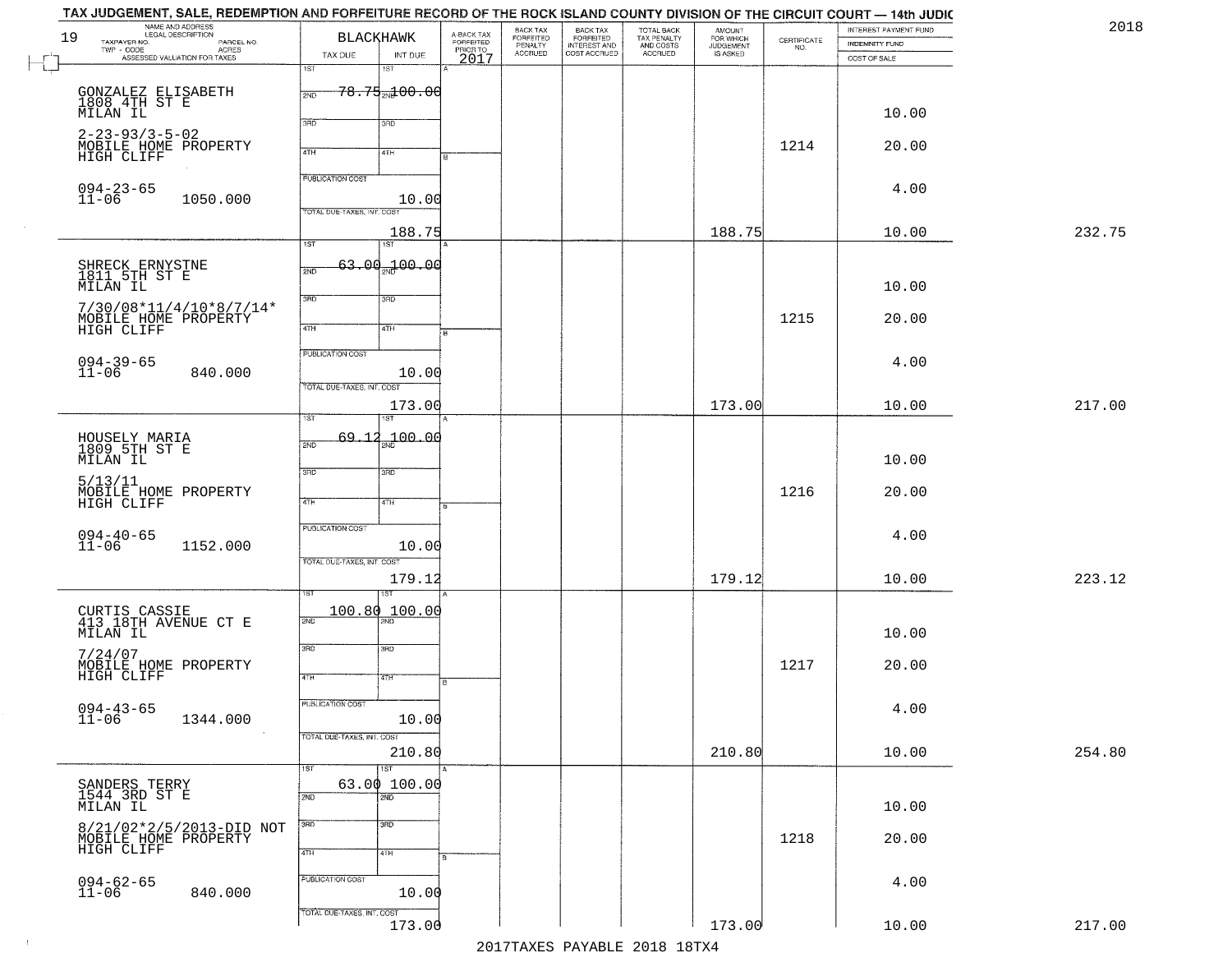| 19                | BY WHOM<br>PURCHASED | RATE<br>$\%$<br><b>BID</b> | <b>BLACKHAWK</b><br>DATE OF SALE | TAX JUDGEMENT, SALE, REDEMPTION AND FORFEITURE RECORD OF THE ROCK ISLAND COUNTY DIVISION OF THE CIRCUIT COURT — 14th JUDICIAL CIRCUIT OF ILLINOIS 2018<br>SUBSEQUENT TAXES PAID, FEES, AND TIME EXTENSION                                                    | TOTAL DUE<br>TO REDEEM<br>FROM SALE<br>LESS                               | BY WHOM REDEEMED               | DATE OF REDEMP-<br>TION OR DEED<br><b>MO</b><br>DAY<br>YEAR | RECEIVED REDEMPTION<br>MONEY IN FULL                                                          |
|-------------------|----------------------|----------------------------|----------------------------------|--------------------------------------------------------------------------------------------------------------------------------------------------------------------------------------------------------------------------------------------------------------|---------------------------------------------------------------------------|--------------------------------|-------------------------------------------------------------|-----------------------------------------------------------------------------------------------|
| RICO TRUSTEE<br>1 | $\sim$               | 18                         | 12/27/2018                       | 02/22/2019 Time Ext & incl<br>02/26/2019 Take Notice Fee                                                                                                                                                                                                     | <b>COUNTY CLERK FEE</b><br>07/30/2021<br>20.85                            |                                |                                                             | ADMIN SALE IN ERROR<br>Certificate<br>Returned<br>& Cancelled<br>07/25/2019                   |
| RICO TRUSTEE      |                      |                            |                                  | 02/22/2019 Time Ext & incl<br>02/26/2019 Take Notice Fee                                                                                                                                                                                                     | 07/30/2021<br>20.85                                                       |                                |                                                             | Karen Kinney                                                                                  |
| 2                 |                      | 18                         | 12/27/2018                       |                                                                                                                                                                                                                                                              |                                                                           |                                |                                                             | ADMIN SALE IN ERROR<br>Certificate<br>Returned<br>$\overline{c}$<br>& Cancelled<br>07/25/2019 |
|                   |                      |                            |                                  |                                                                                                                                                                                                                                                              |                                                                           |                                |                                                             | Karen Kinney                                                                                  |
| RICO TRUSTEE<br>3 |                      | 18                         | 12/27/2018                       | 02/22/2019 Time Ext & incl<br>02/26/2019 Take Notice Fee                                                                                                                                                                                                     | $07/30/2021$<br>20.85                                                     |                                |                                                             | Certificate<br>Returned<br>3<br>& Cancelled<br>05/09/2019                                     |
|                   |                      |                            |                                  |                                                                                                                                                                                                                                                              |                                                                           | 284.13 MARIA HOUSELY           | 04/29/2019                                                  | Karen Kinney                                                                                  |
| RICO TRUSTEE<br>4 |                      | 18                         | 12/27/2018                       | 02/22/2019 Time Ext & incl<br>02/26/2019 Take Notice Fee                                                                                                                                                                                                     | 07/30/2021<br>20.85                                                       |                                |                                                             | ADMIN SALE IN ERROR<br>Certificate<br>Returned<br>-4<br>& Cancelled<br>07/25/2019             |
|                   |                      |                            |                                  |                                                                                                                                                                                                                                                              |                                                                           |                                |                                                             | Karen Kinney                                                                                  |
| RICO TRUSTEE<br>5 |                      | 18                         | 12/27/2018                       | 02/22/2019 Time Ext & incl<br>02/26/2019 Take Notice Fee<br>00/00/0000 Publication Fee<br>02/01/2021 Take Notice Fee<br>02/11/2021 Circuit Clerks Fee<br>93/11/2021 Sheriffs Fee<br> 02/11/2021 Sheriffs I<br> 11/16/2019 Subs paid<br> 11/30/2020 Subs paid | 07/30/2021<br>40.85<br>17.46<br>$\frac{35.00}{27.84}$<br>193.57<br>168.00 |                                |                                                             | Certificate<br>Returned<br>& Cancelled 5<br>05/04/2021                                        |
|                   |                      |                            |                                  |                                                                                                                                                                                                                                                              |                                                                           | 931.50<br>160.00 TERRY SANDERS | 04/05/2021                                                  | Karen Kinney                                                                                  |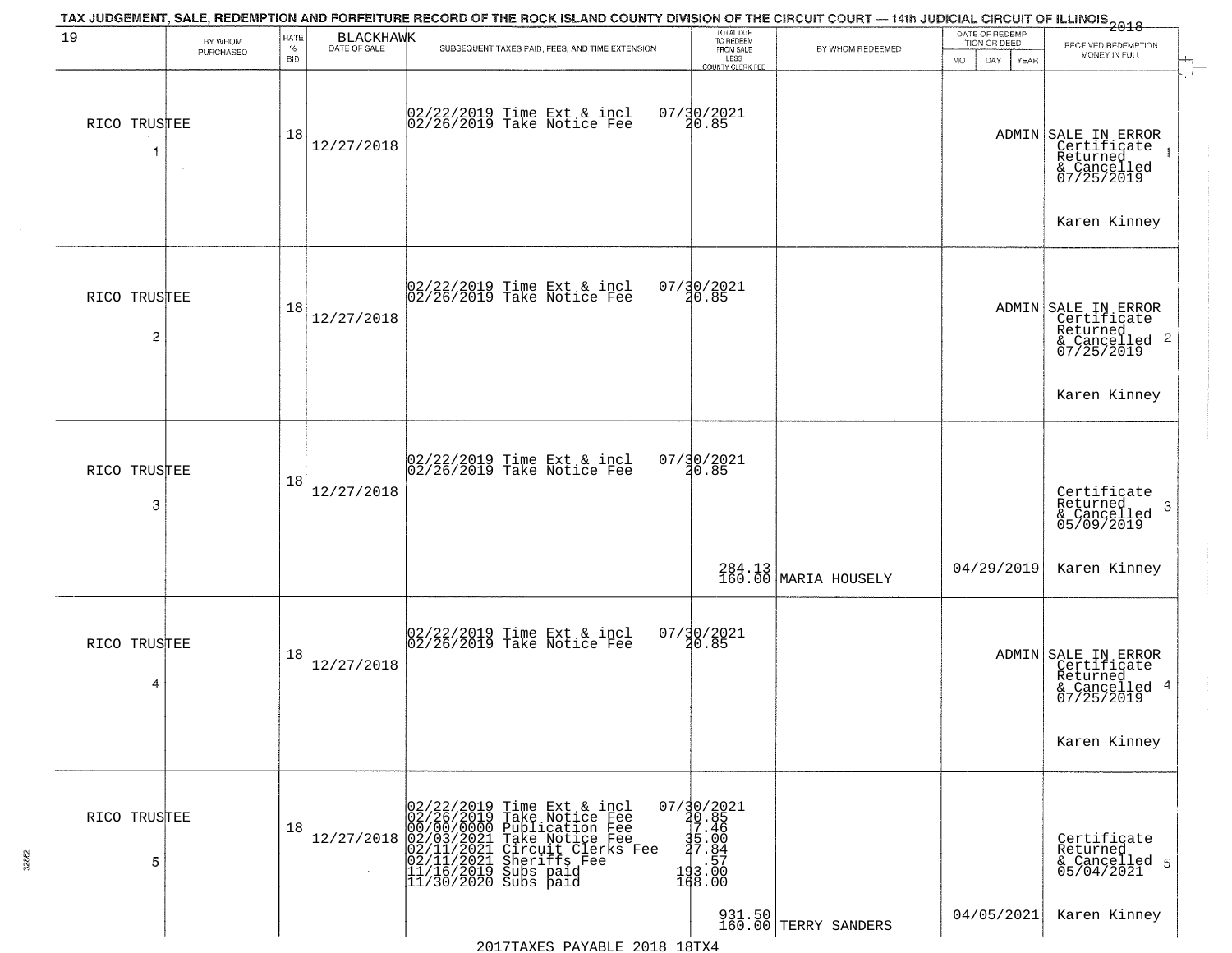|        | INTEREST PAYMENT FUND<br>INDEMNITY FUND | $\begin{array}{c} \text{CERTIFICATE} \\ \text{NO.} \end{array}$ | <b>AMOUNT</b><br>FOR WHICH<br>JUDGEMENT<br>IS ASKED | TOTAL BACK<br>TAX PENALTY<br>AND COSTS<br>ACCRUED | BACK TAX<br>FORFEITED<br>INTEREST AND | BACK TAX<br>FORFEITED<br>PENALTY<br>ACCRUED | A-BACK TAX<br>FORFEITED<br>PRIOR TO<br>2017 | <b>BLACKHAWK</b>                    |                            | NAME AND ADDRESS<br>LEGAL DESCRIPTION<br>TAXPAYER NO.<br>PARCEL NO. | 20 |
|--------|-----------------------------------------|-----------------------------------------------------------------|-----------------------------------------------------|---------------------------------------------------|---------------------------------------|---------------------------------------------|---------------------------------------------|-------------------------------------|----------------------------|---------------------------------------------------------------------|----|
|        | COST OF SALE                            |                                                                 |                                                     |                                                   | COST ACCRUED                          |                                             |                                             | INT DUE<br>18T                      | TAX DUE<br>īSΤ             | TWP - CODE<br>ASSESSED VALUATION FOR TAXES                          |    |
|        |                                         |                                                                 |                                                     |                                                   |                                       |                                             |                                             | <del>92.70<sub>20</sub>100.00</del> | 2ND                        |                                                                     |    |
|        | 10.00                                   |                                                                 |                                                     |                                                   |                                       |                                             |                                             |                                     |                            | MIDEY TAMARA<br>1542 2ND ST E<br>MILAN IL                           |    |
|        |                                         |                                                                 |                                                     |                                                   |                                       |                                             |                                             | 3RD                                 | 3BD                        | 10/7/08*10/6/17                                                     |    |
|        | 20.00                                   | 1219                                                            |                                                     |                                                   |                                       |                                             |                                             | 4TH                                 | 4TH                        | MOBILE HOME PROPERTY<br>HIGH CLIFF                                  |    |
|        |                                         |                                                                 |                                                     |                                                   |                                       |                                             |                                             |                                     | <b>PUBLICATION COST</b>    |                                                                     |    |
|        | 4.00                                    |                                                                 |                                                     |                                                   |                                       |                                             |                                             | 10.00                               |                            | $094 - 74 - 65$<br>$11 - 06$<br>1236.000                            |    |
| 246.70 | 10.00                                   |                                                                 | 202.70                                              |                                                   |                                       |                                             |                                             |                                     | TOTAL DUE-TAXES, INT. COS  |                                                                     |    |
|        |                                         |                                                                 |                                                     |                                                   |                                       |                                             |                                             | 202.70<br>1ST                       | $\overline{1ST}$           |                                                                     |    |
|        |                                         |                                                                 |                                                     |                                                   |                                       |                                             |                                             | 100.00                              | 55<br>2ND                  | LOGSTON BARBARA<br>1550 4TH ST E                                    |    |
|        | 10.00                                   |                                                                 |                                                     |                                                   |                                       |                                             |                                             | 3RD                                 | 3RD                        | MILAN IL                                                            |    |
|        | 20.00                                   | 1220                                                            |                                                     |                                                   |                                       |                                             |                                             |                                     |                            | 7/18/06*07/02/2012<br>MOBILE HOME PROPERTY                          |    |
|        |                                         |                                                                 |                                                     |                                                   |                                       |                                             |                                             | 4TH                                 | $\sqrt{47H}$               | HIGH CLIFF                                                          |    |
|        | 4.00                                    |                                                                 |                                                     |                                                   |                                       |                                             |                                             |                                     | PUBLICATION COST           | 094-90-65<br>11-06                                                  |    |
|        |                                         |                                                                 |                                                     |                                                   |                                       |                                             |                                             | 10.00                               | TOTAL DUE-TAXES, INT. COST | 924.000                                                             |    |
| 209.44 | 10.00                                   |                                                                 | 165.44                                              |                                                   |                                       |                                             |                                             | 165.44                              |                            |                                                                     |    |
|        |                                         |                                                                 |                                                     |                                                   |                                       |                                             |                                             |                                     | TST                        |                                                                     |    |
|        | 10.00                                   |                                                                 |                                                     |                                                   |                                       |                                             |                                             | 69.30 <sub>an</sub> 100.00          | $\overline{200}$           | TAYLOR SEAN/ALLISON JANAE 1548 4TH ST E                             |    |
|        |                                         |                                                                 |                                                     |                                                   |                                       |                                             |                                             | 3 <sub>BD</sub>                     | 3RD                        | MILAN IL<br>$1/20/09*8/30/10*12/6/12*$                              |    |
|        | 20.00                                   | 1221                                                            |                                                     |                                                   |                                       |                                             |                                             | 4TH                                 | 4TH                        | MOBILE HOME PROPERTY<br>HIGH CLIFF                                  |    |
|        |                                         |                                                                 |                                                     |                                                   |                                       |                                             |                                             |                                     | PUBLICATION COST           |                                                                     |    |
|        | 4.00                                    |                                                                 |                                                     |                                                   |                                       |                                             |                                             | 10.00                               |                            | $094 - 91 - 65$<br>11-06<br>924.000                                 |    |
|        |                                         |                                                                 |                                                     |                                                   |                                       |                                             |                                             |                                     | TOTAL OUE-TAXES, INT. COST |                                                                     |    |
| 223.30 | 10.00                                   |                                                                 | 179.30                                              |                                                   |                                       |                                             |                                             | 179.30                              |                            |                                                                     |    |
|        |                                         |                                                                 |                                                     |                                                   |                                       |                                             |                                             | 69.30 100.00                        | 2ND                        | JONES MICHAEL<br>1543 4TH ST E                                      |    |
|        | 10.00                                   |                                                                 |                                                     |                                                   |                                       |                                             |                                             |                                     |                            | MILAN IL                                                            |    |
|        | 20.00                                   | 1222                                                            |                                                     |                                                   |                                       |                                             |                                             | 3BD                                 | 3RD                        | 2/21/08 12/9/16                                                     |    |
|        |                                         |                                                                 |                                                     |                                                   |                                       |                                             | в                                           | 47H                                 | 4TH                        | MOBILE HOME PROPERTY<br>HIGH CLIFF                                  |    |
|        | 4.00                                    |                                                                 |                                                     |                                                   |                                       |                                             |                                             |                                     | <b>PUBLICATION COST</b>    | $095 - 00 - 65$                                                     |    |
|        |                                         |                                                                 |                                                     |                                                   |                                       |                                             |                                             | 10.00                               |                            | $11 - 06$<br>924.000                                                |    |
| 223.30 | 10.00                                   |                                                                 | 179.30                                              |                                                   |                                       |                                             |                                             | 179.30                              | TOTAL DUE-TAXES, INT. COST |                                                                     |    |
|        |                                         |                                                                 |                                                     |                                                   |                                       |                                             |                                             | $\overline{1ST}$                    | 1ST                        |                                                                     |    |
|        |                                         |                                                                 |                                                     |                                                   |                                       |                                             |                                             | 43.20 100.00<br>2ND                 | 2ND                        | CAREY CANDYCE<br>1550 4TH STREET CT E                               |    |
|        | 10.00                                   |                                                                 |                                                     |                                                   |                                       |                                             |                                             | 3 <sub>BD</sub>                     | 3RD                        | MILAN IL                                                            |    |
|        | 20.00                                   | 1223                                                            |                                                     |                                                   |                                       |                                             |                                             |                                     |                            | $2/14/08*4/5/10*3/9/17*$<br>MOBILE HOME PROPERTY                    |    |
|        |                                         |                                                                 |                                                     |                                                   |                                       |                                             |                                             | 4TH                                 | 4TH                        |                                                                     |    |
|        | 4.00                                    |                                                                 |                                                     |                                                   |                                       |                                             |                                             | 10.00                               | PUBLICATION COST           | 095-06-65<br>11-06<br>720.000                                       |    |
|        |                                         |                                                                 |                                                     |                                                   |                                       |                                             |                                             |                                     | TOTAL DUE-TAXES, INT. COST |                                                                     |    |
| 197.20 | 10.00                                   |                                                                 | 153.20                                              |                                                   |                                       |                                             |                                             | 153.20                              |                            |                                                                     |    |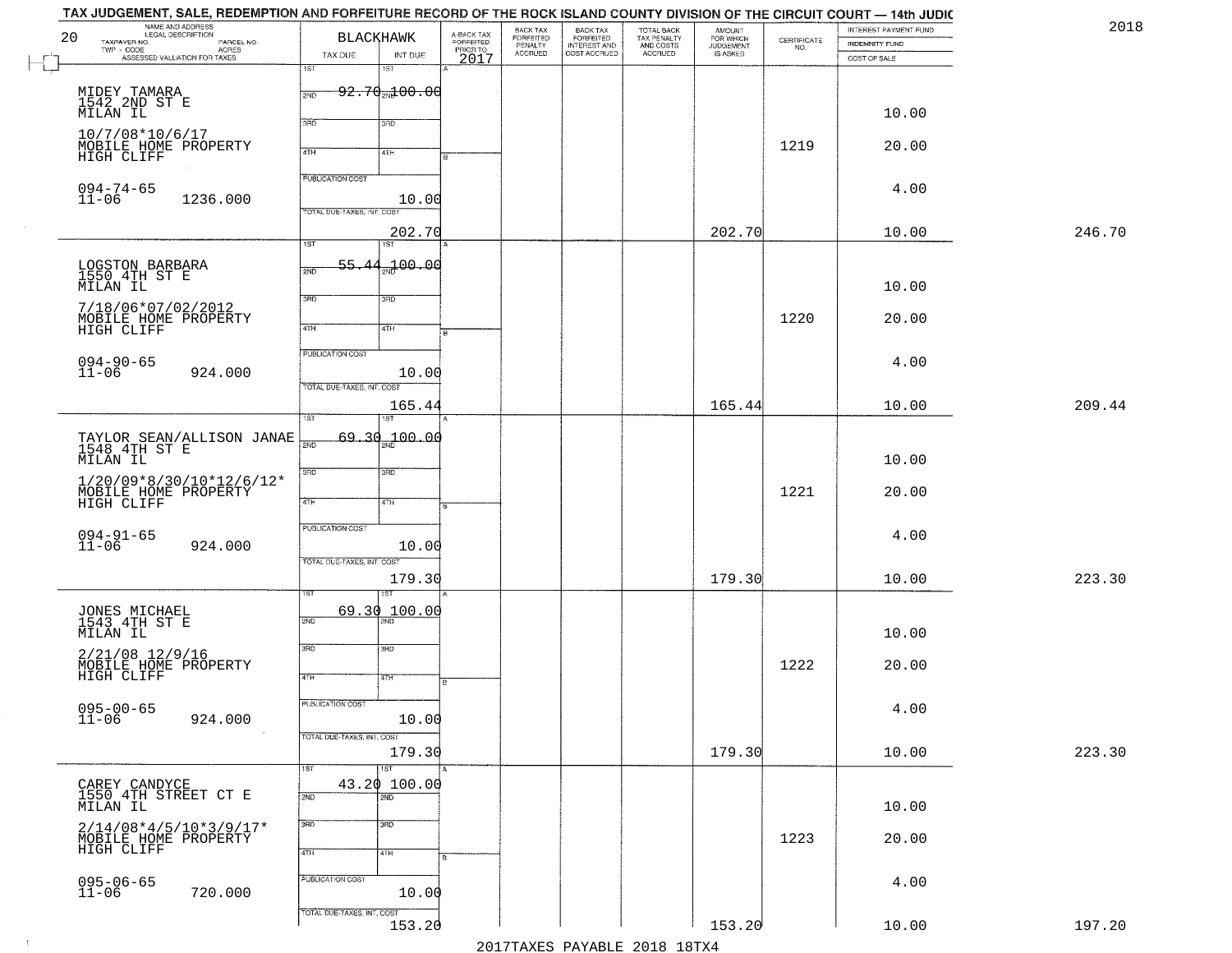| 20                             | BY WHOM<br>PURCHASED | RATE<br>$\%$<br><b>BID</b> | <b>BLACKHAWK</b><br>DATE OF SALE | SUBSEQUENT TAXES PAID, FEES, AND TIME EXTENSION                                                                                                                                                                                                                                                                                                   | TOTAL DUE<br>TO REDEEM<br>FROM SALE<br>LESS<br><b>COUNTY CLERK FEE</b>                                     | BY WHOM REDEEMED                    | DATE OF REDEMP-<br>TION OR DEED<br>MO.<br>DAY.<br>YEAR | .<br>2018<br>RECEIVED REDEMPTION<br>MONEY IN FULL<br>$\ddot{r}$                         |
|--------------------------------|----------------------|----------------------------|----------------------------------|---------------------------------------------------------------------------------------------------------------------------------------------------------------------------------------------------------------------------------------------------------------------------------------------------------------------------------------------------|------------------------------------------------------------------------------------------------------------|-------------------------------------|--------------------------------------------------------|-----------------------------------------------------------------------------------------|
| RICO TRUSTEE                   |                      | 18                         | 12/27/2018                       | 02/22/2019 Time Ext & incl<br>02/26/2019 Take Notice Fee                                                                                                                                                                                                                                                                                          | 07/30/2021<br>20.85                                                                                        |                                     |                                                        | Certificate<br>Returned<br>& Cancelled<br>07/25/2019<br>Karen Kinney                    |
| RICO TRUSTEE<br>$\overline{2}$ |                      | 18                         | 12/27/2018                       | $02/22/2019$ Time Ext & incl<br>02/26/2019 Take Notice Fee<br>00/00/000 Publication Fee<br>02/03/2021 Take Notice Fee<br>02/11/2021 Circuit Clerks Fee<br>02/11/2021 Subs paid<br>06/17/2021 Subs paid<br>11/16/2019 Subs paid<br>11/30/2020 Subs pai                                                                                             | $07/30/2021$<br>20.85<br>27.46<br>$35.000$<br>$30.830$<br>$95.30$<br>$185.44$<br>174.30                    |                                     |                                                        | $\overline{2}$                                                                          |
| RICO TRUSTEE<br>3              |                      | 18                         | 12/27/2018                       | 02/22/2019 Time Ext & incl<br>02/26/2019 Take Notice Fee<br>00/00/000 Publication Fee<br>02/03/2021 Take Notice Fee<br>02/11/2021 Circuit Clerks Fee<br>02/11/2021 Subs paid<br>06/17/2021 Subs paid<br>11/16/2019 Subs paid<br>11/30/2020 Subs paid                                                                                              | $\begin{smallmatrix} 07/30/2021\\ 20.85\\ 7.46\\ 35.60\\ 37.84\\ 9.530\\ 199.30\\ 14.30 \end{smallmatrix}$ |                                     |                                                        | 3                                                                                       |
| RICO TRUSTEE<br>4              |                      | 18                         | 12/27/2018                       | $02/22/2019$ Time Ext & incl<br>02/26/2019 Take Notice Fee<br>00/00/000 Publication Fee<br>02/03/2021 Take Notice Fee<br>02/11/2021 Circuit Clerks F<br>02/11/2021 Subs paid<br>06/17/2021 Subs paid<br>11/16/2019 Subs paid<br>11/16/2019 Subs paid<br><br>rane notice ree<br>Pake Notice Fee<br>Circuit Clerks Fee<br>Sheriffs Fee<br>Subs paid | 07/30/2021<br>20.85<br>35.46<br>35.00<br>37.84<br>93.330<br>$\frac{199.30}{174.30}$                        |                                     |                                                        | SALE IN ERROR<br>Certificate<br>Returned<br>& Cancelled 4<br>10/01/2021<br>Karen Kinney |
| RICO TRUSTEE<br>5              |                      | 18                         |                                  | 02/22/2019 Time Ext & incl<br>02/26/2019 Take Notice Fee<br>00/00/00/0000 Publication Fee<br>12/27/2018 02/03/2021 Take Notice Fee<br>02/11/2021 Chrcuit Clerks Fee<br>02/11/2021 Sheriffs Fee<br>11/16/2019 Subs paid<br>11/30/2020 Subs paid                                                                                                    | $\begin{smallmatrix} 07/30/2021\\ 20.85\\ 7.46\\ 35.00\\ 20.88\\ 17.3.20\\ 199.00 \end{smallmatrix}$       | 852.29  <br>160.00   KRISTA GREGORY | 03/05/2021                                             | 5                                                                                       |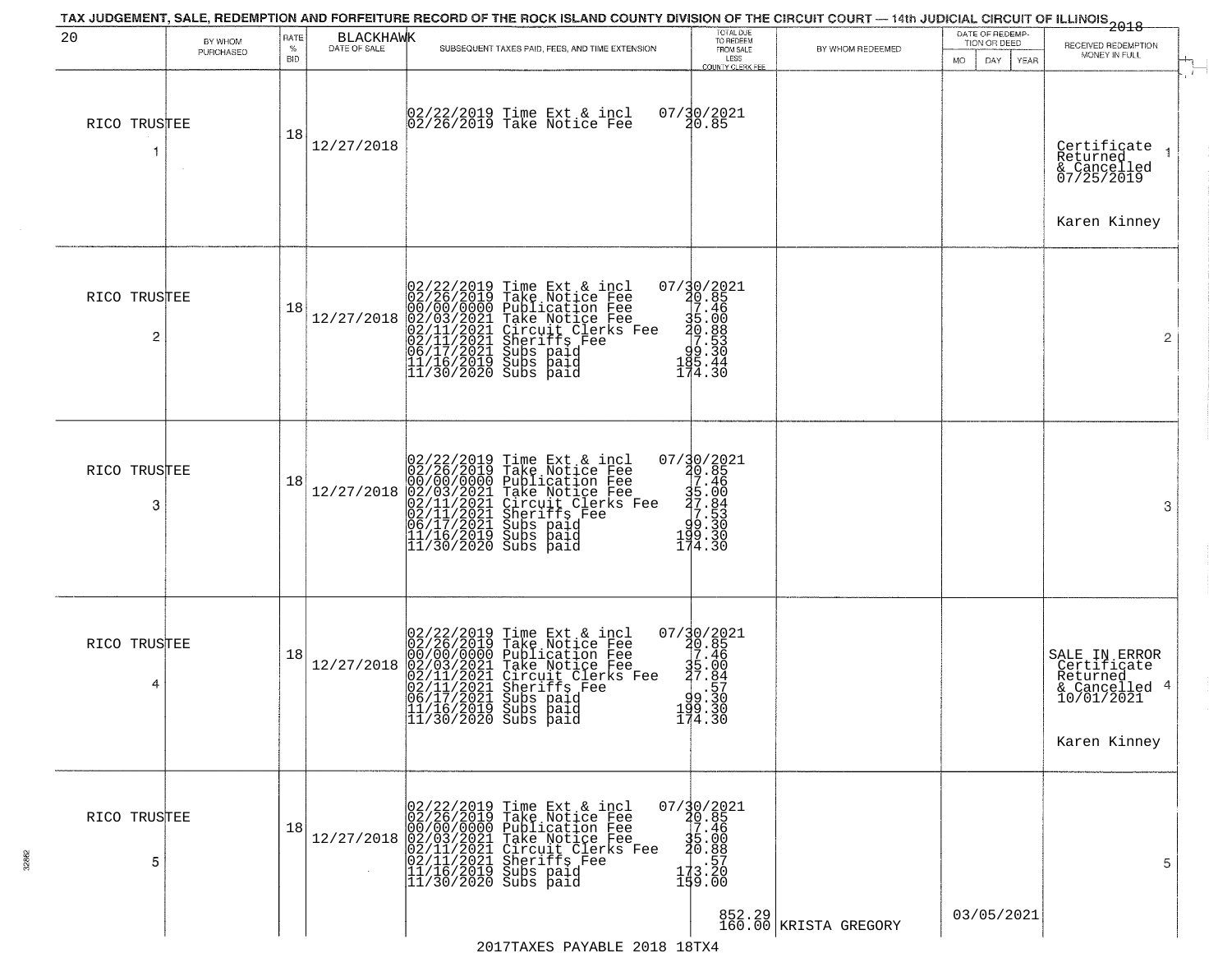| TAX JUDGEMENT, SALE, REDEMPTION AND FORFEITURE RECORD OF THE ROCK ISLAND COUNTY DIVISION OF THE CIRCUIT COURT - 14th JUDIC<br>NAME AND ADDRESS<br>LEGAL DESCRIPTION |                                   |                                     | BACK TAX             |                                                       |                                        |                                  |                                                                 | INTEREST PAYMENT FUND | 2018   |
|---------------------------------------------------------------------------------------------------------------------------------------------------------------------|-----------------------------------|-------------------------------------|----------------------|-------------------------------------------------------|----------------------------------------|----------------------------------|-----------------------------------------------------------------|-----------------------|--------|
| 21<br>TAXPAYER NO.<br>PARCEL NO.<br>ACRES                                                                                                                           | <b>BLACKHAWK</b>                  | A-BACK TAX<br>FORFEITED<br>PRIOR TO | FORFEITED<br>PENALTY | BACK TAX<br>FORFEITED<br>INTEREST AND<br>COST ACCRUED | TOTAL BACK<br>TAX PENALTY<br>AND COSTS | AMOUNT<br>FOR WHICH<br>JUDGEMENT | $\begin{array}{c} \text{CERTIFICATE} \\ \text{NO.} \end{array}$ | INDEMNITY FUND        |        |
| ASSESSED VALUATION FOR TAXES                                                                                                                                        | INT DUE<br>TAX DUE                | 2017                                | ACCRUED              |                                                       | ACCRUED                                | IS ASKED                         |                                                                 | COST OF SALE          |        |
| Ł                                                                                                                                                                   | 1ST <sub>1</sub><br>1ST           |                                     |                      |                                                       |                                        |                                  |                                                                 |                       |        |
|                                                                                                                                                                     | <del>73.50 ad 00.00</del><br>2ND  |                                     |                      |                                                       |                                        |                                  |                                                                 |                       |        |
| MASTERS TODD<br>1538 4TH STREET CT E<br>MILAN IL                                                                                                                    |                                   |                                     |                      |                                                       |                                        |                                  |                                                                 | 10.00                 |        |
|                                                                                                                                                                     | 3RD<br>3RD                        |                                     |                      |                                                       |                                        |                                  |                                                                 |                       |        |
| 3/14/03<br>MOBILE HOME PROPERTY                                                                                                                                     |                                   |                                     |                      |                                                       |                                        |                                  | 1224                                                            | 20.00                 |        |
| HIGH CLIFF                                                                                                                                                          | 4TH<br>4TH                        |                                     |                      |                                                       |                                        |                                  |                                                                 |                       |        |
|                                                                                                                                                                     | <b>PUBLICATION COST</b>           |                                     |                      |                                                       |                                        |                                  |                                                                 |                       |        |
| 095-12-65<br>11-06<br>980.000                                                                                                                                       | 10.00                             |                                     |                      |                                                       |                                        |                                  |                                                                 | 4.00                  |        |
|                                                                                                                                                                     | TOTAL DUE-TAXES, INT. COST        |                                     |                      |                                                       |                                        |                                  |                                                                 |                       |        |
|                                                                                                                                                                     | 183.50                            |                                     |                      |                                                       |                                        | 183.50                           |                                                                 | 10.00                 | 227.50 |
|                                                                                                                                                                     | 1ST<br>1ST                        |                                     |                      |                                                       |                                        |                                  |                                                                 |                       |        |
|                                                                                                                                                                     | 69.30 <sub>2N</sub> 100.00<br>2ND |                                     |                      |                                                       |                                        |                                  |                                                                 |                       |        |
| STRONG ASHLEE<br>1534 4TH STREET CT E<br>MILAN IL                                                                                                                   |                                   |                                     |                      |                                                       |                                        |                                  |                                                                 | 10.00                 |        |
|                                                                                                                                                                     | 3RD<br>3HD                        |                                     |                      |                                                       |                                        |                                  |                                                                 |                       |        |
| 5/12/06*10/27/09*3/10/14<br>MOBILE HOME PROPERTY<br>HIGH CLIFF                                                                                                      |                                   |                                     |                      |                                                       |                                        |                                  | 1225                                                            | 20.00                 |        |
|                                                                                                                                                                     | 47H<br>4TH                        | $\overline{B}$                      |                      |                                                       |                                        |                                  |                                                                 |                       |        |
|                                                                                                                                                                     | <b>PUBLICATION COST</b>           |                                     |                      |                                                       |                                        |                                  |                                                                 |                       |        |
| 095-14-65<br>11-06<br>924.000                                                                                                                                       | 10.00                             |                                     |                      |                                                       |                                        |                                  |                                                                 | 4.00                  |        |
|                                                                                                                                                                     | TOTAL DUE-TAXES, INT. COST        |                                     |                      |                                                       |                                        |                                  |                                                                 |                       |        |
|                                                                                                                                                                     | 179.30                            |                                     |                      |                                                       |                                        | 179.30                           |                                                                 | 10.00                 | 223.30 |
|                                                                                                                                                                     | TST.<br>ST                        |                                     |                      |                                                       |                                        |                                  |                                                                 |                       |        |
|                                                                                                                                                                     | 2ND<br>2ND                        |                                     |                      |                                                       |                                        |                                  |                                                                 |                       |        |
|                                                                                                                                                                     |                                   |                                     |                      |                                                       |                                        |                                  |                                                                 |                       |        |
|                                                                                                                                                                     | 3BD<br>3 <sub>3</sub>             |                                     |                      |                                                       |                                        |                                  |                                                                 |                       |        |
|                                                                                                                                                                     |                                   |                                     |                      |                                                       |                                        |                                  |                                                                 |                       |        |
|                                                                                                                                                                     | 4TH<br>4TH                        |                                     |                      |                                                       |                                        |                                  |                                                                 |                       |        |
|                                                                                                                                                                     | <b>PUBLICATION COST</b>           |                                     |                      |                                                       |                                        |                                  |                                                                 |                       |        |
|                                                                                                                                                                     |                                   |                                     |                      |                                                       |                                        |                                  |                                                                 |                       |        |
|                                                                                                                                                                     | TOTAL OUE-TAXES, INT. COST        |                                     |                      |                                                       |                                        |                                  |                                                                 |                       |        |
|                                                                                                                                                                     |                                   |                                     |                      |                                                       |                                        |                                  |                                                                 |                       |        |
|                                                                                                                                                                     | 1ST<br><b>IST</b>                 |                                     |                      |                                                       |                                        |                                  |                                                                 |                       |        |
|                                                                                                                                                                     | 2ND<br>2ND                        |                                     |                      |                                                       |                                        |                                  |                                                                 |                       |        |
|                                                                                                                                                                     |                                   |                                     |                      |                                                       |                                        |                                  |                                                                 |                       |        |
|                                                                                                                                                                     | 3BD<br>3BD                        |                                     |                      |                                                       |                                        |                                  |                                                                 |                       |        |
|                                                                                                                                                                     | 4TH<br>77H                        |                                     |                      |                                                       |                                        |                                  |                                                                 |                       |        |
|                                                                                                                                                                     |                                   |                                     |                      |                                                       |                                        |                                  |                                                                 |                       |        |
|                                                                                                                                                                     | PUBLICATION COST                  |                                     |                      |                                                       |                                        |                                  |                                                                 |                       |        |
|                                                                                                                                                                     |                                   |                                     |                      |                                                       |                                        |                                  |                                                                 |                       |        |
| $\sim$                                                                                                                                                              | TOTAL DUE-TAXES, INT. COST        |                                     |                      |                                                       |                                        |                                  |                                                                 |                       |        |
|                                                                                                                                                                     |                                   |                                     |                      |                                                       |                                        |                                  |                                                                 |                       |        |
|                                                                                                                                                                     | $ 157\rangle$<br>1ST              | A.                                  |                      |                                                       |                                        |                                  |                                                                 |                       |        |
|                                                                                                                                                                     | 2ND<br>2ND                        |                                     |                      |                                                       |                                        |                                  |                                                                 |                       |        |
|                                                                                                                                                                     |                                   |                                     |                      |                                                       |                                        |                                  |                                                                 |                       |        |
|                                                                                                                                                                     | 3RD<br>3RD                        |                                     |                      |                                                       |                                        |                                  |                                                                 |                       |        |
|                                                                                                                                                                     | 4TH<br>4TH                        |                                     |                      |                                                       |                                        |                                  |                                                                 |                       |        |
|                                                                                                                                                                     |                                   |                                     |                      |                                                       |                                        |                                  |                                                                 |                       |        |
|                                                                                                                                                                     | PUBLICATION COST                  |                                     |                      |                                                       |                                        |                                  |                                                                 |                       |        |
|                                                                                                                                                                     |                                   |                                     |                      |                                                       |                                        |                                  |                                                                 |                       |        |
|                                                                                                                                                                     | TOTAL DUE-TAXES, INT. COST        |                                     |                      |                                                       | 2017TAXES PAYABLE 2018 18TX4           |                                  |                                                                 |                       |        |
|                                                                                                                                                                     |                                   |                                     |                      |                                                       |                                        |                                  |                                                                 |                       |        |

 $\uparrow$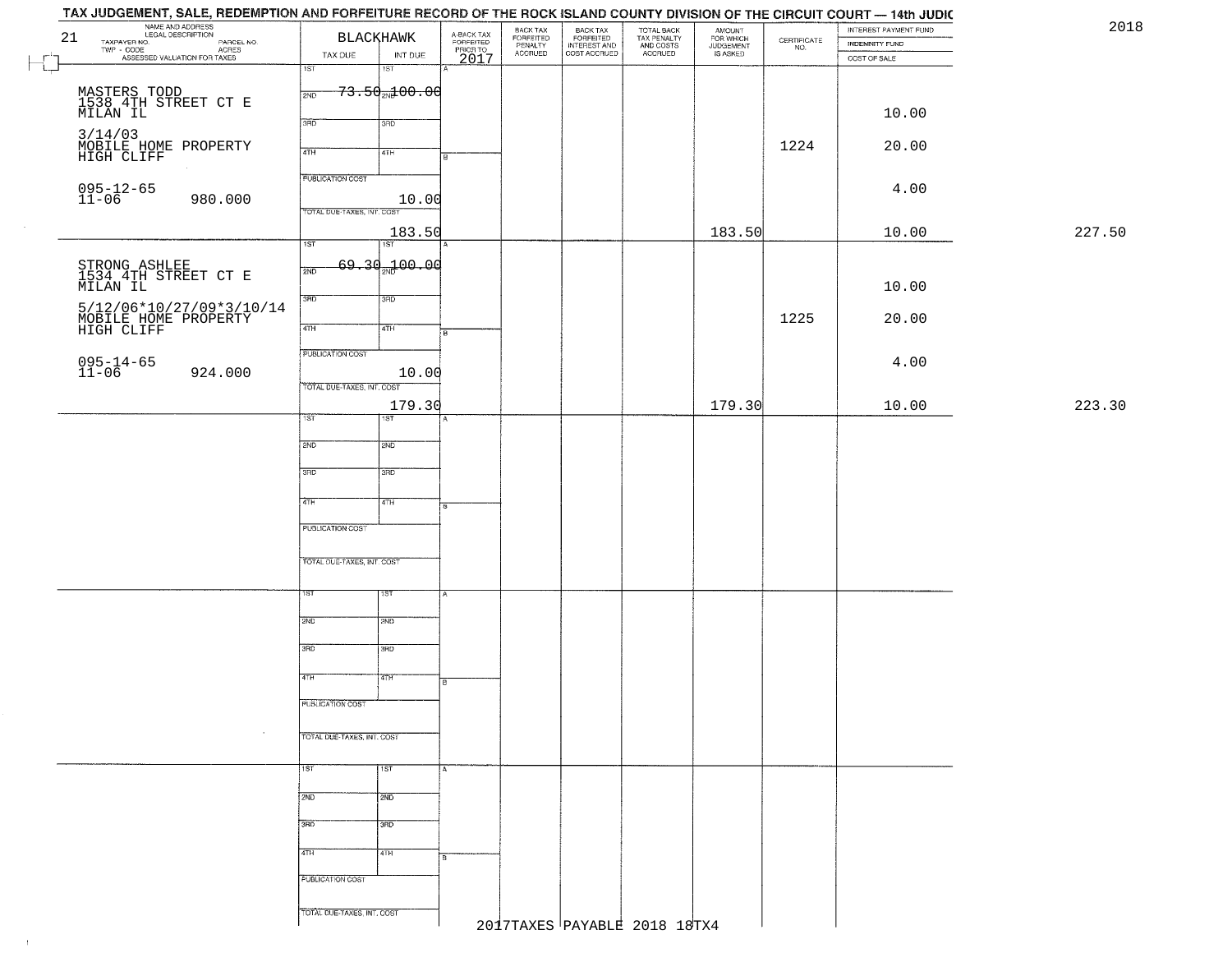|                                         | TAX JUDGEMENT, SALE, REDEMPTION AND FORFEITURE RECORD OF THE ROCK ISLAND COUNTY DIVISION OF THE CIRCUIT COURT — 14th JUDICIAL CIRCUIT OF ILLINOIS<br>2018 - The Contract of December 1999 |                            |            |                                                          |                                                                 |                                |                                                          |                                                                                         |  |  |  |  |  |
|-----------------------------------------|-------------------------------------------------------------------------------------------------------------------------------------------------------------------------------------------|----------------------------|------------|----------------------------------------------------------|-----------------------------------------------------------------|--------------------------------|----------------------------------------------------------|-----------------------------------------------------------------------------------------|--|--|--|--|--|
| 21                                      | BY WHOM<br>PURCHASED                                                                                                                                                                      | RATE<br>$\%$<br><b>BID</b> | BLACKHAWK  | SUBSEQUENT TAXES PAID, FEES, AND TIME EXTENSION          | TOTAL DUE<br>TO REDEEM<br>FROM SALE<br>LESS<br>COUNTY CLERK FEE | BY WHOM REDEEMED               | DATE OF REDEMP-<br>TION OR DEED<br>DAY YEAR<br><b>MO</b> | RECEIVED REDEMPTION<br>MONEY IN FULL                                                    |  |  |  |  |  |
| RICO TRUSTEE<br>$\mathbf{1}$            |                                                                                                                                                                                           | 18                         | 12/27/2018 | 02/22/2019 Time Ext & incl<br>02/26/2019 Take Notice Fee | $07/30/2021$<br>20.85                                           |                                |                                                          | $\mathcal{L}_{\mathcal{L}}$<br>Certificate 1<br>Returned 1<br>& Cancelled<br>06/07/2019 |  |  |  |  |  |
|                                         |                                                                                                                                                                                           |                            |            |                                                          |                                                                 | 289.30<br>160.00 TODD MASTERS  | 05/14/2019                                               | Karen Kinney                                                                            |  |  |  |  |  |
| RICO TRUSTEE<br>$\overline{\mathbf{c}}$ |                                                                                                                                                                                           | 18                         | 12/27/2018 | 02/22/2019 Time Ext & incl<br>02/26/2019 Take Notice Fee | $07/30/2021$<br>$30.85$                                         |                                |                                                          | Certificate<br>Returned<br>& Cancelled <sup>2</sup><br>09/06/2019                       |  |  |  |  |  |
|                                         |                                                                                                                                                                                           |                            |            |                                                          |                                                                 | 324.54<br>160.00 ASHLEE STRONG | 07/31/2019                                               | Karen Kinney                                                                            |  |  |  |  |  |
| 3                                       |                                                                                                                                                                                           |                            |            |                                                          |                                                                 |                                |                                                          | 3                                                                                       |  |  |  |  |  |
| 4                                       |                                                                                                                                                                                           |                            |            |                                                          |                                                                 |                                |                                                          | 4                                                                                       |  |  |  |  |  |
| 5                                       |                                                                                                                                                                                           |                            |            | 2017TAXES PAYABLE 2018 18TX4                             |                                                                 |                                |                                                          | 5                                                                                       |  |  |  |  |  |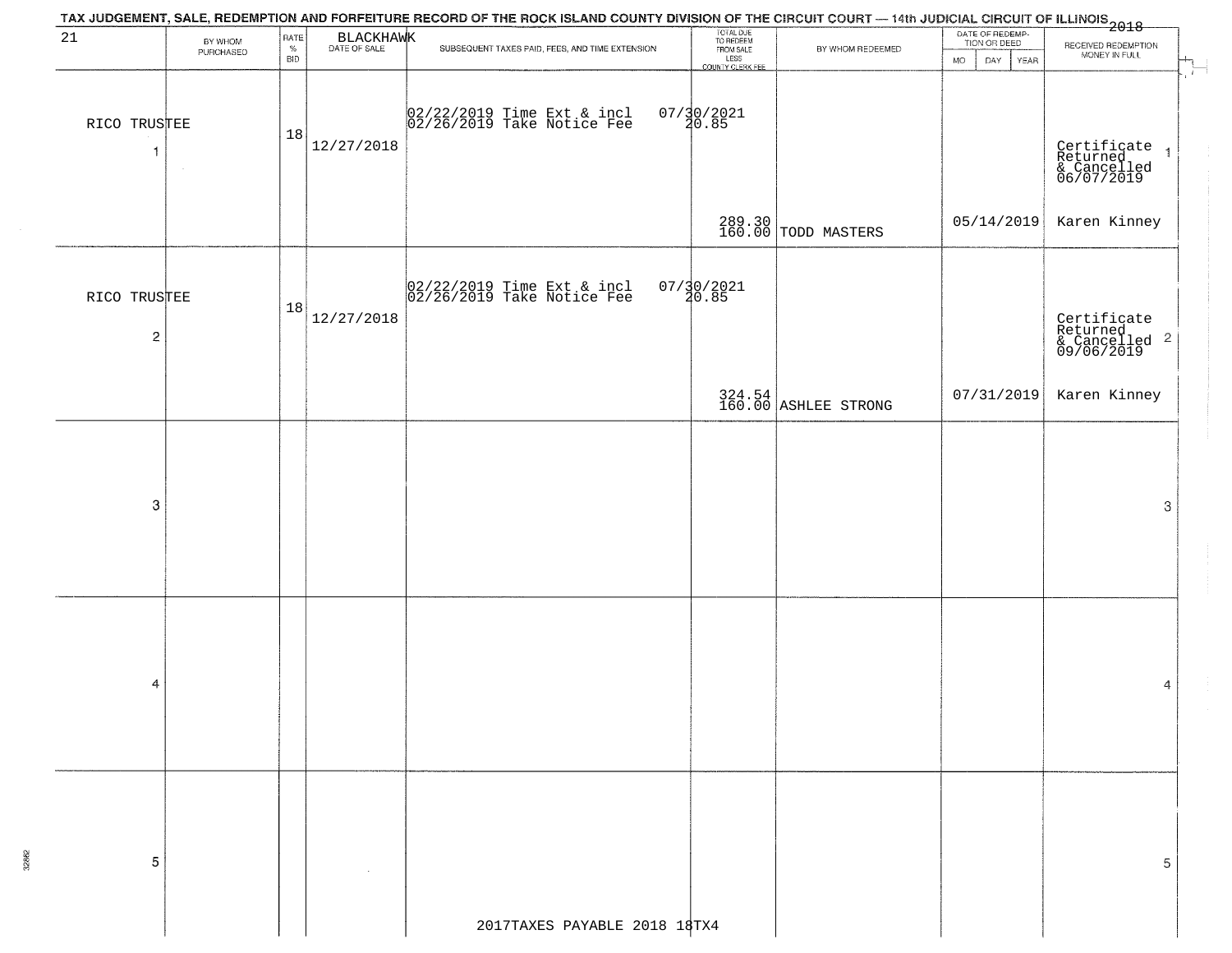| 22 | NAME AND ADDRESS<br>LEGAL DESCRIPTION<br>TAXPAYER NO.<br>PARCEL NO. |                            | <b>BLACKHAWK</b>                 | A-BACK TAX<br>FORFEITED<br>PRIOR TO<br>2017 | BACK TAX<br>FORFEITED<br>PENALTY<br>ACCRUED | <b>BACK TAX</b><br>FORFEITED<br>INTEREST AND | TOTAL BACK<br>TAX PENALTY<br>AND COSTS<br>ACCRUED | <b>AMOUNT</b><br>FOR WHICH<br>JUDGEMENT<br>IS ASKED | $\begin{array}{c} \text{CERTIFICATE} \\ \text{NO.} \end{array}$ | INTEREST PAYMENT FUND<br>INDEMNITY FUND |        |
|----|---------------------------------------------------------------------|----------------------------|----------------------------------|---------------------------------------------|---------------------------------------------|----------------------------------------------|---------------------------------------------------|-----------------------------------------------------|-----------------------------------------------------------------|-----------------------------------------|--------|
|    | TWP - CODE<br>ASSESSED VALUATION FOR TAXES                          | TAX DUE<br>1ST             | INT DUE<br>18T                   |                                             |                                             | COST ACCRUED                                 |                                                   |                                                     |                                                                 | COST OF SALE                            |        |
|    |                                                                     | 2ND                        | $91.20$ $100.00$                 |                                             |                                             |                                              |                                                   |                                                     |                                                                 |                                         |        |
|    | IVERSON CHRISSY<br>2300 79TH AVE W<br>ROCK ISLAND IL                |                            |                                  |                                             |                                             |                                              |                                                   |                                                     |                                                                 | 10.00                                   |        |
|    | 11/3/08*6/18/14*3/6/15                                              | 3RD                        | 3RD                              |                                             |                                             |                                              |                                                   |                                                     |                                                                 |                                         |        |
|    | MOBILE HOME PROPERTY<br>LAKE VIEW                                   | 4TH                        | 4TH                              |                                             |                                             |                                              |                                                   |                                                     | 1226                                                            | 20.00                                   |        |
|    |                                                                     | <b>PUBLICATION COST</b>    |                                  |                                             |                                             |                                              |                                                   |                                                     |                                                                 | 4.00                                    |        |
|    | $120 - 40 - 67$<br>$11 - 02$<br>1216.000                            | TOTAL DUE-TAXES, INT. COS  | 10.00                            |                                             |                                             |                                              |                                                   |                                                     |                                                                 |                                         |        |
|    |                                                                     |                            | 201.20                           |                                             |                                             |                                              |                                                   | 201.20                                              |                                                                 | 10.00                                   | 245.20 |
|    |                                                                     | $\overline{1ST}$           | 1ST<br>69,30,100,00              |                                             |                                             |                                              |                                                   |                                                     |                                                                 |                                         |        |
|    | SMITH WILLIAM/GORDON ADOR<br>2300 79TH AVE W<br>ROCK ISLAND IL      | $\overline{2ND}$           |                                  |                                             |                                             |                                              |                                                   |                                                     |                                                                 | 10.00                                   |        |
|    | 9/16/03                                                             | $\overline{\text{3BD}}$    | 3RD                              |                                             |                                             |                                              |                                                   |                                                     |                                                                 |                                         |        |
|    | MOBILE HOME PROPERTY<br>LAKE VIEW                                   | 47H                        | 4TH                              |                                             |                                             |                                              |                                                   |                                                     | 1227                                                            | 20.00                                   |        |
|    |                                                                     | <b>PUBLICATION COST</b>    |                                  |                                             |                                             |                                              |                                                   |                                                     |                                                                 | 4.00                                    |        |
|    | $120 - 43 - 67$<br>$11 - 02$<br>924.000                             | TOTAL DUE-TAXES, INT. COST | 10.00                            |                                             |                                             |                                              |                                                   |                                                     |                                                                 |                                         |        |
|    |                                                                     |                            | 179.30                           |                                             |                                             |                                              |                                                   | 179.30                                              |                                                                 | 10.00                                   | 223.30 |
|    |                                                                     | īst<br>43.92               |                                  |                                             |                                             |                                              |                                                   |                                                     |                                                                 |                                         |        |
|    | WILSON DAVID OWEN<br>2300 79TH AVE W<br>ROCK ISLAND IL              | 2ND                        | $-100.00$                        |                                             |                                             |                                              |                                                   |                                                     |                                                                 | 10.00                                   |        |
|    | $4 - 19 - 99$                                                       | 3RD                        | 3 <sub>BD</sub>                  |                                             |                                             |                                              |                                                   |                                                     |                                                                 |                                         |        |
|    | MOBILE HOME PROPERTY<br>LAKE VIEW                                   | 4TH                        | 4TH                              |                                             |                                             |                                              |                                                   |                                                     | 1228                                                            | 20.00                                   |        |
|    |                                                                     | PUBLICATION COST           |                                  |                                             |                                             |                                              |                                                   |                                                     |                                                                 |                                         |        |
|    | $120 - 51 - 67$<br>$11 - 02$<br>732.000                             |                            | 10.00                            |                                             |                                             |                                              |                                                   |                                                     |                                                                 | 4.00                                    |        |
|    |                                                                     | TOTAL OUE-TAXES, INT. COST | 153.92                           |                                             |                                             |                                              |                                                   | 153.92                                              |                                                                 | 10.00                                   | 197.92 |
|    |                                                                     |                            | 53.55 100.00                     |                                             |                                             |                                              |                                                   |                                                     |                                                                 |                                         |        |
|    | DEVORE CORBIN/BACON CHRIS<br>2300 79TH AVE W<br>ROCK ISLAND IL      | 2ND                        |                                  |                                             |                                             |                                              |                                                   |                                                     |                                                                 | 10.00                                   |        |
|    | 5/2/02                                                              | 3RD                        | 3BD                              |                                             |                                             |                                              |                                                   |                                                     |                                                                 |                                         |        |
|    | MOBILE HOME PROPERTY<br>LAKE VIEW                                   | 4TH                        | 47H                              |                                             |                                             |                                              |                                                   |                                                     | 1229                                                            | 20.00                                   |        |
|    |                                                                     | <b>PUBLICATION COST</b>    |                                  |                                             |                                             |                                              |                                                   |                                                     |                                                                 | 4.00                                    |        |
|    | $120 - 54 - 67$<br>$11 - 02$<br>714.000                             |                            | 10.00                            |                                             |                                             |                                              |                                                   |                                                     |                                                                 |                                         |        |
|    |                                                                     | TOTAL DUE-TAXES, INT. COST | 163.55                           |                                             |                                             |                                              |                                                   | 163.55                                              |                                                                 | 10.00                                   | 207.55 |
|    | VILLARREAL EDWARDO                                                  | 1ST                        | $\overline{1ST}$<br>73.50 100.00 |                                             |                                             |                                              |                                                   |                                                     |                                                                 |                                         |        |
|    | 2300 79TH AVE W<br>ROCK ISLAND IL                                   | 2ND                        | 2ND                              |                                             |                                             |                                              |                                                   |                                                     |                                                                 | 10.00                                   |        |
|    | 7/29/11 06/06/14                                                    | 3RD                        | 3 <sub>BD</sub>                  |                                             |                                             |                                              |                                                   |                                                     |                                                                 |                                         |        |
|    | MOBILE HOME PROPERTY<br>LAKE VIEW                                   | 4TH                        | 4TH                              |                                             |                                             |                                              |                                                   |                                                     | 1230                                                            | 20.00                                   |        |
|    |                                                                     | PUBLICATION COST           |                                  |                                             |                                             |                                              |                                                   |                                                     |                                                                 | 4.00                                    |        |
|    | $120 - 89 - 67$<br>$11 - 02$<br>980.000                             |                            | 10.00                            |                                             |                                             |                                              |                                                   |                                                     |                                                                 |                                         |        |
|    |                                                                     | TOTAL DUE-TAXES, INT. COST | 183.50                           |                                             |                                             |                                              |                                                   | 183.50                                              |                                                                 | 10.00                                   | 227.50 |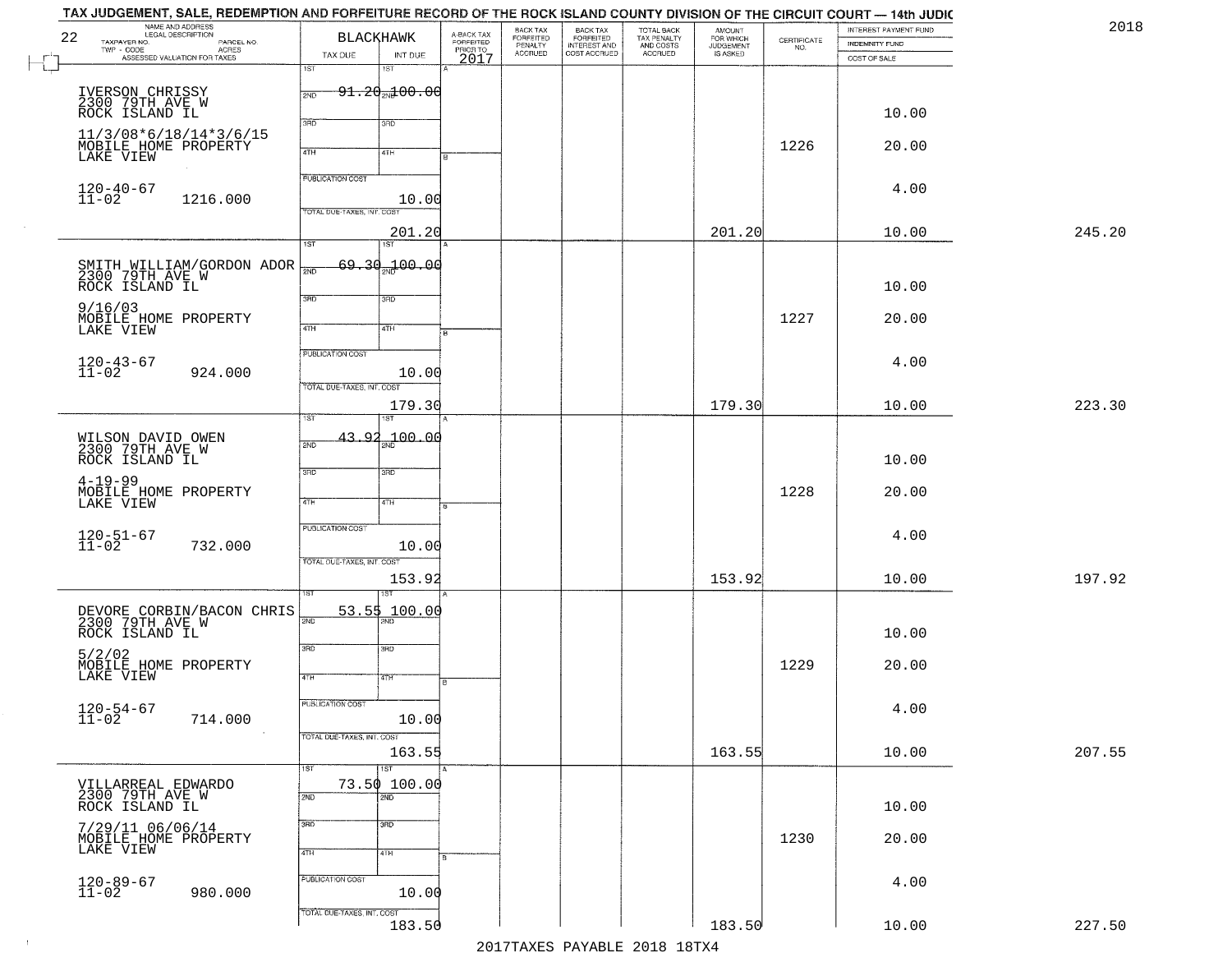|                   |                      |                            |            | TAX JUDGEMENT, SALE, REDEMPTION AND FORFEITURE RECORD OF THE ROCK ISLAND COUNTY DIVISION OF THE CIRCUIT COURT — 14th JUDICIAL CIRCUIT OF ILLINOIS 2018                                                                                                                                                                                                  |                                                                                                                                |                                     |                                                        |                                                                        |
|-------------------|----------------------|----------------------------|------------|---------------------------------------------------------------------------------------------------------------------------------------------------------------------------------------------------------------------------------------------------------------------------------------------------------------------------------------------------------|--------------------------------------------------------------------------------------------------------------------------------|-------------------------------------|--------------------------------------------------------|------------------------------------------------------------------------|
| 22                | BY WHOM<br>PURCHASED | RATE<br>$\%$<br><b>BID</b> | BLACKHAWK  | SUBSEQUENT TAXES PAID, FEES, AND TIME EXTENSION                                                                                                                                                                                                                                                                                                         | TOTAL DUE<br>TO REDEEM<br>FROM SALE<br>LESS<br>COUNTY CLERK FEE                                                                | BY WHOM REDEEMED                    | DATE OF REDEMP-<br>TION OR DEED<br>DAY.<br>YEAR<br>MO. | RECEIVED REDEMPTION<br>MONEY IN FULL                                   |
| RICO TRUSTEE<br>1 |                      | 18                         |            | $\begin{array}{cccc} 02/22/2019 & \text{Time Ext & incl} \\ 02/26/2019 & \text{Take Notice Fee} \\ 11/16/2019 & Subs paid \\ 12/27/2018 & 11/30/2020 & Subs paid \end{array}$                                                                                                                                                                           | 07/30/2021<br>240.85<br>241.20<br>196.20                                                                                       |                                     |                                                        | Certificate<br>Returned<br>& Cancelled<br>01/05/2021                   |
|                   |                      |                            |            |                                                                                                                                                                                                                                                                                                                                                         | 936.62<br>160.00                                                                                                               | LAKESHORE TITLE                     | 12/10/2020                                             | Karen Kinney                                                           |
| RICO TRUSTEE<br>2 |                      | 18                         | 12/27/2018 | $02/22/2019$ Time Ext & incl<br>02/26/2019 Take Notice Fee<br>00/00/000 Publication Fee<br>02/03/2021 Take Notice Fee<br>02/11/2021 Circuit Clerks Fee<br>02/11/2021 Subs paid<br>06/17/2021 Subs paid<br>11/16/2019 Subs paid<br>11/30/2020 Subs pai                                                                                                   | 07/30/2021<br>30.85<br>7.46<br>35.00<br>35.00<br>99.330<br>49.330<br>112.330<br>174.30                                         |                                     |                                                        | $\overline{2}$                                                         |
| RICO TRUSTEE<br>3 |                      | 18                         | 12/27/2018 | 02/22/2019 Time Ext & incl<br>02/26/2019 Take Notice Fee                                                                                                                                                                                                                                                                                                | $07/30/2021$<br>20.85                                                                                                          |                                     |                                                        | Certificate<br>Returned<br>3<br>& Cancelled<br>09/06/2019              |
|                   |                      |                            |            |                                                                                                                                                                                                                                                                                                                                                         |                                                                                                                                | 290.02<br>160.00 LAKEVIEW MHP       | 07/22/2019                                             | Karen Kinney                                                           |
| RICO TRUSTEE<br>4 |                      | 18                         | 12/27/2018 | 02/22/2019 Time Ext &<br>02/26/2019 Take Notic<br>00/00/000 Publicatic<br>02/01/2021 Take Notic<br>02/11/2021 Circuit Cl<br>02/11/2021 Subs paid<br>06/17/2021 Subs paid<br>11/16/2019 Subs paid<br>11/30/2020 Subs paid<br>Time Ext & incl<br>Take Notice Fee<br>Publication Fee<br>Take Notice Fee<br>Circuit Clerks Fee<br>Sheriffs Fee<br>Subs paid | 07/30/2021<br>20.85<br>7.46<br>35.00<br>41.75<br>$\frac{1}{2}$ .57<br>$\begin{array}{r} 83.55 \\ 183.55 \\ 158.55 \end{array}$ |                                     |                                                        | Certificate<br>Returned<br>& Cancelled 4<br>10/29/2021<br>Karen Kinney |
| RICO TRUSTEE<br>5 |                      | 18                         | 12/27/2018 | 02/22/2019 Time Ext & incl<br>02/26/2019 Take Notice Fee                                                                                                                                                                                                                                                                                                | $07/\frac{30}{20.85}$                                                                                                          |                                     |                                                        | Certificate<br>Returned<br>& Cancelled 5<br>03/08/2019                 |
|                   |                      |                            |            |                                                                                                                                                                                                                                                                                                                                                         |                                                                                                                                | 289.30<br>160.00 EDWARDO VILLARREAL | 02/28/2019                                             | Karen Kinney                                                           |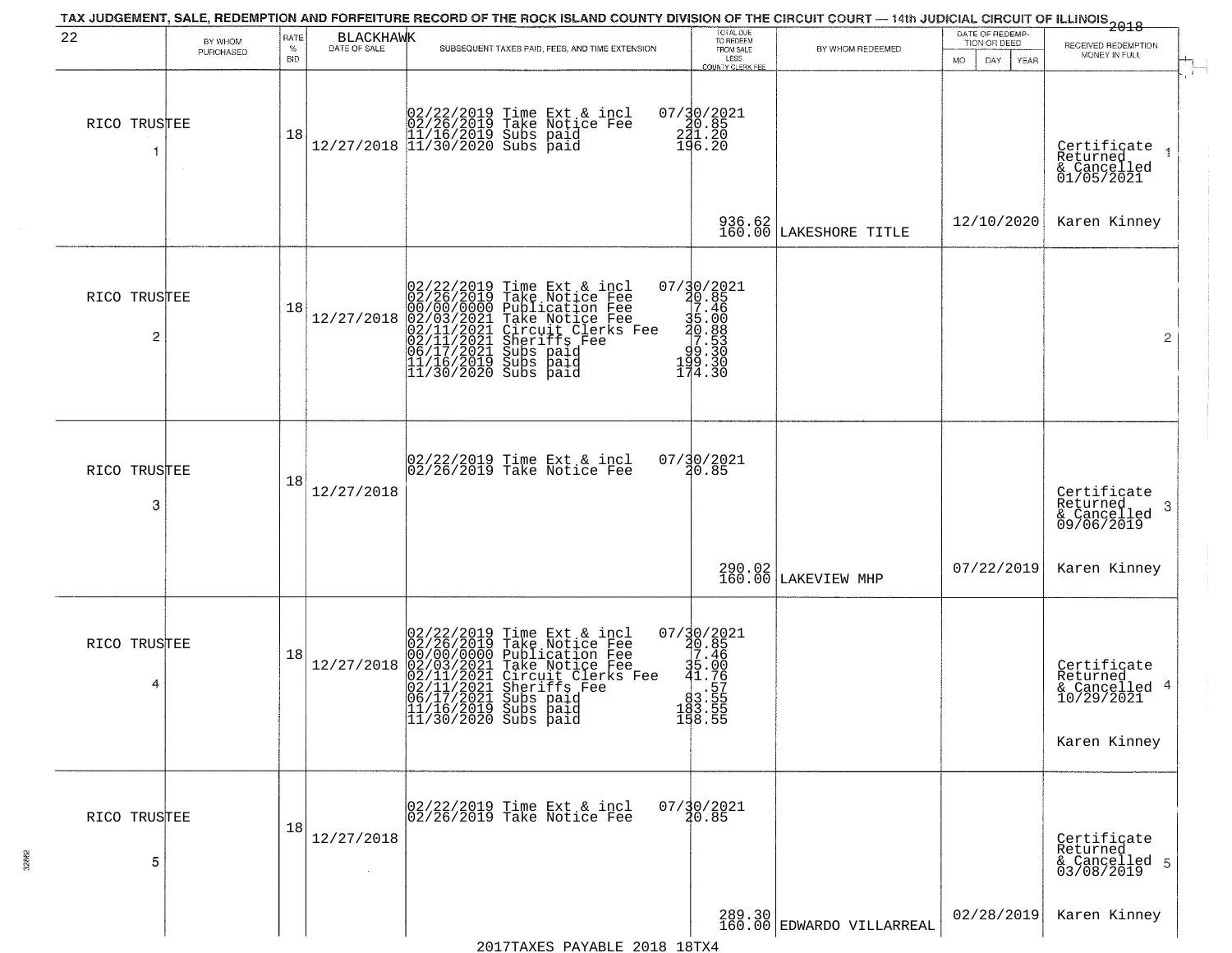| 23 | TAX JUDGEMENT, SALE, REDEMPTION AND FORFEITURE RECORD OF THE ROCK ISLAND COUNTY DIVISION OF THE CIRCUIT COURT — 14th JUDIC<br>NAME AND ADDRESS<br>LEGAL DESCRIPTION<br>TAXPAYER NO.<br>PARCEL NO.<br>$\mathsf{TWP} \, \cdot \, \mathsf{CODE}$<br>- CODE<br>ACRES<br>ASSESSED VALUATION FOR TAXES | BLACKHAWK                                                                       |           | A-BACK TAX<br>FORFEITED<br>PRIOR TO<br>2017 | BACK TAX<br>FORFEITED<br>PENALTY<br>ACCRUED | BACK TAX<br>FORFEITED<br>INTEREST AND<br>COST ACCRUED | TOTAL BACK<br>TAX PENALTY<br>AND COSTS<br>ACCRUED | <b>AMOUNT</b><br>FOR WHICH<br>JUDGEMENT<br>IS ASKED | $\begin{array}{c} \text{CERTIFICATE} \\ \text{NO.} \end{array}$ | INTEREST PAYMENT FUND<br>INDEMNITY FUND | 2018   |
|----|--------------------------------------------------------------------------------------------------------------------------------------------------------------------------------------------------------------------------------------------------------------------------------------------------|---------------------------------------------------------------------------------|-----------|---------------------------------------------|---------------------------------------------|-------------------------------------------------------|---------------------------------------------------|-----------------------------------------------------|-----------------------------------------------------------------|-----------------------------------------|--------|
|    |                                                                                                                                                                                                                                                                                                  | TAX DUE<br>1ST<br>1ST                                                           | INT DUE   |                                             |                                             |                                                       |                                                   |                                                     |                                                                 | COST OF SALE                            |        |
|    | FRY JEREMIAH/JESSICA<br>2300 79TH AVE W<br>ROCK ISLAND IL                                                                                                                                                                                                                                        | $-81.60$ <sub>2N</sub> $\pm00.00$<br>2ND<br>3RD<br>3RD                          |           |                                             |                                             |                                                       |                                                   |                                                     |                                                                 | 10.00                                   |        |
|    | $9/27/13*3/5/14*10/14/14$<br>MOBILE HOME PROPERTY<br>LAKE VIEW                                                                                                                                                                                                                                   | 4TH<br>4TH                                                                      |           |                                             |                                             |                                                       |                                                   |                                                     | 1231                                                            | 20.00                                   |        |
|    | $120 - 94 - 67$<br>$11 - 02$<br>1088.000                                                                                                                                                                                                                                                         | <b>PUBLICATION COST</b><br>TOTAL DUE-TAXES, INT. COST                           | 10.00     |                                             |                                             |                                                       |                                                   |                                                     |                                                                 | 4.00                                    |        |
|    |                                                                                                                                                                                                                                                                                                  |                                                                                 | 191.60    |                                             |                                             |                                                       |                                                   | 191.60                                              |                                                                 | 10.00                                   | 235.60 |
|    | BANKS BRANSON/BELL CORRY<br>2300 79TH AVE W<br>ROCK ISLAND IL                                                                                                                                                                                                                                    | 1ST<br>1ST<br>لمحبوع<br>2ND                                                     | 00.00 مهر |                                             |                                             |                                                       |                                                   |                                                     |                                                                 | 10.00                                   |        |
|    | 3/26/12<br>MOBILE HOME PROPERTY<br>LAKE VIEW                                                                                                                                                                                                                                                     | 3BD<br>3RD<br>47H<br>4TH                                                        |           |                                             |                                             |                                                       |                                                   |                                                     | 1232                                                            | 20.00                                   |        |
|    | 120-99-67<br>11-02<br>924.000                                                                                                                                                                                                                                                                    | PUBLICATION COST                                                                | 10.00     |                                             |                                             |                                                       |                                                   |                                                     |                                                                 | 4.00                                    |        |
|    |                                                                                                                                                                                                                                                                                                  | TOTAL DUE-TAXES, INT. COST                                                      | 179.30    |                                             |                                             |                                                       |                                                   | 179.30                                              |                                                                 | 10.00                                   | 223.30 |
|    | TIMBROOK MCKENZIE<br>2300 79TH AVE W<br>ROCK ISLAND IL                                                                                                                                                                                                                                           | 1ST<br>$58.50 + 00.00$<br>2ND                                                   |           |                                             |                                             |                                                       |                                                   |                                                     |                                                                 | 10.00                                   |        |
|    | $2/8/05$ *2/5/07<br>MOBILE HOME PROPERTY<br>LAKE VIEW                                                                                                                                                                                                                                            | 3RD<br>3 <sub>BD</sub><br>4TH<br>4TH                                            |           |                                             |                                             |                                                       |                                                   |                                                     | 1233                                                            | 20.00                                   |        |
|    | $121 - 09 - 67$<br>$11 - 02$<br>780.000                                                                                                                                                                                                                                                          | <b>PUBLICATION COST</b><br>TOTAL OUE-TAXES, INT. COST                           | 10.00     |                                             |                                             |                                                       |                                                   |                                                     |                                                                 | 4.00                                    |        |
|    |                                                                                                                                                                                                                                                                                                  | ख़ा                                                                             | 168.50    |                                             |                                             |                                                       |                                                   | 168.50                                              |                                                                 | 10.00                                   | 212.50 |
|    | CONDON ALEC<br>2300 79TH AVE W<br>ROCK ISLAND IL                                                                                                                                                                                                                                                 | 50.40 100.00<br>2ND                                                             |           |                                             |                                             |                                                       |                                                   |                                                     |                                                                 | 10.00                                   |        |
|    | 6/8/11<br>MOBILE HOME PROPERTY<br>LAKE VIEW                                                                                                                                                                                                                                                      | 3RD<br>3BD<br>4TH<br>वाम                                                        |           |                                             |                                             |                                                       |                                                   |                                                     | 1234                                                            | 20.00                                   |        |
|    | $121 - 13 - 67$<br>$11 - 02$<br>672.000                                                                                                                                                                                                                                                          | PUBLICATION COST<br>TOTAL DUE-TAXES, INT. COST                                  | 10.00     |                                             |                                             |                                                       |                                                   |                                                     |                                                                 | 4.00                                    |        |
|    |                                                                                                                                                                                                                                                                                                  |                                                                                 | 160.40    |                                             |                                             |                                                       |                                                   | 160.40                                              |                                                                 | 10.00                                   | 204.40 |
|    | LEKOS JEREMY/FENDER FLORE<br>2300 79TH AVE W<br>ROCK ISLAND IL                                                                                                                                                                                                                                   | $\overline{1ST}$<br>$\overline{1ST}$<br>73.50 100.00<br>2ND<br>$\overline{2ND}$ |           |                                             |                                             |                                                       |                                                   |                                                     |                                                                 | 10.00                                   |        |
|    | 12/01/05*3/11/16*<br>MOBILE HOME PROPERTY<br>LAKE VIEW                                                                                                                                                                                                                                           | 3RD<br>3 <sub>BD</sub><br>4TH<br>4TH                                            |           |                                             |                                             |                                                       |                                                   |                                                     | 1235                                                            | 20.00                                   |        |
|    | $121 - 14 - 67$<br>$11 - 02$<br>980.000                                                                                                                                                                                                                                                          | PUBLICATION COST                                                                | 10.00     |                                             |                                             |                                                       |                                                   |                                                     |                                                                 | 4.00                                    |        |
|    |                                                                                                                                                                                                                                                                                                  | TOTAL DUE-TAXES, INT. COST                                                      | 183.50    |                                             |                                             |                                                       | 2017 THAVEC DAVARIE 2010 19TVA                    | 183.50                                              |                                                                 | 10.00                                   | 227.50 |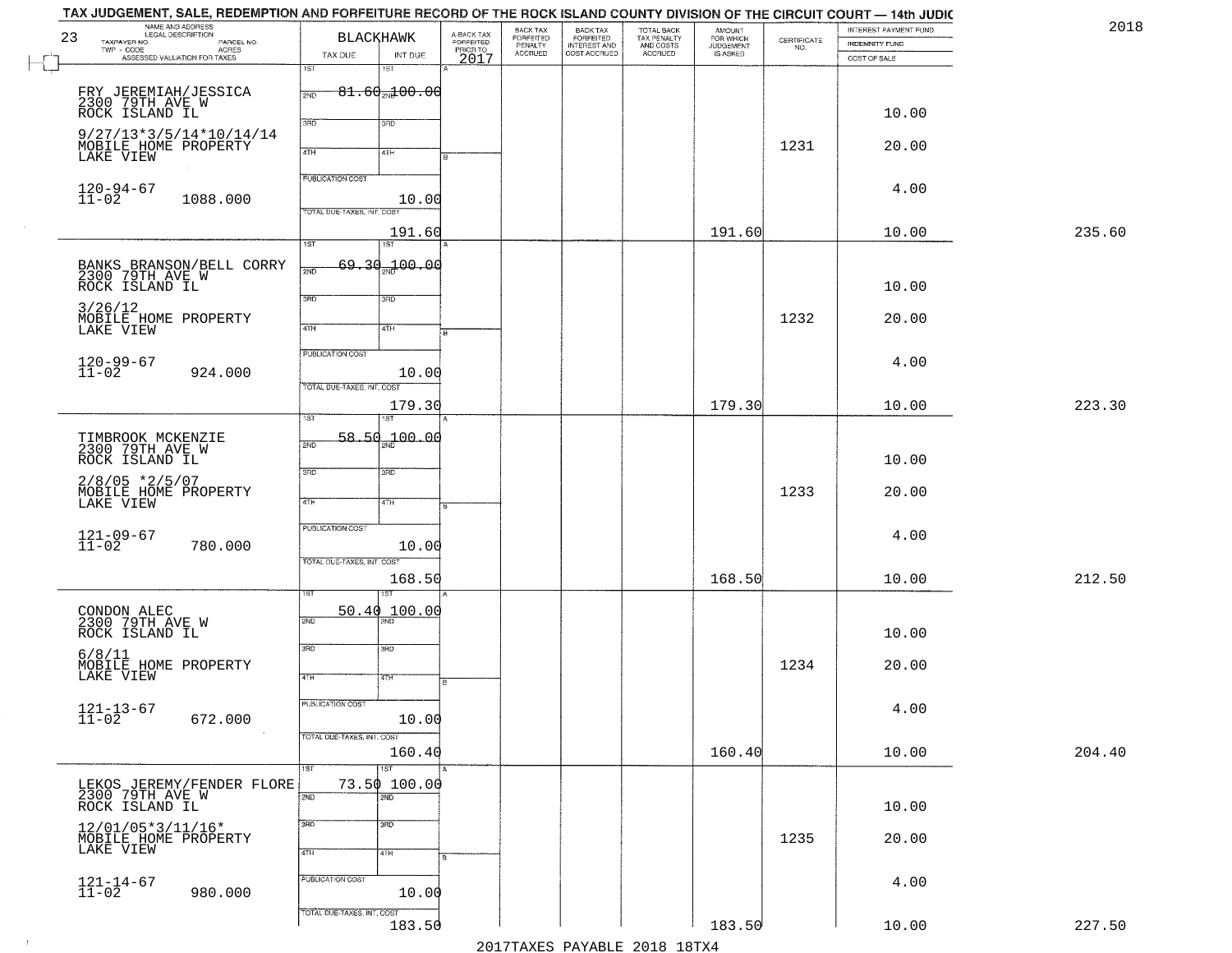| 23                | BY WHOM<br>PURCHASED | RATE<br>$\%$     | BLACKHAWK  | SUBSEQUENT TAXES PAID, FEES, AND TIME EXTENSION                                                                                                                                                                          | TOTAL DUE<br>TO REDEEM<br>FROM SALE                                                                                                                            | BY WHOM REDEEMED                   | DATE OF REDEMP-<br>TION OR DEED | $-2018$<br>RECEIVED REDEMPTION<br>MONEY IN FULL           |  |
|-------------------|----------------------|------------------|------------|--------------------------------------------------------------------------------------------------------------------------------------------------------------------------------------------------------------------------|----------------------------------------------------------------------------------------------------------------------------------------------------------------|------------------------------------|---------------------------------|-----------------------------------------------------------|--|
| RICO TRUSTEE      |                      | <b>BID</b><br>18 | 12/27/2018 | 02/22/2019 Time Ext & incl<br>02/26/2019 Take Notice Fee                                                                                                                                                                 | LESS<br><b>COUNTY CLERK FEE</b><br>07/30/2021<br>20.85                                                                                                         |                                    | DAY.<br>MO.<br>YEAR             | Certificate<br>Returned<br>& Cancelled<br>03/08/2019      |  |
|                   |                      |                  |            |                                                                                                                                                                                                                          |                                                                                                                                                                | 298.86<br>160.00 TARA SARVER       | 02/28/2019                      | Karen Kinney                                              |  |
| RICO TRUSTEE<br>2 |                      | 18               | 12/27/2018 | 02/22/2019 Time Ext & incl<br>02/26/2019 Take Notice Fee<br>00/00/00000 Publication Fee<br>02/03/2021 Take Notice Fee<br>02/11/2021 Sheriffs Fee<br>11/16/2019 Subs paid<br>11/16/2019 Subs paid<br>11/30/2020 Subs paid | 07/30/2021<br>20.85<br>7.46<br>35.00<br>34.80<br>$199.30$<br>199.30<br>174.30                                                                                  |                                    |                                 | Certificate<br>Returned                                   |  |
|                   |                      |                  |            |                                                                                                                                                                                                                          |                                                                                                                                                                | 965.30<br>160.00 CORRY BELL        | 03/16/2021                      | Karen Kinney                                              |  |
| RICO TRUSTEE<br>3 |                      | 18               | 12/27/2018 | 02/22/2019 Time Ext & incl<br>02/26/2019 Take Notice Fee<br>00/00/0000 Publication Fee<br>02/03/2021 Take Notice Fee<br>02/11/2021 Circuit Clerks Fee<br>02/11/2021 Sheriffs Fee<br>11/16/2019 Subs paid                 | $\begin{array}{r} 07 \ / \ \ 30 \ / \ \ 2021 \\ \ 40 \ . \ 85 \\ \ 7 \ . \ 46 \\ \ 35 \ . \ 00 \\ \ 47 \ . \ 84 \\ \ 14 \ . \ 49 \\ \ 18 \ . \ 50 \end{array}$ |                                    |                                 | Certificate<br>Returned<br>3<br>& Cancelled<br>06/04/2021 |  |
|                   |                      |                  |            |                                                                                                                                                                                                                          |                                                                                                                                                                | 743.13<br>160.00 MCKENZIE TIMBROOK | 05/03/2021                      | Karen Kinney                                              |  |
| RICO TRUSTEE<br>4 |                      | 18               | 12/27/2018 | 02/22/2019 Time Ext & incl<br>02/26/2019 Take Notice Fee                                                                                                                                                                 | 07/30/2021<br>20.85                                                                                                                                            |                                    |                                 | Certificate<br>Returned<br>& Cancelled 4<br>09/06/2019    |  |
|                   |                      |                  |            |                                                                                                                                                                                                                          |                                                                                                                                                                | 298.83<br>160.00 LAKEVIEW MHP      | 07/22/2019                      | Karen Kinney                                              |  |
| RICO TRUSTEE<br>5 |                      | 18               | 12/27/2018 | 02/22/2019 Time Ext & incl<br>02/26/2019 Take Notice Fee<br>11/16/2019 Subs paid                                                                                                                                         | $07/\frac{30}{20}.85$<br>20.85<br>203.50                                                                                                                       |                                    |                                 | Certificate<br>Returned<br>& Cancelled 5<br>02/05/2020    |  |
|                   |                      |                  |            |                                                                                                                                                                                                                          |                                                                                                                                                                | $599.12$ COCR CASTLE MHP           | 01/10/2020                      | Karen Kinney                                              |  |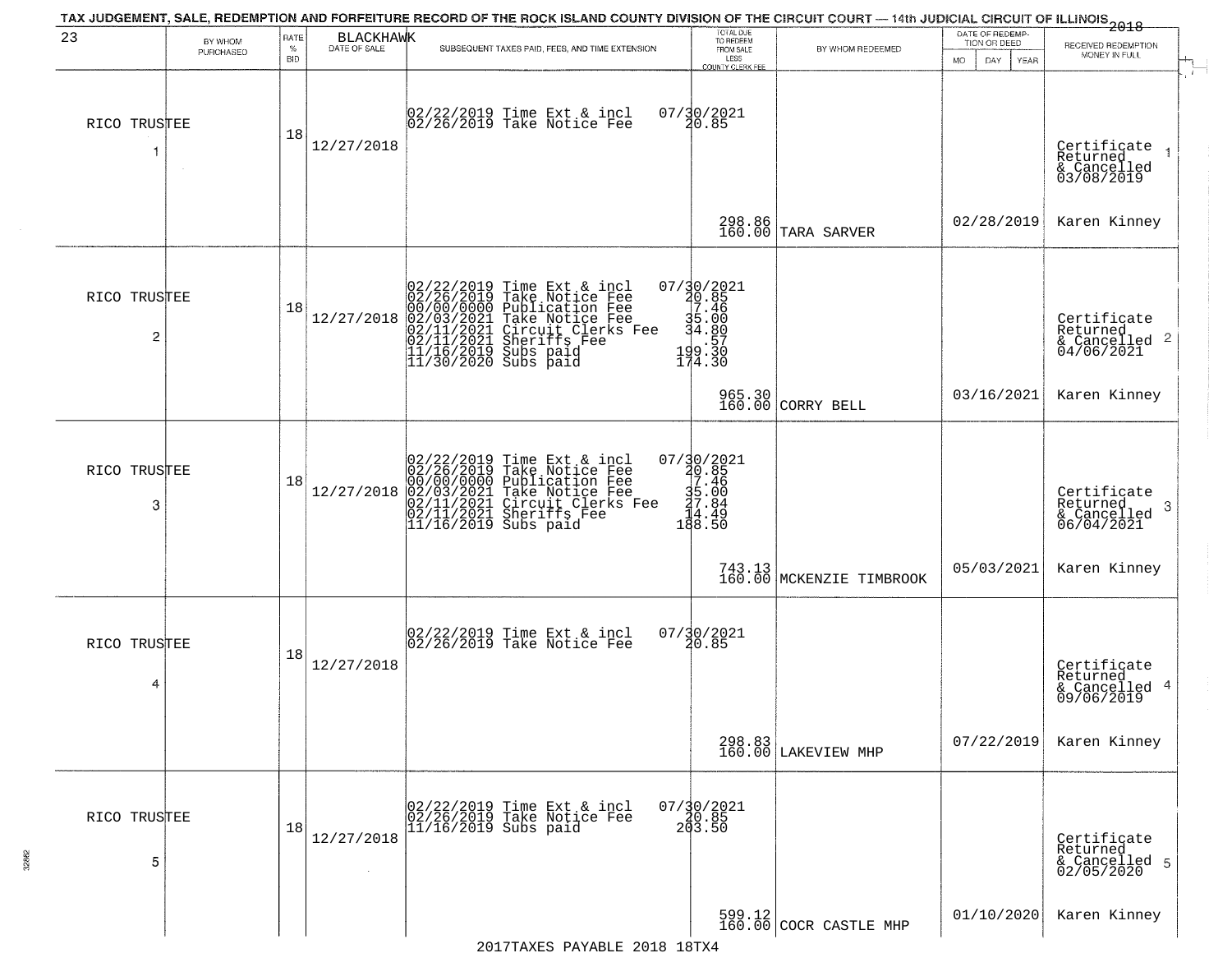| TAX JUDGEMENT, SALE, REDEMPTION AND FORFEITURE RECORD OF THE ROCK ISLAND COUNTY DIVISION OF THE CIRCUIT COURT - 14th JUDIC |                                       |                                     |                                  |                                                       |                                        |                                  |                                                                 |                                         |        |
|----------------------------------------------------------------------------------------------------------------------------|---------------------------------------|-------------------------------------|----------------------------------|-------------------------------------------------------|----------------------------------------|----------------------------------|-----------------------------------------------------------------|-----------------------------------------|--------|
| NAME AND ADDRESS<br>LEGAL DESCRIPTION<br>24                                                                                | <b>BLACKHAWK</b>                      | A-BACK TAX<br>FORFEITED<br>PRIOR TO | BACK TAX<br>FORFEITED<br>PENALTY | BACK TAX<br>FORFEITED<br>INTEREST AND<br>COST ACCRUED | TOTAL BACK<br>TAX PENALTY<br>AND COSTS | AMOUNT<br>FOR WHICH<br>JUDGEMENT |                                                                 | INTEREST PAYMENT FUND<br>INDEMNITY FUND | 2018   |
| TAXPAYER NO.<br>PARCEL NO.<br>ACRES<br>ASSESSED VALUATION FOR TAXES<br>$\mathbf{r}$                                        | INT DUE<br>TAX DUE                    | 2017                                | <b>ACCRUED</b>                   |                                                       | ACCRUED                                | IS ASKED                         | $\begin{array}{c} \text{CERTIFICATE} \\ \text{NO.} \end{array}$ | COST OF SALE                            |        |
| L.                                                                                                                         | 1ST<br>18T                            |                                     |                                  |                                                       |                                        |                                  |                                                                 |                                         |        |
|                                                                                                                            | $92.40$ <sub>2N</sub> $200.00$<br>2ND |                                     |                                  |                                                       |                                        |                                  |                                                                 |                                         |        |
| REYNOLDS JAMES<br>2300 79TH AVE W<br>ROCK ISLAND IL                                                                        |                                       |                                     |                                  |                                                       |                                        |                                  |                                                                 | 10.00                                   |        |
|                                                                                                                            | 3RD<br>3RD                            |                                     |                                  |                                                       |                                        |                                  |                                                                 |                                         |        |
|                                                                                                                            |                                       |                                     |                                  |                                                       |                                        |                                  | 1236                                                            | 20.00                                   |        |
| MOBILE HOME PROPERTY<br>LAKE VIEW                                                                                          | 4TH<br>4TH                            |                                     |                                  |                                                       |                                        |                                  |                                                                 |                                         |        |
|                                                                                                                            | <b>PUBLICATION COST</b>               |                                     |                                  |                                                       |                                        |                                  |                                                                 |                                         |        |
| $121 - 22 - 67$<br>$11 - 02$<br>1232.000                                                                                   | 10.00                                 |                                     |                                  |                                                       |                                        |                                  |                                                                 | 4.00                                    |        |
|                                                                                                                            | TOTAL DUE-TAXES, INT. COST            |                                     |                                  |                                                       |                                        |                                  |                                                                 |                                         |        |
|                                                                                                                            | 202.40                                |                                     |                                  |                                                       |                                        | 202.40                           |                                                                 | 10.00                                   | 246.40 |
|                                                                                                                            | 1ST<br>1ST <sup>-</sup>               |                                     |                                  |                                                       |                                        |                                  |                                                                 |                                         |        |
|                                                                                                                            | 58.50 <sub>37</sub> 00.00<br>2ND      |                                     |                                  |                                                       |                                        |                                  |                                                                 |                                         |        |
| MC FARLAND ELIZZBETH<br>2300 79TH AVE W<br>ROCK ISLAND IL                                                                  |                                       |                                     |                                  |                                                       |                                        |                                  |                                                                 | 10.00                                   |        |
|                                                                                                                            | 3RD<br>3HD                            |                                     |                                  |                                                       |                                        |                                  |                                                                 |                                         |        |
| 6/27/06*12/11/06*09/14/20<br>MOBILE HOME PROPERTY<br>LAKE VIEW                                                             | $\sqrt{47H}$<br>4TH                   |                                     |                                  |                                                       |                                        |                                  | 1237                                                            | 20.00                                   |        |
|                                                                                                                            |                                       |                                     |                                  |                                                       |                                        |                                  |                                                                 |                                         |        |
|                                                                                                                            | PUBLICATION COST                      |                                     |                                  |                                                       |                                        |                                  |                                                                 | 4.00                                    |        |
| $121 - 27 - 67$<br>$11 - 02$<br>780.000                                                                                    | 10.00                                 |                                     |                                  |                                                       |                                        |                                  |                                                                 |                                         |        |
|                                                                                                                            | TOTAL DUE-TAXES, INT. COST            |                                     |                                  |                                                       |                                        |                                  |                                                                 |                                         |        |
|                                                                                                                            | 168.50<br>1ST<br>1ST                  |                                     |                                  |                                                       |                                        | 168.50                           |                                                                 | 10.00                                   | 212.50 |
|                                                                                                                            |                                       |                                     |                                  |                                                       |                                        |                                  |                                                                 |                                         |        |
|                                                                                                                            | 2ND<br>SMD                            |                                     |                                  |                                                       |                                        |                                  |                                                                 |                                         |        |
|                                                                                                                            | 3RD<br>3 <sub>BD</sub>                |                                     |                                  |                                                       |                                        |                                  |                                                                 |                                         |        |
|                                                                                                                            |                                       |                                     |                                  |                                                       |                                        |                                  |                                                                 |                                         |        |
|                                                                                                                            | 4TH<br>4TH                            | l٥                                  |                                  |                                                       |                                        |                                  |                                                                 |                                         |        |
|                                                                                                                            |                                       |                                     |                                  |                                                       |                                        |                                  |                                                                 |                                         |        |
|                                                                                                                            | PUBLICATION COST                      |                                     |                                  |                                                       |                                        |                                  |                                                                 |                                         |        |
|                                                                                                                            | TOTAL OUE-TAXES, INT. COST            |                                     |                                  |                                                       |                                        |                                  |                                                                 |                                         |        |
|                                                                                                                            |                                       |                                     |                                  |                                                       |                                        |                                  |                                                                 |                                         |        |
|                                                                                                                            | 1ST<br>1ST                            |                                     |                                  |                                                       |                                        |                                  |                                                                 |                                         |        |
|                                                                                                                            |                                       |                                     |                                  |                                                       |                                        |                                  |                                                                 |                                         |        |
|                                                                                                                            | 2ND<br>2ND                            |                                     |                                  |                                                       |                                        |                                  |                                                                 |                                         |        |
|                                                                                                                            | 3RD<br>3BD                            |                                     |                                  |                                                       |                                        |                                  |                                                                 |                                         |        |
|                                                                                                                            |                                       |                                     |                                  |                                                       |                                        |                                  |                                                                 |                                         |        |
|                                                                                                                            | 4TH<br>77H                            |                                     |                                  |                                                       |                                        |                                  |                                                                 |                                         |        |
|                                                                                                                            | PUBLICATION COST                      |                                     |                                  |                                                       |                                        |                                  |                                                                 |                                         |        |
|                                                                                                                            |                                       |                                     |                                  |                                                       |                                        |                                  |                                                                 |                                         |        |
| $\sim$                                                                                                                     | TOTAL DUE-TAXES, INT. COST            |                                     |                                  |                                                       |                                        |                                  |                                                                 |                                         |        |
|                                                                                                                            |                                       |                                     |                                  |                                                       |                                        |                                  |                                                                 |                                         |        |
|                                                                                                                            | $\frac{1}{15}$<br>1ST                 | A                                   |                                  |                                                       |                                        |                                  |                                                                 |                                         |        |
|                                                                                                                            | 2ND<br>2ND                            |                                     |                                  |                                                       |                                        |                                  |                                                                 |                                         |        |
|                                                                                                                            |                                       |                                     |                                  |                                                       |                                        |                                  |                                                                 |                                         |        |
|                                                                                                                            | 3BD<br>3 <sub>BD</sub>                |                                     |                                  |                                                       |                                        |                                  |                                                                 |                                         |        |
|                                                                                                                            | 4TH<br>4TH                            |                                     |                                  |                                                       |                                        |                                  |                                                                 |                                         |        |
|                                                                                                                            |                                       | 8                                   |                                  |                                                       |                                        |                                  |                                                                 |                                         |        |
|                                                                                                                            | PUBLICATION COST                      |                                     |                                  |                                                       |                                        |                                  |                                                                 |                                         |        |
|                                                                                                                            |                                       |                                     |                                  |                                                       |                                        |                                  |                                                                 |                                         |        |
|                                                                                                                            | TOTAL DUE-TAXES, INT. COST            |                                     |                                  |                                                       | 2017TAXES PAYABLE 2018 18TX4           |                                  |                                                                 |                                         |        |
|                                                                                                                            |                                       |                                     |                                  |                                                       |                                        |                                  |                                                                 |                                         |        |

 $\overline{\phantom{a}}$ 

 $\uparrow$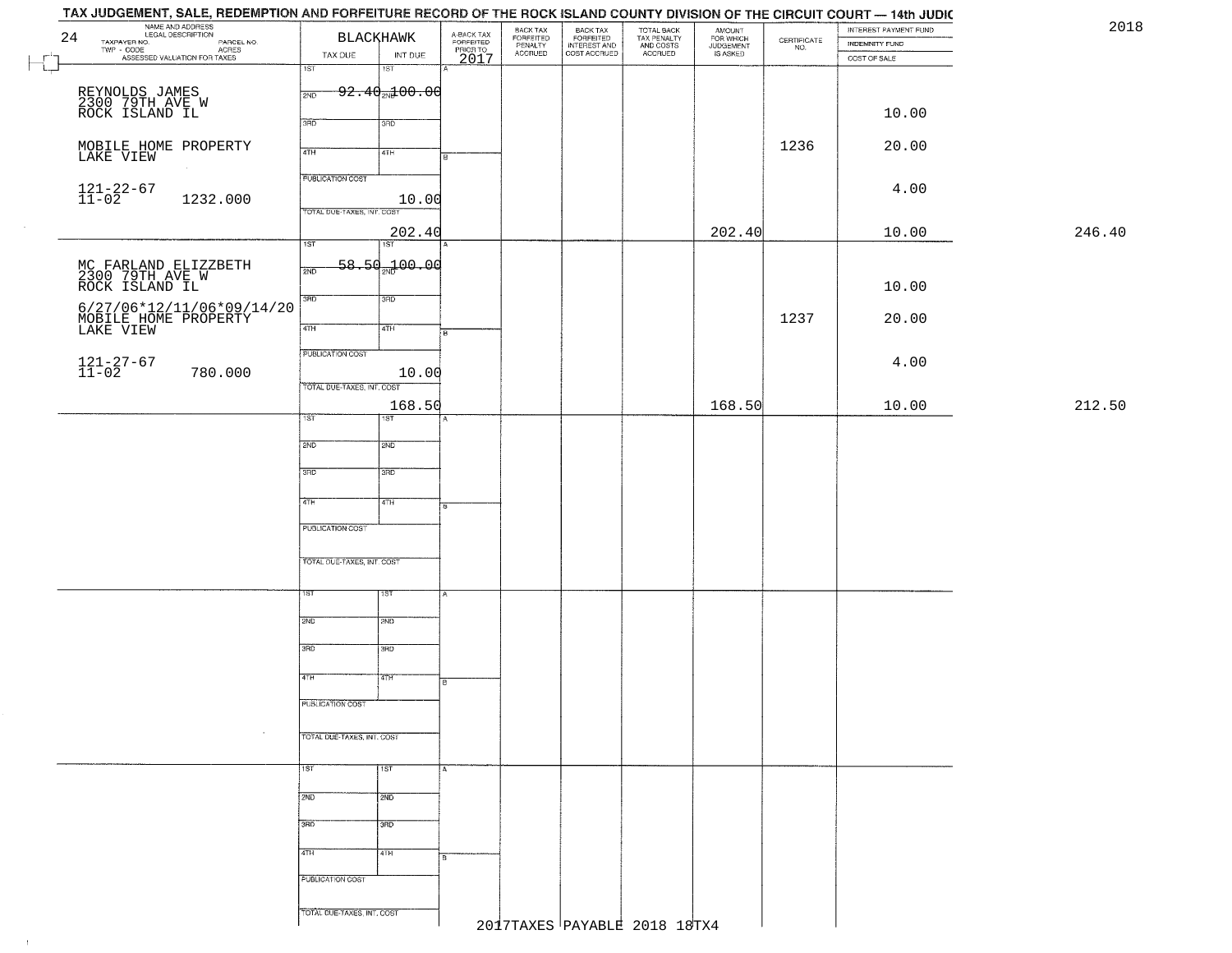| TAX JUDGEMENT, SALE, REDEMPTION AND FORFEITURE RECORD OF THE ROCK ISLAND COUNTY DIVISION OF THE CIRCUIT COURT — 14th JUDICIAL CIRCUIT OF ILLINOIS<br>2018 - The Contract of December 1999<br>DATE OF REDEMP-<br>24 |                              |            |                                                 |                                                                                                                                                                                   |                                                                                                                                                                 |                                     |                                                                   |  |  |  |  |  |  |
|--------------------------------------------------------------------------------------------------------------------------------------------------------------------------------------------------------------------|------------------------------|------------|-------------------------------------------------|-----------------------------------------------------------------------------------------------------------------------------------------------------------------------------------|-----------------------------------------------------------------------------------------------------------------------------------------------------------------|-------------------------------------|-------------------------------------------------------------------|--|--|--|--|--|--|
| BY WHOM<br>PURCHASED                                                                                                                                                                                               | RATE<br>$\%$<br><b>BID</b>   |            | SUBSEQUENT TAXES PAID, FEES, AND TIME EXTENSION | FROM SALE                                                                                                                                                                         | BY WHOM REDEEMED                                                                                                                                                | TION OR DEED<br>MO.<br>DAY.<br>YEAR | RECEIVED REDEMPTION<br>MONEY IN FULL<br>$\frac{1}{\sqrt{2}}$      |  |  |  |  |  |  |
|                                                                                                                                                                                                                    | 18                           | 12/27/2018 |                                                 |                                                                                                                                                                                   |                                                                                                                                                                 |                                     | Certificate<br>Returned<br>& Cancelled<br>02/05/2020              |  |  |  |  |  |  |
|                                                                                                                                                                                                                    |                              |            |                                                 |                                                                                                                                                                                   |                                                                                                                                                                 |                                     | Karen Kinney                                                      |  |  |  |  |  |  |
|                                                                                                                                                                                                                    | 18                           | 12/27/2018 |                                                 |                                                                                                                                                                                   |                                                                                                                                                                 |                                     | Certificate<br>Returned<br>& Cancelled <sup>2</sup><br>02/10/2021 |  |  |  |  |  |  |
|                                                                                                                                                                                                                    |                              |            |                                                 |                                                                                                                                                                                   |                                                                                                                                                                 | 01/28/2021                          | Karen Kinney                                                      |  |  |  |  |  |  |
|                                                                                                                                                                                                                    |                              |            |                                                 |                                                                                                                                                                                   |                                                                                                                                                                 |                                     | 3                                                                 |  |  |  |  |  |  |
|                                                                                                                                                                                                                    |                              |            |                                                 |                                                                                                                                                                                   |                                                                                                                                                                 |                                     | 4                                                                 |  |  |  |  |  |  |
|                                                                                                                                                                                                                    |                              |            |                                                 |                                                                                                                                                                                   |                                                                                                                                                                 |                                     | 5                                                                 |  |  |  |  |  |  |
|                                                                                                                                                                                                                    | RICO TRUSTEE<br>RICO TRUSTEE |            |                                                 | BLACKHAWK<br>02/22/2019 Time Ext & incl<br>02/26/2019 Take Notice Fee<br>11/16/2019 Subs paid<br>02/22/2019 Time Ext & incl<br>02/26/2019 Take Notice Fee<br>11/16/2019 Subs paid | TOTAL DUE<br>TO REDEEM<br>LESS<br>LESS<br>COUNTY CLERK FEE<br>07/30/2021<br>20.85<br>222.40<br>$07/30/2021$<br>180.85<br>188.50<br>2017TAXES PAYABLE 2018 18TX4 | 649.40<br>160.00 JAMES REYNOLDS     | 01/10/2020<br>658.34<br>160.00 ELIZABETH MCFARLAND                |  |  |  |  |  |  |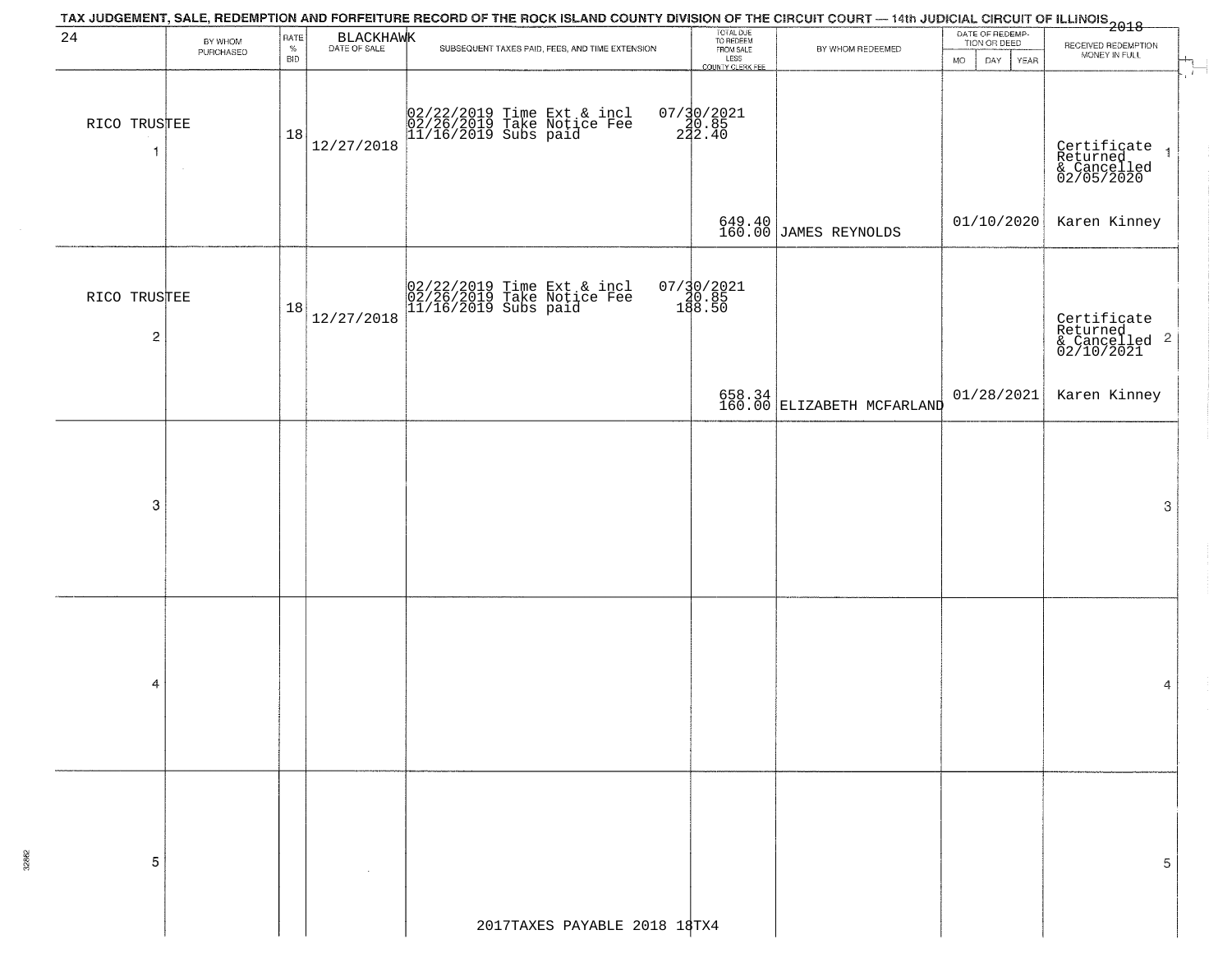| NAME AND ADDRESS<br>LEGAL DESCRIPTION<br>25                         | <b>BLACKHAWK</b>                     | A-BACK TAX<br>FORFEITED<br>PRIOR TO | BACK TAX<br>FORFEITED<br>PENALTY | BACK TAX<br>FORFEITED<br>INTEREST AND | TOTAL BACK<br>TAX PENALTY<br>AND COSTS | AMOUNT<br>FOR WHICH<br>JUDGEMENT |                                                                 | INTEREST PAYMENT FUND                 | 2018   |
|---------------------------------------------------------------------|--------------------------------------|-------------------------------------|----------------------------------|---------------------------------------|----------------------------------------|----------------------------------|-----------------------------------------------------------------|---------------------------------------|--------|
| TAXPAYER NO.<br>PARCEL NO.<br>ACRES<br>ASSESSED VALUATION FOR TAXES | TAX DUE<br>INT DUE                   |                                     | <b>ACCRUED</b>                   | COST ACCRUED                          | ACCRUED                                | IS ASKED                         | $\begin{array}{c} \text{CERTIFICATE} \\ \text{NO.} \end{array}$ | <b>INDEMNITY FUND</b><br>COST OF SALE |        |
|                                                                     | 1ST<br>18T                           | 2017                                |                                  |                                       |                                        |                                  |                                                                 |                                       |        |
| WHEELER ANTHONY                                                     | $69.30$ <sub>212</sub> 100.00<br>2ND |                                     |                                  |                                       |                                        |                                  |                                                                 |                                       |        |
| 8603 KNOXVILLE RD<br>MILAN IL                                       |                                      |                                     |                                  |                                       |                                        |                                  |                                                                 | 10.00                                 |        |
|                                                                     | 3RD<br>3RD                           |                                     |                                  |                                       |                                        |                                  |                                                                 |                                       |        |
| 6/17/10<br>MOBILE HOME PROPERTY<br>PARADISE                         | 4TH<br>4TH                           |                                     |                                  |                                       |                                        |                                  | 1238                                                            | 20.00                                 |        |
|                                                                     |                                      |                                     |                                  |                                       |                                        |                                  |                                                                 |                                       |        |
|                                                                     | <b>PUBLICATION COST</b>              |                                     |                                  |                                       |                                        |                                  |                                                                 | 4.00                                  |        |
| $140 - 19 - 69$<br>$11 - 04$<br>924.000                             | 10.00                                |                                     |                                  |                                       |                                        |                                  |                                                                 |                                       |        |
|                                                                     | TOTAL DUE-TAXES, INT. COST           |                                     |                                  |                                       |                                        |                                  |                                                                 |                                       |        |
|                                                                     | 179.30<br>1ST<br>1ST                 |                                     |                                  |                                       |                                        | 179.30                           |                                                                 | 10.00                                 | 223.30 |
|                                                                     | 69.30 <sub>2w</sub> 100.00           |                                     |                                  |                                       |                                        |                                  |                                                                 |                                       |        |
| HILLYER DANIEL L<br>8603 KNOXVILLE RD<br>MILAN IL                   | 2ND                                  |                                     |                                  |                                       |                                        |                                  |                                                                 |                                       |        |
|                                                                     | 3RD<br>3RD                           |                                     |                                  |                                       |                                        |                                  |                                                                 | 10.00                                 |        |
| 7/2/07<br>MOBILE HOME PROPERTY<br>PARADISE                          |                                      |                                     |                                  |                                       |                                        |                                  | 1239                                                            | 20.00                                 |        |
|                                                                     | 47H<br>4TH                           | $\overline{B}$                      |                                  |                                       |                                        |                                  |                                                                 |                                       |        |
|                                                                     | PUBLICATION COST                     |                                     |                                  |                                       |                                        |                                  |                                                                 |                                       |        |
| $140 - 60 - 69$<br>$11 - 04$<br>924.000                             | 10.00                                |                                     |                                  |                                       |                                        |                                  |                                                                 | 4.00                                  |        |
|                                                                     | TOTAL DUE-TAXES, INT. COST           |                                     |                                  |                                       |                                        |                                  |                                                                 |                                       |        |
|                                                                     | 179.30<br>1ST<br>1ST                 |                                     |                                  |                                       |                                        | 179.30                           |                                                                 | 10.00                                 | 223.30 |
|                                                                     |                                      |                                     |                                  |                                       |                                        |                                  |                                                                 |                                       |        |
|                                                                     | 2ND<br>2ND                           |                                     |                                  |                                       |                                        |                                  |                                                                 |                                       |        |
|                                                                     | 3 <sub>BD</sub><br>3RD               |                                     |                                  |                                       |                                        |                                  |                                                                 |                                       |        |
|                                                                     |                                      |                                     |                                  |                                       |                                        |                                  |                                                                 |                                       |        |
|                                                                     | 4TH<br>$\sqrt{4TH}$                  | 8                                   |                                  |                                       |                                        |                                  |                                                                 |                                       |        |
|                                                                     | PUBLICATION COST                     |                                     |                                  |                                       |                                        |                                  |                                                                 |                                       |        |
|                                                                     |                                      |                                     |                                  |                                       |                                        |                                  |                                                                 |                                       |        |
|                                                                     | TOTAL OUE-TAXES, INT. COST           |                                     |                                  |                                       |                                        |                                  |                                                                 |                                       |        |
|                                                                     |                                      |                                     |                                  |                                       |                                        |                                  |                                                                 |                                       |        |
|                                                                     | 1ST<br>१९४                           |                                     |                                  |                                       |                                        |                                  |                                                                 |                                       |        |
|                                                                     | 2ND<br>2ND                           |                                     |                                  |                                       |                                        |                                  |                                                                 |                                       |        |
|                                                                     | 3RD<br>3BD                           |                                     |                                  |                                       |                                        |                                  |                                                                 |                                       |        |
|                                                                     |                                      |                                     |                                  |                                       |                                        |                                  |                                                                 |                                       |        |
|                                                                     | ৰাম<br>4TH                           | ١e                                  |                                  |                                       |                                        |                                  |                                                                 |                                       |        |
|                                                                     | PUBLICATION COST                     |                                     |                                  |                                       |                                        |                                  |                                                                 |                                       |        |
|                                                                     |                                      |                                     |                                  |                                       |                                        |                                  |                                                                 |                                       |        |
| $\sim$                                                              | TOTAL DUE-TAXES, INT. COST           |                                     |                                  |                                       |                                        |                                  |                                                                 |                                       |        |
|                                                                     |                                      |                                     |                                  |                                       |                                        |                                  |                                                                 |                                       |        |
|                                                                     | 1ST <sup>1</sup><br>1ST              | IA.                                 |                                  |                                       |                                        |                                  |                                                                 |                                       |        |
|                                                                     | 2ND<br>2ND                           |                                     |                                  |                                       |                                        |                                  |                                                                 |                                       |        |
|                                                                     |                                      |                                     |                                  |                                       |                                        |                                  |                                                                 |                                       |        |
|                                                                     | 3BD<br>3RD                           |                                     |                                  |                                       |                                        |                                  |                                                                 |                                       |        |
|                                                                     | 4TH<br>4TH                           | lв                                  |                                  |                                       |                                        |                                  |                                                                 |                                       |        |
|                                                                     | PUBLICATION COST                     |                                     |                                  |                                       |                                        |                                  |                                                                 |                                       |        |
|                                                                     |                                      |                                     |                                  |                                       |                                        |                                  |                                                                 |                                       |        |
|                                                                     | TOTAL DUE-TAXES, INT. COST           |                                     |                                  |                                       |                                        |                                  |                                                                 |                                       |        |
|                                                                     |                                      |                                     |                                  | 2017TAXES PAYABLE 2018 18TX4          |                                        |                                  |                                                                 |                                       |        |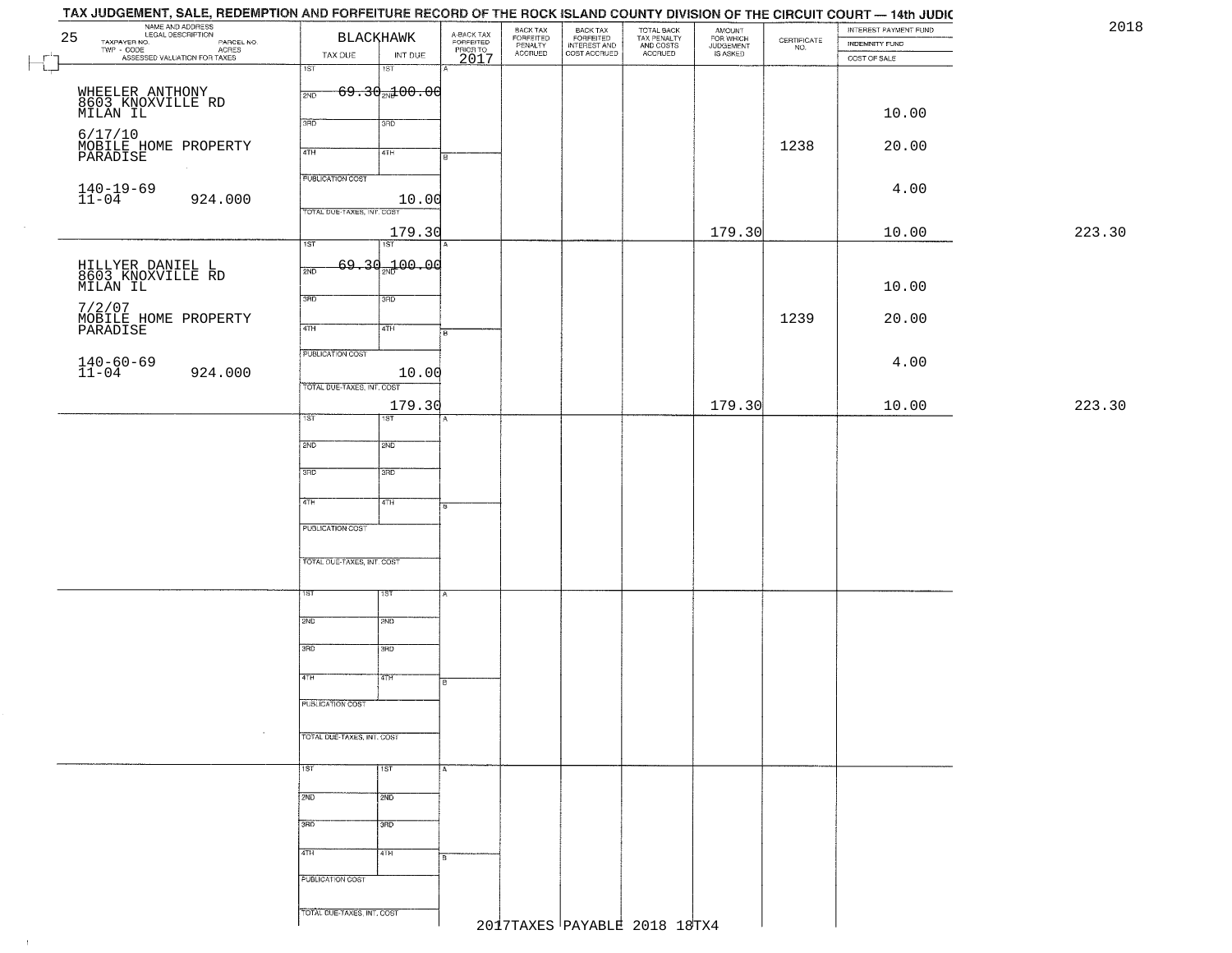|                                |                      |                  |            | TAX JUDGEMENT, SALE, REDEMPTION AND FORFEITURE RECORD OF THE ROCK ISLAND COUNTY DIVISION OF THE CIRCUIT COURT — 14th JUDICIAL CIRCUIT OF ILLINOIS<br>2018 - The Contract of December 1999                |                                                                                                                                                                   |                  |                                                                    |                                      |
|--------------------------------|----------------------|------------------|------------|----------------------------------------------------------------------------------------------------------------------------------------------------------------------------------------------------------|-------------------------------------------------------------------------------------------------------------------------------------------------------------------|------------------|--------------------------------------------------------------------|--------------------------------------|
| 25                             | BY WHOM<br>PURCHASED | RATE<br>%<br>BID | BLACKHAWK  | SUBSEQUENT TAXES PAID, FEES, AND TIME EXTENSION                                                                                                                                                          | TOTAL DUE<br>TO REDEEM<br>FROM SALE<br>LESS<br>COUNTY CLERK FEE                                                                                                   | BY WHOM REDEEMED | DATE OF REDEMP-<br>TION OR DEED<br><b>MO</b><br>DAY<br><b>YEAR</b> | RECEIVED REDEMPTION<br>MONEY IN FULL |
| RICO TRUSTEE                   |                      | 18               | 12/27/2018 | 02/22/2019 Time Ext & incl<br>02/26/2019 Take Notice Fee<br>00/00/0000 Publication Fee<br>02/03/2021 Take Notice Fee<br>02/11/2021 Circuit Clerks Fee<br>02/11/2021 Sheriffs Fee<br>11/16/2019 Subs paid | $\begin{smallmatrix} 07/30/2021\\ 20.85\\ 17.46\\ 35.00\\ 49.89\\ 199.30 \end{smallmatrix}$                                                                       |                  |                                                                    | $\mathbf{f}$<br>1                    |
| RICO TRUSTEE<br>$\overline{c}$ |                      | 18               | 12/27/2018 | 02/22/2019 Time Ext & incl<br>02/26/2019 Take Notice Fee<br>00/00/0000 Publication Fee<br>02/03/2021 Take Notice Fee<br>02/11/2021 Circuit Clerks Fee<br>02/11/2021 Sheriffs Fee<br>11/16/2019 Subs paid | $\begin{smallmatrix} 07 \ / \ \ 30 \ / \ \ 2021 \\ \ 20 \ . \ \ 85 \\ \ 35 \ . \ \ 46 \\ \ 36 \ . \ \ 88 \\ \ 20 \ . \ \ 88 \\ \ 19 \ . \ \ 30 \end{smallmatrix}$ |                  |                                                                    | $\overline{2}$                       |
| -3                             |                      |                  |            |                                                                                                                                                                                                          |                                                                                                                                                                   |                  |                                                                    | 3                                    |
| 4                              |                      |                  |            |                                                                                                                                                                                                          |                                                                                                                                                                   |                  |                                                                    | 4                                    |
| 5                              |                      |                  |            | 2017TAXES PAYABLE 2018 18TX4                                                                                                                                                                             |                                                                                                                                                                   |                  |                                                                    | 5                                    |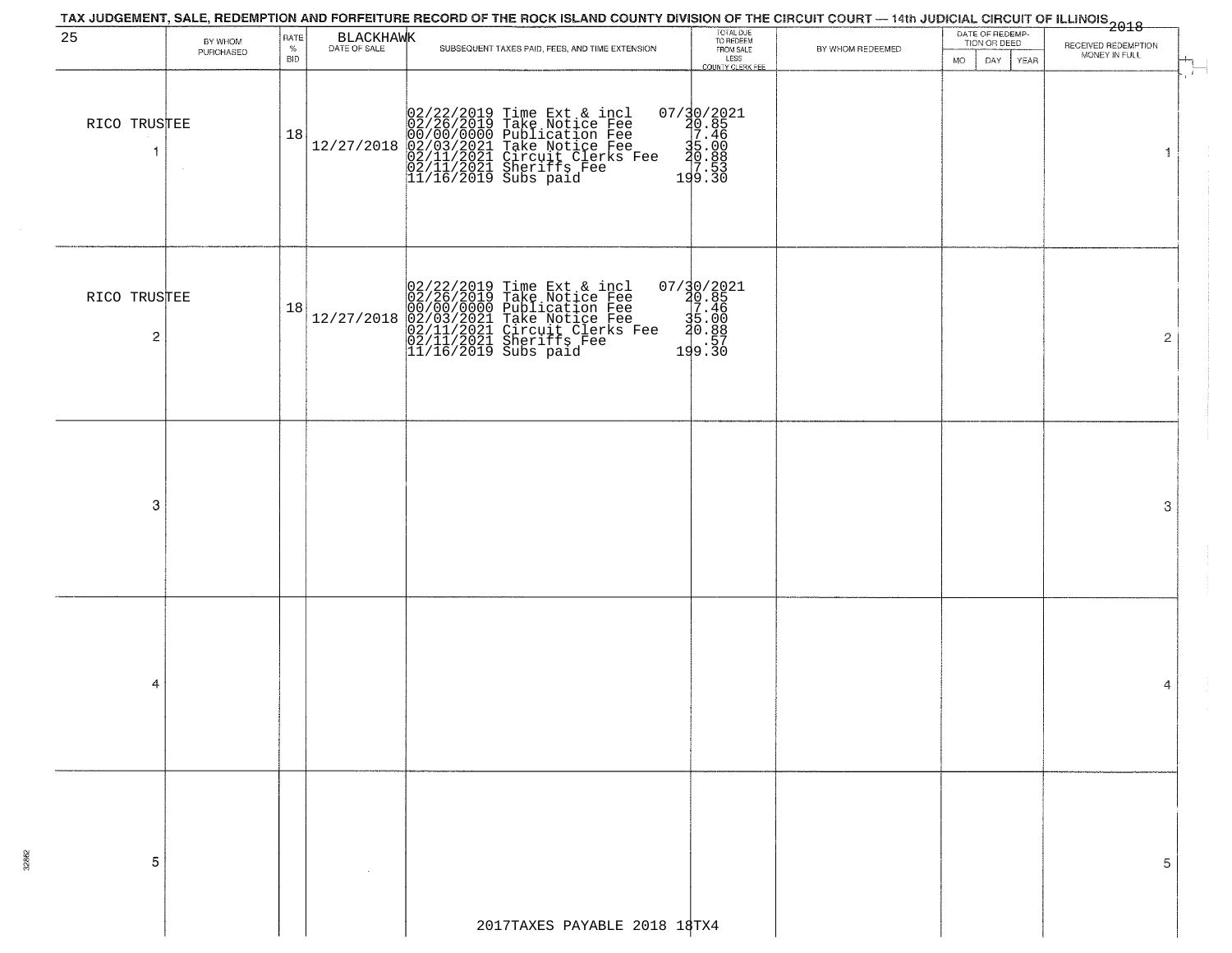|        | INTEREST PAYMENT FUND<br>INDEMNITY FUND | CERTIFICATE<br>NO. | <b>AMOUNT</b><br>FOR WHICH<br>JUDGEMENT<br>IS ASKED | TOTAL BACK<br>TAX PENALTY<br>AND COSTS<br>ACCRUED | BACK TAX<br>FORFEITED<br>INTEREST AND<br>COST ACCRUED | BACK TAX<br>FORFEITED<br>PENALTY<br>ACCRUED | A-BACK TAX<br>FORFEITED |                                     | COAL VALLEY                      | NAME AND ADDRESS<br>LEGAL DESCRIPTION<br>TAXPAYER NO.<br>PARCEL NO.                                           | 26                       |
|--------|-----------------------------------------|--------------------|-----------------------------------------------------|---------------------------------------------------|-------------------------------------------------------|---------------------------------------------|-------------------------|-------------------------------------|----------------------------------|---------------------------------------------------------------------------------------------------------------|--------------------------|
|        | COST OF SALE                            |                    |                                                     |                                                   |                                                       |                                             | PRIORTO<br>2017         | INT DUE<br>1ST                      | TAX DUE<br>1ST                   | - CODE ACRES<br>ASSESSED VALUATION FOR TAXES                                                                  | TWP - CODE               |
|        |                                         |                    |                                                     |                                                   |                                                       |                                             |                         |                                     |                                  | RUIZ ROMAN/CASTILLO HILDA $\frac{107}{200}$ 96.0 $\frac{103}{200}$ 0.00                                       |                          |
|        | 10.00                                   |                    |                                                     |                                                   |                                                       |                                             |                         | 3RD                                 | 3PD                              | COAL VALLEY IL                                                                                                |                          |
|        | 20.00                                   | 1240               |                                                     |                                                   |                                                       |                                             |                         | 4TH                                 | 4TH                              | $8/7/15*2/3/16*$<br>MOBILE HOME PROPERTY<br>CANDLELIGHT                                                       |                          |
|        | 4.00                                    |                    |                                                     |                                                   |                                                       |                                             |                         |                                     | <b>PUBLICATION COST</b>          |                                                                                                               |                          |
|        |                                         |                    |                                                     |                                                   |                                                       |                                             |                         | 10.00                               | TOTAL DUE-TAXES, INT. COST       | 1280.000                                                                                                      | 082-07-80<br>12-03       |
| 250.00 | 10.00                                   |                    | 206.00                                              |                                                   |                                                       |                                             |                         | 206.00<br>1ST                       | $\overline{1ST}$                 |                                                                                                               |                          |
|        | 10.00                                   |                    |                                                     |                                                   |                                                       |                                             |                         | <del>73.50<sub>2N</sub>100.00</del> | 2ND                              | CLEVENGER AMANDA<br>129 W 8TH ST<br>COAL VALLEY IL                                                            |                          |
|        | 20.00                                   | 1241               |                                                     |                                                   |                                                       |                                             |                         | 3RD<br>4TH                          | $\overline{3BD}$<br>$\sqrt{47H}$ | $6/21/07*2/20/14*10/23/15*$<br>MOBILE HOME PROPERTY<br>CANDLELIGHT                                            |                          |
|        | 4.00                                    |                    |                                                     |                                                   |                                                       |                                             |                         |                                     | PUBLICATION COST                 |                                                                                                               | $082 - 29 - 80$<br>12-03 |
| 227.50 | 10.00                                   |                    | 183.50                                              |                                                   |                                                       |                                             |                         | 10.00<br>183.50                     | TOTAL DUE-TAXES, INT. COST       | 980.000                                                                                                       |                          |
|        |                                         |                    |                                                     |                                                   |                                                       |                                             |                         |                                     | ist                              |                                                                                                               |                          |
|        | 10.00                                   |                    |                                                     |                                                   |                                                       |                                             |                         | 00.04 مهر                           | 73,50<br>2ND                     | ARNOLD SARAH E<br>112 W 9TH ST<br>COAL VALLEY IL                                                              |                          |
|        | 20.00                                   | 1242               |                                                     |                                                   |                                                       |                                             |                         | 3 <sub>BD</sub><br>4TH              | 3BD<br>4TH                       | MOBILE HOME PROPERTY<br>CANDLELIGHT                                                                           | 8/17/07                  |
|        | 4.00                                    |                    |                                                     |                                                   |                                                       |                                             |                         |                                     | PUBLICATION COST                 |                                                                                                               |                          |
|        |                                         |                    |                                                     |                                                   |                                                       |                                             |                         | 10.00                               | TOTAL OUE-TAXES, INT. COST       | 980.000                                                                                                       | $083 - 12 - 80$<br>12-03 |
| 227.50 | 10.00                                   |                    | 183.50                                              |                                                   |                                                       |                                             |                         | 183.50                              |                                  |                                                                                                               |                          |
|        | 10.00                                   |                    |                                                     |                                                   |                                                       |                                             |                         | 100.00                              | 69.30<br>2ND                     | COON DAWN M<br>120 W 9TH ST<br>COAL VALLEY IL                                                                 |                          |
|        | 20.00                                   | 1243               |                                                     |                                                   |                                                       |                                             |                         | 3BD<br>वाम                          | 3RD<br>4TH                       | $\begin{array}{c} 2/7/00*3/10/14*4/9/14*3/5 \\ \text{MOBILE HOME PROPERTY} \\ \text{CANDLELIGHT} \end{array}$ |                          |
|        | 4.00                                    |                    |                                                     |                                                   |                                                       |                                             |                         |                                     | PUBLICATION COST                 |                                                                                                               | $083 - 20 - 80$<br>12-03 |
| 223.30 |                                         |                    | 179.30                                              |                                                   |                                                       |                                             |                         | 10.00                               | TOTAL DUE-TAXES, INT. COST       | 924.000                                                                                                       |                          |
|        | 10.00                                   |                    |                                                     |                                                   |                                                       |                                             |                         | 179.30<br>$\overline{1ST}$          | 1ST                              |                                                                                                               |                          |
|        | 10.00                                   |                    |                                                     |                                                   |                                                       |                                             |                         | 73.50 100.00<br>2ND                 | 2ND                              | SLOAN ANGELA<br>123 W 12TH ST<br>COAL VALLEY IL                                                               |                          |
|        | 20.00                                   | 1244               |                                                     |                                                   |                                                       |                                             |                         | 3 <sub>RD</sub><br>4TH              | 3RD<br>4TH                       | $10/16/98*3/28/17*$<br>MOBILE HOME PROPERTY<br>CANDLELIGHT                                                    |                          |
|        | 4.00                                    |                    |                                                     |                                                   |                                                       |                                             |                         |                                     | PUBLICATION COST                 |                                                                                                               | $086 - 23 - 80$<br>12-03 |
|        |                                         |                    |                                                     |                                                   |                                                       |                                             |                         | 10.00                               | TOTAL DUE-TAXES, INT. COST       | 980.000                                                                                                       |                          |
| 227.50 | 10.00                                   |                    | 183.50                                              |                                                   |                                                       |                                             |                         | 183.50                              |                                  |                                                                                                               |                          |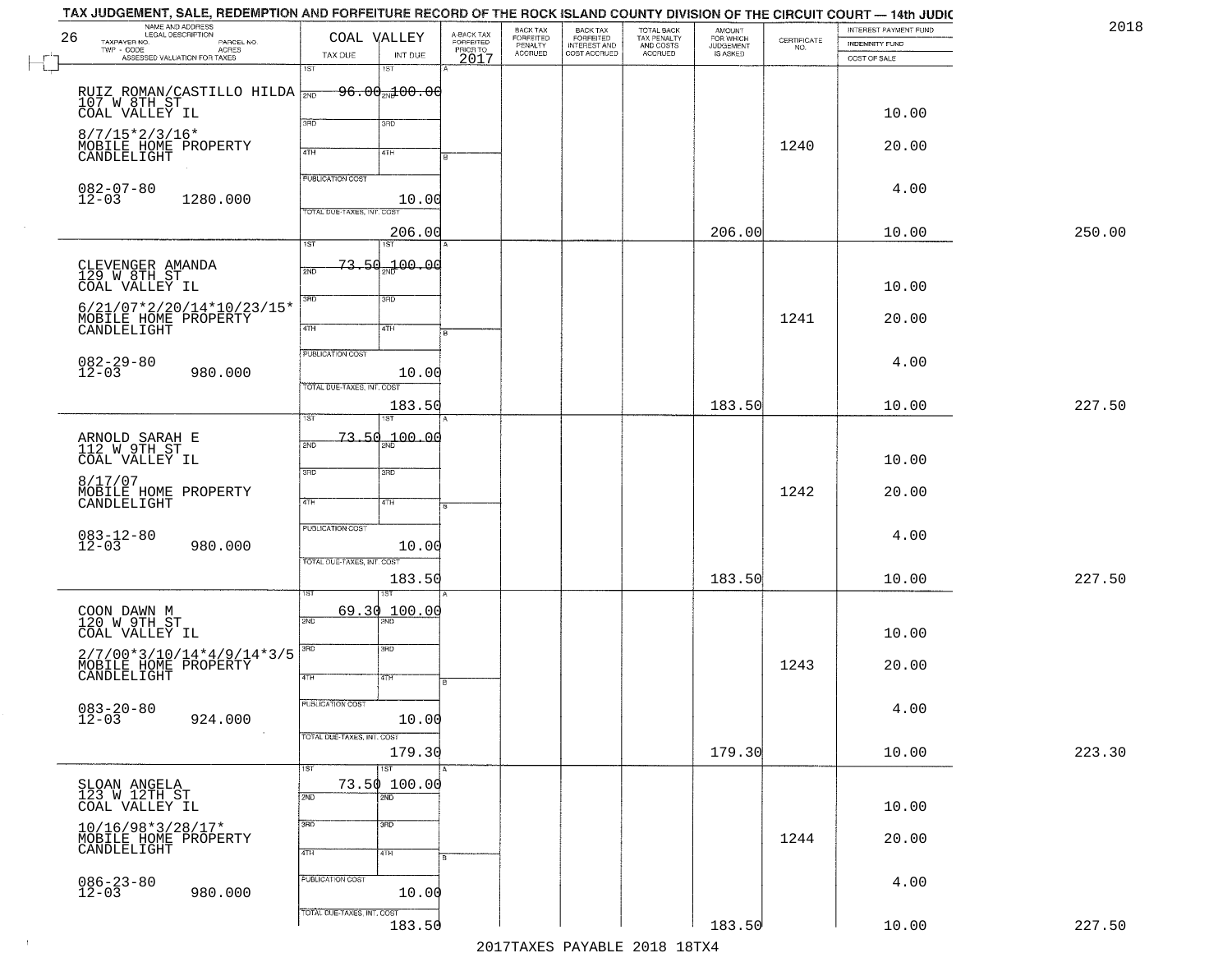| 26                             | BY WHOM   | RATE               | COAL VALLEY  | TAX JUDGEMENT, SALE, REDEMPTION AND FORFEITURE RECORD OF THE ROCK ISLAND COUNTY DIVISION OF THE CIRCUIT COURT — 14th JUDICIAL CIRCUIT OF ILLINOIS 2018                                            | TOTAL DUE<br>TO REDEEM                                                                                                  |                                                                     | DATE OF REDEMP-                                 |                                                                        |
|--------------------------------|-----------|--------------------|--------------|---------------------------------------------------------------------------------------------------------------------------------------------------------------------------------------------------|-------------------------------------------------------------------------------------------------------------------------|---------------------------------------------------------------------|-------------------------------------------------|------------------------------------------------------------------------|
|                                | PURCHASED | $\%$<br><b>BID</b> | DATE OF SALE | SUBSEQUENT TAXES PAID, FEES, AND TIME EXTENSION                                                                                                                                                   | FROM SALE<br>LESS                                                                                                       | BY WHOM REDEEMED                                                    | TION OR DEED<br><b>MO</b><br>DAY<br><b>YEAR</b> | RECEIVED REDEMPTION<br>MONEY IN FULL                                   |
| RICO TRUSTEE<br>-1             | $\sim$    | 18                 | 12/27/2018   | 02/22/2019 Time Ext & incl<br>02/26/2019 Take Notice Fee<br>11/16/2019 Subs paid                                                                                                                  | <b>COUNTY CLERK FEE</b><br>$07/30/2021$<br>20.85<br>246.00                                                              |                                                                     |                                                 | Certificate<br>Returned<br>& Cancelled<br>11/02/2020                   |
|                                |           |                    |              |                                                                                                                                                                                                   |                                                                                                                         | 703.97<br>160.00 H CASTILLO/R RUIZ RI TRUS                          |                                                 | Karen Kinney                                                           |
| RICO TRUSTEE<br>$\overline{c}$ |           | 18                 | 12/27/2018   | 02/22/2019 Time Ext & incl<br>02/26/2019 Take Notice Fee<br>11/16/2019 Subs paid                                                                                                                  | $07/30/2021$<br>$20.85$<br>$203.50$                                                                                     |                                                                     |                                                 | Certificate<br>Returned<br>$\overline{c}$<br>& Cancelled<br>08/04/2020 |
|                                |           |                    |              |                                                                                                                                                                                                   |                                                                                                                         | 640.07<br>160.00 FRANSICO JARAMILLO                                 | 07/06/2020                                      | Karen Kinney                                                           |
| RICO TRUSTEE<br>3              |           | 18                 | 12/27/2018   | 02/22/2019 Time Ext & incl<br>02/26/2019 Take Notice Fee                                                                                                                                          | $07/30/2021$<br>20.85                                                                                                   |                                                                     |                                                 | Certificate<br>Returned<br>3<br>& Cancelled<br>09/06/2019              |
|                                |           |                    |              |                                                                                                                                                                                                   |                                                                                                                         | 330.25 LLCV CANDLELIGHT MHP                                         | 07/19/2019                                      | Karen Kinney                                                           |
| RICO TRUSTEE<br>4              |           | 18                 | 12/27/2018   | 02/22/2019 Time Ext & incl<br>02/26/2019 Take Notice Fee                                                                                                                                          | $07/\frac{30}{20.85}$                                                                                                   |                                                                     |                                                 | Certificate<br>Returned<br>4<br>& Cancelled<br>09/06/2019              |
|                                |           |                    |              |                                                                                                                                                                                                   |                                                                                                                         | $\begin{array}{c} 324.54 \ 160.00 \end{array}$ LLCV CANDLELIGHT MHP | 07/19/2019                                      | Karen Kinney                                                           |
| RICO TRUSTEE<br>5              |           | 18                 | 12/27/2018   | 02/22/2019 Time Ext & incl<br>02/26/2019 Take Notice Fee<br>00/00/00/000 Publication Fee<br>02/03/2021 Take Notice Fee<br>02/11/2021 Sheriffs Fee<br>11/16/2019 Subs paid<br>11/30/2020 Subs paid | $07/\frac{30}{20}.85$<br>$7.\frac{46}{45}$<br>$\frac{35}{4}$ .000<br>$\frac{4}{7}$ .53<br>$\frac{20}{3}$ .500<br>178.50 |                                                                     |                                                 | Certificate<br>Returned<br>& Cancelled 5<br>06/04/2021                 |
|                                |           |                    |              | 2017TAXES PAYABLE 2018 18TX4                                                                                                                                                                      |                                                                                                                         | 990.15<br>160.00 DONALD TIEMANN                                     | 05/13/2021                                      | Karen Kinney                                                           |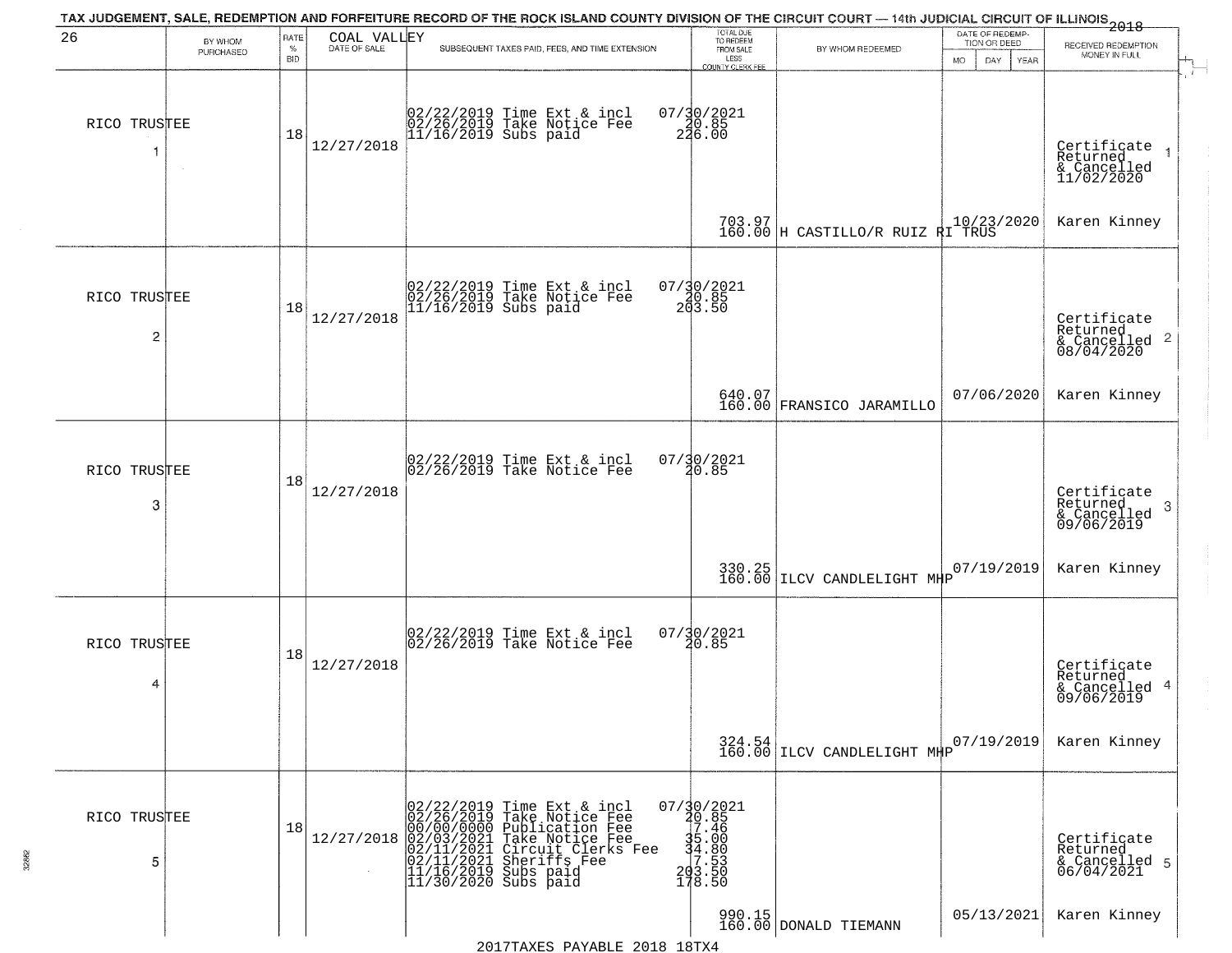| 2018   | INTEREST PAYMENT FUND<br><b>INDEMNITY FUND</b> | $\begin{array}{c} \text{CERTIFICATE} \\ \text{NO.} \end{array}$ | AMOUNT<br>FOR WHICH<br><b>JUDGEMENT</b> | TOTAL BACK<br>TAX PENALTY<br>AND COSTS | BACK TAX<br>FORFEITED<br>INTEREST AND | BACK TAX<br>FORFEITED<br>PENALTY | A-BACK TAX<br>FORFEITED<br>PRIOR TO | COAL VALLEY                                                    | NAME AND ADDRESS<br>LEGAL DESCRIPTION<br>TAXPAYER NO.<br>PARCEL NO.<br>ACRES<br>TWP - CODE |
|--------|------------------------------------------------|-----------------------------------------------------------------|-----------------------------------------|----------------------------------------|---------------------------------------|----------------------------------|-------------------------------------|----------------------------------------------------------------|--------------------------------------------------------------------------------------------|
|        | COST OF SALE                                   |                                                                 | IS ASKED                                | ACCRUED                                | COST ACCRUED                          | <b>ACCRUED</b>                   | 2017                                | TAX DUE<br>INT DUE                                             | ASSESSED VALUATION FOR TAXES                                                               |
|        |                                                |                                                                 |                                         |                                        |                                       |                                  |                                     | 1ST<br>18T<br>$69.30 - 00.00$<br>2ND                           | RODRIGUEZ JESUS/VANESSA<br>122 W 13TH ST<br>COAL VALLEY IL                                 |
|        | 10.00                                          |                                                                 |                                         |                                        |                                       |                                  |                                     | 3RD<br>3RD                                                     | $1/17/17*$                                                                                 |
|        | 20.00                                          | 1245                                                            |                                         |                                        |                                       |                                  |                                     | 4TH<br>4TH                                                     | MOBILE HOME PROPERTY<br>CANDLELIGHT                                                        |
|        | 4.00                                           |                                                                 |                                         |                                        |                                       |                                  |                                     | <b>PUBLICATION COST</b><br>10.00<br>TOTAL DUE-TAXES, INT. COST | $087 - 22 - 80$<br>12-03<br>924.000                                                        |
| 223.30 | 10.00                                          |                                                                 | 179.30                                  |                                        |                                       |                                  |                                     | 179.30<br>1ST<br>IST                                           |                                                                                            |
|        | 10.00                                          |                                                                 |                                         |                                        |                                       |                                  |                                     | 69.30 <sub>30</sub> 100.00<br>সাঁচ                             | JOHNSON DWAYNE/GIVAN LISA<br>134 W 13TH ST<br>COAL VALLEY IL                               |
|        | 20.00                                          | 1246                                                            |                                         |                                        |                                       |                                  |                                     | 3RD<br>3RD<br>47H<br>4TH                                       | $6/2/99*7/31/17*$<br>MOBILE HOME PROPERTY<br>CANDLELIGHT                                   |
|        | 4.00                                           |                                                                 |                                         |                                        |                                       |                                  |                                     | PUBLICATION COST<br>10.00                                      | $087 - 34 - 80$<br>12-03<br>924.000                                                        |
| 223.30 | 10.00                                          |                                                                 | 179.30                                  |                                        |                                       |                                  |                                     | TOTAL DUE-TAXES, INT. COST<br>179.30<br>ist.<br><b>ST</b>      |                                                                                            |
|        | 10.00                                          |                                                                 |                                         |                                        |                                       |                                  |                                     | 100.00<br>50.40<br>2ND                                         | SHADLE STEVEN<br>123 W 14TH ST<br>COAL VALLEY IL                                           |
|        | 20.00                                          | 1247                                                            |                                         |                                        |                                       |                                  |                                     | 3BD<br>3RD<br>4TH<br>4TH                                       | 7/28/08*9/24/09*6/15/16*<br>MOBILE HOME PROPERTY<br>CANDLELIGHT                            |
|        | 4.00                                           |                                                                 |                                         |                                        |                                       |                                  |                                     | <b>PUBLICATION COST</b><br>10.00                               | $088 - 23 - 80$<br>12-03<br>672.000                                                        |
| 204.40 | 10.00                                          |                                                                 | 160.40                                  |                                        |                                       |                                  |                                     | TOTAL OUE-TAXES, INT. COST<br>160.40                           |                                                                                            |
|        | 10.00                                          |                                                                 |                                         |                                        |                                       |                                  |                                     | 69.30<br>100.00<br>2ND<br>$\overline{\text{ND}}$               | RODERIGUEZ ROMAN/GOMEZ VI<br>136 W 14TH ST<br>COAL VALLEY IL                               |
|        | 20.00                                          | 1248                                                            |                                         |                                        |                                       |                                  |                                     | 3RD<br>3RD<br>4TH<br>4TH                                       | $10/21/10*2/2/12*10/23/14*$<br>MOBILE HOME PROPERTY                                        |
|        | 4.00                                           |                                                                 |                                         |                                        |                                       |                                  |                                     | PUBLICATION COST<br>10.00                                      | $088 - 36 - 80$<br>12-03<br>924.000                                                        |
| 223.30 | 10.00                                          |                                                                 | 179.30                                  |                                        |                                       |                                  |                                     | TOTAL DUE-TAXES, INT. COST<br>179.30<br>1ST<br>1ST             |                                                                                            |
|        | 10.00                                          |                                                                 |                                         |                                        |                                       |                                  |                                     | 56.70 100.00<br>2ND<br>2ND                                     | CLARK HEDIA<br>142 W 14TH ST<br>COAL VALLEY IL                                             |
|        | 20.00                                          | 1249                                                            |                                         |                                        |                                       |                                  |                                     | 3BD<br>$\overline{\text{3AD}}$<br>4TH<br>4TH                   | $3-28-96$ 6-19-97 11/4/15<br>MOBILE HOME PROPERTY<br>CANDLELIGHT                           |
|        | 4.00                                           |                                                                 |                                         |                                        |                                       |                                  |                                     | PUBLICATION COST<br>10.00                                      | $088 - 42 - 80$<br>12-03<br>756.000                                                        |
| 210.70 | 10.00                                          |                                                                 | 166.70                                  |                                        |                                       |                                  |                                     | TOTAL DUE-TAXES, INT. COST<br>166.70                           |                                                                                            |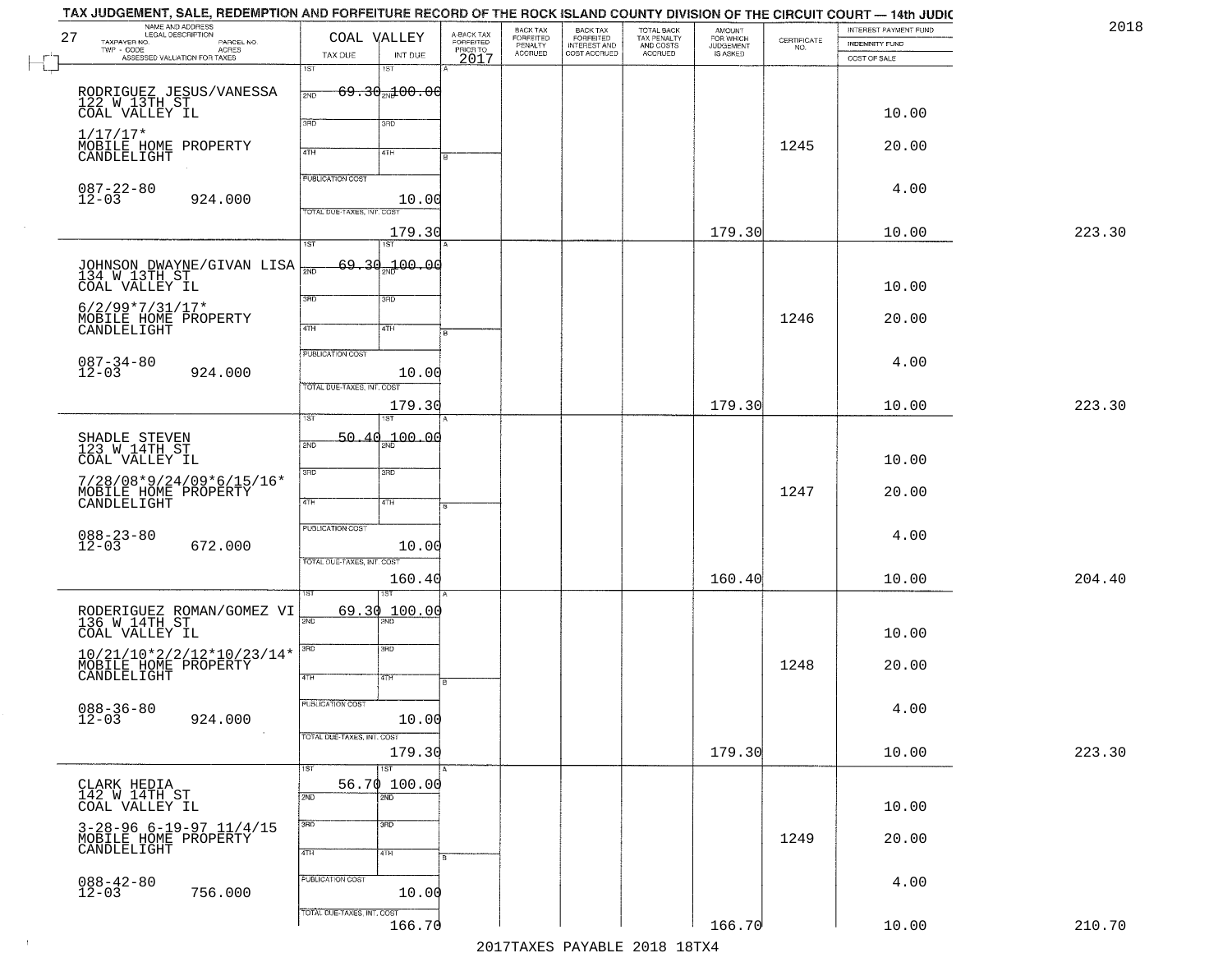| 27                | BY WHOM   | RATE            | COAL VALLEY<br>DATE OF SALE | TAX JUDGEMENT, SALE, REDEMPTION AND FORFEITURE RECORD OF THE ROCK ISLAND COUNTY DIVISION OF THE CIRCUIT COURT — 14th JUDICIAL CIRCUIT OF ILLINOIS 2018                                                                           | TOTAL DUE<br>TO REDEEM                                                      |                                            | DATE OF REDEMP-<br>TION OR DEED |                                                            |
|-------------------|-----------|-----------------|-----------------------------|----------------------------------------------------------------------------------------------------------------------------------------------------------------------------------------------------------------------------------|-----------------------------------------------------------------------------|--------------------------------------------|---------------------------------|------------------------------------------------------------|
|                   | PURCHASED | %<br><b>BID</b> |                             | SUBSEQUENT TAXES PAID, FEES, AND TIME EXTENSION                                                                                                                                                                                  | FROM SALE<br>LESS<br>COUNTY CLERK FEE                                       | BY WHOM REDEEMED                           | <b>MO</b><br>DAY<br>YEAR        | RECEIVED REDEMPTION<br>MONEY IN FULL                       |
| RICO TRUSTEE<br>1 | $\sim$    | 18              | 12/27/2018                  | 02/22/2019 Time Ext & incl<br>02/26/2019 Take Notice Fee<br>00/00/00/000 Publication Fee<br>02/03/2021 Take Notice Fee<br>02/11/2021 Sheriffs Fee<br>11/16/2019 Subs paid<br>11/30/2020 Subs paid<br>11/30/2020 Subs paid        | 07/30/2021<br>20.85<br>7.46<br>35.00<br>37.84<br>199:30<br>174.30           |                                            |                                 | Certificate<br>Returned<br>& Cancelled<br>05/04/2021       |
|                   |           |                 |                             |                                                                                                                                                                                                                                  | 958.34<br>160.00                                                            | <b>JESUS RODRIGUEZ</b>                     | 04/08/2021                      | Karen Kinney                                               |
| RICO TRUSTEE<br>2 |           | 18              | 12/27/2018                  |                                                                                                                                                                                                                                  |                                                                             |                                            |                                 | Certificate<br>Returned<br>& Cancelled 2<br>03/08/2019     |
|                   |           |                 |                             |                                                                                                                                                                                                                                  |                                                                             | 263.49<br>160.00 DWAYNE JOHNSON/LISA GIVAN | 02/19/2019                      | Karen Kinney                                               |
| RICO TRUSTEE<br>3 |           | 18              | 12/27/2018                  | 02/22/2019 Time Ext & incl<br>02/26/2019 Take Notice Fee                                                                                                                                                                         | 07/30/2021<br>20.85                                                         |                                            |                                 | Certificate<br>Returned<br>-3<br>& Cancelled<br>09/06/2019 |
|                   |           |                 |                             |                                                                                                                                                                                                                                  | 298.83<br>160.00                                                            | ILCV CANDLELIGHT MHP                       | 07/19/2019                      | Karen Kinney                                               |
| RICO TRUSTEE<br>4 |           | 18              | 12/27/2018                  | 02/22/2019 Time Ext & incl<br>02/26/2019 Take Notice Fee<br>00/00/0000 Publication Fee<br>02/03/2021 Take Notice Fee<br>02/11/2021 Circuit Clerks Fee<br>02/11/2021 Sheriffs Fee<br>11/16/2019 Subs paid<br>11/30/2020 Subs paid | $07/30/2021$<br>20.85<br>17.46<br>$\frac{35.00}{27.84}$<br>199.30<br>174.30 |                                            |                                 | Certificate<br>Returned<br>& Cancelled 4<br>05/04/2021     |
|                   |           |                 |                             |                                                                                                                                                                                                                                  |                                                                             | 958.34 ROMAN RODERIGUEZ/VI GOMEZ           |                                 | Karen Kinney                                               |
| RICO TRUSTEE<br>5 |           | 18              | 12/27/2018                  | 02/22/2019 Time Ext & incl<br>02/26/2019 Take Notice Fee                                                                                                                                                                         | $07/\frac{30}{20.85}$                                                       |                                            |                                 | Certificate<br>Returned<br>& Cancelled 5<br>08/19/2020     |
|                   |           |                 |                             | 2017TAXES PAYABLE 2018 18TX4                                                                                                                                                                                                     |                                                                             |                                            |                                 | Karen Kinney                                               |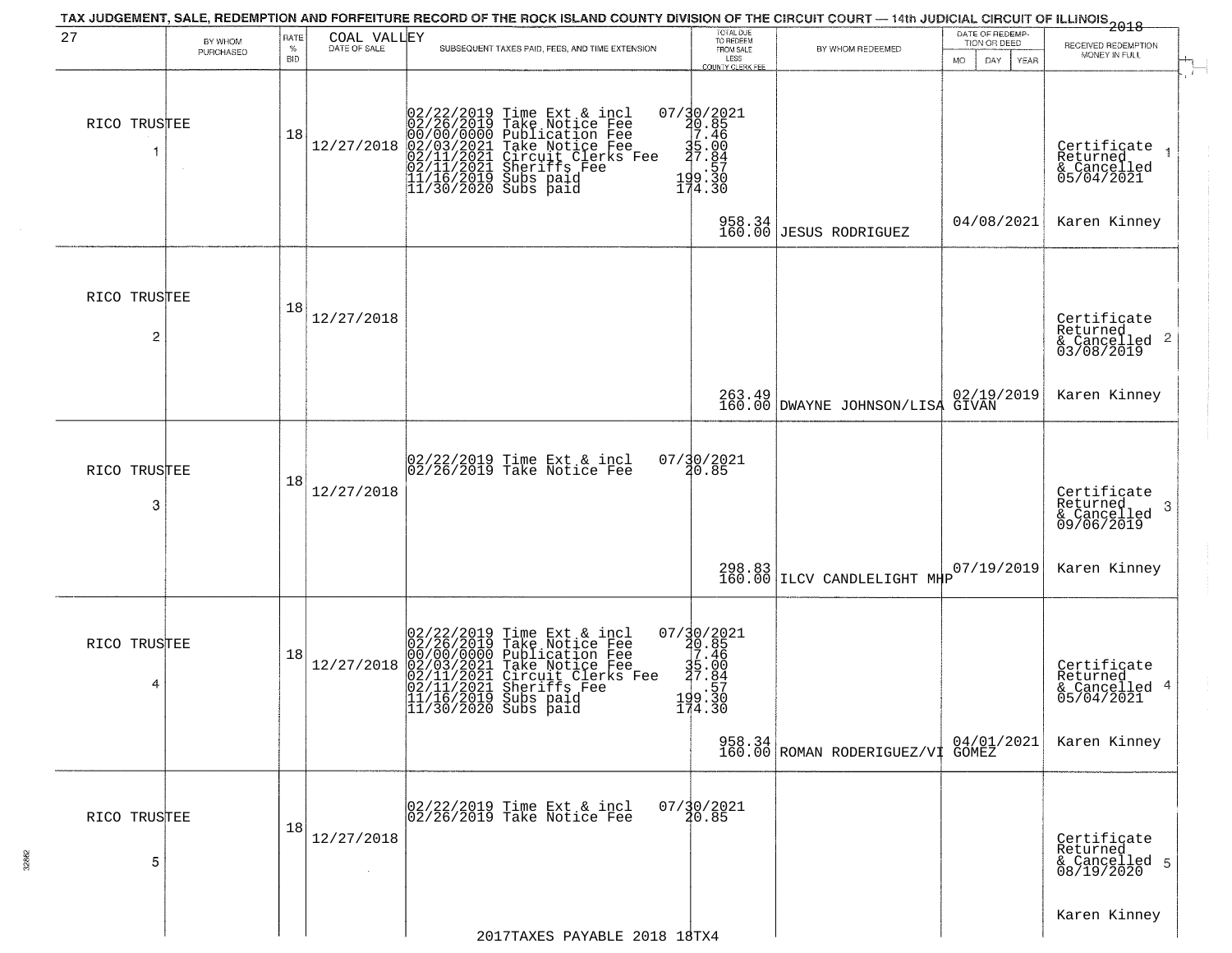| 2018   | INTEREST PAYMENT FUND          | $\begin{array}{c} \text{CERTIFICATE} \\ \text{NO.} \end{array}$ | AMOUNT<br>FOR WHICH | TOTAL BACK<br>TAX PENALTY<br>AND COSTS |                                                       | BACK TAX<br>FORFEITED<br>PENALTY | A-BACK TAX<br>FORFEITED<br>PRIOR TO | COAL VALLEY                    |                            | NAME AND ADDRESS<br>28                                              |
|--------|--------------------------------|-----------------------------------------------------------------|---------------------|----------------------------------------|-------------------------------------------------------|----------------------------------|-------------------------------------|--------------------------------|----------------------------|---------------------------------------------------------------------|
|        | INDEMNITY FUND<br>COST OF SALE |                                                                 | <b>JUDGEMENT</b>    | <b>ACCRUED</b>                         | BACK TAX<br>FORFEITED<br>INTEREST AND<br>COST ACCRUED | <b>ACCRUED</b>                   | 2017                                | INT DUE                        | TAX DUE                    | TAXPAYER NO.<br>PARCEL NO.<br>ACRES<br>ASSESSED VALUATION FOR TAXES |
|        |                                |                                                                 |                     |                                        |                                                       |                                  |                                     | 18T                            | 1ST                        |                                                                     |
|        |                                |                                                                 |                     |                                        |                                                       |                                  |                                     | $50.40$ <sub>2N</sub> $100.00$ | 2ND                        | FENTO TERI M<br>132 W 15TH ST                                       |
|        | 10.00                          |                                                                 |                     |                                        |                                                       |                                  |                                     | 3RD                            | 3HD                        | COAL VALLEY IL                                                      |
|        | 20.00                          | 1250                                                            |                     |                                        |                                                       |                                  |                                     |                                |                            | 9/15/06*12/31/14*3/14/17*                                           |
|        |                                |                                                                 |                     |                                        |                                                       |                                  | lΒ                                  | 4TH                            | 4TH                        | MOBILE HOME PROPERTY<br>CANDLELIGHT                                 |
|        | 4.00                           |                                                                 |                     |                                        |                                                       |                                  |                                     |                                | <b>PUBLICATION COST</b>    |                                                                     |
|        |                                |                                                                 |                     |                                        |                                                       |                                  |                                     | 10.00                          | TOTAL DUE-TAXES, INT. COST | $089 - 32 - 80$<br>12-03<br>672.000                                 |
| 204.40 | 10.00                          |                                                                 | 160.40              |                                        |                                                       |                                  |                                     | 160.40                         |                            |                                                                     |
|        |                                |                                                                 |                     |                                        |                                                       |                                  |                                     | 1ST                            | 1ST                        |                                                                     |
|        |                                |                                                                 |                     |                                        |                                                       |                                  |                                     | 43.20 <sub>37</sub> 100.00     | 2ND                        | FUENTES MINERVA A<br>718 24TH AVE                                   |
|        | 10.00                          |                                                                 |                     |                                        |                                                       |                                  |                                     | 3RD                            | 3BD                        | ROCK ISLAND IL                                                      |
|        | 20.00                          | 1251                                                            |                     |                                        |                                                       |                                  |                                     |                                |                            | $10/16/98*3/10/17*$                                                 |
|        |                                |                                                                 |                     |                                        |                                                       |                                  | ŀв                                  | 4TH                            | 4TH                        | MOBILE HOME PROPERTY<br>CANDLELIGHT                                 |
|        | 4.00                           |                                                                 |                     |                                        |                                                       |                                  |                                     |                                | PUBLICATION COST           | $090 - 23 - 80$                                                     |
|        |                                |                                                                 |                     |                                        |                                                       |                                  |                                     | 10.00                          | TOTAL DUE-TAXES, INT. COST | $12 - 03$<br>576.000                                                |
| 197.20 | 10.00                          |                                                                 | 153.20              |                                        |                                                       |                                  |                                     | 153.20                         |                            |                                                                     |
|        |                                |                                                                 |                     |                                        |                                                       |                                  |                                     | 187                            | 1ST                        |                                                                     |
|        |                                |                                                                 |                     |                                        |                                                       |                                  |                                     | 00.04 مج                       | $-25$<br>-71<br>2ND        | REYES KRISTUFFER MT<br>2948 5TH AVE                                 |
|        | 10.00                          |                                                                 |                     |                                        |                                                       |                                  |                                     | 3RD                            | 3BD                        | ROCK ISLAND IL<br>12/30/11*3/2/12*6/29/15*                          |
|        | 20.00                          | 1252                                                            |                     |                                        |                                                       |                                  |                                     | 4TH                            | 4TH                        | MOBILE HOME PROPERTY                                                |
|        |                                |                                                                 |                     |                                        |                                                       |                                  |                                     |                                | <b>PUBLICATION COST</b>    |                                                                     |
|        | 4.00                           |                                                                 |                     |                                        |                                                       |                                  |                                     | 10.00                          |                            | $096 - 01 - 80$<br>12-03<br>950.000                                 |
|        |                                |                                                                 |                     |                                        |                                                       |                                  |                                     |                                | TOTAL OUE-TAXES, INT. COST |                                                                     |
| 225.25 | 10.00                          |                                                                 | 181.25              |                                        |                                                       |                                  |                                     | 181.25<br>1ST                  | ST                         |                                                                     |
|        |                                |                                                                 |                     |                                        |                                                       |                                  |                                     | 48.60 100.00                   |                            | RUSSELL GLENN<br>1707 W 2ND AVE                                     |
|        | 10.00                          |                                                                 |                     |                                        |                                                       |                                  |                                     |                                | 2ND                        | COAL VALLEY IL                                                      |
|        |                                |                                                                 |                     |                                        |                                                       |                                  |                                     | 3BD                            | 3RD                        | $3 - 2 - 99/1 - 7 - 2000$                                           |
|        | 20.00                          | 1253                                                            |                     |                                        |                                                       |                                  | B                                   | वाम                            | 4TH                        | MOBILE HOME PROPERTY<br>CANDLELIGHT                                 |
|        |                                |                                                                 |                     |                                        |                                                       |                                  |                                     |                                | PUBLICATION COST           |                                                                     |
|        | 4.00                           |                                                                 |                     |                                        |                                                       |                                  |                                     | 10.00                          |                            | $096 - 07 - 80$<br>12-03<br>648.000                                 |
| 202.60 | 10.00                          |                                                                 | 158.60              |                                        |                                                       |                                  |                                     | 158.60                         | TOTAL DUE-TAXES, INT. COST |                                                                     |
|        |                                |                                                                 |                     |                                        |                                                       |                                  |                                     | 1ST                            | 1ST                        |                                                                     |
|        |                                |                                                                 |                     |                                        |                                                       |                                  |                                     | 2ND                            | 2ND                        |                                                                     |
|        |                                |                                                                 |                     |                                        |                                                       |                                  |                                     |                                |                            |                                                                     |
|        |                                |                                                                 |                     |                                        |                                                       |                                  |                                     | 3BD                            | 3BD                        |                                                                     |
|        |                                |                                                                 |                     |                                        |                                                       |                                  |                                     | 4TH                            | 4TH                        |                                                                     |
|        |                                |                                                                 |                     |                                        |                                                       |                                  |                                     |                                | PUBLICATION COST           |                                                                     |
|        |                                |                                                                 |                     |                                        |                                                       |                                  |                                     |                                |                            |                                                                     |

 $\pm 1$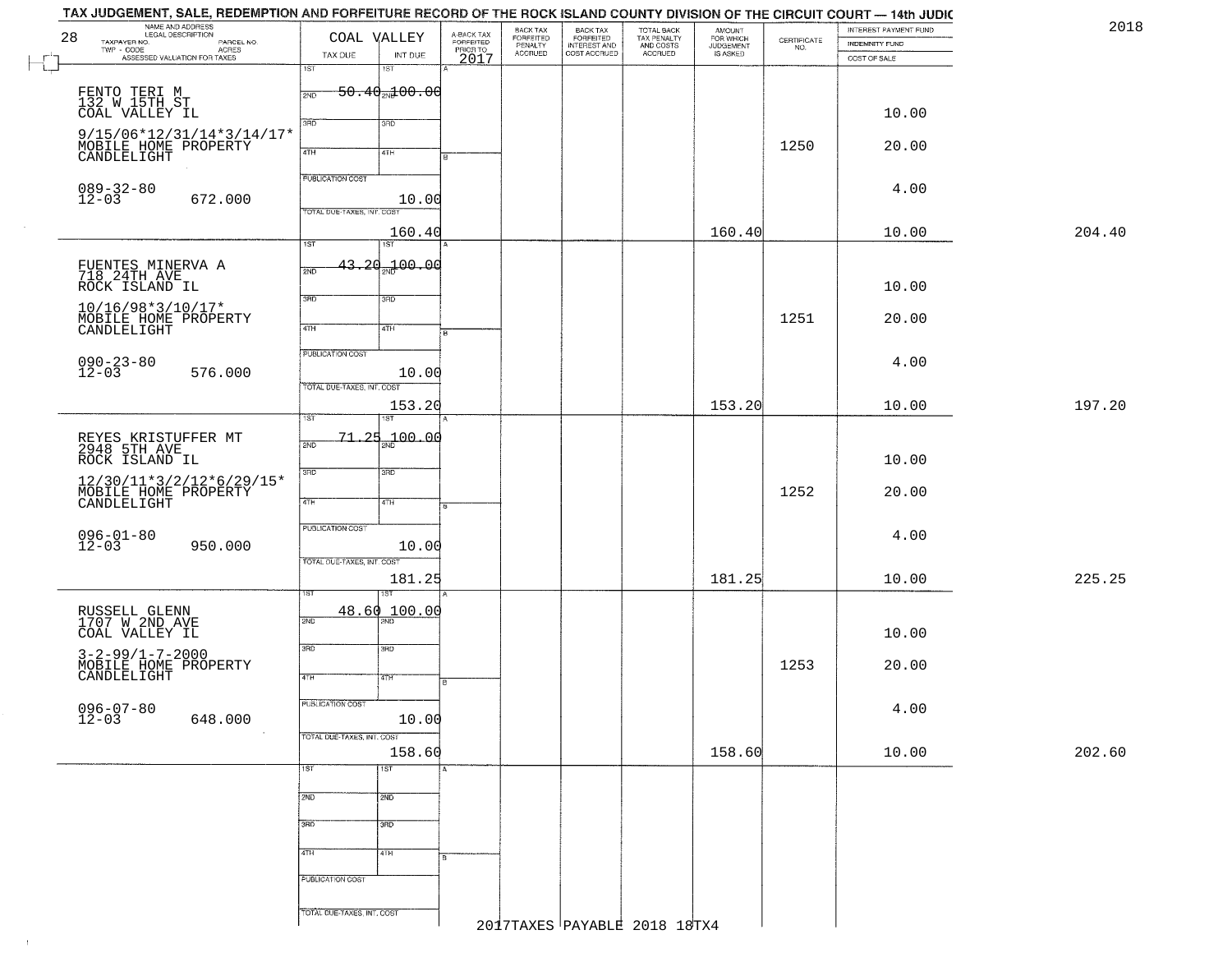|                   |                      |                            |             | TAX JUDGEMENT, SALE, REDEMPTION AND FORFEITURE RECORD OF THE ROCK ISLAND COUNTY DIVISION OF THE CIRCUIT COURT — 14th JUDICIAL CIRCUIT OF ILLINOIS 2018 |                                                                         |                                                             |                                                        |                                                                    |
|-------------------|----------------------|----------------------------|-------------|--------------------------------------------------------------------------------------------------------------------------------------------------------|-------------------------------------------------------------------------|-------------------------------------------------------------|--------------------------------------------------------|--------------------------------------------------------------------|
| 28                | BY WHOM<br>PURCHASED | RATE<br>$\%$<br><b>BID</b> | COAL VALLEY | SUBSEQUENT TAXES PAID, FEES, AND TIME EXTENSION                                                                                                        | TOTAL DUE<br>TO REDEEM<br>FROM SALE<br>LESS<br>LESS<br>COUNTY CLERK FEE | BY WHOM REDEEMED                                            | DATE OF REDEMP-<br>TION OR DEED<br>MO.<br>DAY.<br>YEAR | RECEIVED REDEMPTION<br>MONEY IN FULL                               |
| RICO TRUSTEE<br>1 | $\sim$               | 18                         | 12/27/2018  | 02/22/2019 Time Ext & incl<br>02/26/2019 Take Notice Fee<br>11/16/2019 Subs paid                                                                       | $07/30/2021$<br>180.85<br>180.40                                        |                                                             |                                                        | Certificate<br>Returned<br>& Cancelled<br>11/02/2020               |
|                   |                      |                            |             |                                                                                                                                                        |                                                                         | $\begin{array}{c} 574.47 \\ 160.00 \end{array}$ ILCV CANDLE | 10/02/2020                                             | Karen Kinney                                                       |
| RICO TRUSTEE<br>2 |                      | 18                         | 12/27/2018  | 02/22/2019 Time Ext & incl<br>02/26/2019 Take Notice Fee                                                                                               | $07/\frac{30}{20.85}$                                                   |                                                             |                                                        | Certificate<br>Returned<br>$\frac{1}{2}$ Cancelled 2<br>08/19/2020 |
|                   |                      |                            |             |                                                                                                                                                        |                                                                         |                                                             |                                                        | Karen Kinney                                                       |
| RICO TRUSTEE<br>3 |                      | 18                         | 12/27/2018  | 02/22/2019 Time Ext & incl<br>02/26/2019 Take Notice Fee                                                                                               | $07/30/2021$<br>20.85                                                   |                                                             |                                                        | Certificate<br>Returned<br>3<br>& Cancelled<br>05/09/2019          |
|                   |                      |                            |             |                                                                                                                                                        |                                                                         | 286.65  <br>160.00   KRISTOFFER MT REYES                    | 04/11/2019                                             | Karen Kinney                                                       |
| RICO TRUSTEE<br>4 |                      | 18                         | 12/27/2018  | $ 02/22/2019$ Time Ext & incl<br>$ 02/26/2019$ Take Notice Fee                                                                                         | $07/\frac{1}{4}0/\frac{2021}{85}$                                       |                                                             |                                                        | Certificate<br>Returned<br>& Cancelled 4<br>11/15/2019             |
|                   |                      |                            |             |                                                                                                                                                        |                                                                         | 296.39<br>160.00 GLENN RUSSELL                              | 10/30/2019                                             | Karen Kinney                                                       |
| 5                 |                      |                            |             |                                                                                                                                                        |                                                                         |                                                             |                                                        | 5                                                                  |
|                   |                      |                            |             | 2017TAXES PAYABLE 2018 18TX4                                                                                                                           |                                                                         |                                                             |                                                        |                                                                    |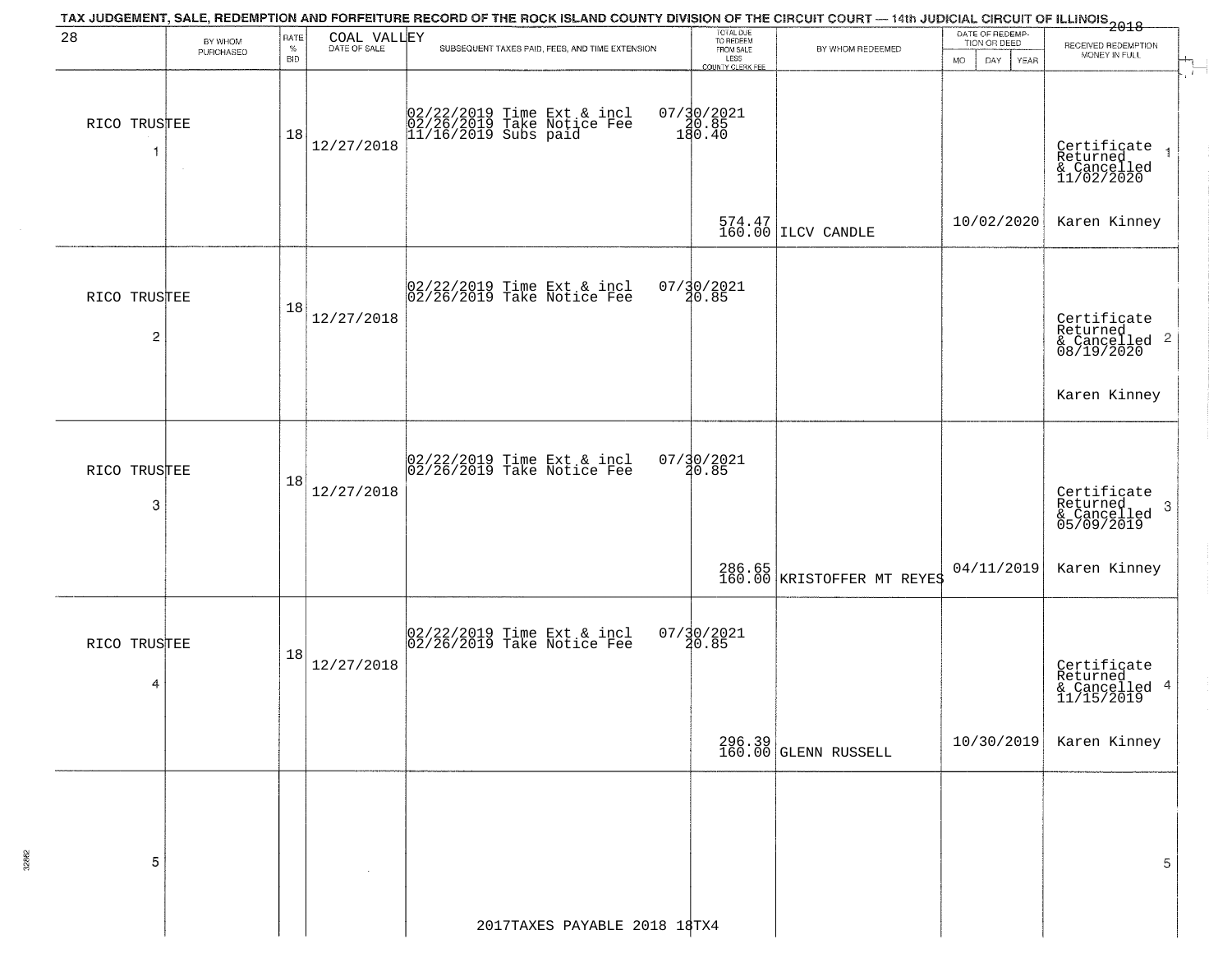| 29 | NAME AND ADDRESS<br>LEGAL DESCRIPTION              |                            | COAL VALLEY                     |                                     | BACK TAX<br>FORFEITED<br>PENALTY | BACK TAX<br>FORFEITED<br>INTEREST AND<br>COST ACCRUED | TOTAL BACK<br>TAX PENALTY<br>AND COSTS<br>ACCRUED | <b>AMOUNT</b>                      |                                                                 | INTEREST PAYMENT FUND | 2018   |
|----|----------------------------------------------------|----------------------------|---------------------------------|-------------------------------------|----------------------------------|-------------------------------------------------------|---------------------------------------------------|------------------------------------|-----------------------------------------------------------------|-----------------------|--------|
|    | TAXPAYER NO.<br>PARCEL NO.<br>TWP - CODE           |                            |                                 | A-BACK TAX<br>FORFEITED<br>PRIOR TO |                                  |                                                       |                                                   | FOR WHICH<br>JUDGEMENT<br>IS ASKED | $\begin{array}{c} \text{CERTIFICATE} \\ \text{NO.} \end{array}$ | <b>INDEMNITY FUND</b> |        |
|    | - CODE<br>ASSESSED VALUATION FOR TAXES             | TAX DUE                    | INT DUE                         | 2017                                | <b>ACCRUED</b>                   |                                                       |                                                   |                                    |                                                                 | COST OF SALE          |        |
|    |                                                    | 1ST                        | 1ST                             |                                     |                                  |                                                       |                                                   |                                    |                                                                 |                       |        |
|    | GRAHAM RICHARD                                     | 2ND                        | $-45.90$ <sub>2N</sub> $100.00$ |                                     |                                  |                                                       |                                                   |                                    |                                                                 |                       |        |
|    | 1302 W 2ND ST<br>COAL VALLEY IL                    |                            |                                 |                                     |                                  |                                                       |                                                   |                                    |                                                                 | 10.00                 |        |
|    |                                                    | 3RD                        | 3RD                             |                                     |                                  |                                                       |                                                   |                                    |                                                                 |                       |        |
|    | $10/12/10$ *9/15/11*5/9/13                         |                            |                                 |                                     |                                  |                                                       |                                                   |                                    | 1254                                                            | 20.00                 |        |
|    | MOBILE HOME PROPERTY<br>WHISPERING HILLS           | 4TH                        | 4TH                             |                                     |                                  |                                                       |                                                   |                                    |                                                                 |                       |        |
|    |                                                    | PUBLICATION COST           |                                 |                                     |                                  |                                                       |                                                   |                                    |                                                                 |                       |        |
|    | $100 - 17 - 81$<br>12-02                           |                            |                                 |                                     |                                  |                                                       |                                                   |                                    |                                                                 | 4.00                  |        |
|    | 612.000                                            | TOTAL DUE-TAXES, INT. COST | 10.00                           |                                     |                                  |                                                       |                                                   |                                    |                                                                 |                       |        |
|    |                                                    |                            |                                 |                                     |                                  |                                                       |                                                   |                                    |                                                                 |                       |        |
|    |                                                    | 1ST                        | 155.90<br>1ST                   |                                     |                                  |                                                       |                                                   | 155.90                             |                                                                 | 10.00                 | 199.90 |
|    |                                                    |                            |                                 |                                     |                                  |                                                       |                                                   |                                    |                                                                 |                       |        |
|    | SMITH JACQUELINE<br>905 E 3RD AVE                  | 2ND                        | 69.75 <sub>37</sub> 00.00       |                                     |                                  |                                                       |                                                   |                                    |                                                                 |                       |        |
|    | COAL VALLEY IL                                     |                            |                                 |                                     |                                  |                                                       |                                                   |                                    |                                                                 | 10.00                 |        |
|    | 5/26/10                                            | 3RD                        | 3BD                             |                                     |                                  |                                                       |                                                   |                                    |                                                                 |                       |        |
|    | MOBILE HOME PROPERTY<br>WHISPERING HILLS           | 47H                        | 4TH                             |                                     |                                  |                                                       |                                                   |                                    | 1255                                                            | 20.00                 |        |
|    |                                                    |                            |                                 | 'nв                                 |                                  |                                                       |                                                   |                                    |                                                                 |                       |        |
|    |                                                    | PUBLICATION COST           |                                 |                                     |                                  |                                                       |                                                   |                                    |                                                                 |                       |        |
|    | $101 - 35 - 81$<br>12-02<br>930.000                |                            | 10.00                           |                                     |                                  |                                                       |                                                   |                                    |                                                                 | 4.00                  |        |
|    |                                                    | TOTAL DUE-TAXES, INT. COST |                                 |                                     |                                  |                                                       |                                                   |                                    |                                                                 |                       |        |
|    |                                                    |                            | 179.75                          |                                     |                                  |                                                       |                                                   | 179.75                             |                                                                 | 10.00                 | 223.75 |
|    |                                                    | 1ST                        |                                 |                                     |                                  |                                                       |                                                   |                                    |                                                                 |                       |        |
|    | DILLEY AUSTIN/KALYN<br>905 E 3RD AVE               | 2ND                        | $73.50_{m}100.00$               |                                     |                                  |                                                       |                                                   |                                    |                                                                 |                       |        |
|    | COAL VALLEY IL                                     |                            |                                 |                                     |                                  |                                                       |                                                   |                                    |                                                                 | 10.00                 |        |
|    |                                                    | 3BD                        | 3RD                             |                                     |                                  |                                                       |                                                   |                                    |                                                                 |                       |        |
|    | $10-4-99*07/16/12*3/12/14$<br>MOBILE HOME PROPERTY |                            |                                 |                                     |                                  |                                                       |                                                   |                                    | 1256                                                            | 20.00                 |        |
|    | WHISPERING HILLS                                   | 4TH                        | 4TH                             | क                                   |                                  |                                                       |                                                   |                                    |                                                                 |                       |        |
|    |                                                    | PUBLICATION COST           |                                 |                                     |                                  |                                                       |                                                   |                                    |                                                                 |                       |        |
|    | $101 - 36 - 81$<br>12-02                           |                            |                                 |                                     |                                  |                                                       |                                                   |                                    |                                                                 | 4.00                  |        |
|    | 980.000                                            | TOTAL OUE-TAXES, INT. COST | 10.00                           |                                     |                                  |                                                       |                                                   |                                    |                                                                 |                       |        |
|    |                                                    |                            | 183.50                          |                                     |                                  |                                                       |                                                   | 183.50                             |                                                                 | 10.00                 | 227.50 |
|    |                                                    | 1ST                        | IST                             |                                     |                                  |                                                       |                                                   |                                    |                                                                 |                       |        |
|    |                                                    |                            |                                 |                                     |                                  |                                                       |                                                   |                                    |                                                                 |                       |        |
|    |                                                    | 2ND                        | 2ND                             |                                     |                                  |                                                       |                                                   |                                    |                                                                 |                       |        |
|    |                                                    |                            |                                 |                                     |                                  |                                                       |                                                   |                                    |                                                                 |                       |        |
|    |                                                    | 3RD                        | 3RD                             |                                     |                                  |                                                       |                                                   |                                    |                                                                 |                       |        |
|    |                                                    | 4TH                        | 47H                             |                                     |                                  |                                                       |                                                   |                                    |                                                                 |                       |        |
|    |                                                    |                            |                                 | छा                                  |                                  |                                                       |                                                   |                                    |                                                                 |                       |        |
|    |                                                    | PUBLICATION COST           |                                 |                                     |                                  |                                                       |                                                   |                                    |                                                                 |                       |        |
|    |                                                    |                            |                                 |                                     |                                  |                                                       |                                                   |                                    |                                                                 |                       |        |
|    |                                                    | TOTAL DUE-TAXES, INT. COST |                                 |                                     |                                  |                                                       |                                                   |                                    |                                                                 |                       |        |
|    |                                                    |                            |                                 |                                     |                                  |                                                       |                                                   |                                    |                                                                 |                       |        |
|    |                                                    | 1ST                        | 1ST                             |                                     |                                  |                                                       |                                                   |                                    |                                                                 |                       |        |
|    |                                                    | 2ND                        | 2ND                             |                                     |                                  |                                                       |                                                   |                                    |                                                                 |                       |        |
|    |                                                    |                            |                                 |                                     |                                  |                                                       |                                                   |                                    |                                                                 |                       |        |
|    |                                                    | 3RD                        | 3HD                             |                                     |                                  |                                                       |                                                   |                                    |                                                                 |                       |        |
|    |                                                    |                            |                                 |                                     |                                  |                                                       |                                                   |                                    |                                                                 |                       |        |
|    |                                                    | 4TH                        | 4TH                             |                                     |                                  |                                                       |                                                   |                                    |                                                                 |                       |        |
|    |                                                    | PUBLICATION COST           |                                 |                                     |                                  |                                                       |                                                   |                                    |                                                                 |                       |        |
|    |                                                    |                            |                                 |                                     |                                  |                                                       |                                                   |                                    |                                                                 |                       |        |
|    |                                                    | TOTAL DUE-TAXES, INT. COST |                                 |                                     |                                  |                                                       |                                                   |                                    |                                                                 |                       |        |
|    |                                                    |                            |                                 |                                     |                                  |                                                       | 2017TAXES PAYABLE 2018 18TX4                      |                                    |                                                                 |                       |        |
|    |                                                    |                            |                                 |                                     |                                  |                                                       |                                                   |                                    |                                                                 |                       |        |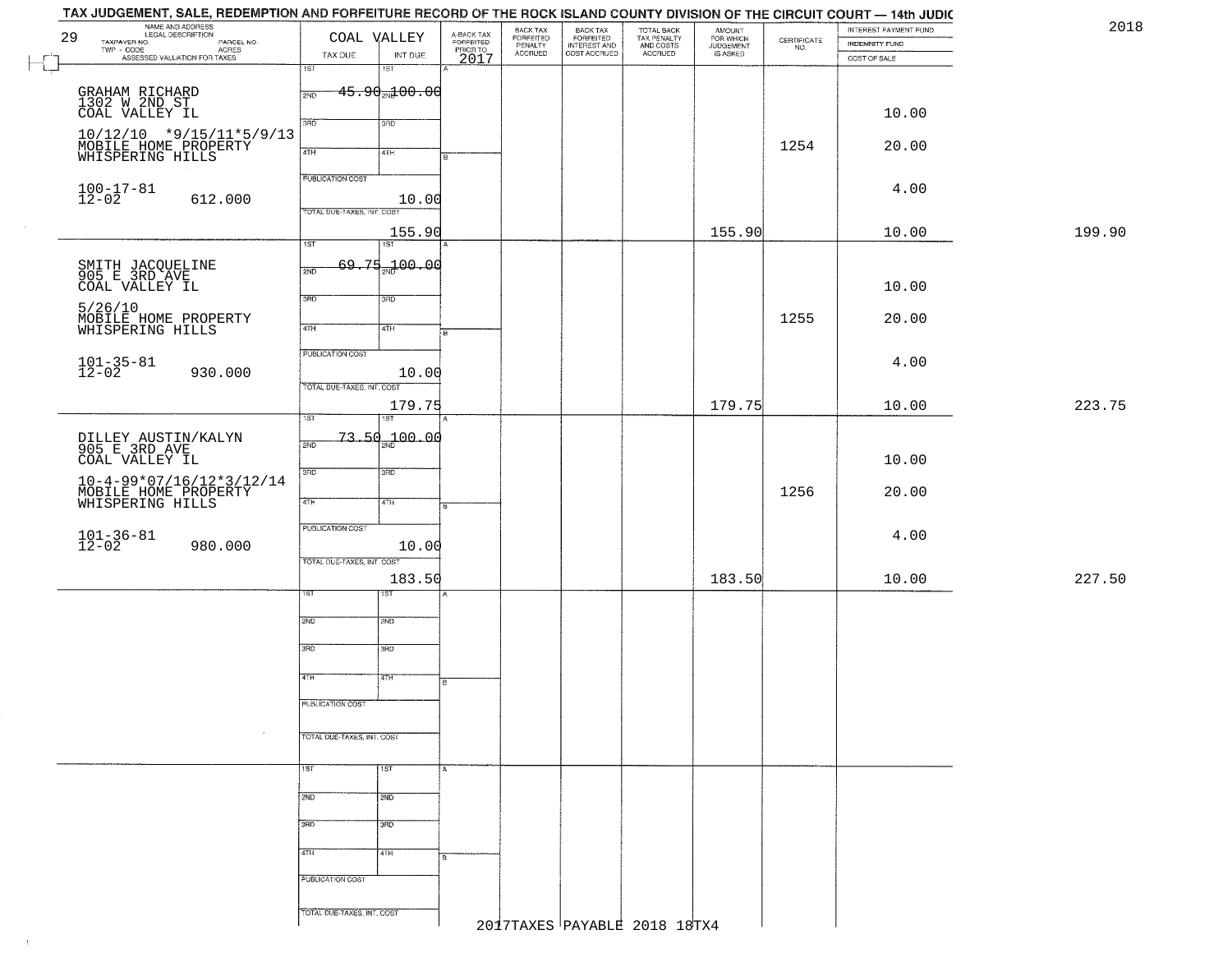|                                         |                      |                            |             | TAX JUDGEMENT, SALE, REDEMPTION AND FORFEITURE RECORD OF THE ROCK ISLAND COUNTY DIVISION OF THE CIRCUIT COURT — 14th JUDICIAL CIRCUIT OF ILLINOIS<br>2018 - The Contract of December 1999                      |                                                                                                     |                  |                                                                     |                                                                                                   |
|-----------------------------------------|----------------------|----------------------------|-------------|----------------------------------------------------------------------------------------------------------------------------------------------------------------------------------------------------------------|-----------------------------------------------------------------------------------------------------|------------------|---------------------------------------------------------------------|---------------------------------------------------------------------------------------------------|
| 29                                      | BY WHOM<br>PURCHASED | RATE<br>$\%$<br><b>BID</b> | COAL VALLEY | SUBSEQUENT TAXES PAID, FEES, AND TIME EXTENSION                                                                                                                                                                | TOTAL DUE<br>TO REDEEM<br>FROM SALE<br>LESS<br>COUNTY CLERK FEE                                     | BY WHOM REDEEMED | DATE OF REDEMP-<br>TION OR DEED<br><b>MO</b><br>DAY.<br><b>YEAR</b> | RECEIVED REDEMPTION<br>MONEY IN FULL                                                              |
| RICO TRUSTEE<br>$\mathbf{1}$            |                      | 18                         | 12/27/2018  | 02/22/2019 Time Ext & incl<br>02/26/2019 Take Notice Fee<br>02/03/2021 Take Notice Fee<br>05/20/2021 Publication Fee<br>11/16/2019 Subs paid<br>11/30/2020 Subs paid                                           | $07/\substack{30}{\substack{20.85 \\ 40.85 \\ 5.00 \\ 7.46 \\ 175.90 \\ 139.43}}$                   |                  |                                                                     | <b>A</b><br>SALE IN ERROR<br>Certificate<br>Returned<br>& Cancelled<br>05/21/2021<br>Karen Kinney |
| RICO TRUSTEE<br>$\overline{\mathbf{c}}$ |                      | 18                         | 12/27/2018  | $02/22/2019$ Time Ext & incl<br>$02/26/2019$ Take Notice Fee<br>$00/00/00000$ Publication Fee<br>$02/03/2021$ Take Notice Fee<br>$02/11/2021$ Sheriffs Fee<br>$11/16/2019$ Subs paid<br>$11/30/2020$ Subs paid | $\begin{smallmatrix} 07/30/2021\\ 20.85\\ 7.46\\ 35.00\\ 14.49\\ 199.75\\ 174.75 \end{smallmatrix}$ |                  |                                                                     | $\overline{2}$                                                                                    |
| RICO TRUSTEE<br>3                       |                      | 18                         | 12/27/2018  | 02/22/2019 Time Ext & incl<br>02/26/2019 Take Notice Fee                                                                                                                                                       | $07/30/2021$<br>$30.85$                                                                             |                  |                                                                     | ADMIN SALE IN ERROR<br>Certificate<br>Returned,<br>3<br>& Cancelled<br>07/25/2019<br>Karen Kinney |
| 4                                       |                      |                            |             |                                                                                                                                                                                                                |                                                                                                     |                  |                                                                     | SALE IN ERROR<br>4                                                                                |
| 5                                       |                      |                            |             |                                                                                                                                                                                                                |                                                                                                     |                  |                                                                     | SALE IN ERROR<br>5                                                                                |
|                                         |                      |                            |             | 2017TAXES PAYABLE 2018 18TX4                                                                                                                                                                                   |                                                                                                     |                  |                                                                     |                                                                                                   |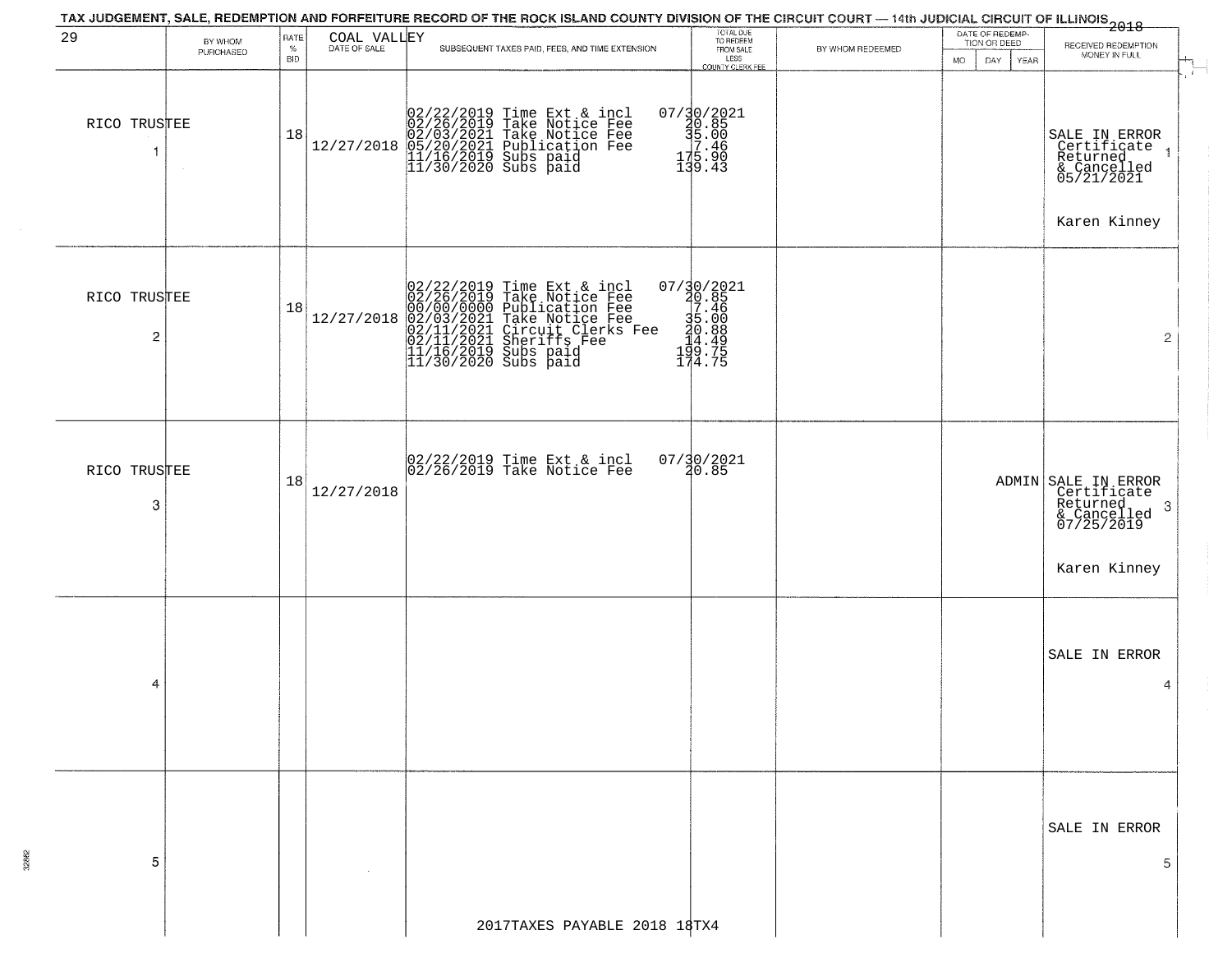| NAME AND ADDRESS<br>LEGAL DESCRIPTION<br>30                                                             | BOWLING                                | A-BACK TAX<br>FORFEITED<br>PRIOR TO | BACK TAX<br>FORFEITED<br>PENALTY | BACK TAX<br>FORFEITED<br>INTEREST AND | TOTAL BACK<br>TAX PENALTY<br>AND COSTS | AMOUNT<br>FOR WHICH<br>JUDGEMENT | $\begin{array}{c} \text{CERTIFICATE} \\ \text{NO.} \end{array}$ | INTEREST PAYMENT FUND<br><b>INDEMNITY FUND</b> | 2018   |
|---------------------------------------------------------------------------------------------------------|----------------------------------------|-------------------------------------|----------------------------------|---------------------------------------|----------------------------------------|----------------------------------|-----------------------------------------------------------------|------------------------------------------------|--------|
| TAXPAYER NO.<br>PARCEL NO.<br>ACRES<br>ASSESSED VALUATION FOR TAXES                                     | TAX DUE<br>INT DUE                     | 2017                                | <b>ACCRUED</b>                   | COST ACCRUED                          | ACCRUED                                | IS ASKED                         |                                                                 | COST OF SALE                                   |        |
| $\begin{array}{c} \begin{array}{c} \text{ } \\ \text{ } \\ \text{ } \end{array} \end{array}$            | 18T<br>1ST                             |                                     |                                  |                                       |                                        |                                  |                                                                 |                                                |        |
| KOEHLER SHAWN<br>10620 1ST ST W<br>MILAN IL                                                             | $-54.00$ <sub>2N</sub> $100.00$<br>2ND |                                     |                                  |                                       |                                        |                                  |                                                                 |                                                |        |
|                                                                                                         | 3RD<br>3RD                             |                                     |                                  |                                       |                                        |                                  |                                                                 | 10.00                                          |        |
|                                                                                                         |                                        |                                     |                                  |                                       |                                        |                                  |                                                                 |                                                |        |
| 8/27/08<br>MOBILE HOME PROPERTY<br>OAK GROVE                                                            | 4TH<br>4TH                             |                                     |                                  |                                       |                                        |                                  | 1257                                                            | 20.00                                          |        |
|                                                                                                         | <b>PUBLICATION COST</b>                |                                     |                                  |                                       |                                        |                                  |                                                                 |                                                |        |
| $050 - 02 - 90$<br>14-01<br>720.000                                                                     | 10.00                                  |                                     |                                  |                                       |                                        |                                  |                                                                 | 4.00                                           |        |
|                                                                                                         | TOTAL DUE-TAXES, INT. COST             |                                     |                                  |                                       |                                        |                                  |                                                                 |                                                |        |
|                                                                                                         | 164.00<br>1ST<br>1ST                   |                                     |                                  |                                       |                                        | 164.00                           |                                                                 | 10.00                                          | 208.00 |
|                                                                                                         | $41.40 - 00.00$<br>2ND                 |                                     |                                  |                                       |                                        |                                  |                                                                 |                                                |        |
| WINSON RAYVON<br>10620 1ST ST W<br>MILAN IL                                                             |                                        |                                     |                                  |                                       |                                        |                                  |                                                                 | 10.00                                          |        |
|                                                                                                         | 3RD<br>3RD                             |                                     |                                  |                                       |                                        |                                  |                                                                 |                                                |        |
| $\begin{array}{ll} 8/4/09{*}12/27/17{*} \\ {\tt MOBILE HOME PROPERTIES} \\ {\tt OAK GROVE} \end{array}$ | 47H<br>4TH                             | $\overline{B}$                      |                                  |                                       |                                        |                                  | 1258                                                            | 20.00                                          |        |
|                                                                                                         | PUBLICATION COST                       |                                     |                                  |                                       |                                        |                                  |                                                                 |                                                |        |
| $050 - 19 - 90$<br>14-01<br>552.000                                                                     | 10.00                                  |                                     |                                  |                                       |                                        |                                  |                                                                 | 4.00                                           |        |
|                                                                                                         | TOTAL DUE-TAXES, INT. COST             |                                     |                                  |                                       |                                        |                                  |                                                                 |                                                |        |
|                                                                                                         | 151.40<br>1ST<br>1ST                   |                                     |                                  |                                       |                                        | 151.40                           |                                                                 | 10.00                                          | 195.40 |
|                                                                                                         |                                        |                                     |                                  |                                       |                                        |                                  |                                                                 |                                                |        |
|                                                                                                         | 2ND<br>2ND                             |                                     |                                  |                                       |                                        |                                  |                                                                 |                                                |        |
|                                                                                                         | 3 <sub>BD</sub><br>3RD                 |                                     |                                  |                                       |                                        |                                  |                                                                 |                                                |        |
|                                                                                                         | 4TH<br>$\sqrt{4TH}$                    |                                     |                                  |                                       |                                        |                                  |                                                                 |                                                |        |
|                                                                                                         |                                        | 8                                   |                                  |                                       |                                        |                                  |                                                                 |                                                |        |
|                                                                                                         | PUBLICATION COST                       |                                     |                                  |                                       |                                        |                                  |                                                                 |                                                |        |
|                                                                                                         | TOTAL OUE-TAXES, INT. COST             |                                     |                                  |                                       |                                        |                                  |                                                                 |                                                |        |
|                                                                                                         |                                        |                                     |                                  |                                       |                                        |                                  |                                                                 |                                                |        |
|                                                                                                         | 1ST<br>१९४                             |                                     |                                  |                                       |                                        |                                  |                                                                 |                                                |        |
|                                                                                                         | 2ND<br>2ND                             |                                     |                                  |                                       |                                        |                                  |                                                                 |                                                |        |
|                                                                                                         | 3RD<br>3BD                             |                                     |                                  |                                       |                                        |                                  |                                                                 |                                                |        |
|                                                                                                         |                                        |                                     |                                  |                                       |                                        |                                  |                                                                 |                                                |        |
|                                                                                                         | 77H<br>4TH                             | ١e                                  |                                  |                                       |                                        |                                  |                                                                 |                                                |        |
|                                                                                                         | PUBLICATION COST                       |                                     |                                  |                                       |                                        |                                  |                                                                 |                                                |        |
| $\sim$                                                                                                  | TOTAL DUE-TAXES, INT. COST             |                                     |                                  |                                       |                                        |                                  |                                                                 |                                                |        |
|                                                                                                         |                                        |                                     |                                  |                                       |                                        |                                  |                                                                 |                                                |        |
|                                                                                                         | 1ST <sup>1</sup><br>1ST                | IA.                                 |                                  |                                       |                                        |                                  |                                                                 |                                                |        |
|                                                                                                         | 2ND<br>2ND                             |                                     |                                  |                                       |                                        |                                  |                                                                 |                                                |        |
|                                                                                                         | 3BD<br>3RD                             |                                     |                                  |                                       |                                        |                                  |                                                                 |                                                |        |
|                                                                                                         |                                        |                                     |                                  |                                       |                                        |                                  |                                                                 |                                                |        |
|                                                                                                         | 4TH<br>4TH                             | lв                                  |                                  |                                       |                                        |                                  |                                                                 |                                                |        |
|                                                                                                         | PUBLICATION COST                       |                                     |                                  |                                       |                                        |                                  |                                                                 |                                                |        |
|                                                                                                         |                                        |                                     |                                  |                                       |                                        |                                  |                                                                 |                                                |        |
|                                                                                                         | TOTAL DUE-TAXES, INT. COST             |                                     |                                  | 2017TAXES PAYABLE 2018 18TX4          |                                        |                                  |                                                                 |                                                |        |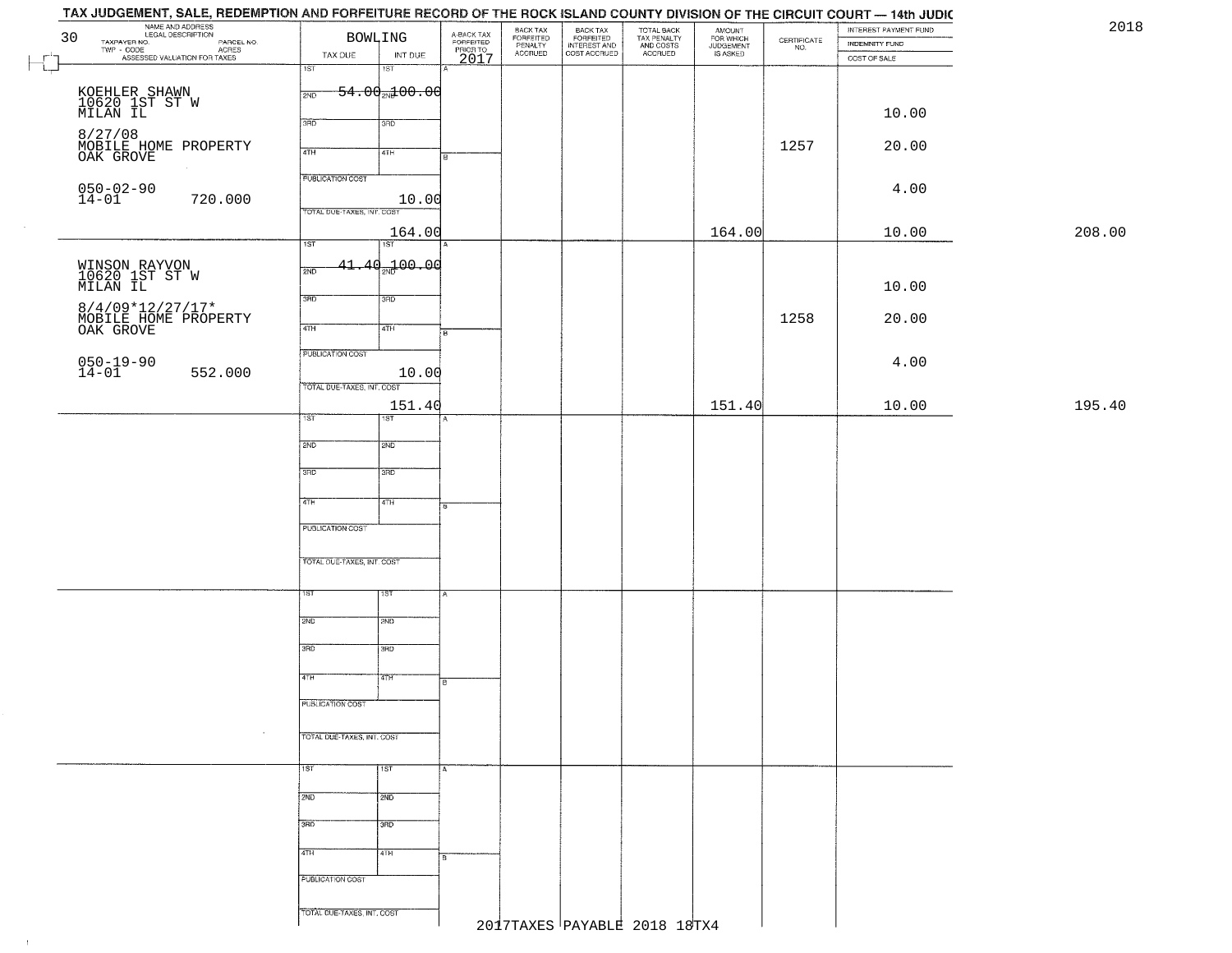|                                         |                      |                            |                         | TAX JUDGEMENT, SALE, REDEMPTION AND FORFEITURE RECORD OF THE ROCK ISLAND COUNTY DIVISION OF THE CIRCUIT COURT — 14th JUDICIAL CIRCUIT OF ILLINOIS<br>2018 - The Contract of December 1999 |                                                                 |                                                       |                                                             |                                                                                                              |
|-----------------------------------------|----------------------|----------------------------|-------------------------|-------------------------------------------------------------------------------------------------------------------------------------------------------------------------------------------|-----------------------------------------------------------------|-------------------------------------------------------|-------------------------------------------------------------|--------------------------------------------------------------------------------------------------------------|
| 30                                      | BY WHOM<br>PURCHASED | RATE<br>$\%$<br><b>BID</b> | BOWLING<br>DATE OF SALE | SUBSEQUENT TAXES PAID, FEES, AND TIME EXTENSION                                                                                                                                           | TOTAL DUE<br>TO REDEEM<br>FROM SALE<br>LESS<br>COUNTY CLERK FEE | BY WHOM REDEEMED                                      | DATE OF REDEMP-<br>TION OR DEED<br><b>MO</b><br>YEAR<br>DAY | RECEIVED REDEMPTION<br>MONEY IN FULL                                                                         |
| RICO TRUSTEE<br>-1                      | $\sim$               | 18                         | 12/27/2018              | 02/22/2019 Time Ext & incl<br>02/26/2019 Take Notice Fee                                                                                                                                  | $07/30/2021$<br>20.85                                           |                                                       |                                                             | $\sim$ $\sim$<br>ADMIN SALE IN ERROR<br>Certificate<br>Returned<br>& Cancelled<br>07/25/2019<br>$\mathbf{1}$ |
|                                         |                      |                            |                         |                                                                                                                                                                                           |                                                                 |                                                       |                                                             | Karen Kinney                                                                                                 |
| RICO TRUSTEE<br>$\overline{\mathbf{c}}$ |                      | 18                         | 12/27/2018              | 02/22/2019 Time Ext & incl<br>02/26/2019 Take Notice Fee                                                                                                                                  | $07/30/2021$<br>$30.85$                                         |                                                       |                                                             | Certificate<br>Returned<br>& Cancelled <sup>2</sup><br>09/06/2019                                            |
|                                         |                      |                            |                         |                                                                                                                                                                                           |                                                                 | 286.59 07/03/2019<br>160.00 RAYVON WINSON/JQRUWAN SIN |                                                             | Karen Kinney                                                                                                 |
| 3                                       |                      |                            |                         |                                                                                                                                                                                           |                                                                 |                                                       |                                                             | ADMIN SALE IN ERROR<br>3                                                                                     |
| 4                                       |                      |                            |                         |                                                                                                                                                                                           |                                                                 |                                                       |                                                             | ADMIN SALE IN ERROR<br>4                                                                                     |
| -5                                      |                      |                            |                         |                                                                                                                                                                                           |                                                                 |                                                       |                                                             | ADMIN SALE IN ERROR<br>5.                                                                                    |
|                                         |                      |                            |                         | 2017TAXES PAYABLE 2018 18TX4                                                                                                                                                              |                                                                 |                                                       |                                                             |                                                                                                              |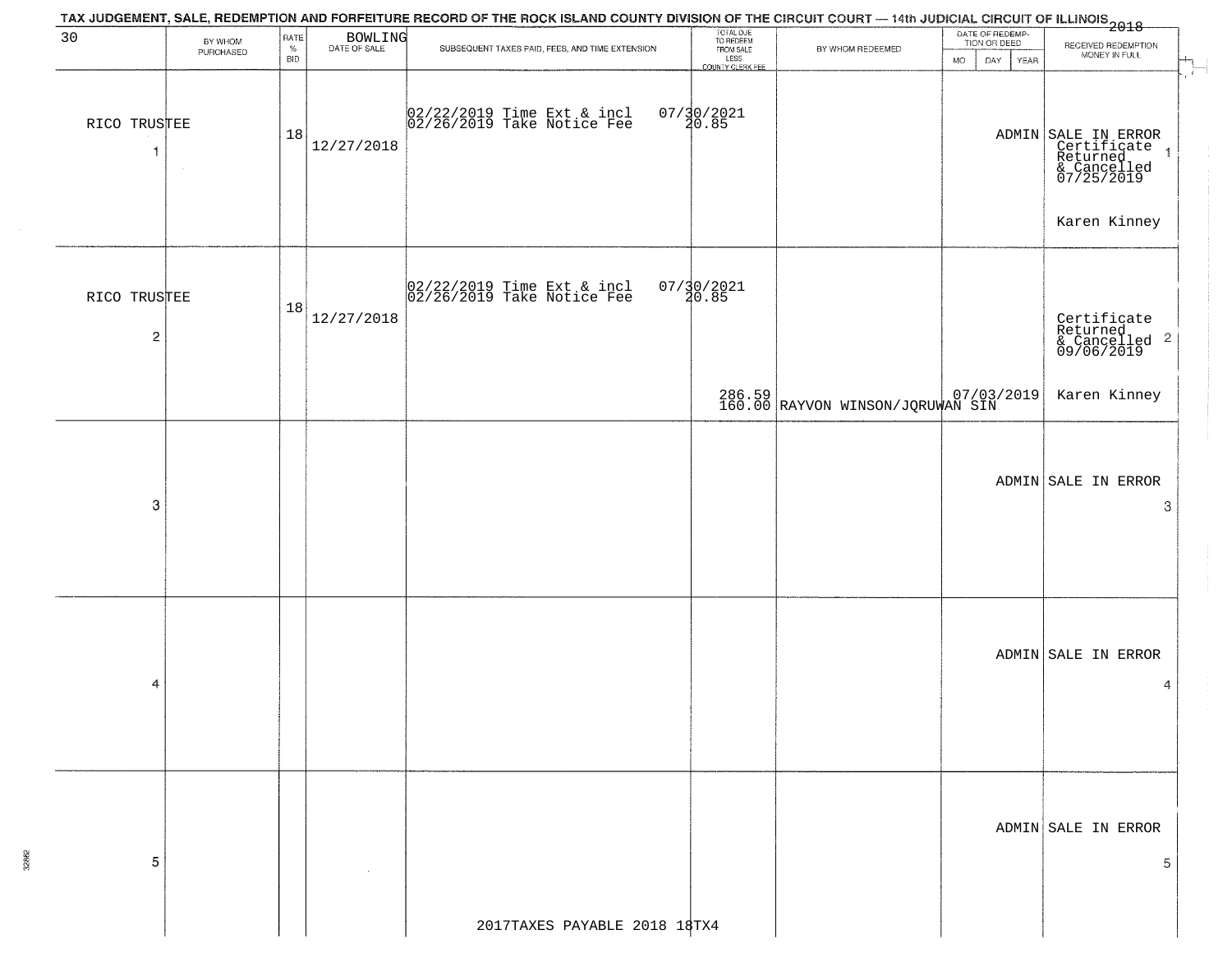| 2018   | INTEREST PAYMENT FUND<br><b>INDEMNITY FUND</b> | $\begin{array}{c} \text{CERTIFICATE} \\ \text{NO.} \end{array}$ | AMOUNT<br>FOR WHICH<br>JUDGEMENT<br>IS ASKED | TOTAL BACK<br>TAX PENALTY<br>AND COSTS | BACK TAX<br>FORFEITED<br>INTEREST AND | BACK TAX<br>FORFEITED<br>PENALTY | A-BACK TAX<br>FORFEITED<br>PRIOR TO<br>2017 |                                            | <b>BOWLING</b>                                        | TAX JUDGEMENT, SALE, REDEMPTION AND FORFEITURE RECORD OF THE ROCK ISLAND COUNTY DIVISION OF THE CIRCUIT COURT — 14th JUDIC<br>NAME AND ADDRESS<br>LEGAL DESCRIPTION<br>LEGAL DESCRIPTION<br>- CODE PARCEL NO.<br>- CODE ACRES<br>- ASSESSED VALUATION FOR TAXES | 31<br>TAXPAYER NO.                        |
|--------|------------------------------------------------|-----------------------------------------------------------------|----------------------------------------------|----------------------------------------|---------------------------------------|----------------------------------|---------------------------------------------|--------------------------------------------|-------------------------------------------------------|-----------------------------------------------------------------------------------------------------------------------------------------------------------------------------------------------------------------------------------------------------------------|-------------------------------------------|
|        | COST OF SALE                                   |                                                                 |                                              | <b>ACCRUED</b>                         | COST ACCRUED                          | <b>ACCRUED</b>                   |                                             | INT DUE<br>18T                             | TAX DUE<br>1ST                                        |                                                                                                                                                                                                                                                                 | $\textsf{TWP} \textsf{-}\textsf{CODE}$    |
|        | 10.00                                          |                                                                 |                                              |                                        |                                       |                                  |                                             | <del>50.40<sub>20</sub>100.00</del><br>3RD | 2ND<br>370                                            |                                                                                                                                                                                                                                                                 | CANTU SILVIA<br>3902 4TH AVE<br>MOLINE IL |
|        | 20.00                                          | 1259                                                            |                                              |                                        |                                       |                                  |                                             | 41H                                        | 4TH                                                   | MOBILE HOME PROPERTY                                                                                                                                                                                                                                            | 3/24/10<br>WOODLAND                       |
|        | 4.00                                           |                                                                 |                                              |                                        |                                       |                                  |                                             | 10.00                                      | PUBLICATION COST<br>TOTAL DUE-TAXES, INT. COST        | 672.000                                                                                                                                                                                                                                                         | $060 - 36 - 91$<br>14-01                  |
| 204.40 | 10.00                                          |                                                                 | 160.40                                       |                                        |                                       |                                  |                                             | 160.40<br>1ST                              | 1ST                                                   |                                                                                                                                                                                                                                                                 |                                           |
|        | 10.00                                          |                                                                 |                                              |                                        |                                       |                                  |                                             | 63.00 <sub>30</sub> 100.00                 | 2ND                                                   | AIKMAN MELISSA<br>1511 COYNE CENTER RD                                                                                                                                                                                                                          | MILAN IL                                  |
|        | 20.00                                          | 1260                                                            |                                              |                                        |                                       |                                  |                                             | 3RD<br>4TH                                 | 3RD<br>47H                                            | 2/17/05*1/3/08*8/6/12-DID<br>MOBILE HOME PROPERTY                                                                                                                                                                                                               | <b>WOODLAND</b>                           |
|        | 4.00                                           |                                                                 |                                              |                                        |                                       |                                  |                                             | 10.00                                      | PUBLICATION COST<br>TOTAL DUE-TAXES, INT. COST        | 840.000                                                                                                                                                                                                                                                         | $060 - 47 - 91$<br>14-01                  |
| 217.00 | 10.00                                          |                                                                 | 173.00                                       |                                        |                                       |                                  |                                             | 173.00                                     | TST                                                   |                                                                                                                                                                                                                                                                 |                                           |
|        | 10.00                                          |                                                                 |                                              |                                        |                                       |                                  |                                             | $54.00_{20}100.00$                         | 2ND                                                   | LOPEZ TORRES JULIO<br>1511 COYNE CENTER RD                                                                                                                                                                                                                      | MILAN IL                                  |
|        | 20.00                                          | 1261                                                            |                                              |                                        |                                       |                                  |                                             | 3RD<br>4TH                                 | 3RD<br>4TH                                            | MOBILE HOME PROPERTY                                                                                                                                                                                                                                            | 2/28/07<br>WOODLAND                       |
|        | 4.00                                           |                                                                 |                                              |                                        |                                       |                                  |                                             | 10.00                                      | <b>PUBLICATION COST</b><br>TOTAL OUE-TAXES, INT. COST | 720.000                                                                                                                                                                                                                                                         | $060 - 55 - 91$<br>14-01                  |
| 208.00 | 10.00                                          |                                                                 | 164.00                                       |                                        |                                       |                                  |                                             | 164.00<br>ख़ा                              |                                                       |                                                                                                                                                                                                                                                                 |                                           |
|        | 10.00                                          |                                                                 |                                              |                                        |                                       |                                  |                                             | 100.00                                     | 42.00<br>2ND                                          | BLEUER KEITH J<br>1511 COYNE CENTER RD                                                                                                                                                                                                                          | MILAN IL                                  |
|        | 20.00                                          | 1262                                                            |                                              |                                        |                                       |                                  | R                                           | 3BD<br>4TH                                 | 3RD<br>4TH                                            | $\begin{array}{l} 7/13/05*2/4/11*12/2/14* \\ \text{MOBILE HOME PROPERTY} \\ \text{WOODLAND} \end{array}$                                                                                                                                                        |                                           |
|        | 4.00                                           |                                                                 |                                              |                                        |                                       |                                  |                                             | 10.00                                      | PUBLICATION COST<br>TOTAL DUE-TAXES, INT. COST        | 560.000                                                                                                                                                                                                                                                         | $060 - 98 - 91$<br>$14 - 01$              |
| 196.00 | 10.00                                          |                                                                 | 152.00                                       |                                        |                                       |                                  |                                             | 152.00                                     |                                                       |                                                                                                                                                                                                                                                                 |                                           |
|        | 10.00                                          |                                                                 |                                              |                                        |                                       |                                  |                                             | <b>IST</b><br>50.93 100.00<br>2ND          | 1ST<br>2ND                                            | EVES RILEY<br>1511 COYNE CENTER RD                                                                                                                                                                                                                              | MILAN IL                                  |
|        | 20.00                                          | 1263                                                            |                                              |                                        |                                       |                                  |                                             | 3HD<br>4TH                                 | 3RD<br>4TH                                            | $5/14/08*8/20/09*3/10/10*2$<br>MOBILE HOME PROPERTY                                                                                                                                                                                                             | <b>WOODLAND</b>                           |
|        | 4.00                                           |                                                                 |                                              |                                        |                                       |                                  |                                             | 10.00                                      | PUBLICATION COST                                      | 679.000                                                                                                                                                                                                                                                         | $061 - 07 - 91$<br>14-01                  |
| 204.93 | 10.00                                          |                                                                 | 160.93                                       |                                        |                                       |                                  |                                             | 160.93                                     | TOTAL DUE-TAXES, INT. COST                            |                                                                                                                                                                                                                                                                 |                                           |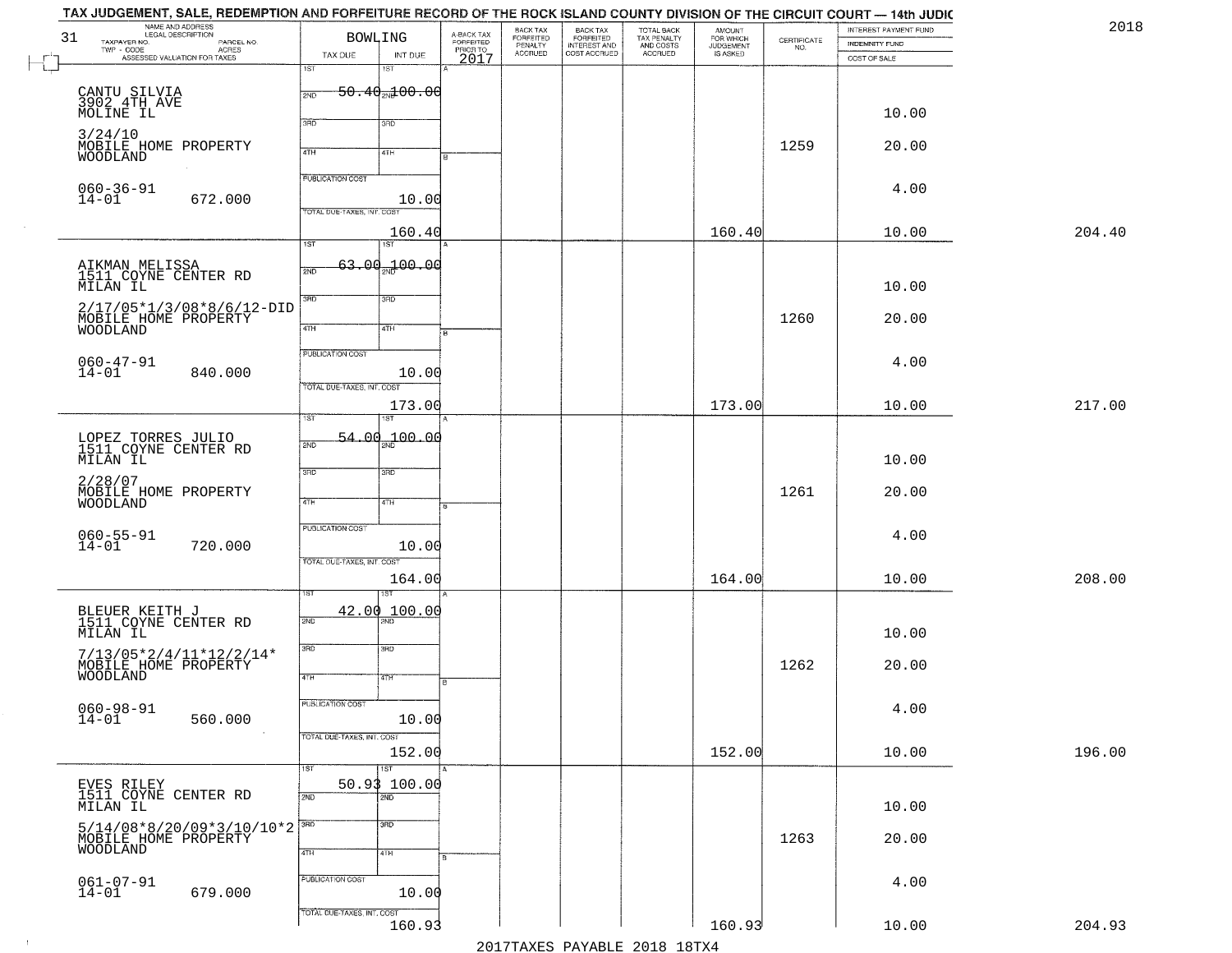| 31                             | BY WHOM<br>PURCHASED | RATE<br>$\%$<br><b>BID</b> | BOWLING<br>DATE OF SALE | SUBSEQUENT TAXES PAID, FEES, AND TIME EXTENSION                                                                                                                                                                                                                                                                                                                                                                   | TOTAL DUE<br>TO REDEEM<br>FROM SALE<br>LESS<br><b>COUNTY CLERK FEE</b>                          | BY WHOM REDEEMED              | DATE OF REDEMP-<br>TION OR DEED<br>MO.<br>DAY.<br>YEAR | $-2018$<br>RECEIVED REDEMPTION<br>MONEY IN FULL                                               |
|--------------------------------|----------------------|----------------------------|-------------------------|-------------------------------------------------------------------------------------------------------------------------------------------------------------------------------------------------------------------------------------------------------------------------------------------------------------------------------------------------------------------------------------------------------------------|-------------------------------------------------------------------------------------------------|-------------------------------|--------------------------------------------------------|-----------------------------------------------------------------------------------------------|
| RICO TRUSTEE                   |                      | 18                         | 12/27/2018              | 02/22/2019 Time Ext & incl<br>02/26/2019 Take Notice Fee                                                                                                                                                                                                                                                                                                                                                          | 07/30/2021<br>20.85                                                                             |                               |                                                        | ADMIN SALE IN ERROR<br>Certificate<br>Returned<br>& Cancelled<br>07/25/2019                   |
| RICO TRUSTEE<br>$\overline{c}$ |                      | 18                         | 12/27/2018              | $02/22/2019$ Time Ext & incl<br>02/26/2019 Take Notice Fee<br>00/00/0000 Publication Fee<br>02/03/2021 Take Notice Fee<br>02/11/2021 Circuit Clerks Fee<br>02/11/2021 Sheriffs Fee<br>11/30/2020 Subs paid                                                                                                                                                                                                        | 07/30/2021<br>20.85<br>27.46<br>$35.00$<br>$20.88$<br>168:57                                    |                               |                                                        | Karen Kinney<br>Certificate<br>Returned<br>$\frac{1}{2}$ Cancelled 2<br>07/12/2021            |
|                                |                      |                            |                         |                                                                                                                                                                                                                                                                                                                                                                                                                   |                                                                                                 | 685.22<br>160.00 HAUCK HOMES  | 06/22/2021                                             | Karen Kinney                                                                                  |
| RICO TRUSTEE<br>3              |                      | 18                         |                         | $12/27/2018 \begin{tabular}{ll} \multicolumn{1}{l} \textbf{02}/22/2019 \text{ Time Ext & incl} \\ 02/26/2019 \text{ Take Notice Free} \\ 000/00/0000 \text{ Public} \text{R}e \\ 02/03/2021 \text{ Take Notice Free} \\ 02/11/2021 \text{ Circuit Clerks Free} \\ 02/11/2021 \text{ Surifies Free} \\ 06/17/2021 \text{ Subs paid} \\ 11/16/2019 \text{ Subs paid} \\ 11/30/2020 \text{ Subs paid} \end{tabular}$ | 07/30/2021<br>20.85<br>27.46<br>$35.00$<br>$37.84$<br>$84.00$<br>$184.00$<br>$194.00$<br>159.00 | $1,024.68$ JULIO LOPEZ TORRES | 07/30/2021                                             | Certificate<br>Returned<br>3<br>& Cancelled<br>08/05/2021<br>Karen Kinney                     |
| RICO TRUSTEE<br>4              |                      | 18                         | 12/27/2018              | 02/22/2019 Time Ext & incl<br>02/26/2019 Take Notice Fee                                                                                                                                                                                                                                                                                                                                                          | 07/30/2021<br>20.85                                                                             |                               |                                                        | ADMIN SALE IN ERROR<br>Certificate<br>Returned<br>& Cancelled 4<br>07/25/2019<br>Karen Kinney |
| RICO TRUSTEE<br>5              |                      | 18                         | 12/27/2018              | 02/22/2019 Time Ext & incl<br>02/26/2019 Take Notice Fee                                                                                                                                                                                                                                                                                                                                                          | $07/\frac{30}{20.85}$                                                                           |                               |                                                        | Certificate<br>Returned<br>& Cancelled 5<br>11/15/2019                                        |
|                                |                      |                            |                         |                                                                                                                                                                                                                                                                                                                                                                                                                   |                                                                                                 | 299.55<br>160.00 RILEY EVES   | 09/06/2019                                             | Karen Kinney                                                                                  |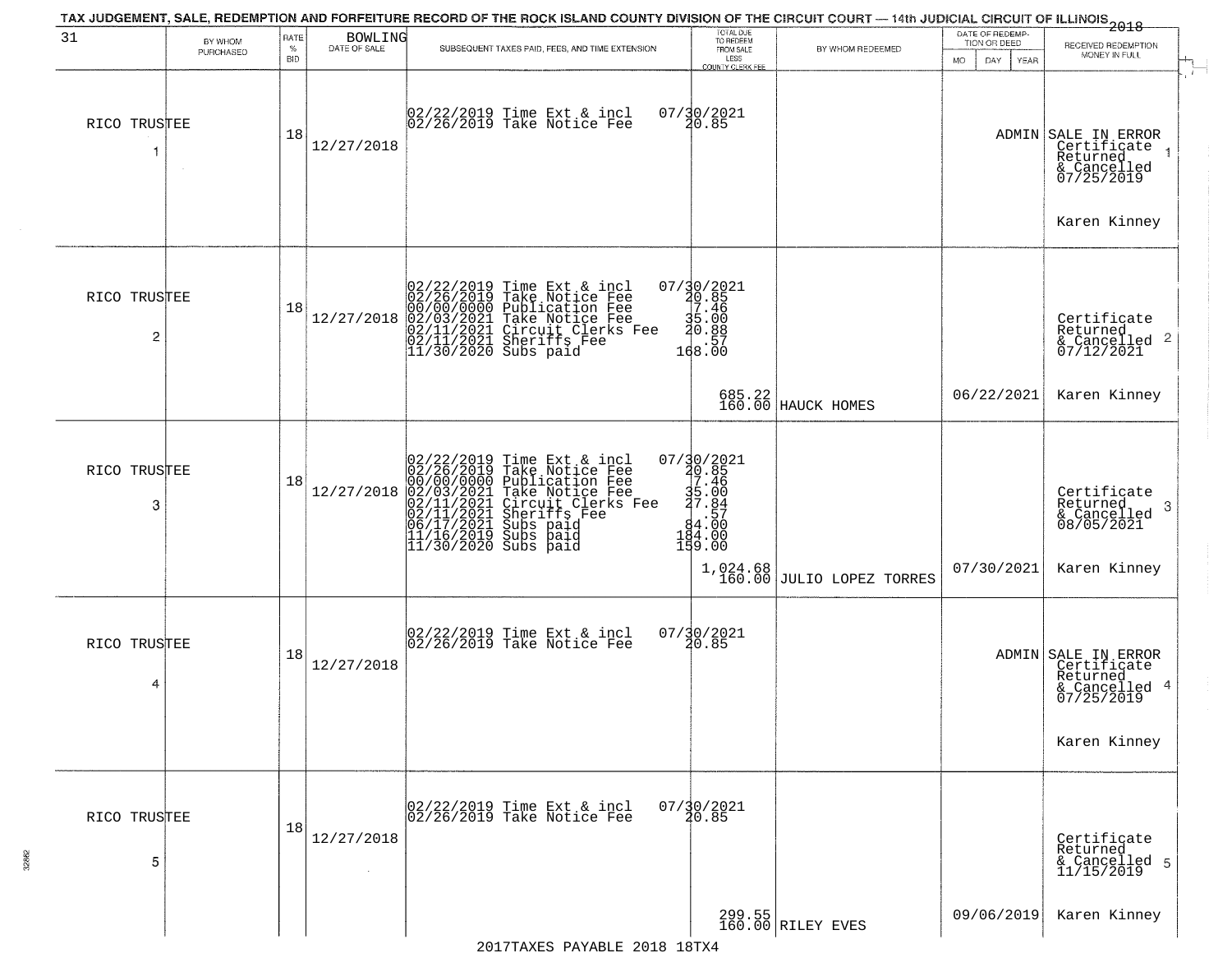|        | INTEREST PAYMENT FUND<br><b>INDEMNITY FUND</b> | $\begin{array}{c} \text{CERTIFICATE} \\ \text{NO.} \end{array}$ | AMOUNT<br>FOR WHICH<br>JUDGEMENT<br>IS ASKED | TOTAL BACK<br>TAX PENALTY<br>AND COSTS<br>ACCRUED | BACK TAX<br>FORFEITED<br>INTEREST AND<br>COST ACCRUED | BACK TAX<br>FORFEITED<br>PENALTY<br>ACCRUED | A-BACK TAX<br>FORFEITED<br>PRIOR TO<br>2017 | BOWLING                        |                            | NAME AND ADDRESS<br>LEGAL DESCRIPTION<br>TAXPAYER NO.<br>PARCEL NO. | 32              |
|--------|------------------------------------------------|-----------------------------------------------------------------|----------------------------------------------|---------------------------------------------------|-------------------------------------------------------|---------------------------------------------|---------------------------------------------|--------------------------------|----------------------------|---------------------------------------------------------------------|-----------------|
|        | COST OF SALE                                   |                                                                 |                                              |                                                   |                                                       |                                             |                                             | INT DUE<br>18T                 | TAX DUE<br>1ST             | TWP - CODE<br>ASSESSED VALUATION FOR TAXES                          |                 |
|        |                                                |                                                                 |                                              |                                                   |                                                       |                                             |                                             | $40.33$ <sub>2N</sub> $100.00$ | 2ND                        |                                                                     |                 |
|        | 10.00                                          |                                                                 |                                              |                                                   |                                                       |                                             |                                             | 3RD                            | 3BD                        | WEDEKIND SHERRY<br>1511 COYNE CENTER RD<br>MILAN IL                 |                 |
|        | 20.00                                          | 1264                                                            |                                              |                                                   |                                                       |                                             |                                             |                                |                            | MOBILE HOME PROPERTY                                                | 10/9/07         |
|        |                                                |                                                                 |                                              |                                                   |                                                       |                                             |                                             | 4TH                            | 4TH                        |                                                                     | WOODLAND        |
|        | 4.00                                           |                                                                 |                                              |                                                   |                                                       |                                             |                                             | 10.00                          | <b>PUBLICATION COST</b>    | $061 - 09 - 91$<br>672.000                                          | $14 - 01$       |
|        |                                                |                                                                 |                                              |                                                   |                                                       |                                             |                                             |                                | TOTAL DUE-TAXES, INT. COS  |                                                                     |                 |
| 194.32 | 10.00                                          |                                                                 | 150.32                                       |                                                   |                                                       |                                             |                                             | 150.32<br>1ST                  | $\overline{1ST}$           |                                                                     |                 |
|        |                                                |                                                                 |                                              |                                                   |                                                       |                                             |                                             | 58.50.100.00                   | 2ND                        | MORGAN SHANNON<br>1511 COYNE CENTER RD                              |                 |
|        | 10.00                                          |                                                                 |                                              |                                                   |                                                       |                                             |                                             | 3RD                            | 3RD                        |                                                                     | MILAN IL        |
|        | 20.00                                          | 1265                                                            |                                              |                                                   |                                                       |                                             |                                             |                                |                            | MOBILE HOME PROPERTY                                                |                 |
|        |                                                |                                                                 |                                              |                                                   |                                                       |                                             |                                             | 4TH                            | 47H<br>PUBLICATION COST    |                                                                     | WOODLAND        |
|        | 4.00                                           |                                                                 |                                              |                                                   |                                                       |                                             |                                             | 10.00                          |                            | $061 - 22 - 91$<br>14-01<br>780.000                                 |                 |
|        |                                                |                                                                 |                                              |                                                   |                                                       |                                             |                                             |                                | TOTAL DUE-TAXES, INT. COST |                                                                     |                 |
| 212.50 | 10.00                                          |                                                                 | 168.50                                       |                                                   |                                                       |                                             |                                             | 168.50                         | īst                        |                                                                     |                 |
|        |                                                |                                                                 |                                              |                                                   |                                                       |                                             |                                             | 69.30 <sub>22</sub> 00.00      | 2ND                        | DEBORD KENITH<br>1511 COYNE CENTER RD                               |                 |
|        | 10.00                                          |                                                                 |                                              |                                                   |                                                       |                                             |                                             | 3 <sub>3</sub>                 | 3RD                        |                                                                     | MILAN IL        |
|        | 20.00                                          | 1266                                                            |                                              |                                                   |                                                       |                                             |                                             | 4TH                            | 4TH                        | $11 - 28 - 07 * 6 / 23 / 14$<br>MOBILE HOME PROPERTY                | WOODLAND        |
|        |                                                |                                                                 |                                              |                                                   |                                                       |                                             |                                             |                                | PUBLICATION COST           |                                                                     |                 |
|        | 4.00                                           |                                                                 |                                              |                                                   |                                                       |                                             |                                             | 10.00                          |                            | $061 - 27 - 91$<br>14-01<br>924.000                                 |                 |
| 223.30 | 10.00                                          |                                                                 | 179.30                                       |                                                   |                                                       |                                             |                                             | 179.30                         | TOTAL OUE-TAXES, INT. COST |                                                                     |                 |
|        |                                                |                                                                 |                                              |                                                   |                                                       |                                             |                                             |                                |                            |                                                                     |                 |
|        |                                                |                                                                 |                                              |                                                   |                                                       |                                             |                                             | 79.80 100.00                   | 2ND                        | BLIEU NATHAN<br>1511 COYNE CENTER RD                                |                 |
|        | 10.00                                          |                                                                 |                                              |                                                   |                                                       |                                             |                                             | 3BD                            | 3RD                        | $9/13/06*9/8/17*$                                                   | MILAN IL        |
|        | 20.00                                          | 1267                                                            |                                              |                                                   |                                                       |                                             | в                                           | 47H                            | 4TH                        | MOBILE HOME PROPERTY                                                | <b>WOODLAND</b> |
|        |                                                |                                                                 |                                              |                                                   |                                                       |                                             |                                             |                                | <b>PUBLICATION COST</b>    |                                                                     |                 |
|        | 4.00                                           |                                                                 |                                              |                                                   |                                                       |                                             |                                             | 10.00                          |                            | $061 - 38 - 91$<br>1064.000                                         | $14 - 01$       |
| 233.80 | 10.00                                          |                                                                 | 189.80                                       |                                                   |                                                       |                                             |                                             | 189.80                         | TOTAL DUE-TAXES, INT. COST |                                                                     |                 |
|        |                                                |                                                                 |                                              |                                                   |                                                       |                                             |                                             | $\overline{151}$               | 1ST                        |                                                                     |                 |
|        | 10.00                                          |                                                                 |                                              |                                                   |                                                       |                                             |                                             | 73.50 100.00<br>2ND            | 2ND                        | WELIN JOSHUA/BREANNA<br>1511 COYNE CENTER RD                        | MILAN IL        |
|        |                                                |                                                                 |                                              |                                                   |                                                       |                                             |                                             | 3 <sub>BD</sub>                | 3BD                        | $6/20/11*2/11/14*6/11/14*5$                                         |                 |
|        | 20.00                                          | 1268                                                            |                                              |                                                   |                                                       |                                             |                                             | 4TH                            | 4TH                        | MOBILE HOME PROPERTY                                                | WOODLAND        |
|        | 4.00                                           |                                                                 |                                              |                                                   |                                                       |                                             |                                             |                                | PUBLICATION COST           |                                                                     |                 |
|        |                                                |                                                                 |                                              |                                                   |                                                       |                                             |                                             | 10.00                          |                            | $061 - 55 - 91$<br>14-01<br>980.000                                 |                 |
| 227.50 | 10.00                                          |                                                                 | 183.50                                       |                                                   |                                                       |                                             |                                             | 183.50                         | TOTAL DUE-TAXES, INT. COST |                                                                     |                 |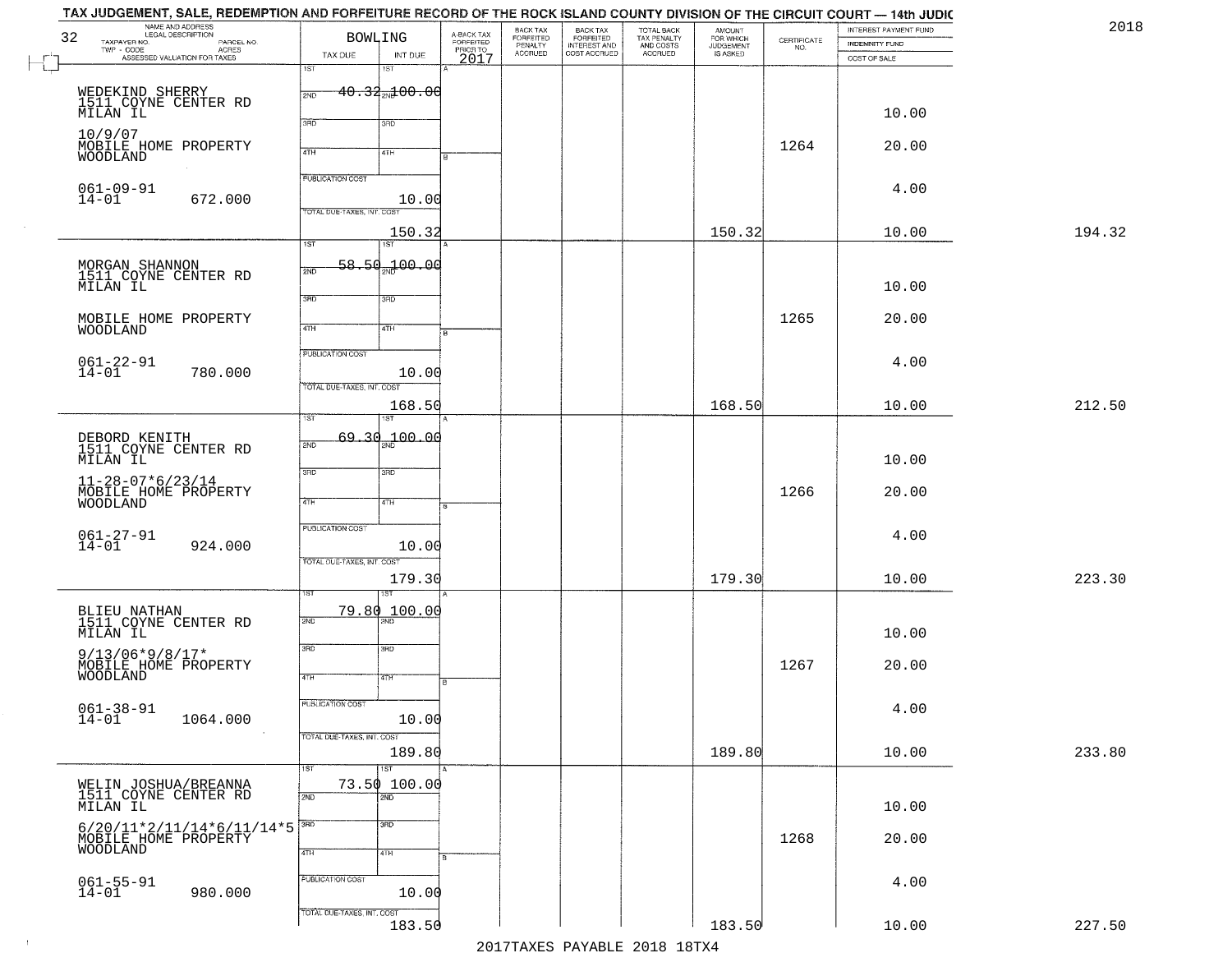| 32                | BY WHOM<br>PURCHASED | RATE<br>%<br><b>BID</b> | BOWLING<br>DATE OF SALE | SUBSEQUENT TAXES PAID, FEES, AND TIME EXTENSION                                                                                                                                                                                                       | TOTAL DUE<br>TO REDEEM<br>FROM SALE<br>LESS<br>COUNTY CLERK FEE                                                        | BY WHOM REDEEMED                   | DATE OF REDEMP-<br>TION OR DEED<br>YEAR<br>MO.<br>DAY. | <del>2018</del><br>RECEIVED REDEMPTION<br>MONEY IN FULL   |
|-------------------|----------------------|-------------------------|-------------------------|-------------------------------------------------------------------------------------------------------------------------------------------------------------------------------------------------------------------------------------------------------|------------------------------------------------------------------------------------------------------------------------|------------------------------------|--------------------------------------------------------|-----------------------------------------------------------|
| RICO TRUSTEE      |                      | 18                      | 12/27/2018              | $02/22/2019$ Time Ext & incl<br>02/26/2019 Take Notice Fee<br>00/00/000 Publication Fee<br>02/03/2021 Take Notice Fee<br>02/11/2021 Circuit Clerks Fee<br>02/11/2021 Subs paid<br>06/17/2021 Subs paid<br>11/16/2019 Subs paid<br>11/30/2020 Subs pai | $07/30/2021$<br>$30.85$<br>$7.46$<br>$\begin{array}{r} 35.00 \\ 7.84 \\ 7.53 \\ 70.32 \\ 170.32 \\ 145.32 \end{array}$ |                                    |                                                        | 1                                                         |
| RICO TRUSTEE<br>2 |                      | 18                      | 12/27/2018              | $02/22/2019$ Time Ext & incl<br>02/26/2019 Take Notice Fee<br>00/00/000 Publication Fee<br>02/03/2021 Take Notice Fee<br>02/11/2021 Circuit Clerks Fee<br>02/11/2021 Subs paid<br>06/17/2021 Subs paid<br>11/16/2019 Subs paid<br>11/30/2020 Subs pai | 07/30/2021<br>30.85<br>35.46<br>35.88<br>30.88<br>30.553<br>38.553<br>38.550<br>188.50<br>163.50                       |                                    |                                                        | $\overline{2}$                                            |
| RICO TRUSTEE<br>3 |                      | 18                      | 12/27/2018              | 02/22/2019 Time Ext & incl<br>02/26/2019 Take Notice Fee<br>11/16/2019 Subs paid                                                                                                                                                                      | $07/30/2021$<br>$199.30$                                                                                               |                                    |                                                        | Certificate<br>Returned<br>3<br>& Cancelled<br>04/02/2020 |
|                   |                      |                         |                         |                                                                                                                                                                                                                                                       |                                                                                                                        | 587.95<br>160.00 KENITH DEBORD     | 03/17/2020                                             | Karen Kinney                                              |
| RICO TRUSTEE<br>4 |                      | 18                      | 12/27/2018              | 02/22/2019 Time Ext & incl<br>02/26/2019 Take Notice Fee<br>00/00/00000 Publication Fee<br>02/03/2021 Take Notice Fee<br>02/11/2021 Sheriffs Fee<br>11/16/2019 Subs paid<br>11/30/2020 Subs paid<br>11/30/2020 Subs paid                              | $07/30/2021$<br>20.85<br>17.46<br>$\frac{35}{20}$<br>$-10.88$<br>$-10.89$<br>$-8.80$<br>184.80                         |                                    |                                                        | Certificate<br>Returned<br>& Cancelled<br>04/06/2021      |
|                   |                      |                         |                         |                                                                                                                                                                                                                                                       |                                                                                                                        | 1,010.03<br>160.00 HAUCK HOMES INC | 03/15/2021                                             | Karen Kinney                                              |
| RICO TRUSTEE<br>5 |                      | 18                      | 12/27/2018              | 02/22/2019 Time Ext & incl<br>02/26/2019 Take Notice Fee                                                                                                                                                                                              | $07/\frac{30}{20.85}$                                                                                                  |                                    |                                                        | Certificate<br>Returned<br>& Cancelled 5<br>04/15/2019    |
|                   |                      |                         |                         |                                                                                                                                                                                                                                                       |                                                                                                                        | 289.30 JOSHUA WELIN                | 03/07/2019                                             | Karen Kinney                                              |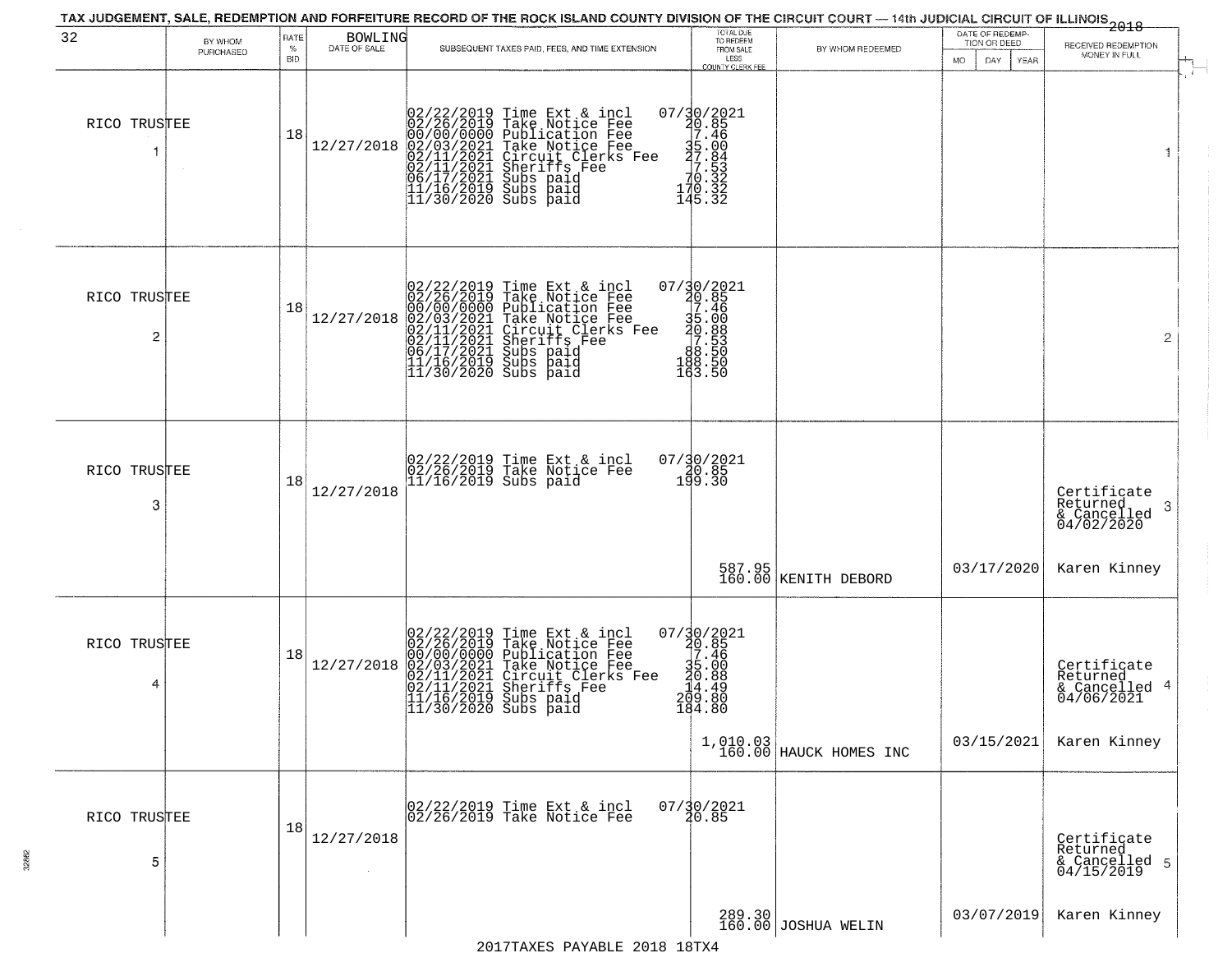| 2018   | INTEREST PAYMENT FUND<br><b>INDEMNITY FUND</b> | $\begin{array}{c} \text{CERTIFICATE} \\ \text{NO.} \end{array}$ | AMOUNT<br>FOR WHICH<br>JUDGEMENT<br>IS ASKED | TOTAL BACK<br>TAX PENALTY<br>AND COSTS | BACK TAX<br>FORFEITED<br>INTEREST AND | BACK TAX<br>FORFEITED<br>PENALTY |                                             |                                     | <b>BOWLING</b>                                        | NAME AND ADDRESS<br>LEGAL DESCRIPTION<br>TAXPAYER NO.                                                                              | 33        |
|--------|------------------------------------------------|-----------------------------------------------------------------|----------------------------------------------|----------------------------------------|---------------------------------------|----------------------------------|---------------------------------------------|-------------------------------------|-------------------------------------------------------|------------------------------------------------------------------------------------------------------------------------------------|-----------|
|        | COST OF SALE                                   |                                                                 |                                              | ACCRUED                                | COST ACCRUED                          | <b>ACCRUED</b>                   | A-BACK TAX<br>FORFEITED<br>PRIOR TO<br>2017 | INT DUE<br>1ST                      | TAX DUE<br>1ST                                        | LEGAL DESCRIPTION<br>- CODE PARCEL NO.<br>- CODE ACRES<br>- ASSESSED VALUATION FOR TAXES<br>$\textsf{TWP} \textsf{-}\textsf{CODE}$ | $\perp$   |
|        | 10.00                                          |                                                                 |                                              |                                        |                                       |                                  |                                             | <del>53.40<sub>20</sub>100.00</del> | 2ND                                                   | WYBLE VERNA<br>1511 CQYNE CENTER RD<br>MILAN IL                                                                                    |           |
|        | 20.00                                          | 1269                                                            |                                              |                                        |                                       |                                  |                                             | 3RD                                 | 3RD                                                   | $5/1/06*5/6/16*7/3/17$<br>MOBILE HOME PROPERTY                                                                                     |           |
|        |                                                |                                                                 |                                              |                                        |                                       |                                  |                                             | 41H                                 | 4TH                                                   | WOODLAND                                                                                                                           |           |
|        | 4.00                                           |                                                                 |                                              |                                        |                                       |                                  |                                             | 10.00                               | PUBLICATION COST<br>TOTAL DUE-TAXES, INT. COST        | $061 - 69 - 91$<br>712.000                                                                                                         | $14 - 01$ |
| 207.40 | 10.00                                          |                                                                 | 163.40                                       |                                        |                                       |                                  |                                             | 163.40<br>1ST                       | 1ST                                                   |                                                                                                                                    |           |
|        | 10.00                                          |                                                                 |                                              |                                        |                                       |                                  |                                             | 50.40 <sub>37</sub> 100.00          | 2ND                                                   | BRASHER DANEL<br>1511 COYNE CENTER RD<br>MILAN IL                                                                                  |           |
|        | 20.00                                          | 1270                                                            |                                              |                                        |                                       |                                  |                                             | 3RD<br>4TH                          | 3BD<br>$\sqrt{4}$                                     | MOBILE HOME PROPERTY<br>WOODLAND                                                                                                   |           |
|        | 4.00                                           |                                                                 |                                              |                                        |                                       |                                  |                                             | 10.00                               | PUBLICATION COST<br>TOTAL DUE-TAXES, INT. COST        | $061 - 72 - 91$<br>14-01<br>672.000                                                                                                |           |
| 204.40 | 10.00                                          |                                                                 | 160.40                                       |                                        |                                       |                                  |                                             | 160.40<br>ST                        | TST.                                                  |                                                                                                                                    |           |
|        | 10.00                                          |                                                                 |                                              |                                        |                                       |                                  |                                             | 100.00                              | <u>79.20</u><br>2ND                                   | HASKINS ERICA<br>1511 COYNE CENTER RD<br>MILAN IL                                                                                  |           |
|        | 20.00                                          | 1271                                                            |                                              |                                        |                                       |                                  |                                             | 3RD<br>4TH                          | 3RD<br>4TH                                            | 07/15/03<br>MOBILE HOME PROPERTY<br>WOODLAND                                                                                       |           |
|        | 4.00                                           |                                                                 |                                              |                                        |                                       |                                  |                                             | 10.00                               | <b>PUBLICATION COST</b><br>TOTAL OUE-TAXES, INT. COST | $061 - 84 - 91$<br>14-01<br>1056.000                                                                                               |           |
| 233.20 | 10.00                                          |                                                                 | 189.20                                       |                                        |                                       |                                  |                                             | 189.20<br>1ST                       |                                                       |                                                                                                                                    |           |
|        | 10.00                                          |                                                                 |                                              |                                        |                                       |                                  |                                             | 100.00                              | 54.00<br>2ND                                          | WILLIAMS ALYSSA<br>1511 COYNE CENTER RD<br>MILAN IL                                                                                |           |
|        | 20.00                                          | 1272                                                            |                                              |                                        |                                       |                                  | R                                           | 3BD<br>4TH                          | 3RD<br>4TH                                            | $1/11/16*$<br>MOBILE HOME PROPERTY<br>WOODLAND                                                                                     |           |
|        | 4.00                                           |                                                                 |                                              |                                        |                                       |                                  |                                             | 10.00                               | PUBLICATION COST                                      | $061 - 93 - 91$<br>14-01<br>720.000                                                                                                |           |
| 208.00 | 10.00                                          |                                                                 | 164.00                                       |                                        |                                       |                                  |                                             | 164.00<br><b>IST</b>                | TOTAL DUE-TAXES, INT. COST<br>1ST                     |                                                                                                                                    |           |
|        | 10.00                                          |                                                                 |                                              |                                        |                                       |                                  |                                             | 69.30 100.00<br>$\overline{2ND}$    | 2ND                                                   | BENZ JEREMY<br>1511 COYNE CENTER RD<br>MILAN IL                                                                                    |           |
|        | 20.00                                          | 1273                                                            |                                              |                                        |                                       |                                  |                                             | 3BD<br>4TH                          | 3RD<br>4TH                                            | $3 - 8 - 01 * 3 / 4 / 15$<br>MOBILE HOME PROPERTY<br><b>WOODLAND</b>                                                               |           |
|        | 4.00                                           |                                                                 |                                              |                                        |                                       |                                  |                                             | 10.00                               | PUBLICATION COST                                      | $061 - 95 - 91$<br>14-01<br>924.000                                                                                                |           |
| 223.30 | 10.00                                          |                                                                 | 179.30                                       |                                        |                                       |                                  |                                             | 179.30                              | TOTAL DUE-TAXES, INT. COST                            |                                                                                                                                    |           |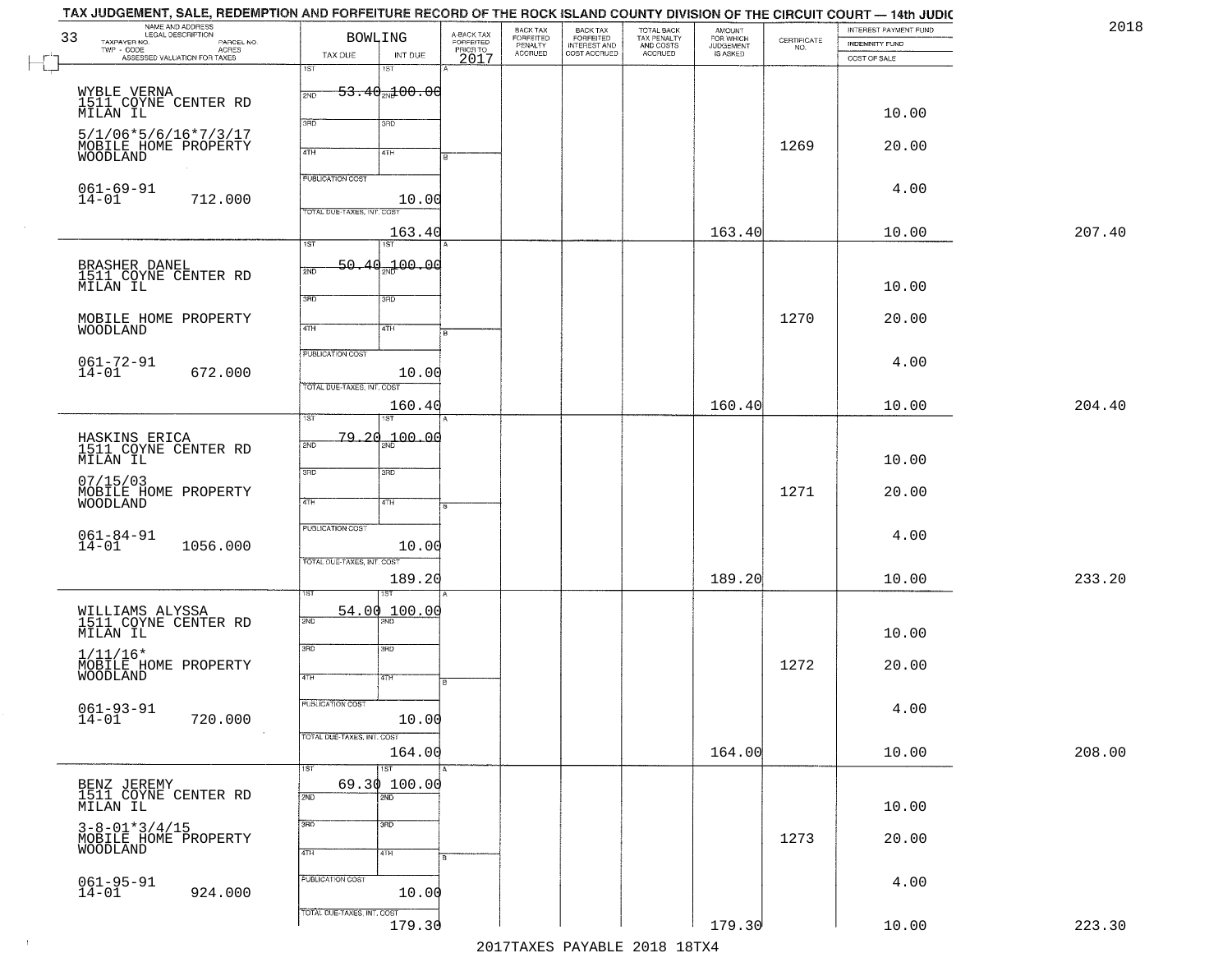| PURCHASED |                                                                                                     |              | BOWLING                                         |                                                                                                                                                                                                                                                                                                                                                                                                                                                                                                                                                                  |                                                                                                                                                                                                                                | TION OR DEED                                                                                  | TAX JUDGEMENT, SALE, REDEMPTION AND FORFEITURE RECORD OF THE ROCK ISLAND COUNTY DIVISION OF THE CIRCUIT COURT — 14th JUDICIAL CIRCUIT OF ILLINOIS 2018<br>RECEIVED REDEMPTION |  |
|-----------|-----------------------------------------------------------------------------------------------------|--------------|-------------------------------------------------|------------------------------------------------------------------------------------------------------------------------------------------------------------------------------------------------------------------------------------------------------------------------------------------------------------------------------------------------------------------------------------------------------------------------------------------------------------------------------------------------------------------------------------------------------------------|--------------------------------------------------------------------------------------------------------------------------------------------------------------------------------------------------------------------------------|-----------------------------------------------------------------------------------------------|-------------------------------------------------------------------------------------------------------------------------------------------------------------------------------|--|
|           | $\%$<br><b>BID</b>                                                                                  | DATE OF SALE | SUBSEQUENT TAXES PAID, FEES, AND TIME EXTENSION | TOTAL DUE<br>TO REDEEM<br>FROM SALE<br>LESS<br><b>COUNTY CLERK FEE</b>                                                                                                                                                                                                                                                                                                                                                                                                                                                                                           | BY WHOM REDEEMED                                                                                                                                                                                                               | MO.<br>DAY.<br>YEAR                                                                           | MONEY IN FULL                                                                                                                                                                 |  |
|           | 18                                                                                                  | 12/27/2018   |                                                 |                                                                                                                                                                                                                                                                                                                                                                                                                                                                                                                                                                  |                                                                                                                                                                                                                                |                                                                                               | Certificate<br>Returned<br>& Cancelled<br>03/08/2019                                                                                                                          |  |
|           |                                                                                                     |              |                                                 |                                                                                                                                                                                                                                                                                                                                                                                                                                                                                                                                                                  |                                                                                                                                                                                                                                | 02/21/2019                                                                                    | Karen Kinney                                                                                                                                                                  |  |
|           | 18                                                                                                  | 12/27/2018   |                                                 |                                                                                                                                                                                                                                                                                                                                                                                                                                                                                                                                                                  |                                                                                                                                                                                                                                |                                                                                               | ADMIN SALE IN ERROR<br>Certificate<br>Returned<br>& Cancelled 2<br>07/25/2019                                                                                                 |  |
|           |                                                                                                     |              |                                                 |                                                                                                                                                                                                                                                                                                                                                                                                                                                                                                                                                                  |                                                                                                                                                                                                                                |                                                                                               | Karen Kinney                                                                                                                                                                  |  |
|           | 18                                                                                                  | 12/27/2018   |                                                 |                                                                                                                                                                                                                                                                                                                                                                                                                                                                                                                                                                  |                                                                                                                                                                                                                                |                                                                                               | Certificate<br>Returned<br>3<br>& Cancelled<br>06/02/2020                                                                                                                     |  |
|           |                                                                                                     |              |                                                 |                                                                                                                                                                                                                                                                                                                                                                                                                                                                                                                                                                  |                                                                                                                                                                                                                                | 05/06/2020                                                                                    | Karen Kinney                                                                                                                                                                  |  |
|           | 18                                                                                                  | 12/27/2018   |                                                 |                                                                                                                                                                                                                                                                                                                                                                                                                                                                                                                                                                  |                                                                                                                                                                                                                                |                                                                                               | Certificate<br>Returned<br>& Cancelled 4<br>11/02/2020                                                                                                                        |  |
|           |                                                                                                     |              |                                                 |                                                                                                                                                                                                                                                                                                                                                                                                                                                                                                                                                                  |                                                                                                                                                                                                                                | 10/22/2020                                                                                    | Karen Kinney                                                                                                                                                                  |  |
|           | 18                                                                                                  | 12/27/2018   |                                                 |                                                                                                                                                                                                                                                                                                                                                                                                                                                                                                                                                                  |                                                                                                                                                                                                                                |                                                                                               | 5                                                                                                                                                                             |  |
|           | RICO TRUSTEE<br>RICO TRUSTEE<br>$\overline{c}$<br>RICO TRUSTEE<br>3<br>RICO TRUSTEE<br>RICO TRUSTEE |              |                                                 | $\begin{array}{c}  02/22/2019 \text{ Time} \text{ Ext} & \text{incl} \\  02/26/2019 \text{ Take Notice } \text{Fe} \end{array}$<br>02/22/2019 Time Ext & incl<br>02/26/2019 Take Notice Fee<br>11/16/2019 Subs paid<br>02/22/2019 Time Ext & incl<br>02/26/2019 Take Notice Fee<br>11/16/2019 Subs paid<br>02/22/2019 Time Ext & incl<br>02/26/2019 Take Notice Fee<br>00/00/0000 Publication Fee<br>02/01/2021 Take Notice Fee<br>02/11/2021 Circuit Clerks Fee<br>02/11/2021 Subs paid<br>06/17/2021 Subs paid<br>11/16/2019 Subs paid<br>11/16/2019 Subs paid | 07/30/2021<br>20.85<br>$07/30/2021$<br>20.85<br>209.20<br>$07/\frac{30}{20.85}$<br>184.00<br>$07/30/2021$<br>20.85<br>17.46<br>$35.00$<br>$37.84$<br>$9.570$<br>$9.30$<br>$199.30$<br>$174.30$<br>2017TAXES PAYABLE 2018 18TX4 | 244.73<br>160.00 FRED SNEADE<br>614.28<br>160.00 NAOMI HURT<br>584.69<br>160.00 ALYSSA KISNER |                                                                                                                                                                               |  |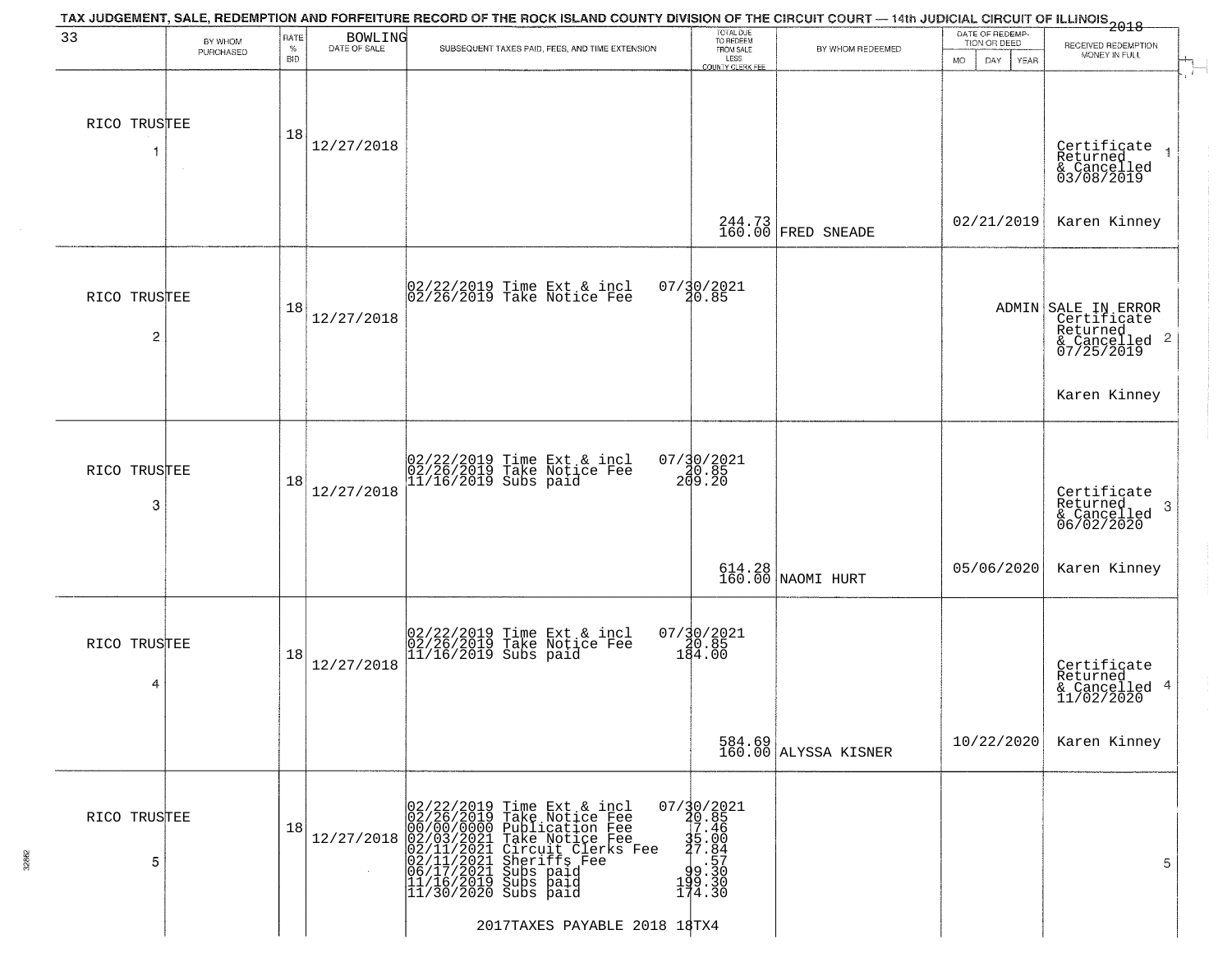| NAME AND ADDRESS<br>34<br>TAXPAYER NO.                                                              | <b>BOWLING</b>             | A-BACK TAX<br>FORFEITED<br>PRIOR TO | BACK TAX<br>FORFEITED<br>PENALTY | BACK TAX<br>FORFEITED<br>INTEREST AND<br>COST ACCRUED |  | AMOUNT<br>FOR WHICH                               |                  | INTEREST PAYMENT FUND                                           | 2018                                  |        |
|-----------------------------------------------------------------------------------------------------|----------------------------|-------------------------------------|----------------------------------|-------------------------------------------------------|--|---------------------------------------------------|------------------|-----------------------------------------------------------------|---------------------------------------|--------|
| LEGAL DESCRIPTION<br>- CODE AGRES<br>- CODE AGRES<br>- ASSESSED VALUATION FOR TAXES<br>$TWP - CODE$ | TAX DUE                    | INT DUE                             |                                  | <b>ACCRUED</b>                                        |  | TOTAL BACK<br>TAX PENALTY<br>AND COSTS<br>ACCRUED | <b>JUDGEMENT</b> | $\begin{array}{c} \text{CERTIFICATE} \\ \text{NO.} \end{array}$ | <b>INDEMNITY FUND</b><br>COST OF SALE |        |
|                                                                                                     | 1ST                        | 1ST                                 | 2017                             |                                                       |  |                                                   |                  |                                                                 |                                       |        |
| MCCOMBS TIMOTHY<br>1511 COYNE CENTER RD                                                             | 2ND                        | $58.50$ <sub>2N</sub> $100.00$      |                                  |                                                       |  |                                                   |                  |                                                                 |                                       |        |
| MILAN IL                                                                                            |                            |                                     |                                  |                                                       |  |                                                   |                  |                                                                 | 10.00                                 |        |
| $4-16-97$ $8-19-97*8/10/16$                                                                         | 3RD                        | 3RD                                 |                                  |                                                       |  |                                                   |                  |                                                                 |                                       |        |
| MOBILE HOME PROPERTY<br>WOODLAND                                                                    | 4TH                        | 4TH                                 | lв                               |                                                       |  |                                                   |                  | 1274                                                            | 20.00                                 |        |
|                                                                                                     | <b>PUBLICATION COST</b>    |                                     |                                  |                                                       |  |                                                   |                  |                                                                 |                                       |        |
| $061 - 97 - 91$<br>$14 - 01$<br>780.000                                                             |                            | 10.00                               |                                  |                                                       |  |                                                   |                  |                                                                 | 4.00                                  |        |
|                                                                                                     | TOTAL DUE-TAXES, INT. COST |                                     |                                  |                                                       |  |                                                   |                  |                                                                 |                                       |        |
|                                                                                                     | 1ST                        | 168.50<br>1ST                       |                                  |                                                       |  |                                                   | 168.50           |                                                                 | 10.00                                 | 212.50 |
| DAVIS RICHARD<br>1511 COYNE CENTER RD                                                               | 2ND                        | 50.40 <sub>%</sub> 100.00           |                                  |                                                       |  |                                                   |                  |                                                                 |                                       |        |
| MILAN IL                                                                                            |                            |                                     |                                  |                                                       |  |                                                   |                  |                                                                 | 10.00                                 |        |
| 12/6/06                                                                                             | 3RD                        | 3RD                                 |                                  |                                                       |  |                                                   |                  |                                                                 |                                       |        |
| MOBILE HOME PROPERTY<br><b>WOODLAND</b>                                                             | 4TH                        | 4TH                                 | ŀв                               |                                                       |  |                                                   |                  | 1275                                                            | 20.00                                 |        |
|                                                                                                     | PUBLICATION COST           |                                     |                                  |                                                       |  |                                                   |                  |                                                                 |                                       |        |
| $062 - 25 - 91$<br>$14 - 01$<br>672.000                                                             |                            | 10.00                               |                                  |                                                       |  |                                                   |                  |                                                                 | 4.00                                  |        |
|                                                                                                     | TOTAL DUE-TAXES, INT. COST | 160.40                              |                                  |                                                       |  |                                                   | 160.40           |                                                                 | 10.00                                 | 204.40 |
|                                                                                                     | 1ST                        | 1ST                                 |                                  |                                                       |  |                                                   |                  |                                                                 |                                       |        |
| CARLSON GARY<br>1511 COYNE CENTER RD                                                                | 2ND                        | $48.60_{20}100.00$                  |                                  |                                                       |  |                                                   |                  |                                                                 |                                       |        |
| MILAN IL                                                                                            | 3 <sub>BD</sub>            | 3RD                                 |                                  |                                                       |  |                                                   |                  |                                                                 | 10.00                                 |        |
| $4/17/03*6/24/14$<br>MOBILE HOME PROPERTY                                                           |                            |                                     |                                  |                                                       |  |                                                   |                  | 1276                                                            | 20.00                                 |        |
| WOODLAND                                                                                            | 4TH                        | 4TH                                 |                                  |                                                       |  |                                                   |                  |                                                                 |                                       |        |
|                                                                                                     | <b>PUBLICATION COST</b>    |                                     |                                  |                                                       |  |                                                   |                  |                                                                 | 4.00                                  |        |
| $062 - 28 - 91$<br>14-01<br>648.000                                                                 |                            | 10.00                               |                                  |                                                       |  |                                                   |                  |                                                                 |                                       |        |
|                                                                                                     | TOTAL OUE-TAXES, INT. COST | 158.60                              |                                  |                                                       |  |                                                   | 158.60           |                                                                 | 10.00                                 | 202.60 |
|                                                                                                     | ST                         | 1ST                                 |                                  |                                                       |  |                                                   |                  |                                                                 |                                       |        |
| DAVIS MICHAEL<br>1511 COYNE CENTER RD                                                               | 52.20<br>2ND               | 100.00                              |                                  |                                                       |  |                                                   |                  |                                                                 |                                       |        |
| MILAN IL                                                                                            | 3 <sub>BD</sub>            | 3BD                                 |                                  |                                                       |  |                                                   |                  |                                                                 | 10.00                                 |        |
| 4/21/08*2/16/10*12/4/17*<br>MOBILE_HOME_PROPERTY                                                    |                            |                                     |                                  |                                                       |  |                                                   |                  | 1277                                                            | 20.00                                 |        |
| WOODLAND                                                                                            | 4TH                        | वाम                                 | ١B.                              |                                                       |  |                                                   |                  |                                                                 |                                       |        |
| $062 - 39 - 91$<br>14-01                                                                            | PUBLICATION COST           |                                     |                                  |                                                       |  |                                                   |                  |                                                                 | 4.00                                  |        |
| 696.000                                                                                             | TOTAL DUE-TAXES, INT. COST | 10.00                               |                                  |                                                       |  |                                                   |                  |                                                                 |                                       |        |
|                                                                                                     |                            | 162.20                              |                                  |                                                       |  |                                                   | 162.20           |                                                                 | 10.00                                 | 206.20 |
|                                                                                                     | 1ST                        | 1ST                                 |                                  |                                                       |  |                                                   |                  |                                                                 |                                       |        |
|                                                                                                     | 2ND                        | 2ND                                 |                                  |                                                       |  |                                                   |                  |                                                                 |                                       |        |
|                                                                                                     | 3BD                        | 3BD                                 |                                  |                                                       |  |                                                   |                  |                                                                 |                                       |        |
|                                                                                                     |                            |                                     |                                  |                                                       |  |                                                   |                  |                                                                 |                                       |        |
|                                                                                                     | 4TH                        | 4TH                                 |                                  |                                                       |  |                                                   |                  |                                                                 |                                       |        |
|                                                                                                     | PUBLICATION COST           |                                     |                                  |                                                       |  |                                                   |                  |                                                                 |                                       |        |
|                                                                                                     |                            |                                     |                                  |                                                       |  |                                                   |                  |                                                                 |                                       |        |

 $\pm 1$